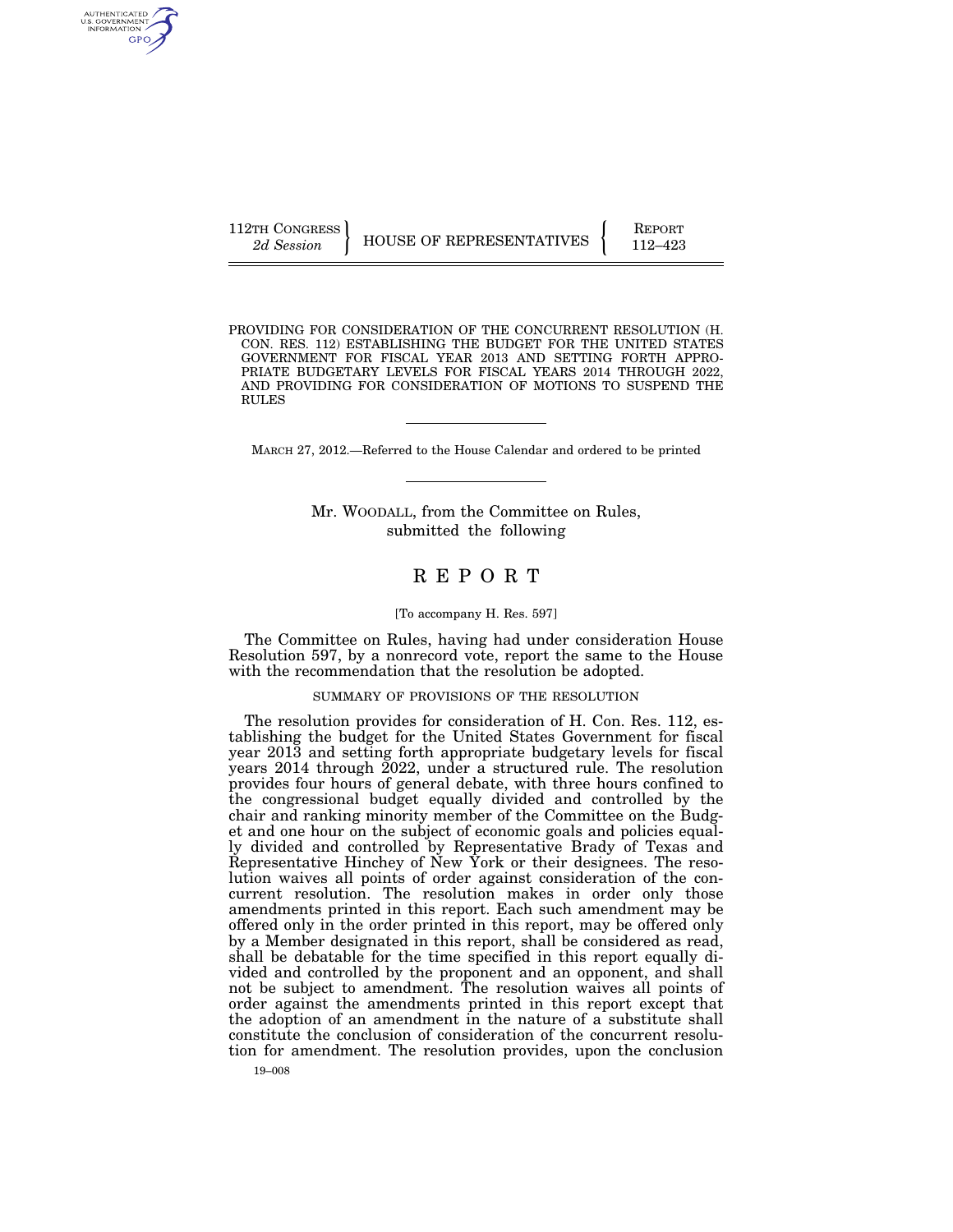of consideration of the concurrent resolution for amendment, a final period of general debate, which shall not exceed 20 minutes equally divided and controlled by the chair and ranking minority member of the Committee on the Budget. The resolution permits the chair of the Committee on the Budget to offer amendments in the House pursuant to section 305(a)(5) of the Congressional Budget Act of 1974 to achieve mathematical consistency. The resolution provides that the concurrent resolution shall not be subject to a demand for division of the question of its adoption.

Section 2 of the resolution provides that it shall be in order at any time on the legislative day of March 29, 2012, for the Speaker to entertain motions that the House suspend the rules, as though under clause 1 of rule XV, relating to a measure extending expiring surface transportation authority.

#### EXPLANATION OF WAIVERS

Although the resolution waives all points of order against consideration of the concurrent resolution, the Committee is not aware of any points of order. The waiver is prophylactic in nature.

The waiver of all points of order against the amendments printed in this report includes a waiver of clause 10(c) of rule XVIII, which requires that amendments to the concurrent resolution on the budget be mathematically consistent and prohibits amendments from proposing to change the appropriate level of public debt set forth in the concurrent resolution.

#### SUMMARY OF THE AMENDMENTS MADE IN ORDER

1. Mulvaney (SC): SUBSTITUTE. Would insert President Obama's budget proposal, as scored by CBO. (20 minutes)

2. Cleaver (MO), Scott, Bobby (VA), Moore, Gwen (WI), Bass (CA): CONGRESSIONAL BLACK CAUCUS SUBSTITUTE. Would make investments in education, job training, transportation and infrastructure, and advanced research and development programs that will accelerate our economic recovery. Would protect the social safety net without cutting Social Security, Medicaid or Medicare and close certain corporate tax loopholes and preferences, saving trillions of dollars on the deficit over the next decade. (30 minutes)

3. Cooper (TN), LaTourette (OH), Schrader (OR), Bass (NH), Quigley (IL), Reed (NY), Costa (CA), Dold (IL), Lipinski (IL): SUB-STITUTE. Would establish the budget for FY 2013 and set forth the appropriate budgetary levels for FY 2014 through FY 2022. (20 minutes)

4. Honda (CA), Ellison (MN), Grijalva, Raúl (AZ), Woolsey (CA), Lee, Barbara (CA): CONGRESSIONAL PROGRESSIVE CAUCUS SUBSTITUTE. Would provide for deficit reduction and job creation that protects the social safety net. (30 minutes)

5. Garrett (NJ), Jordan (OH), Mulvaney (SC), McClintock (CA), Huelskamp (KS): REPUBLICAN STUDY COMMITTEE SUB-STITUTE. Would make reforms to several federal programs, freeze spending at \$931 billion until the federal budget is balanced, and balance the budget by 2017. (30 minutes)

6. Van Hollen, Chris (MD): DEMOCRATIC CAUCUS SUB-STITUTE. Would emphasize job creation, protecting Medicare beneficiaries, and ending additional tax breaks for special interests and the wealthiest Americans by including a number of job-cre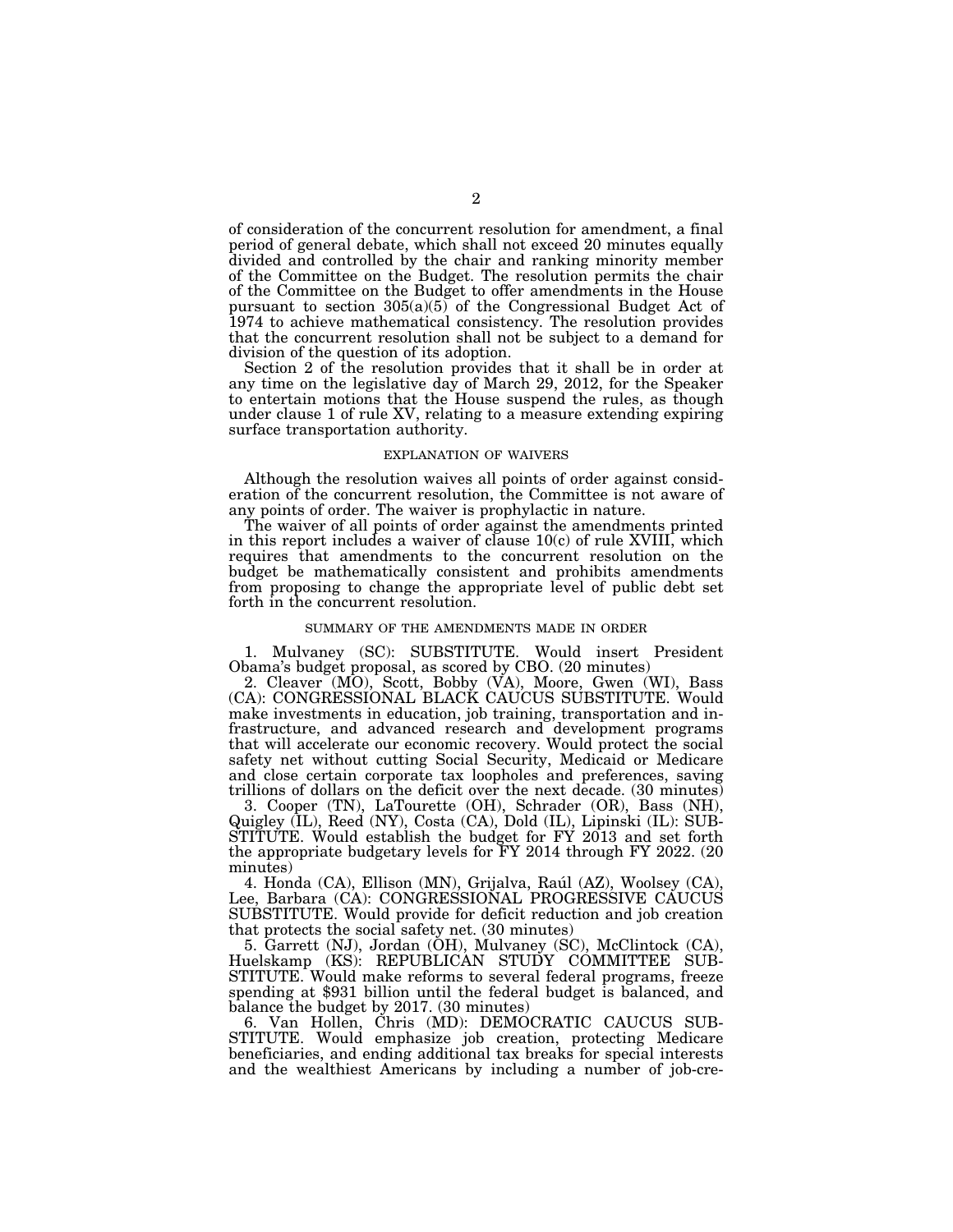ation initiatives, preserving the Medicare guarantee, and extending tax relief for the middle-class. Would also set discretionary spending at the Budget Control Act levels and using alternative savings to replace that law's future sequesters. (30 minutes)

#### TEXT OF AMENDMENTS MADE IN ORDER

1. AN AMENDMENT TO BE OFFERED BY REPRESENTATIVE MULVANEY OF SOUTH CAROLINA OR HIS DESIGNEE, DEBATABLE FOR 20 MIN-**UTES** 

Strike all after the resolving clause and insert the following:

### **SECTION 1. RECOMMENDED LEVELS AND AMOUNTS.**

The following budgetary levels are appropriate for each of fiscal years 2013 through 2022:

(1) FEDERAL REVENUES.—For purposes of the enforcement of this resolution:

(A) The recommended levels of Federal revenues are as follows:

Fiscal year 2013: \$2,065,796,000,000.

Fiscal year 2014: \$2,373,500,000,000.

Fiscal year 2015: \$2,640,705,000,000.

Fiscal year 2016: \$2,835,767,000,000.

Fiscal year 2017: \$2,996,291,000,000.

Fiscal year 2018: \$3,123,888,000,000.

Fiscal year 2019: \$3,262,770,000,000.

Fiscal year 2020: \$3,434,833,000,000.

Fiscal year 2021: \$3,606,140,000,000.

Fiscal year 2022: \$3,782,963,000,000.

(B) The amounts by which the aggregate levels of Federal revenues should be changed are as follows:

Fiscal year  $2013: -\$227,543,000,000.$ 

Fiscal year  $2014: -177,683,000,000$ .

- Fiscal year  $2015: -\$175,579,000,000.$
- Fiscal year  $2016: -\$180,339,000,000.$

Fiscal year  $2017: -198,048,000,000$ .

Fiscal year 2018:  $-\frac{228}{401,000,000}$ .

Fiscal year  $2019: -\$255,802,000,000.$ 

Fiscal year 2020:  $-\$273,187,000,000$ .

Fiscal year  $2021: -\$300,812,000,000.$ 

Fiscal year 2022:  $-$ \$332,518,000,000.

(2) NEW BUDGET AUTHORITY.—For purposes of the enforcement of this resolution, the appropriate levels of total new budget authority are as follows:

Fiscal year 2013: \$2,981,518,000,000.

Fiscal year 2014: \$3,036,509,000,000.

Fiscal year 2015: \$3,183,712,000,000.

Fiscal year 2016: \$3,388,753,000,000.

Fiscal year 2017: \$3,545,013,000,000.

Fiscal year 2018: \$3,713,179,000,000.

Fiscal year 2019: \$3,903,527,000,000.

Fiscal year 2020: \$4,116,158,000,000.

Fiscal year 2021: \$4,299,370,000,000. Fiscal year 2022: \$4,504,615,000,000.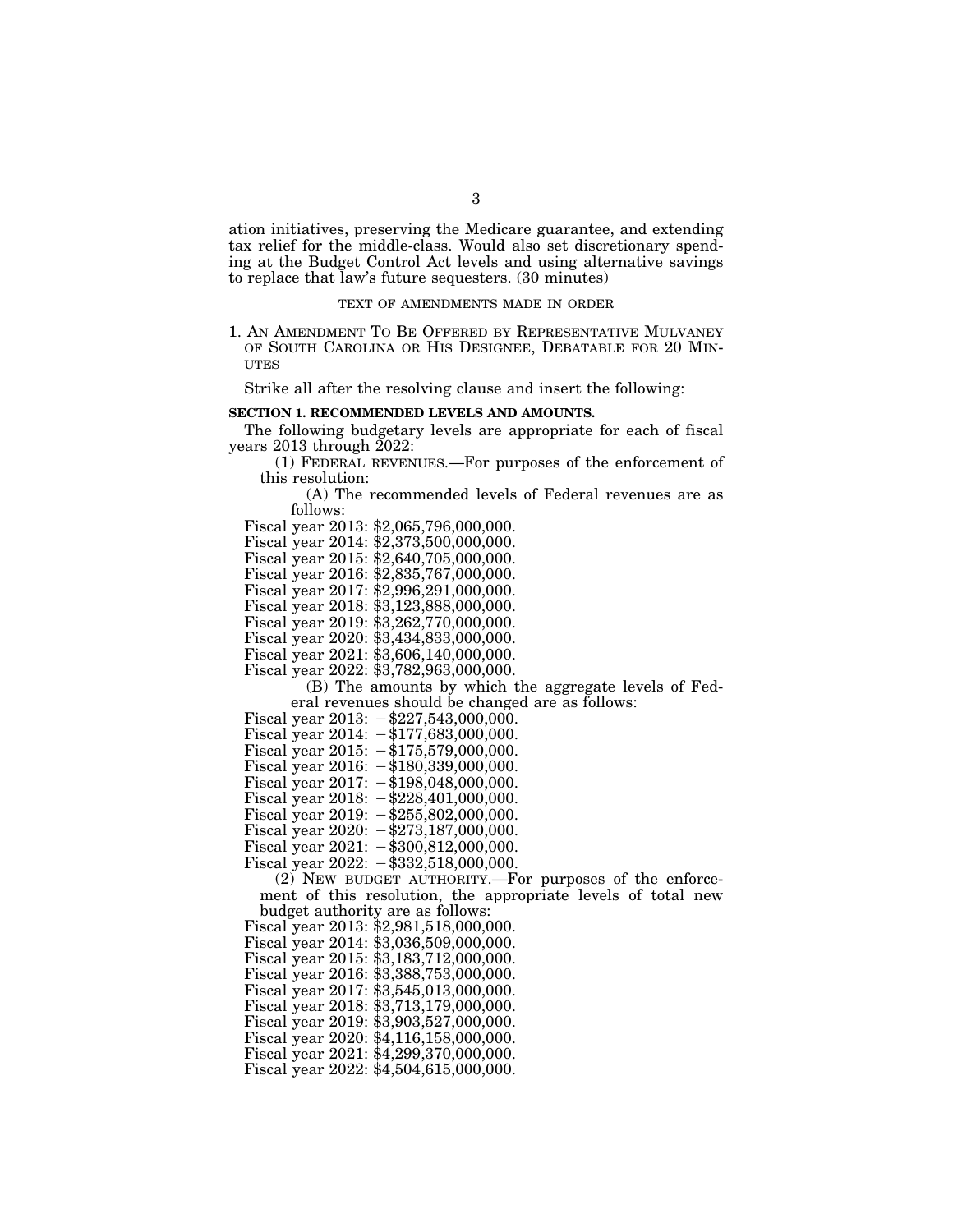(3) BUDGET OUTLAYS.—For purposes of the enforcement of this resolution, the appropriate levels of total budget outlays are as follows:

Fiscal year 2013: \$3,078,221,000,000.

Fiscal year 2014: \$3,098,134,000,000.

Fiscal year 2015: \$3,197,095,000,000.

Fiscal year 2016: \$3,385,620,000,000.

Fiscal year 2017: \$3,506,849,000,000.

Fiscal year 2018: \$3,653,640,000,000.

Fiscal year 2019: \$3,875,989,000,000.

Fiscal year 2020: \$4,070,744,000,000.

Fiscal year 2021: \$4,264,323,000,000.

Fiscal year 2022: \$4,472,110,000,000.

(4) DEFICITS (ON-BUDGET).—For purposes of the enforcement of this resolution, the amounts of the deficits (on-budget) are as follows:

Fiscal year 2013:  $-\$1,012,425,000,000$ .

Fiscal year  $2014: -1724,634,000,000.$ 

Fiscal year 2015:  $-\$556,390,000,000$ .

Fiscal year 2016:  $-\$549,853,000,000$ .

Fiscal year  $2017: -\$510,558,000,000.$ 

Fiscal year  $2018: -\$529,752,000,000.$ 

Fiscal year 2019:  $-\$613,219,000,000$ .

Fiscal year  $2020: -\$635,911,000,000.$ 

Fiscal year  $2021: -\$658,183,000,000.$ 

Fiscal year  $2022: -\$689,147,000,000.$ 

(5) DEBT SUBJECT TO LIMIT.—The appropriate levels of the

Fiscal year 2013: \$17,314,780,000,000.

Fiscal year 2014: \$18,251,238,000,000.

Fiscal year 2015: \$19,050,579,000,000.

Fiscal year 2016: \$19,855,892,000,000.

Fiscal year 2017: \$20,624,430,000,000.

Fiscal year 2018: \$21,419,275,000,000.

Fiscal year 2019: \$22,288,175,000,000.

Fiscal year 2020: \$23,197,859,000,000.

Fiscal year 2021: \$24,143,484,000,000.

Fiscal year 2022: \$25,123,397,000,000.  $(6)$  DEBT HELD BY THE PUBLIC.—The appropriate levels of debt held by the public are as follows:

Fiscal year  $2013: $12,517,072,000,000.$ 

Fiscal year 2014: \$13,330,583,000,000.

Fiscal year 2015: \$13,981,546,000,000.

Fiscal year 2016: \$14,618,296,000,000.

Fiscal year 2017: \$15,215,406,000,000.

Fiscal year 2018: \$15,824,696,000,000.

Fiscal year 2019: \$16,518,942,000,000.

Fiscal year 2020: \$17,245,767,000,000. Fiscal year 2021; \$18,007,496,000,000.

Fiscal year 2022: \$18,818,701,000,000.

## **SEC. 2. MAJOR FUNCTIONAL CATEGORIES.**

The Congress determines and declares that the appropriate levels of new budget authority and outlays for fiscal years 2013 through 2022 for each major functional category are:

(1) National Defense (050):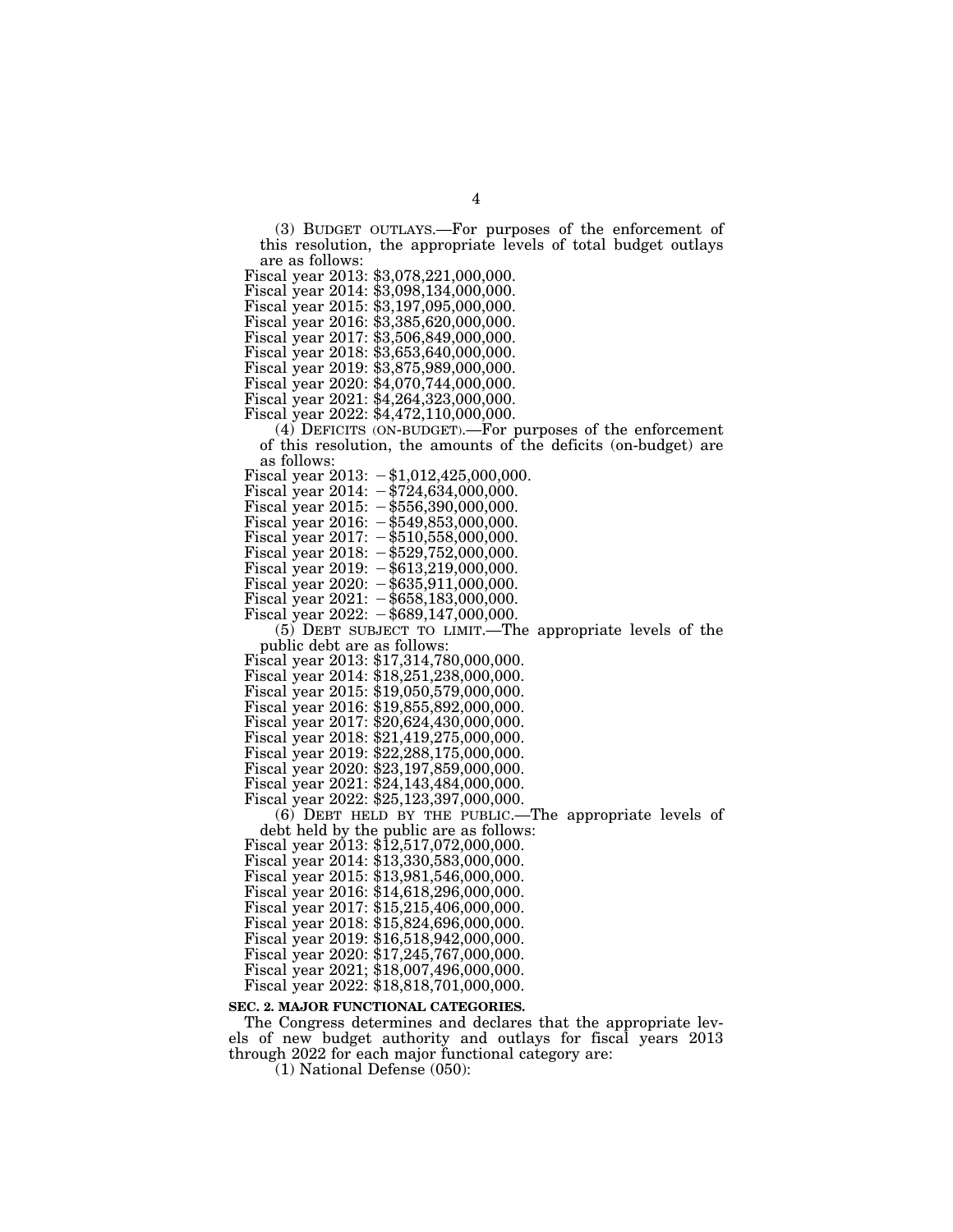Fiscal year 2013: (A) New budget authority, \$559,695,000,000.  $(B)$  Outlays, \$623,942,000,000.<br>Fiscal year 2014:

5

 $F(A)$  New budget authority, \$566,879,000,000. (B) Outlays, \$583,766,000,000.

Fiscal year 2015: (A) New budget authority, \$579,817,000,000.  $(B)$  Outlays,  $$573,914,000,000$ .

Fiscal year 2016: (A) New budget authority, \$590,329,000,000.

(B) Outlays, \$583,897,000,000.<br>Fiscal year 2017:

 $F(A)$  New budget authority, \$602,399,000,000. (B) Outlays, \$589,346,000,000.

Fiscal year 2018: (A) New budget authority, \$615,052,000,000.

(B) Outlays, \$596,095,000,000.

(A) New budget authority,  $$628,979,000,000$ .

(B) Outlays, \$613,977,000,000.

 $(A)$  New budget authority, \$642,907,000,000. (B) Outlays, \$628,324,000,000.

Fiscal year 2021: (A) New budget authority, \$656,291,000,000.

(B) Outlays, \$641,663,000,000.

 $(A)$  New budget authority, \$673,651,000,000.

(B) Outlays, \$662,113,000,000.

(2) International Affairs (150):

 $(A)$  New budget authority, \$50,338,000,000.

(B) Outlays, \$52,377,000,000.

Fiscal year 2014:

(A) New budget authority, \$49,241,000,000.

(B) Outlays, \$51,977,000,000.

Fiscal year 2015:

(A) New budget authority, \$47,643,000,000.

(B) Outlays, \$50,994,000,000.

Fiscal year 2016:

(A) New budget authority, \$47,666,000,000.

(B) Outlays, \$51,503,000,000.

Fiscal year 2017:

(A) New budget authority, \$50,315,000,000. (B) Outlays, \$52,115,000,000.

Fiscal year 2018:

(A) New budget authority, \$52,464,000,000. (B) Outlays, \$52,434,000,000.

Fiscal year 2019:

(A) New budget authority, \$53,679,000,000.

(B) Outlays, \$51,545,000,000.

Fiscal year 2020:

(A) New budget authority, \$54,906,000,000.

(B) Outlays, \$51,701,000,000.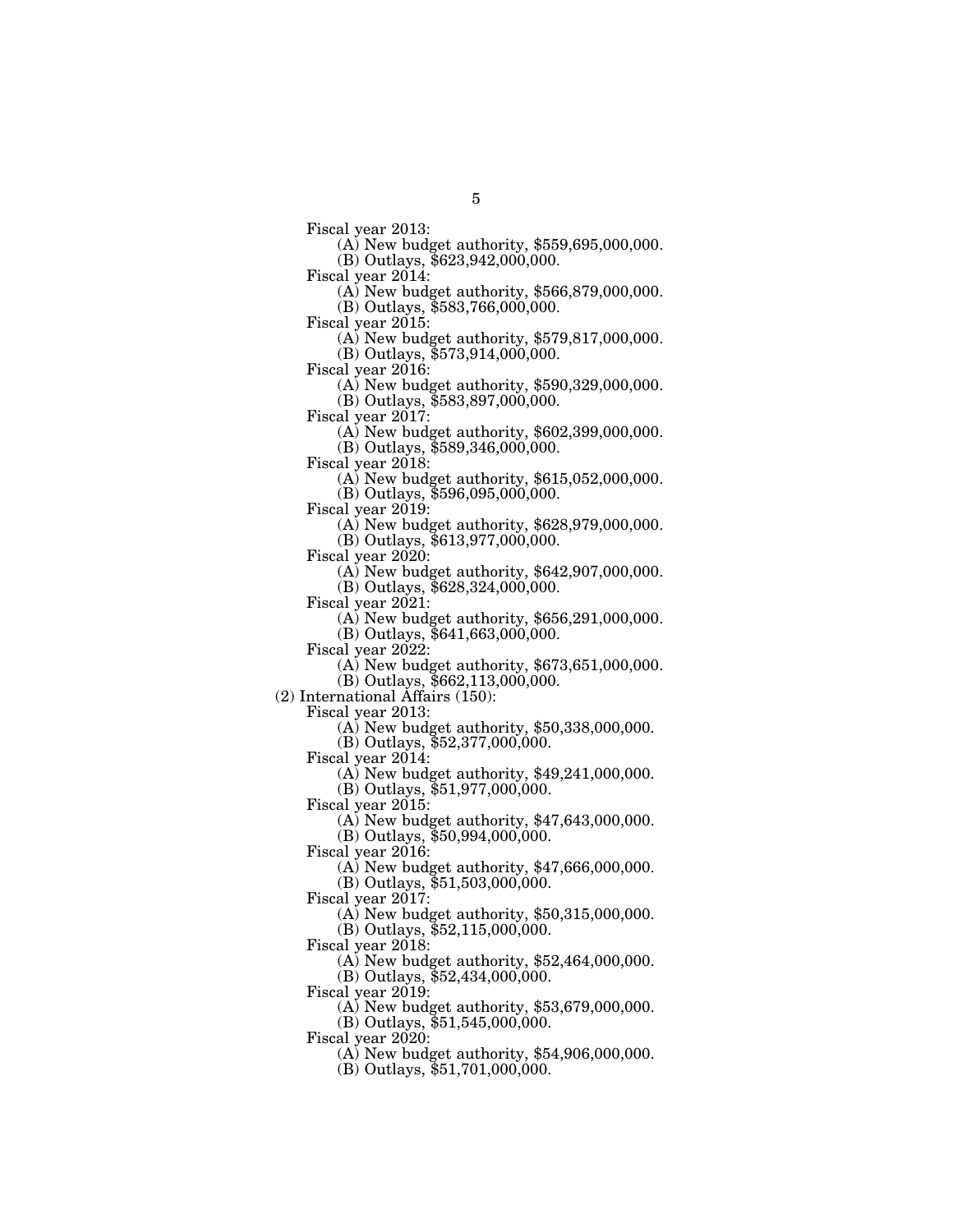Fiscal year 2021: (A) New budget authority, \$56,141,000,000.

 $(B)$  Outlays, \$52,805,000,000.<br>Fiscal year 2022:

 $(A)$  New budget authority, \$57,909,000,000. (B) Outlays, \$54,168,000,000.

(3) General Science, Space, and Technology (250):

Fiscal year 2013: (A) New budget authority, \$29,556,000,000.

 $(B)$  Outlays, \$29,840,000,000.<br>Fiscal year 2014:

 $(A)$  New budget authority, \$30,091,000,000.

(B) Outlays, \$29,964,000,000.<br>Fiscal year 2015:

 $F(A)$  New budget authority, \$30,654,000,000. (B) Outlays, \$30,335,000,000.

Fiscal year 2016: (A) New budget authority, \$31,244,000,000.

(B) Outlays, \$30,890,000,000.

Fiscal year 2017: (A) New budget authority, \$31,920,000,000.

(B) Outlays, \$31,523,000,000.<br>Fiscal year 2018:

(A) New budget authority,  $$32,623,000,000$ .

(B) Outlays, \$32,200,000,000.

Fiscal year 2019: (A) New budget authority, \$33,357,000,000.

(B) Outlays, \$32,859,000,000.

Fiscal year 2020: (A) New budget authority, \$34,089,000,000.

(B) Outlays, \$33,576,000,000.<br>Fiscal year 2021:

 $F(A)$  New budget authority, \$34,824,000,000.

(B) Outlays, \$34,212,000,000.

Fiscal year 2022:

(A) New budget authority, \$35,667,000,000.

(B) Outlays, \$34,996,000,000.

(4) Energy (270):

Fiscal year 2013:

(A) New budget authority, \$15,925,000,000.

(B) Outlays, \$13,042,000,000.

Fiscal year 2014:

(A) New budget authority, \$6,434,000,000.

(B) Outlays, \$9,079,000,000.

Fiscal year 2015:

(A) New budget authority, \$5,072,000,000.

(B) Outlays, \$7,335,000,000.

Fiscal year 2016:

(A) New budget authority, \$4,929,000,000.

(B) Outlays, \$6,200,000,000.

Fiscal year 2017:

(A) New budget authority, \$4,653,000,000.

(B) Outlays, \$5,244,000,000.

Fiscal year 2018:

(A) New budget authority, \$4,594,000,000.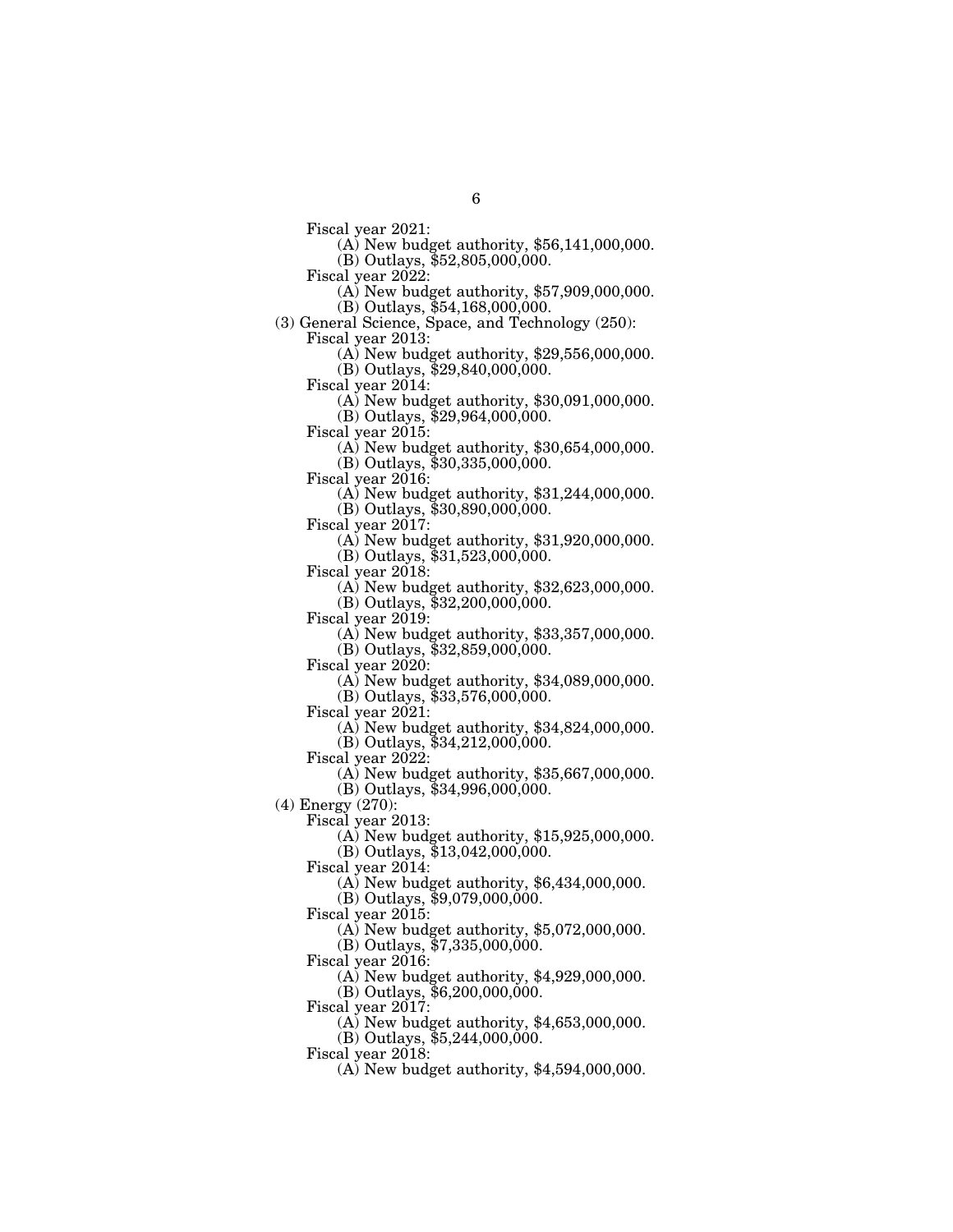(B) Outlays, \$4,215,000,000.

 $(A)$  New budget authority, \$4,534,000,000.

(B) Outlays, \$4,348,000,000.<br>Fiscal year 2020:

 $(A)$  New budget authority,  $$4,545,000,000$ .

(B) Outlays, \$4,207,000,000.

Fiscal year 2021: (A) New budget authority, \$4,507,000,000.

(B) Outlays, \$4,133,000,000.<br>Fiscal year 2022:

 $(A)$  New budget authority, \$4,618,000,000.

(B) Outlays, \$4,174,000,000.

(5) Natural Resources and Environment (300):

 $\Phi$  New budget authority, \$35,430,000,000.

(B) Outlays, \$40,460,000,000.

 $F(A)$  New budget authority, \$36,447,000,000.

(B) Outlays, \$38,559,000,000.

Fiscal year 2015: (A) New budget authority, \$36,804,000,000.

(B) Outlays, \$38,130,000,000.<br>Fiscal year 2016:

 $(A)$  New budget authority, \$37,608,000,000. (B) Outlays, \$38,030,000,000.<br>Fiscal year 2017:

 $\Phi$ ) New budget authority, \$38,727,000,000.

(B) Outlays, \$38,879,000,000.

Fiscal year 2018: (A) New budget authority, \$40,121,000,000.

(B) Outlays, \$39,015,000,000.<br>Fiscal year 2019:

 $\Phi$  New budget authority, \$41,011,000,000.

(B) Outlays, \$39,972,000,000.

Fiscal year 2020:

(A) New budget authority, \$42,307,000,000.

(B) Outlays, \$41,148,000,000.

Fiscal year 2021:

(A) New budget authority, \$42,558,000,000.

(B) Outlays, \$41,715,000,000.

Fiscal year 2022:

(A) New budget authority, \$43,419,000,000.

(B) Outlays, \$42,362,000,000.

(6) Agriculture (350):

Fiscal year 2013:

(A) New budget authority, \$21,834,000,000.

(B) Outlays, \$24,722,000,000.

Fiscal year 2014:

(A) New budget authority, \$16,804,000,000.

(B) Outlays, \$17,373,000,000.

Fiscal year 2015:

(A) New budget authority, \$21,079,000,000.

(B) Outlays, \$20,842,000,000.

Fiscal year 2016: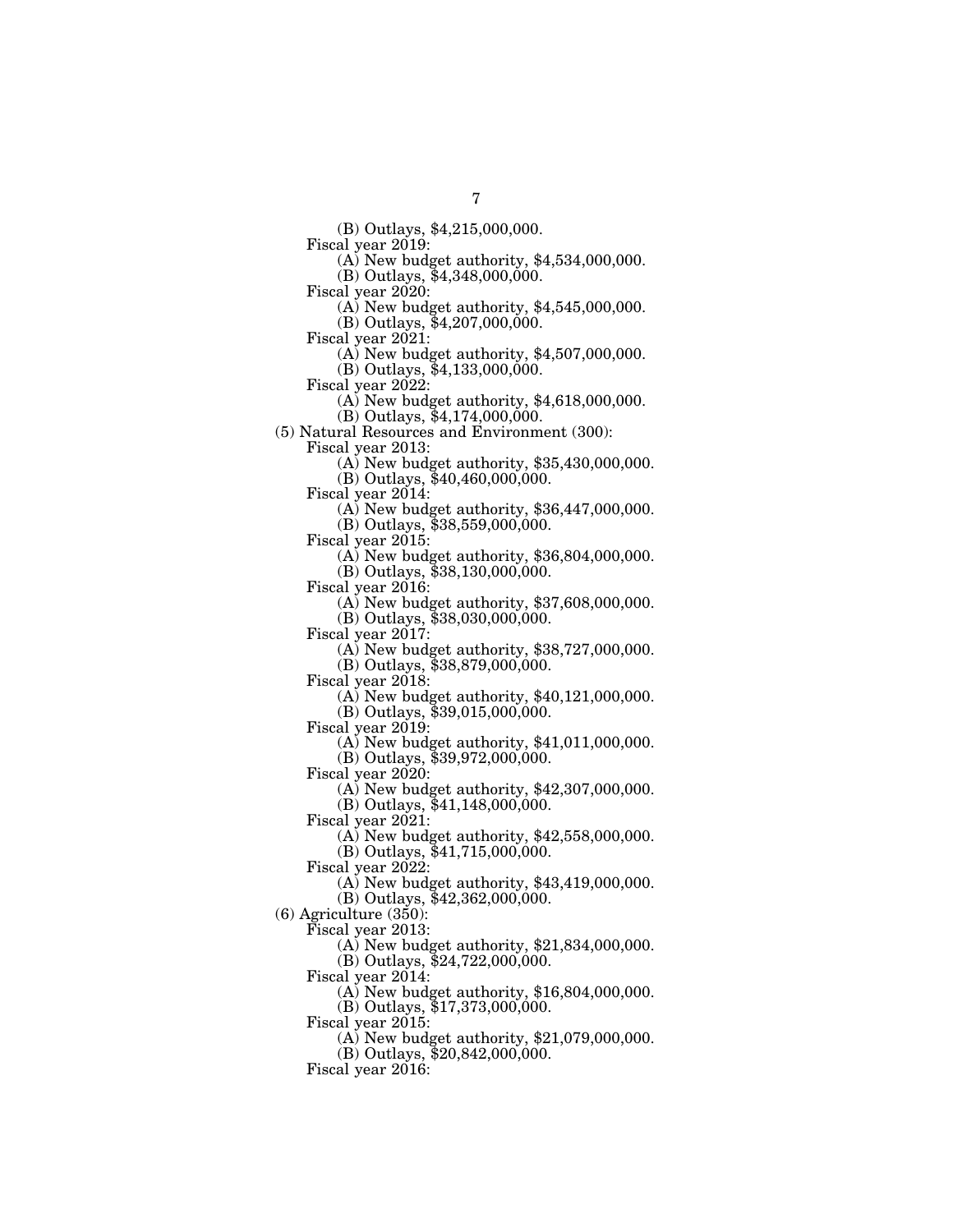(A) New budget authority, \$20,488,000,000.

(B) Outlays, \$20,059,000,000.

Fiscal year 2017: (A) New budget authority, \$20,025,000,000.

(B) Outlays, \$19,578,000,000.<br>Fiscal year 2018:

 $(A)$  New budget authority, \$20,448,000,000.

(B) Outlays, \$19,945,000,000.<br>Fiscal year 2019:

 $\Phi$ ) New budget authority, \$20,112,000,000. (B) Outlays, \$19,656,000,000.

Fiscal year 2020: (A) New budget authority, \$19,524,000,000.

(B) Outlays, \$19,098,000,000.<br>Fiscal year 2021:

 $\Phi$ ) New budget authority, \$20,155,000,000.

(B) Outlays, \$19,718,000,000.

 $\Phi$ ) New budget authority, \$19,965,000,000.

(B) Outlays, \$19,538,000,000.

(7) Commerce and Housing Credit (370):

Fiscal year 2013: (A) New budget authority, \$2,968,000,000.

(B) Outlays, \$5,769,000,000.

Fiscal year 2014: (A) New budget authority, \$8,357,000,000.

(B) Outlays,  $-$ \$2,293,000,000.<br>Fiscal year 2015:

 $(A)$  New budget authority, \$7,366,000,000.

 $(B)$  Outlays,  $-\$4,783,000,000$ .

Fiscal year 2016: (A) New budget authority, \$8,145,000,000.

(B) Outlays,  $-$ \$6,537,000,000.

Fiscal year 2017:

(A) New budget authority, \$9,758,000,000.

 $(B)$  Outlays,  $-$  \$6,533,000,000.

Fiscal year 2018:

(A) New budget authority, \$12,253,000,000. (B) Outlays,  $-$ \$4,945,000,000.

Fiscal year 2019:

(A) New budget authority, \$14,773,000,000.

(B) Outlays,  $-$ \$8,348,000,000.

Fiscal year 2020:

(A) New budget authority, \$22,613,000,000.

(B) Outlays,  $-$ \$2,240,000,000.

Fiscal year 2021:

(A) New budget authority, \$15,563,000,000.

(B) Outlays, \$474,000,000.

Fiscal year 2022:

(A) New budget authority, \$20,101,000,000.

(B) Outlays, \$2,275,000,000.

(8) Transportation (400):

Fiscal year 2013:

(A) New budget authority, \$88,386,000,000.

 $(B)$  Outlays, \$102,364,000,000.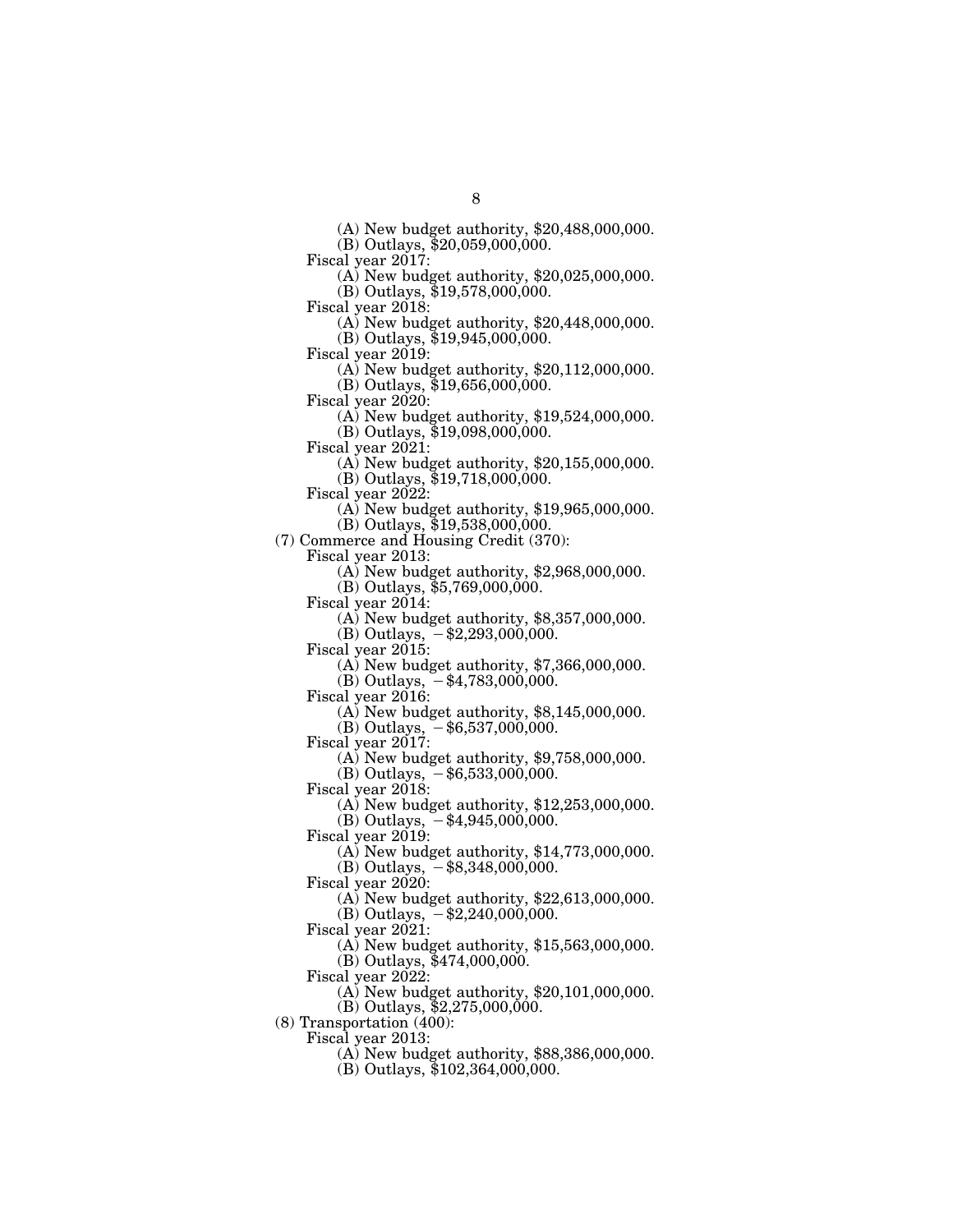Fiscal year 2014: (A) New budget authority, \$101,243,000,000.  $(B)$  Outlays, \$105,524,000,000.<br>Fiscal year 2015:

9

(A) New budget authority,  $$107,661,000,000$ . (B) Outlays, \$104,782,000,000.

Fiscal year 2016: (A) New budget authority, \$114,471,000,000. (B) Outlays, \$107,766,000,000.

Fiscal year 2017: (A) New budget authority, \$120,819,000,000.

(B) Outlays, \$112,009,000,000.<br>Fiscal year 2018:

(A) New budget authority,  $$127,262,000,000$ . (B) Outlays, \$115,782,000,000.

Fiscal year 2019: (A) New budget authority, \$92,354,000,000.

(B) Outlays, \$113,424,000,000.

 $F(A)$  New budget authority, \$94,123,000,000.

(B) Outlays, \$107,580,000,000.

 $\Delta$ ) New budget authority, \$95,934,000,000.

(B) Outlays, \$105,310,000,000.

Fiscal year 2022: (A) New budget authority, \$97,877,000,000.

(B) Outlays,  $$104,566,000,000$ .

(9) Community and Regional Development (450):

 $F(A)$  New budget authority, \$17,509,000,000.

 $(B)$  Outlays, \$24,695,000,000.<br>Fiscal year 2014:

 $F(A)$  New budget authority, \$12,125,000,000. (B) Outlays, \$26,292,000,000.

Fiscal year 2015:

(A) New budget authority, \$12,339,000,000.

(B) Outlays, \$25,812,000,000.

Fiscal year 2016:

(A) New budget authority, \$12,573,000,000.

(B) Outlays, \$20,110,000,000.

Fiscal year 2017:

(A) New budget authority, \$12,843,000,000.

 $(B)$  Outlays,  $$16,523,000,000$ .

Fiscal year 2018:

(A) New budget authority, \$13,121,000,000. (B) Outlays, \$14,301,000,000.

Fiscal year 2019:

(A) New budget authority, \$13,410,000,000. (B) Outlays, \$13,848,000,000.

Fiscal year 2020:

(A) New budget authority, \$13,705,000,000.

(B) Outlays, \$14,046,000,000.

Fiscal year 2021:

(A) New budget authority, \$13,999,000,000.

(B) Outlays, \$14,583,000,000.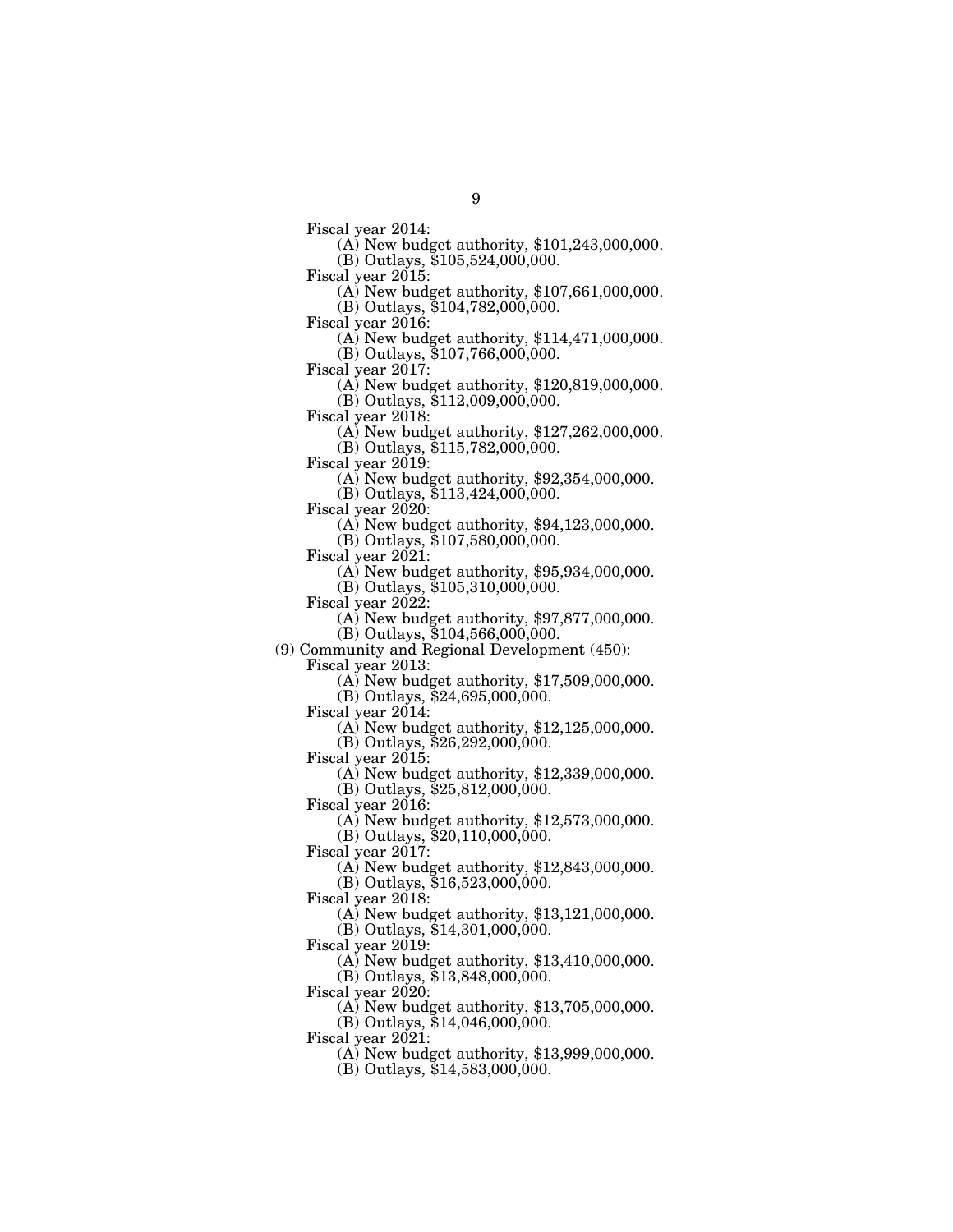Fiscal year 2022: (A) New budget authority, \$14,343,000,000.

 $(B)$  Outlays, \$14,958,000,000.

(10) Education, Training, Employment, and Social Services  $(500)$ :<br>Fiscal year 2013:

 $\Phi$  New budget authority, \$82,028,000,000.

(B) Outlays, \$122,483,000,000.

 $\Phi$  New budget authority, \$87,194,000,000.

(B) Outlays, \$107,191,000,000.

Fiscal year 2015: (A) New budget authority, \$85,938,000,000.

(B) Outlays, \$101,331,000,000.

 $\Phi$  New budget authority, \$85,960,000,000.

(B) Outlays, \$92,781,000,000.<br>Fiscal year 2017:

 $(A)$  New budget authority, \$95,143,000,000.

(B) Outlays, \$92,808,000,000.

 $\Delta$ ) New budget authority, \$99,647,000,000.

(B) Outlays, \$98,392,000,000.<br>Fiscal year 2019:

 $(A)$  New budget authority, \$103,464,000,000.

(B) Outlays, \$102,181,000,000.<br>Fiscal year 2020:

(A) New budget authority,  $$104,120,000,000$ .

(B) Outlays,  $$104,073,000,000$ .

Fiscal year 2021: (A) New budget authority, \$105,157,000,000.

(B) Outlays, \$105,085,000,000.

 $\Phi$ ) New budget authority, \$106,690,000,000.

(B) Outlays, \$106,209,000,000.

(11) Health (550):

Fiscal year 2013:

(A) New budget authority, \$372,835,000,000.

(B) Outlays, \$375,955,000,000.

Fiscal year 2014:

(A) New budget authority, \$473,879,000,000.

(B) Outlays, \$464,352,000,000.

Fiscal year 2015:

(A) New budget authority, \$542,160,000,000.

(B) Outlays, \$538,003,000,000.

Fiscal year 2016:

(A) New budget authority, \$590,904,000,000.

(B) Outlays, \$594,729,000,000.

Fiscal year 2017:

(A) New budget authority, \$626,658,000,000.

(B) Outlays, \$629,150,000,000.

Fiscal year 2018:

(A) New budget authority, \$664,032,000,000.

(B) Outlays, \$662,930,000,000.

Fiscal year 2019: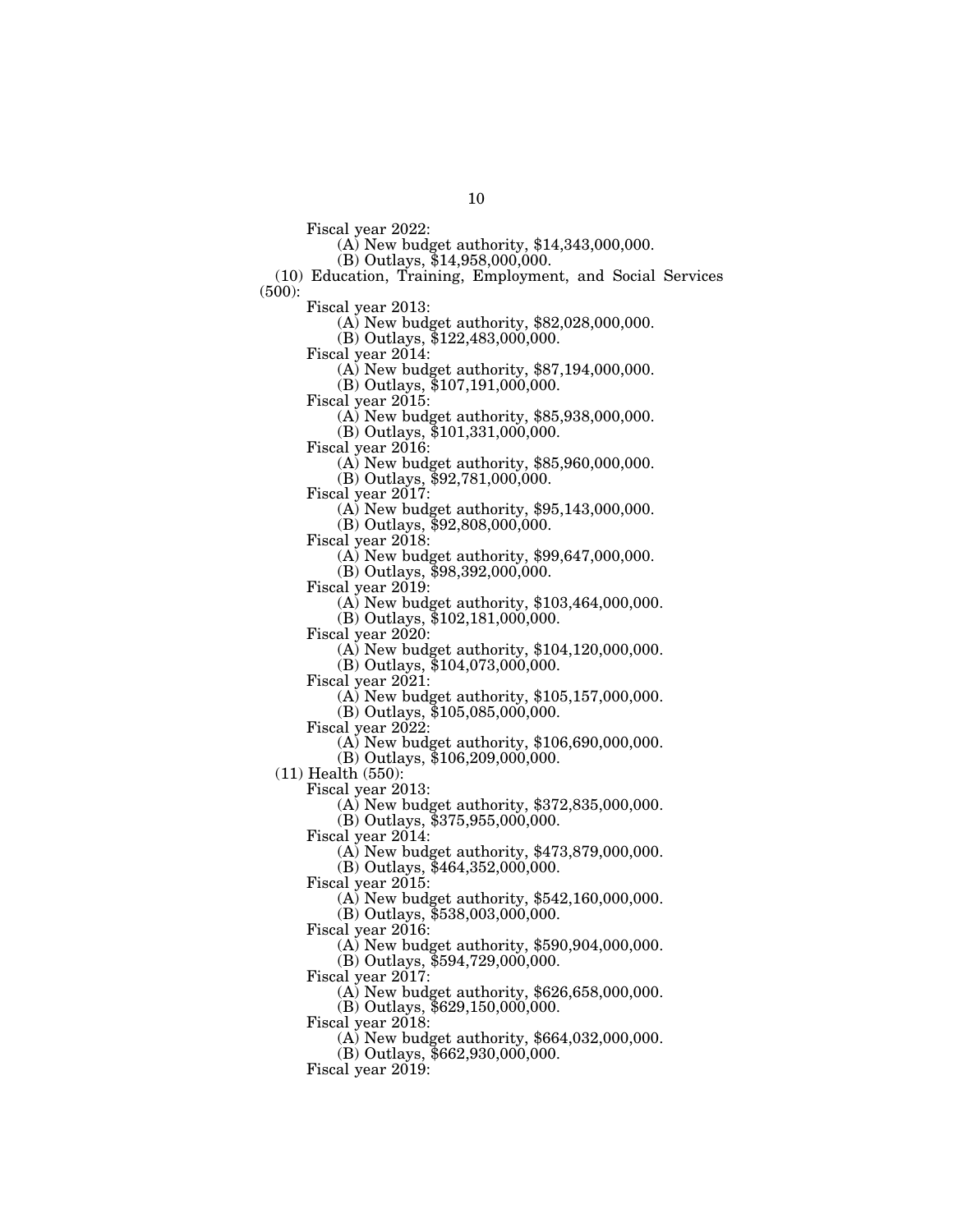(A) New budget authority, \$707,099,000,000.

(B) Outlays,  $$706,061,000,000$ .

Fiscal year 2020: (A) New budget authority, \$761,258,000,000.

(B) Outlays, \$749,868,000,000.<br>Fiscal year 2021:

- (A) New budget authority,  $$800,618,000,000$ .
- (B) Outlays, \$799,481,000,000.

 $\Phi$ ) New budget authority, \$851,615,000,000. (B) Outlays, \$849,973,000,000.

(12) Medicare (570):

Fiscal year 2013: (A) New budget authority, \$525,876,000,000.

(B) Outlays, \$525,716,000,000.

Fiscal year 2014: (A) New budget authority, \$553,675,000,000.

(B) Outlays, \$552,981,000,000.

(A) New budget authority,  $$570,815,000,000$ . (B) Outlays, \$570,407,000,000.

(A) New budget authority,  $$617,954,000,000$ . (B) Outlays, \$617,756,000,000.

Fiscal year 2017: (A) New budget authority, \$633,488,000,000.

(B) Outlays, \$632,808,000,000.

 $F(A)$  New budget authority, \$653,683,000,000.

(B) Outlays, \$653,276,000,000.<br>Fiscal year 2019:

 $F(A)$  New budget authority, \$715,518,000,000. (B) Outlays, \$715,315,000,000.

Fiscal year 2020:

(A) New budget authority, \$763,016,000,000. (B) Outlays, \$762,316,000,000.

Fiscal year 2021:

(A) New budget authority, \$810,664,000,000. (B) Outlays, \$810,230,000,000.

Fiscal year 2022:

(A) New budget authority, \$885,513,000,000.

(B) Outlays, \$885,426,000,000.

(13) Income Security (600):

Fiscal year 2013:

(A) New budget authority, \$545,622,000,000. (B) Outlays, \$542,562,000,000.

Fiscal year 2014:

(A) New budget authority, \$537,970,000,000. (B) Outlays, \$534,946,000,000.

Fiscal year 2015:

(A) New budget authority, \$538,691,000,000.

(B) Outlays, \$533,883,000,000.

Fiscal year 2016:

(A) New budget authority, \$546,156,000,000.

(B) Outlays, \$545,811,000,000.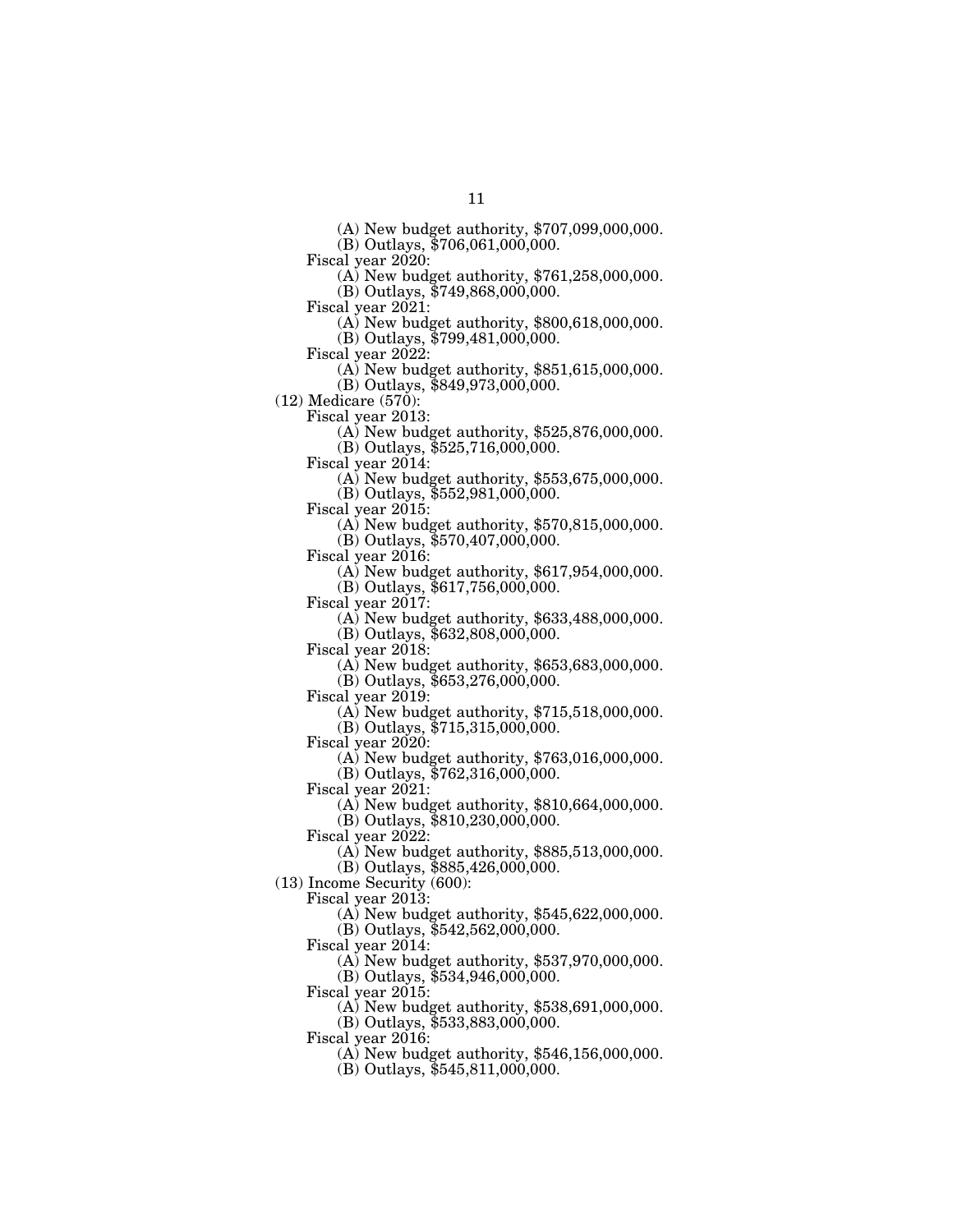Fiscal year 2017: (A) New budget authority, \$544,282,000,000.  $(B)$  Outlays, \$539,685,000,000.<br>Fiscal year 2018:

 $F(A)$  New budget authority, \$546,446,000,000. (B) Outlays, \$538,021,000,000.

Fiscal year 2019: (A) New budget authority, \$561,786,000,000.

(B) Outlays, \$558,295,000,000.

Fiscal year 2020: (A) New budget authority, \$573,480,000,000.

(B) Outlays, \$570,338,000,000.<br>Fiscal year 2021:

 $F(A)$  New budget authority, \$586,855,000,000.

(B) Outlays, \$583,571,000,000.

(A) New budget authority,  $$604,517,000,000$ .

(B) Outlays, \$605,786,000,000.

(14) Social Security (650):

Fiscal year 2013: (A) New budget authority, \$53,416,000,000.

(B) Outlays, \$53,496,000,000.<br>Fiscal year 2014:

(A) New budget authority,  $$31,892,000,000$ .

(B) Outlays, \$32,002,000,000.

Fiscal year 2015: (A) New budget authority, \$35,135,000,000.

(B) Outlays,  $$35,210,000,000$ .<br>Fiscal year 2016:

 $F(A)$  New budget authority, \$38,953,000,000.

(B) Outlays, \$38,991,000,000.<br>Fiscal year 2017:

 $(A)$  New budget authority, \$43,140,000,000. (B) Outlays, \$43,140,000,000.

Fiscal year 2018:

(A) New budget authority, \$47,590,000,000.

 $(B)$  Outlays,  $$47,590,000,000$ .

Fiscal year 2019:

(A) New budget authority, \$52,429,000,000.

(B) Outlays, \$52,429,000,000.

Fiscal year 2020:

(A) New budget authority, \$57,425,000,000.

(B) Outlays, \$57,425,000,000.

Fiscal year 2021:

(A) New budget authority, \$62,604,000,000.  $(B)$  Outlays,  $$62,604,000,000$ .

Fiscal year 2022:

(A) New budget authority, \$68,079,000,000.

(B) Outlays,  $$68,079,000,000$ .

(15) Veterans Benefits and Services (700):

Fiscal year 2013:

(A) New budget authority, \$135,651,000,000. (B) Outlays, \$135,289,000,000.

Fiscal year 2014:

(A) New budget authority, \$136,996,000,000.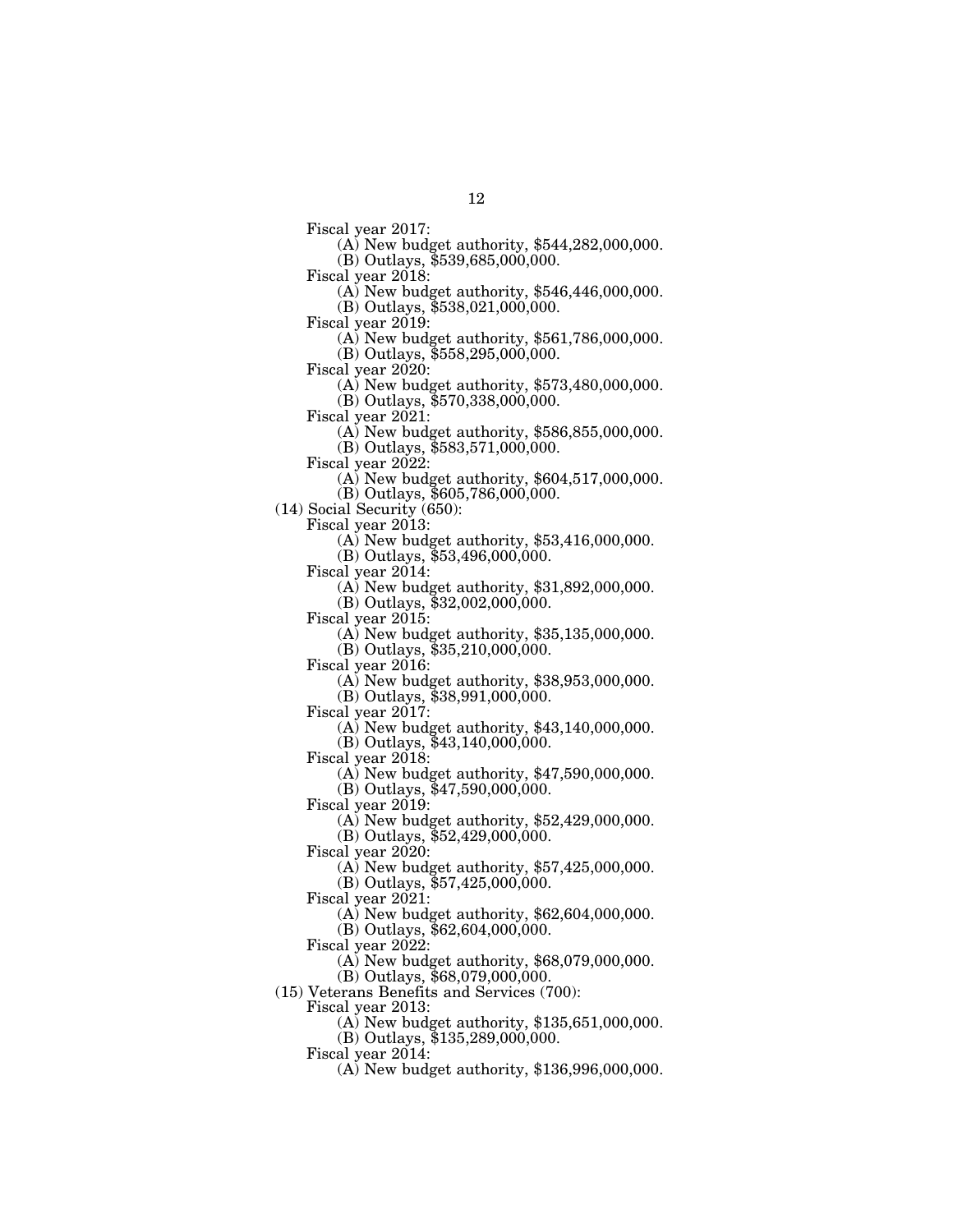(B) Outlays, \$137,447,000,000.

 $F(A)$  New budget authority, \$139,827,000,000.

 $(B)$  Outlays, \$139,964,000,000.<br>Fiscal year 2016:

 $F(A)$  New budget authority, \$148,005,000,000.

(B) Outlays, \$147,807,000,000.

Fiscal year 2017: (A) New budget authority, \$146,445,000,000.

(B) Outlays, \$146,074,000,000.

 $F(A)$  New budget authority, \$144,620,000,000.

(B) Outlays, \$143,993,000,000.

 $\Phi(A)$  New budget authority, \$153,568,000,000. (B) Outlays, \$152,909,000,000.

Fiscal year 2020: (A) New budget authority, \$157,302,000,000.

(B) Outlays, \$156,643,000,000.

Fiscal year 2021: (A) New budget authority, \$161,056,000,000.

(B) Outlays, \$160,370,000,000.<br>Fiscal year 2022:

 $F(A)$  New budget authority, \$170,839,000,000.

(B) Outlays, \$170,088,000,000.

(16) Administration of Justice (750):

 $\Phi$ ) New budget authority, \$53,772,000,000.

(B) Outlays, \$58,831,000,000.

Fiscal year 2014: (A) New budget authority, \$55,029,000,000.

(B) Outlays, \$57,404,000,000.<br>Fiscal year 2015:

 $\Phi$ ) New budget authority, \$55,792,000,000.

(B) Outlays, \$56,371,000,000.

Fiscal year 2016:

(A) New budget authority, \$58,542,000,000.

(B) Outlays, \$58,214,000,000.

Fiscal year 2017:

(A) New budget authority, \$57,889,000,000.

(B) Outlays, \$57,538,000,000.

Fiscal year 2018:

(A) New budget authority, \$58,992,000,000.

(B) Outlays, \$60,408,000,000.

Fiscal year 2019:

(A) New budget authority, \$60,204,000,000.

(B) Outlays, \$60,504,000,000.

Fiscal year 2020:

(A) New budget authority, \$61,406,000,000.

(B) Outlays, \$61,011,000,000.

Fiscal year 2021:

(A) New budget authority, \$62,772,000,000.

(B) Outlays, \$62,348,000,000.

Fiscal year 2022:

(A) New budget authority, \$67,988,000,000.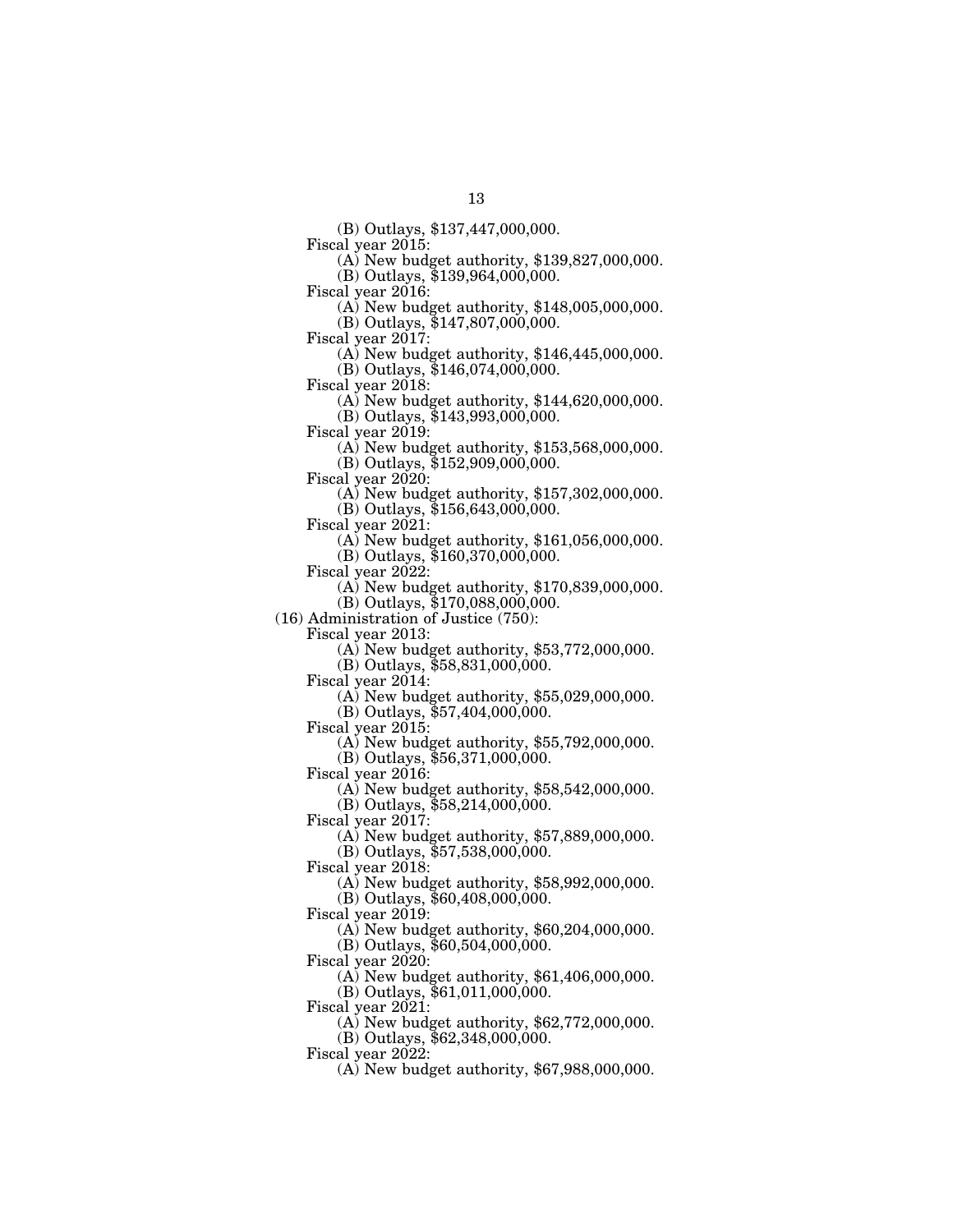(B) Outlays, \$67,496,000,000.

(17) General Government (800):

Fiscal year 2013: (A) New budget authority, \$25,808,000,000.

(B) Outlays,  $$27,408,000,000$ .<br>Fiscal year 2014:

(A) New budget authority,  $$27,256,000,000$ .

(B) Outlays, \$27,706,000,000.<br>Fiscal year 2015:

 $\Phi$ ) New budget authority, \$29,196,000,000. (B) Outlays,  $$29,376,000,000$ .<br>Fiscal year 2016:

 $\Phi$  New budget authority, \$31,275,000,000.

(B) Outlays, \$31,459,000,000.<br>Fiscal year 2017:

 $\Phi$  New budget authority, \$33,433,000,000.

(B) Outlays, \$33,300,000,000.<br>Fiscal year 2018:

 $(A)$  New budget authority, \$35,613,000,000.

(B) Outlays, \$35,417,000,000.

Fiscal year 2019: (A) New budget authority, \$37,969,000,000.

(B) Outlays, \$37,513,000,000.<br>Fiscal year 2020:

 $(A)$  New budget authority, \$40,338,000,000.

(B) Outlays, \$39,900,000,000.

 $(A)$  New budget authority, \$42,762,000,000.

(B) Outlays,  $$42,226,000,000$ .<br>Fiscal year 2022:

(A) New budget authority,  $$45,219,000,000$ .

(B) Outlays, \$44,669,000,000.

(18) Net Interest (900):

Fiscal year 2013:

(A) New budget authority, \$347,234,000,000.

(B) Outlays, \$347,234,000,000. Fiscal year 2014:

(A) New budget authority, \$360,341,000,000.

 $(B)$  Outlays,  $$360,341,000,000$ .

Fiscal year 2015:

(A) New budget authority, \$400,112,000,000.

(B) Outlays, \$400,112,000,000.

Fiscal year 2016:

(A) New budget authority, \$466,938,000,000.

(B) Outlays, \$466,938,000,000.

Fiscal year 2017:

(A) New budget authority, \$539,743,000,000.

(B) Outlays, \$539,743,000,000.

Fiscal year 2018:

(A) New budget authority, \$614,473,000,000.

(B) Outlays, \$614,473,000,000.

Fiscal year  $2019$ :

(A) New budget authority, \$686,716,000,000.

(B) Outlays, \$686,716,000,000.

Fiscal year  $2020$ :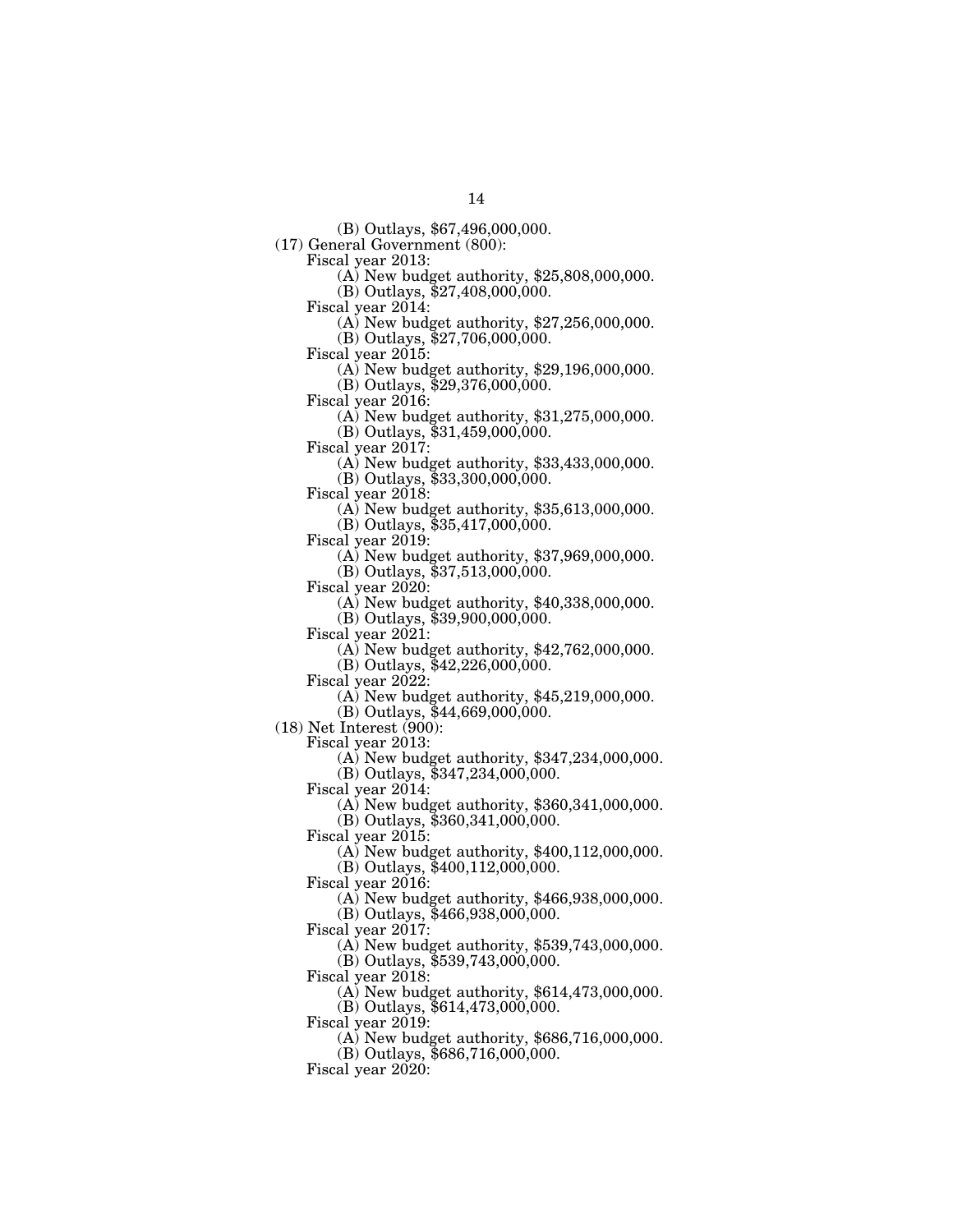(A) New budget authority, \$751,343,000,000.

(B) Outlays, \$751,343,000,000.

Fiscal year 2021: (A) New budget authority, \$804,643,000,000.

(B) Outlays, \$804,643,000,000.

- (A) New budget authority,  $$858,474,000,000$ .
- (B) Outlays, \$848,474,000,000.

(19) Allowances (920):<br>Fiscal year 2013:

 $(A)$  New budget authority, \$0.

(B) Outlays, \$0.

Fiscal year 2014:

(A) New budget authority,  $-\$19,353,000,000$ .  $(B)$  Outlays,  $-\$10,338,000,000$ .

Fiscal year 2015:

(A) New budget authority,  $-\$20,761,000,000$ .

(B) Outlays,  $-$ \$17,171,000,000.

Fiscal year 2016:

(A) New budget authority,  $-\$20,286,000,000$ . (B) Outlays,  $-\$18,947,000,000$ .

Fiscal year 2017:

(A) New budget authority,  $-\$19,802,000,000$ . (B) Outlays,  $-$ \$19,342,000,000.

Fiscal year 2018:

(A) New budget authority,  $-\$19,873,000,000$ .

(B) Outlays,  $-\$19,674,000,000$ .

Fiscal year 2019:

(A) New budget authority,  $-\$20,905,000,000$ .

 $(B)$  Outlays,  $-\$20,297,000,000$ .

Fiscal year 2020:

(A) New budget authority,  $-\$26,857,000,000$ . (B) Outlays,  $-$ \$23,804,000,000.

Fiscal year  $2021$ :

(A) New budget authority,  $-\$18,232,000,000$ .  $(B)$  Outlays,  $-$ \$20,916,000,000.

Fiscal year 2022:

- (A) New budget authority,  $-\$60,069,000,000$ .  $(B)$  Outlays,  $-$ \$61,008,000,000.
- (20) Undistributed Offsetting Receipts (950):

Fiscal year 2013:

(A) New budget authority,  $-\frac{279,096,000,000}{500,000}$ .

 $(B)$  Outlays,  $-$  \$79,095,000,000.

Fiscal year 2014:

(A) New budget authority,  $-\$80,150,000,000$ .  $(B)$  Outlays,  $-$ \$80,149,000,000.

Fiscal year 2015:

(A) New budget authority,  $-\$85,787,000,000$ .  $(B)$  Outlays,  $-$ \$85,786,000,000.

Fiscal year 2016:

(A) New budget authority,  $-\$87,260,000,000$ .

(B) Outlays,  $-$ \$87,259,000,000.

Fiscal year 2017:

(A) New budget authority,  $-\$91,024,000,000$ .

(B) Outlays,  $-$ \$91,023,000,000.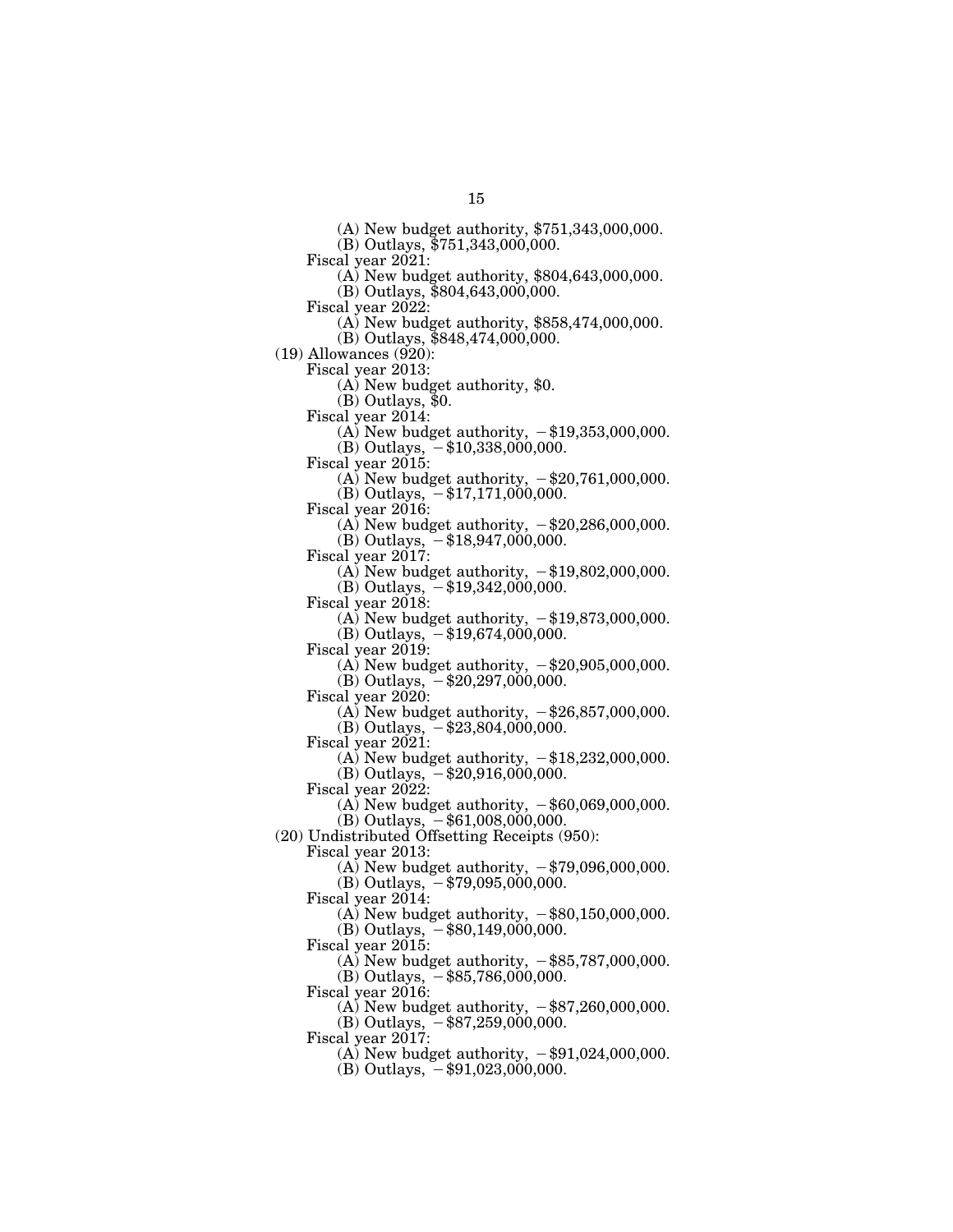16

Fiscal year 2018:

(A) New budget authority,  $-\$94,141,000,000$ .

(B) Outlays,  $-$ \$94,140,000,000.

Fiscal year 2019:

(A) New budget authority,  $-\$100,689,000,000$ .

 $(B)$  Outlays,  $-\$100,688,000,000$ .

Fiscal year 2020:

(A) New budget authority,  $-\$99,551,000,000$ .

(B) Outlays,  $-$ \$99,550,000,000.

Fiscal year 2021:

(A) New budget authority,  $-\$103,660,000,000$ .

(B) Outlays,  $-\$103,659,000,000$ .

Fiscal year 2022:

(A) New budget authority,  $-\$105,959,000,000$ .

 $(B)$  Outlays,  $-$ \$105,959,000,000. (21) Overseas Contingency Operations/Global War on Ter-

rorism:

Fiscal year 2013:

(A) New budget authority, \$96,725,000,000.

(B) Outlays, \$51,125,000,000.

Fiscal year 2014:

(A) New budget authority, \$44,159,000,000.

(B) Outlays, \$54,010,000,000.

Fiscal year 2015:

(A) New budget authority, \$44,159,000,000.

(B) Outlays,  $\overline{$}48,034,000,000$ .

Fiscal year 2016:

(A) New budget authority, \$44,159,000,000.

(B) Outlays, \$45,422,000,000.

Fiscal year 2017:

(A) New budget authority, \$44,159,000,000.

(B) Outlays, \$44,284,000,000.

Fiscal year 2018:

(A) New budget authority, \$44,159,000,000.

(B) Outlays, \$43,912,000,000.

Fiscal year 2019:

(A) New budget authority, \$44,159,000,000.

(B) Outlays, \$43,770,000,000.

Fiscal year 2020:

(A) New budget authority, \$44,159,000,000.

(B) Outlays, \$43,741,000,000.

Fiscal year 2021:

(A) New budget authority, \$44,159,000,000.

(B) Outlays, \$43,727,000,000.

Fiscal year 2022:

(A) New budget authority, \$44,159,000,000.

(B) Outlays, \$43,727,000,000.

2. AN AMENDMENT TO BE OFFERED BY REPRESENTATIVE CLEAVER OF MISSOURI OR HIS DESIGNEE, DEBATABLE FOR 30 MINUTES

Strike all after the resolving clause and insert the following: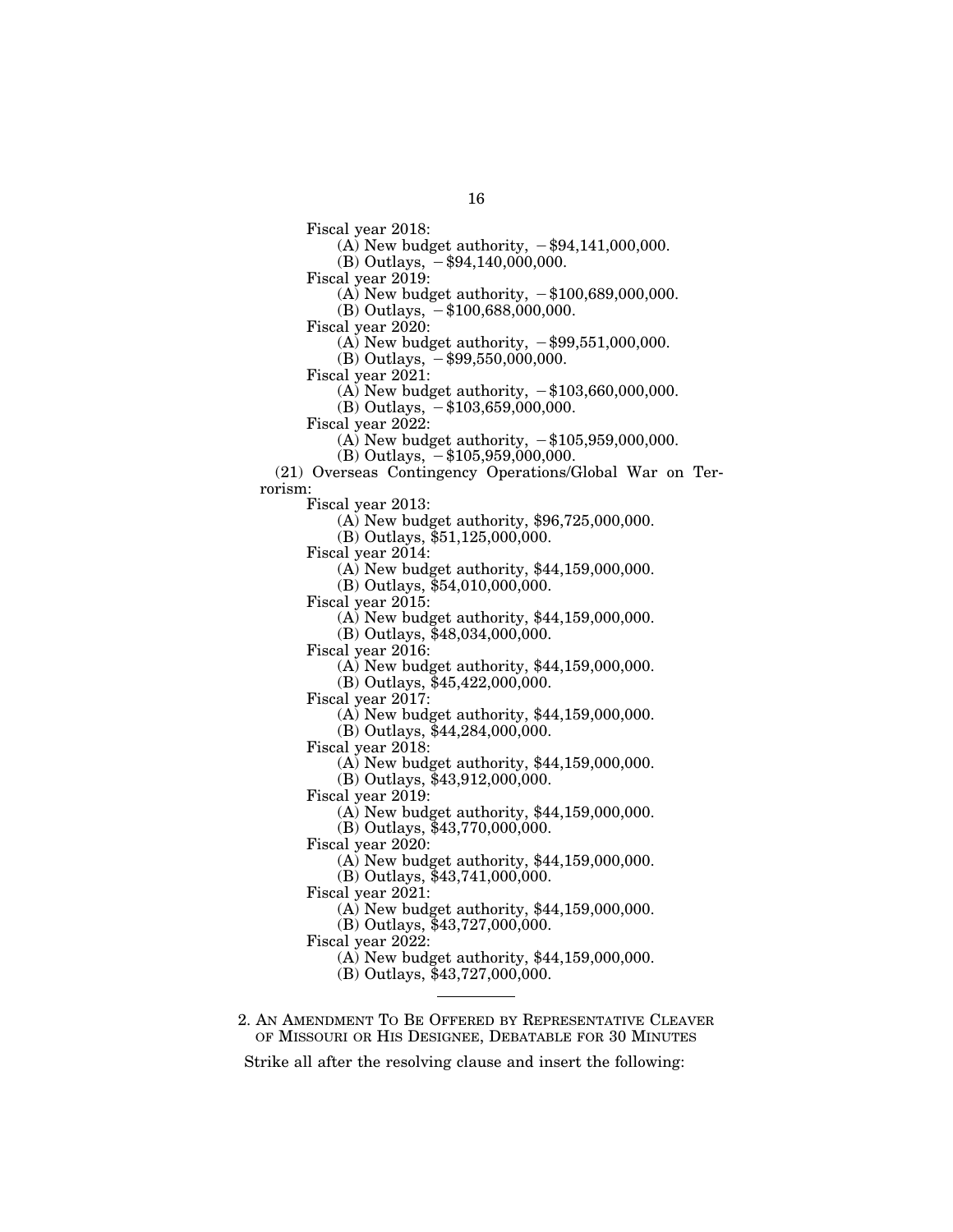## **SECTION 1. RECOMMENDED LEVELS AND AMOUNTS.**

The following budgetary levels are appropriate for each of fiscal years 2013 through 2022:

17

(1) FEDERAL REVENUES.—For purposes of the enforcement of this resolution:

(A) The recommended levels of Federal revenues are as follows:

Fiscal year 2013: \$2,335,291,000,000.

Fiscal year 2014: \$2,680,700,000,000.

Fiscal year 2015: \$3,004,405,000,000.

Fiscal year 2016: \$3,219,867,000,000.

Fiscal year 2017: \$3,399,791,000,000.

Fiscal year 2018: \$3,545,388,000,000.

Fiscal year 2019: \$3,701,670,000,000.

Fiscal year 2020: \$3,890,233,000,000.

Fiscal year 2021: \$4,078,241,000,000.

Fiscal year 2022: \$4,272,162,000,000.

(B) The amounts by which the aggregate levels of Federal revenues should be changed are as follows:

Fiscal year 2014: \$129,432,000,000.

Fiscal year 2015: \$187,945,000,000.

Fiscal year 2016: \$203,234,000,000.

Fiscal year 2017: \$204,691,000,000.

Fiscal year 2018: \$192,105,000,000.

Fiscal year 2019: \$181,937,000,000.

Fiscal year 2020: \$180,911,000,000. Fiscal year 2021: \$169,741,000,000.

Fiscal year 2022: \$154,993,000,000.

(2) NEW BUDGET AUTHORITY.—For purposes of the enforcement of this resolution, the appropriate levels of total new budget authority are as follows:

Fiscal year 2013: \$3,128,317,000,000.

Fiscal year 2014: \$3,111,395,000,000.

Fiscal year 2015: \$3,189,733,000,000.

Fiscal year 2016: \$3,395,345,000,000.

Fiscal year 2017: \$3,546,170,000,000.

Fiscal year 2018: \$3,698,240,000,000.

Fiscal year 2019: \$3,867,601,000,000.

Fiscal year 2020: \$4,063,783,000,000.

Fiscal year 2021: \$4,230,729,000,000.

Fiscal year 2022: \$4,423,309,000,000.

(3) BUDGET OUTLAYS.—For purposes of the enforcement of this resolution, the appropriate levels of total budget outlays are as follows:

Fiscal year 2013: \$3,169,119,000,000.

Fiscal year 2014: \$3,176,782,000,000.

Fiscal year 2015: \$3,237,481,000,000.

Fiscal year 2016: \$3,397,122,000,000.

Fiscal year 2017: \$3,511,256,000,000.

Fiscal year 2018: \$3,639,385,000,000. Fiscal year 2019: \$3,840,278,000,000.

Fiscal year 2020: \$4,018,250,000,000.

Fiscal year 2021: \$4,195,261,000,000.

Fiscal year 2022: \$4,390,772,000,000.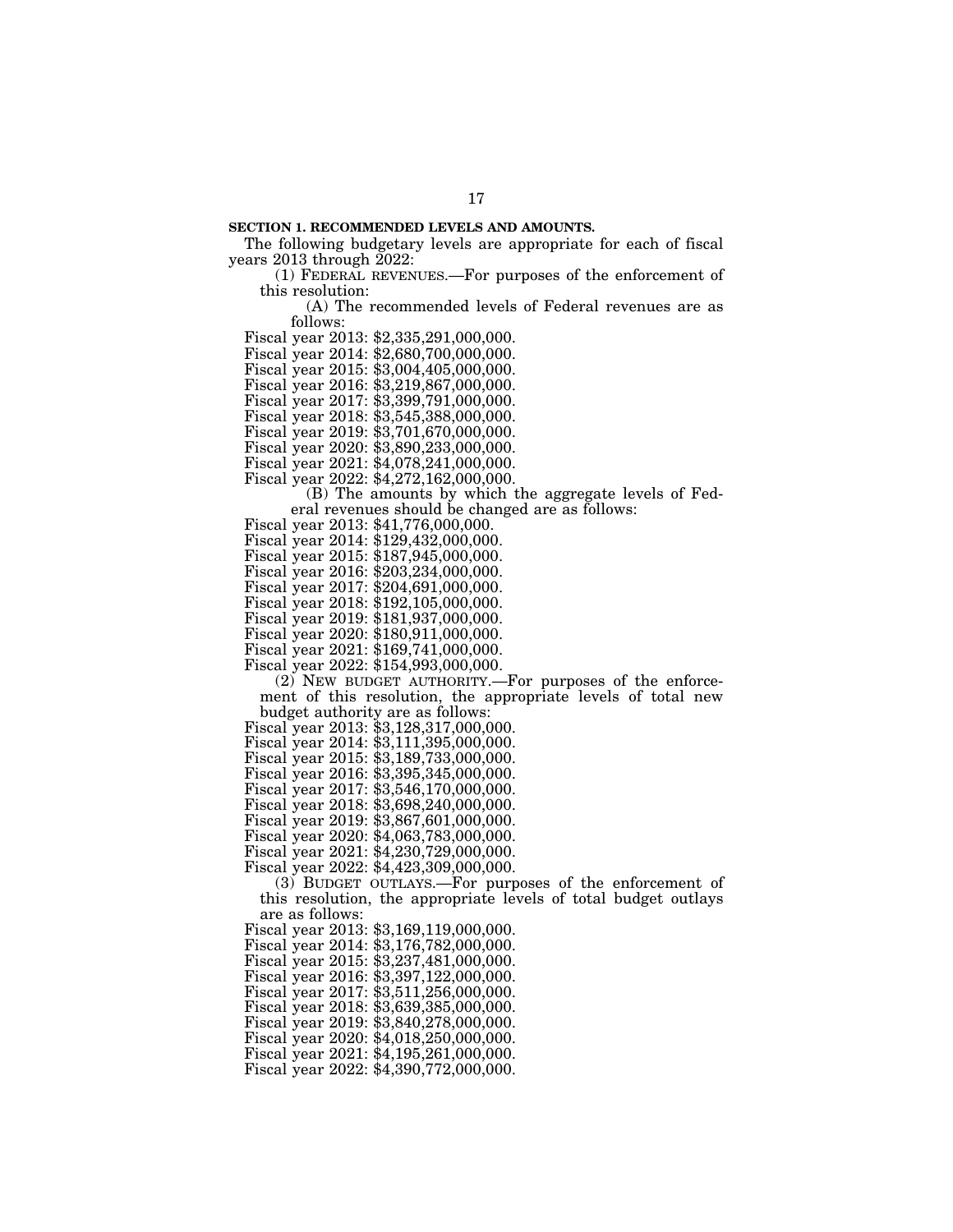(4) DEFICITS (ON-BUDGET).—For purposes of the enforcement of this resolution, the amounts of the deficits (on-budget) are as follows:

Fiscal year  $2013: -\$833,825,000,000$ . Fiscal year  $2014: -\$496,081,000,000.$ Fiscal year 2015:  $-\frac{233}{078,000,000}$ . Fiscal year  $2016: -\$177,254,000,000.$ 

Fiscal year  $2017: -111,464,000,000.$ 

Fiscal year  $2018: -$ \$93,996,000,000.

Fiscal year 2019:  $-\$138,607,000,000$ .

Fiscal year 2020:  $-\$128,017,000,000$ .

Fiscal year  $2021: -117,020,000,000$ .

Fiscal year  $2022: -\$118,609,000,000.$ 

(5) DEBT SUBJECT TO LIMIT.—The appropriate levels of the

public debt are as follows: Fiscal year 2013: \$17,147,000,000,000.

Fiscal year 2014: \$17,822,000,000,000.

Fiscal year 2015: \$18,241,000,000,000.

Fiscal year 2016: \$18,632,000,000,000.

Fiscal year 2017: \$19,003,000,000,000.

Fiscal year 2018: \$19,371,000,000,000.

Fiscal year 2019: \$19,777,000,000,000.

Fiscal year 2020: \$20,172,000,000,000.

Fiscal year 2021: \$20,556,000,000,000.

Fiscal year 2022: \$20,932,000,000,000.

 $(6)$  DEBT HELD BY THE PUBLIC.—The appropriate levels of debt held by the public are as follows:

Fiscal year 2013: \$12,336,000,000,000.

Fiscal year 2014: \$12,913,000,000,000.

Fiscal year 2015: \$13,224,000,000,000.

Fiscal year 2016: \$13,476,000,000,000.

Fiscal year 2017: \$13,661,000,000,000.

Fiscal year 2018: \$13,820,000,000,000.

Fiscal year 2019: \$14,026,000,000,000.

Fiscal year 2020: \$14,231,000,000,000.

Fiscal year 2021; \$14,439,000,000,000.

Fiscal year 2022: \$14,668,000,000,000.

# **SEC. 2. MAJOR FUNCTIONAL CATEGORIES.**

The Congress determines and declares that the appropriate levels of new budget authority and outlays for fiscal years 2013 through 2022 for each major functional category are:

(1) National Defense (050):

Fiscal year 2013:

(A) New budget authority, \$553,925,000,000.

(B) Outlays, \$585,924,000,000.

Fiscal year 2014:

(A) New budget authority, \$564,074,000,000.

(B) Outlays, \$568,196,000,000.

Fiscal year 2015:

(A) New budget authority, \$574,336,000,000.

(B) Outlays, \$565,518,000,000.

Fiscal year 2016:

(A) New budget authority, \$585,581,000,000.

(B) Outlays, \$578,055,000,000.

Fiscal year 2017: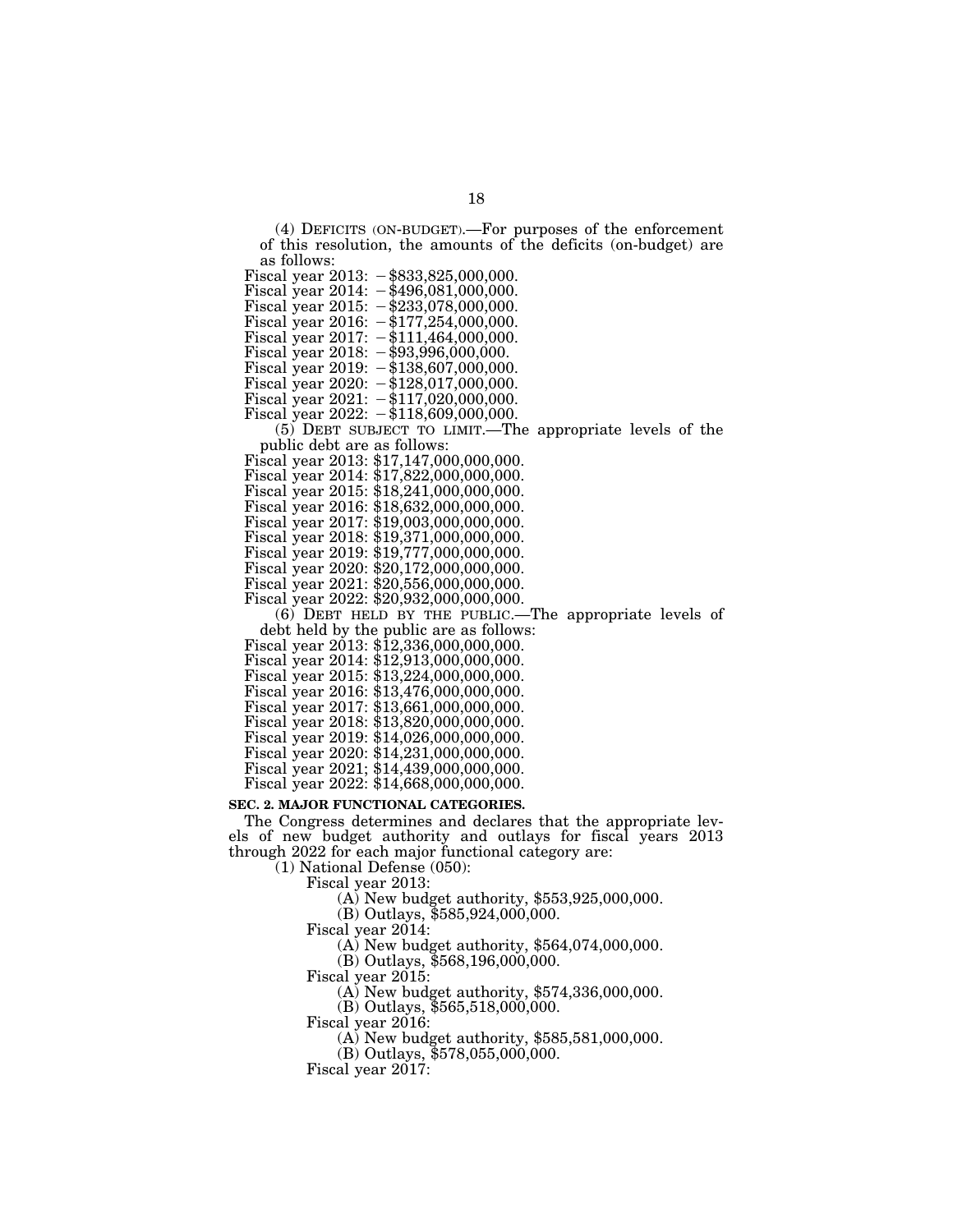(A) New budget authority, \$598,841,000,000.

(B) Outlays, \$585,091,000,000.

Fiscal year 2018: (A) New budget authority, \$612,097,000,000.

(B) Outlays, \$592,763,000,000.<br>Fiscal year 2019:

(A) New budget authority,  $$625,362,000,000$ .

(B) Outlays, \$610,522,000,000.<br>Fiscal year 2020:

 $\Phi$ ) New budget authority, \$639,661,000,000. (B) Outlays, \$625,015,000,000.

Fiscal year 2021: (A) New budget authority, \$653,962,000,000.

(B) Outlays, \$638,965,000,000.

 $\Phi$ ) New budget authority, \$671,019,000,000.

(B) Outlays, \$659,506,000,000.

(2) International Affairs (150):

Fiscal year 2013: (A) New budget authority, \$56,338,000,000.

(B) Outlays, \$52,222,000,000.

 $\Delta$ ) New budget authority, \$51,241,000,000.

(B) Outlays, \$52,512,000,000.

Fiscal year 2015: (A) New budget authority, \$48,643,000,000.

(B) Outlays, \$51,706,000,000.<br>Fiscal year 2016:

 $\Phi(A)$  New budget authority, \$48,666,000,000.

(B) Outlays, \$52,352,000,000.<br>Fiscal year 2017:

 $F(A)$  New budget authority, \$51,315,000,000. (B) Outlays, \$53,085,000,000.

Fiscal year 2018:

(A) New budget authority, \$53,464,000,000. (B) Outlays, \$53,391,000,000.

Fiscal year 2019:

(A) New budget authority, \$54,679,000,000. (B) Outlays, \$52,494,000,000.

Fiscal year 2020:

(A) New budget authority, \$55,906,000,000.

(B) Outlays, \$52,664,000,000.

Fiscal year 2021:

(A) New budget authority, \$57,141,000,000.

(B) Outlays, \$53,768,000,000. Fiscal year 2022:

(A) New budget authority, \$58,909,000,000.

(B) Outlays, \$55,145,000,000.

(3) General Science, Space, and Technology (250):

Fiscal year 2013:

(A) New budget authority, \$39,556,000,000.

(B) Outlays, \$35,268,000,000.

Fiscal year 2014:

(A) New budget authority, \$32,091,000,000.

(B) Outlays, \$33,988,000,000.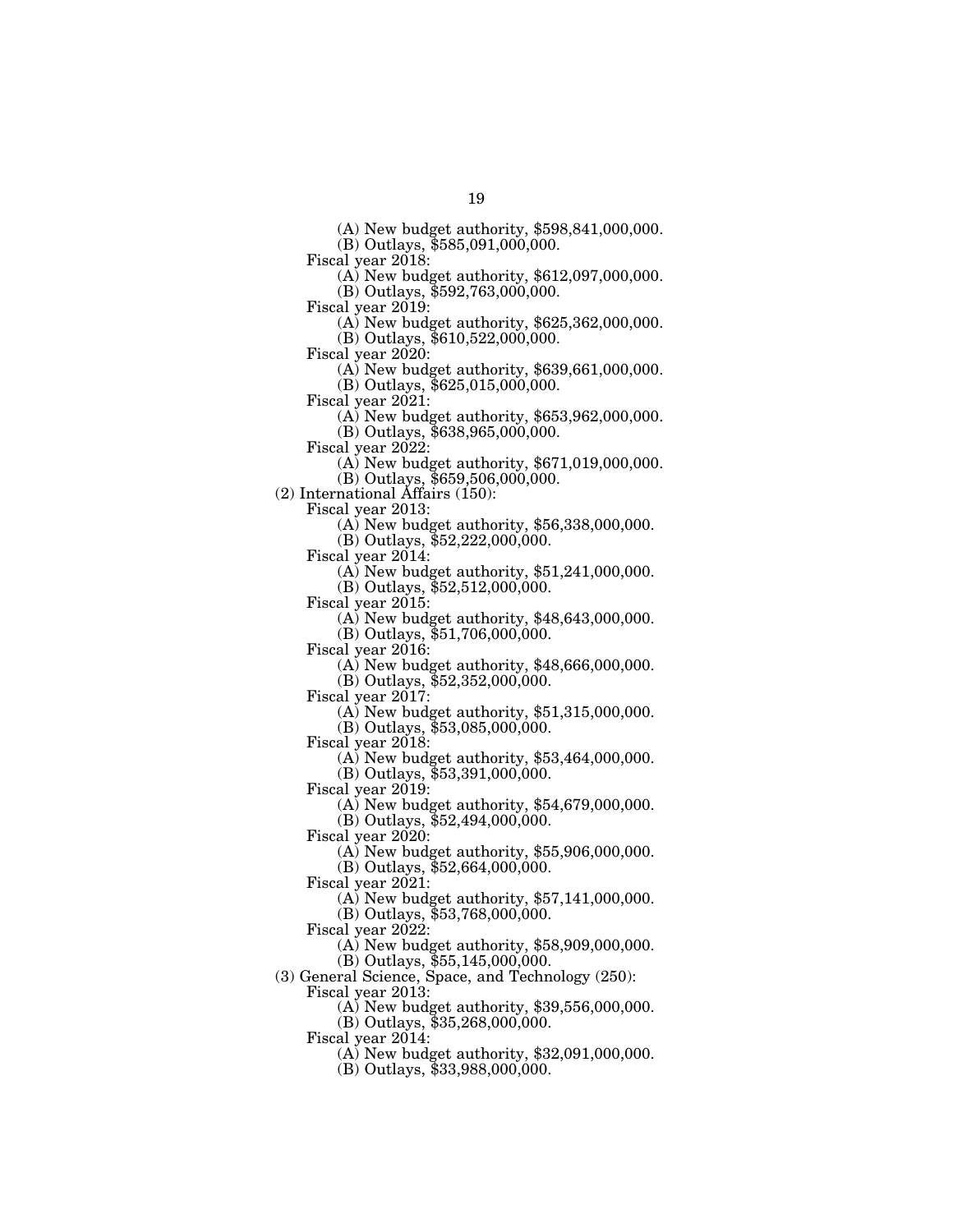Fiscal year 2015: (A) New budget authority, \$32,654,000,000. (B) Outlays, \$32,987,000,000.

Fiscal year 2016: (A) New budget authority, \$33,244,000,000. (B) Outlays, \$33,095,000,000.

Fiscal year 2017: (A) New budget authority, \$33,920,000,000.  $(B)$  Outlays,  $$33,687,000,000$ .

Fiscal year 2018: (A) New budget authority, \$34,623,000,000.

(B) Outlays, \$34,182,000,000.<br>Fiscal year 2019:

 $F(A)$  New budget authority, \$35,357,000,000. (B) Outlays, \$34,841,000,000.

Fiscal year 2020: (A) New budget authority, \$36,089,000,000.

(B) Outlays, \$35,558,000,000.

(A) New budget authority,  $$36,824,000,000$ .

(B) Outlays, \$36,194,000,000.

(A) New budget authority,  $$37,667,000,000$ .

(B) Outlays, \$36,978,000,000.

(4) Energy (270):

Fiscal year 2013: (A) New budget authority, \$17,925,000,000.

(B) Outlays,  $$14,128,000,000$ .<br>Fiscal year 2014:

Fiscal year 2014: (A) New budget authority, \$7,434,000,000.

(B) Outlays, \$10,209,000,000.

Fiscal year 2015: (A) New budget authority, \$6,072,000,000. (B) Outlays, \$8,367,000,000.

Fiscal year 2016:

(A) New budget authority, \$5,929,000,000.

(B) Outlays,  $$7,202,000,000$ .

Fiscal year 2017:

(A) New budget authority, \$5,653,000,000.

(B) Outlays, \$6,258,000,000.

Fiscal year 2018:

(A) New budget authority, \$5,594,000,000.

 $(B)$  Outlays,  $$5,206,000,000$ .

Fiscal year 2019:

(A) New budget authority, \$5,534,000,000. (B) Outlays, \$5,339,000,000.

Fiscal year 2020:

(A) New budget authority, \$5,545,000,000. (B) Outlays, \$5,198,000,000.

Fiscal year 2021:

(A) New budget authority, \$5,507,000,000.

 $(B)$  Outlays,  $$5,124,000,000$ .

Fiscal year 2022:

(A) New budget authority, \$5,618,000,000.

 $(B)$  Outlays, \$5,165,000,000.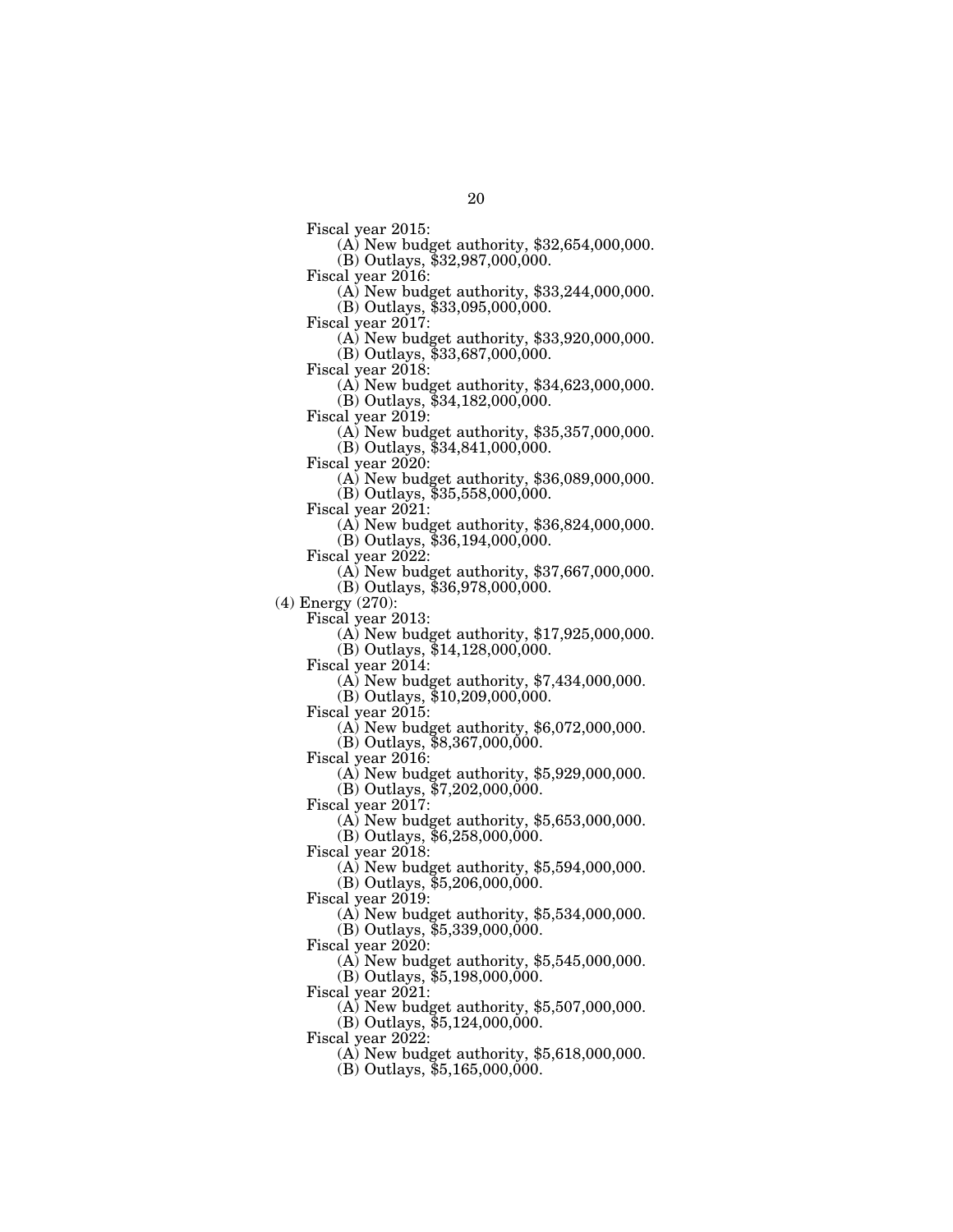(5) Natural Resources and Environment (300):

 $\overline{(A)}$  New budget authority, \$36,430,000,000.

(B) Outlays,  $$41,003,000,000$ .<br>Fiscal year 2014:

 $F(A)$  New budget authority, \$36,947,000,000.

(B) Outlays, \$39,124,000,000.

Fiscal year 2015: (A) New budget authority, \$37,304,000,000.

 $(B)$  Outlays, \$38,646,000,000.<br>Fiscal year 2016:

 $F(A)$  New budget authority, \$38,108,000,000.

(B) Outlays, \$38,531,000,000.<br>Fiscal year 2017:

 $\Phi(A)$  New budget authority, \$39,227,000,000. (B) Outlays, \$39,386,000,000.

Fiscal year 2018: (A) New budget authority, \$40,621,000,000.

(B) Outlays, \$39,510,000,000.

Fiscal year 2019: (A) New budget authority, \$41,511,000,000.

(B) Outlays, \$40,467,000,000.<br>Fiscal year 2020:

 $F(A)$  New budget authority, \$42,807,000,000.

(B) Outlays, \$41,643,000,000.

Fiscal year 2021: (A) New budget authority, \$43,058,000,000.

(B) Outlays,  $$42,210,000,000$ .<br>Fiscal year 2022:

 $(A)$  New budget authority, \$43,919,000,000.

 $(B)$  Outlays, \$42,857,000,000.

(6) Agriculture (350):

 $(A)$  New budget authority, \$23,334,000,000.

 $(B)$  Outlays,  $$25,536,000,000$ .

Fiscal year 2014:

(A) New budget authority, \$17,304,000,000.

(B) Outlays, \$18,085,000,000.

Fiscal year 2015:

(A) New budget authority, \$21,579,000,000.

(B) Outlays, \$21,407,000,000.

Fiscal year 2016:

(A) New budget authority, \$20,988,000,000.

(B) Outlays, \$20,577,000,000.

Fiscal year 2017:

(A) New budget authority, \$20,525,000,000.

 $(B)$  Outlays,  $$20,096,000,000$ .

Fiscal year 2018:

(A) New budget authority, \$20,948,000,000.

(B) Outlays, \$20,440,000,000.

Fiscal year 2019:

(A) New budget authority, \$20,612,000,000.

(B) Outlays, \$20,151,000,000.

Fiscal year 2020:

(A) New budget authority, \$20,024,000,000.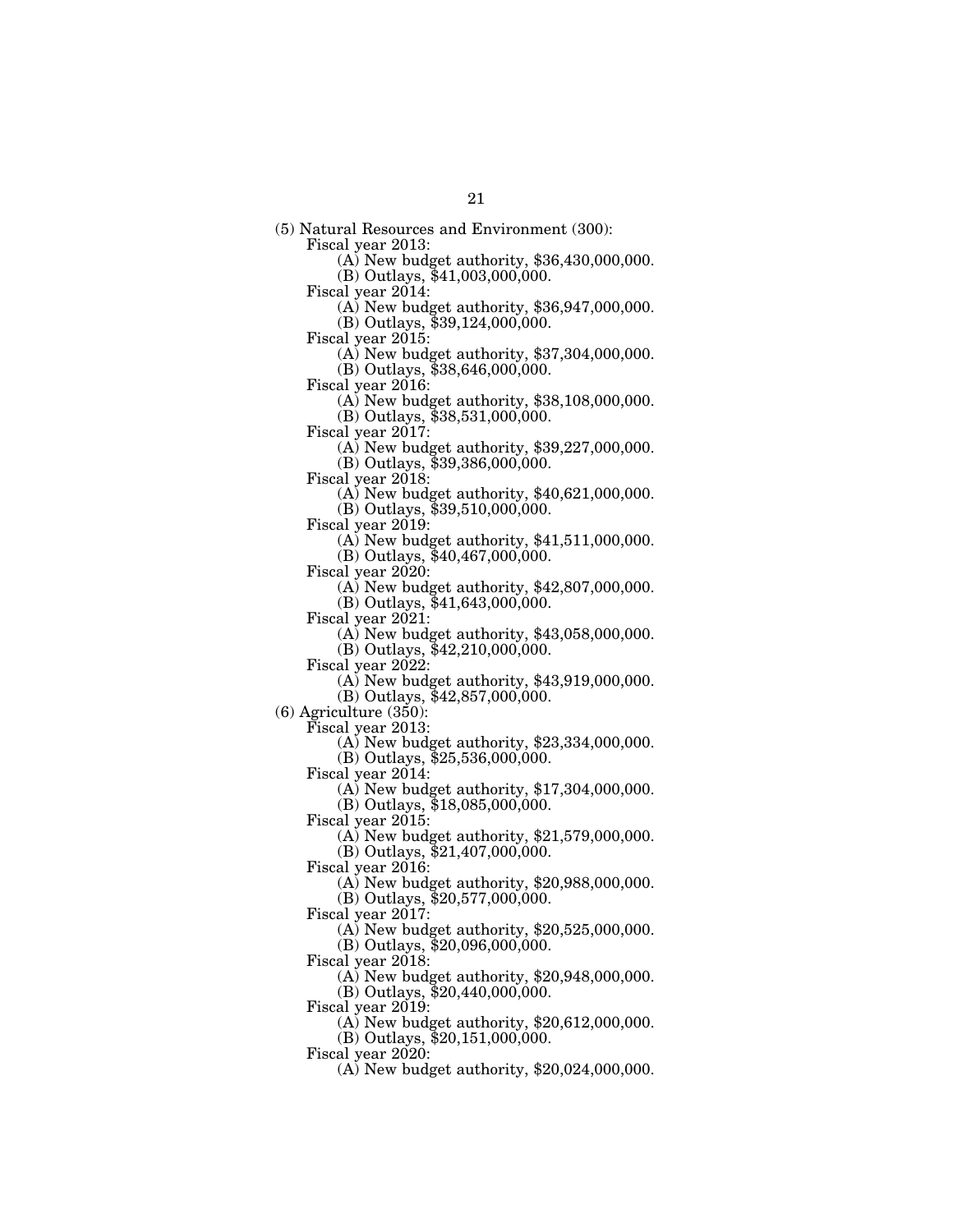(B) Outlays, \$19,593,000,000.

 $F(A)$  New budget authority, \$20,655,000,000.

 $(B)$  Outlays, \$20,213,000,000.<br>Fiscal year 2022:

 $F(A)$  New budget authority, \$20,465,000,000.

(B) Outlays, \$20,003,000,000.

(7) Commerce and Housing Credit (370):

 $\Phi$ ) New budget authority, \$2,968,000,000.

(B) Outlays, \$5,769,000,000.

Fiscal year 2014: (A) New budget authority, \$8,357,000,000.

(B) Outlays,  $-$ \$2,293,000,000.<br>Fiscal year 2015:

 $\Phi$ ) New budget authority, \$7,366,000,000.

(B) Outlays,  $-$ \$4,783,000,000.<br>Fiscal year 2016:

 $\Phi$ ) New budget authority, \$8,145,000,000.

(B) Outlays,  $-$ \$6,537,000,000.<br>Fiscal year 2017:

 $(A)$  New budget authority, \$9,758,000,000.

(B) Outlays,  $-$  \$6,533,000,000.<br>Fiscal year 2018:

 $(A)$  New budget authority, \$12,253,000,000.

(B) Outlays,  $-$ \$4,945,000,000.<br>Fiscal year 2019:

 $(A)$  New budget authority, \$14,773,000,000.

(B) Outlays,  $-$  \$8,348,000,000.

Fiscal year 2020: (A) New budget authority, \$22,613,000,000.

(B) Outlays,  $- $2,240,000,000$ .<br>Fiscal year 2021:

 $(A)$  New budget authority, \$15,563,000,000.

(B) Outlays, \$474,000,000.

Fiscal year 2022:

(A) New budget authority, \$20,101,000,000.

 $(B)$  Outlays,  $$2,275,000,000$ .

(8) Transportation (400):

Fiscal year 2013:

(A) New budget authority, \$138,386,000,000.

(B) Outlays, \$129,503,000,000.

Fiscal year 2014:

(A) New budget authority, \$126,243,000,000.

(B) Outlays, \$133,784,000,000.

Fiscal year 2015:

(A) New budget authority, \$117,661,000,000.

(B) Outlays, \$122,449,000,000.

Fiscal year 2016:

(A) New budget authority, \$124,471,000,000.

(B) Outlays, \$120,261,000,000.

Fiscal year  $2017$ :

(A) New budget authority, \$130,819,000,000.

(B) Outlays, \$123,333,000,000.

Fiscal year  $2018$ :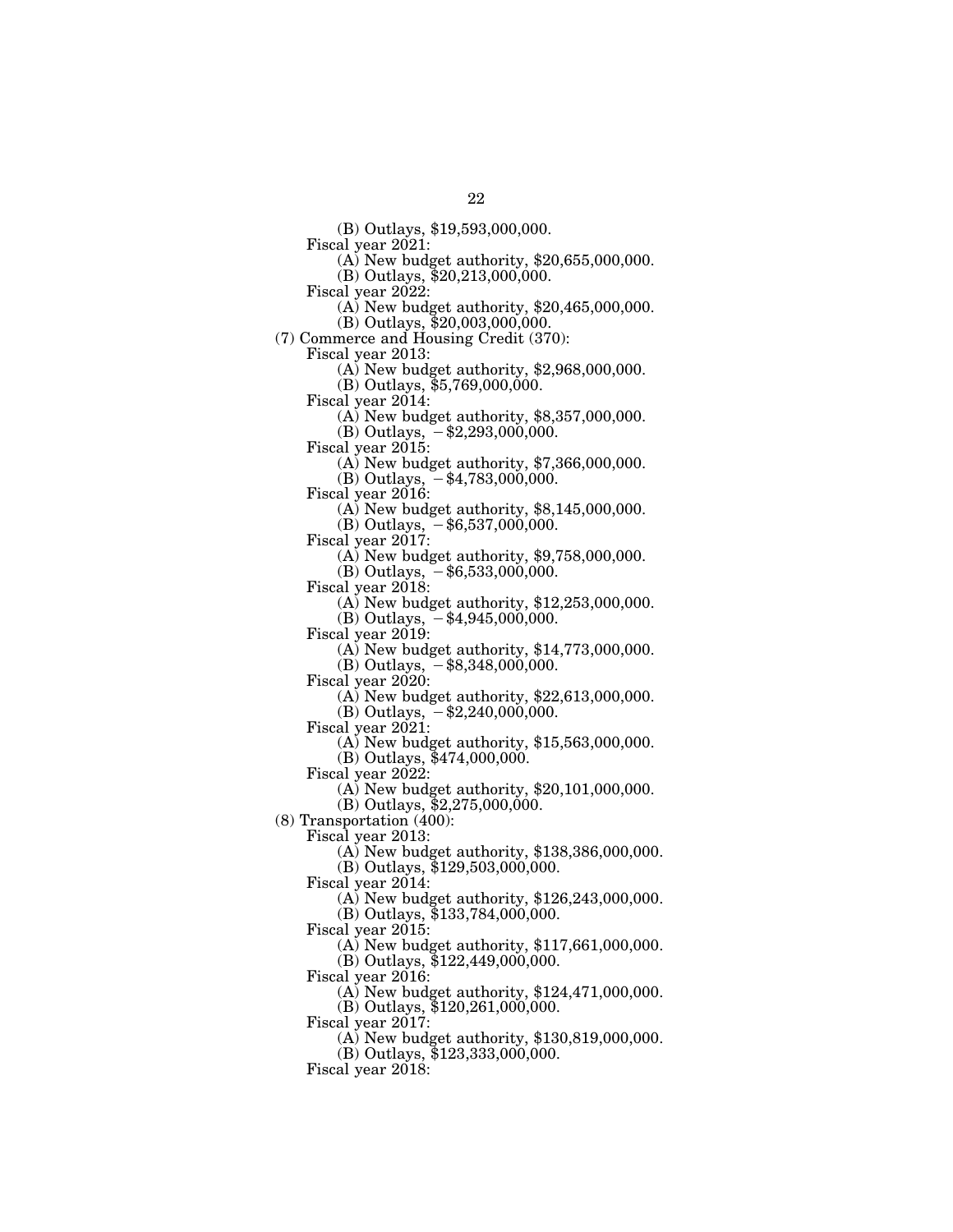(A) New budget authority, \$137,262,000,000.

(B) Outlays, \$126,032,000,000.

Fiscal year 2019: (A) New budget authority, \$102,354,000,000.

(B) Outlays, \$123,333,000,000.<br>Fiscal year 2020:

 $\Phi$ ) New budget authority, \$104,123,000,000.

(B) Outlays, \$117,489,000,000.

 $\Phi$ ) New budget authority, \$105,934,000,000. (B) Outlays,  $$115,219,000,000$ .<br>Fiscal year 2022:

(A) New budget authority,  $$107,877,000,000$ .

(B) Outlays, \$114,475,000,000.

(9) Community and Regional Development (450):

Fiscal year 2013: (A) New budget authority, \$22,509,000,000.

(B) Outlays,  $$27,409,000,000$ .<br>Fiscal year 2014:

(A) New budget authority,  $$13,125,000,000$ .

(B) Outlays, \$28,304,000,000.<br>Fiscal year 2015:

 $(A)$  New budget authority, \$13,339,000,000.

(B) Outlays, \$27,138,000,000.

Fiscal year 2016: (A) New budget authority, \$13,573,000,000.

(B) Outlays, \$21,213,000,000.

 $F(A)$  New budget authority, \$13,843,000,000.

(B) Outlays, \$17,605,000,000.<br>Fiscal year 2018:

 $(A)$  New budget authority, \$14,121,000,000.

(B) Outlays, \$15,292,000,000.

Fiscal year 2019:

- (A) New budget authority, \$14,410,000,000.
- (B) Outlays, \$14,839,000,000.

Fiscal year 2020:

(A) New budget authority, \$14,705,000,000.

 $(B)$  Outlays,  $$15,037,000,000$ .

Fiscal year  $2021$ :

(A) New budget authority, \$14,999,000,000.

(B) Outlays, \$15,574,000,000.

Fiscal year  $2022$ :

(A) New budget authority, \$15,343,000,000.

(B) Outlays, \$15,949,000,000.

(10) Education, Training, Employment, and Social Services (500):

Fiscal year 2013:

(A) New budget authority, \$107,028,000,000.

(B) Outlays, \$136,053,000,000.

Fiscal year 2014:

(A) New budget authority, \$102,194,000,000.

(B) Outlays, \$122,678,000,000.

Fiscal year 2015:

(A) New budget authority, \$96,301,000,000.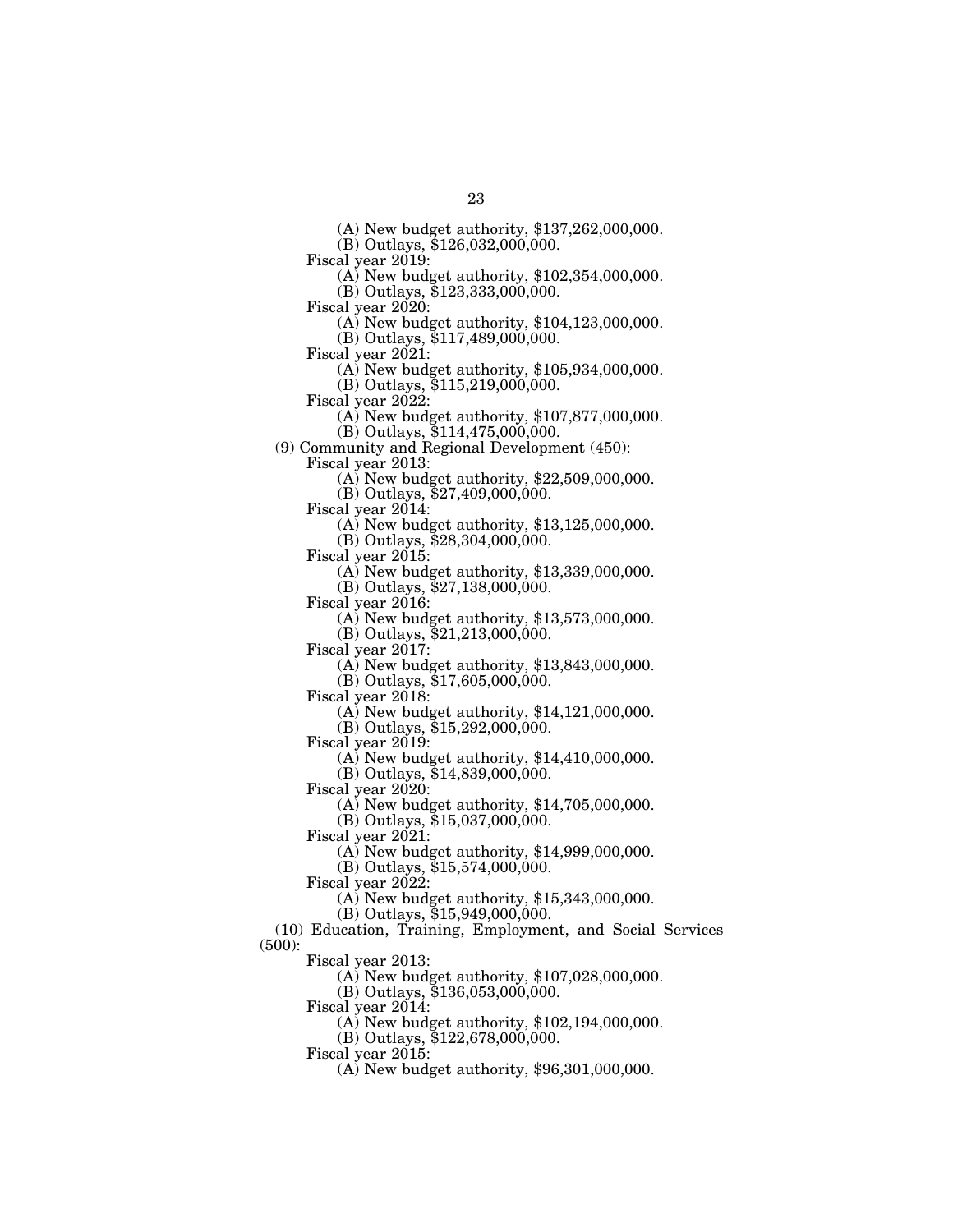(B) Outlays, \$113,711,000,000.

 $F(A)$  New budget authority, \$104,104,000,000.

 $(B)$  Outlays, \$105,916,000,000.<br>Fiscal year 2017:

 $F(A)$  New budget authority, \$114,347,000,000.

(B) Outlays, \$111,578,000,000.<br>Fiscal year 2018:

(A) New budget authority,  $$118,943,000,000$ .

(B) Outlays, \$117,633,000,000.

 $F(A)$  New budget authority, \$122,868,000,000.

(B) Outlays, \$121,414,000,000.

 $F(A)$  New budget authority, \$123,647,000,000. (B) Outlays, \$123,418,000,000.

Fiscal year 2021: (A) New budget authority, \$124,802,000,000.

(B) Outlays, \$124,551,000,000.

Fiscal year 2022: (A) New budget authority, \$126,461,000,000.

(B) Outlays, \$125,796,000,000.

 $(11)$  Health  $(550)$ :<br>Fiscal year 2013:

 $(A)$  New budget authority, \$382,159,000,000.

(B) Outlays, \$380,707,000,000.

Fiscal year 2014: (A) New budget authority, \$482,752,000,000.

(B) Outlays, \$471,591,000,000.

Fiscal year 2015: (A) New budget authority, \$546,803,000,000.

(B) Outlays, \$545,420,000,000.

 $\Phi$ ) New budget authority, \$596,809,000,000.

(B) Outlays, \$601,541,000,000.

Fiscal year 2017:

(A) New budget authority, \$638,350,000,000.

(B) Outlays, \$641,242,000,000.

Fiscal year 2018:

(A) New budget authority, \$676,122,000,000.

(B) Outlays, \$675,168,000,000.

Fiscal year 2019:

(A) New budget authority, \$719,320,000,000.

(B) Outlays, \$718,259,000,000.

Fiscal year 2020:

(A) New budget authority, \$773,097,000,000.

(B) Outlays, \$761,684,000,000.

Fiscal year 2021:

(A) New budget authority, \$813,176,000,000.

(B) Outlays, \$812,016,000,000.

Fiscal year 2022:

(A) New budget authority, \$869,043,000,000.

(B) Outlays, \$867,378,000,000.

(12) Medicare (570):

Fiscal year 2013: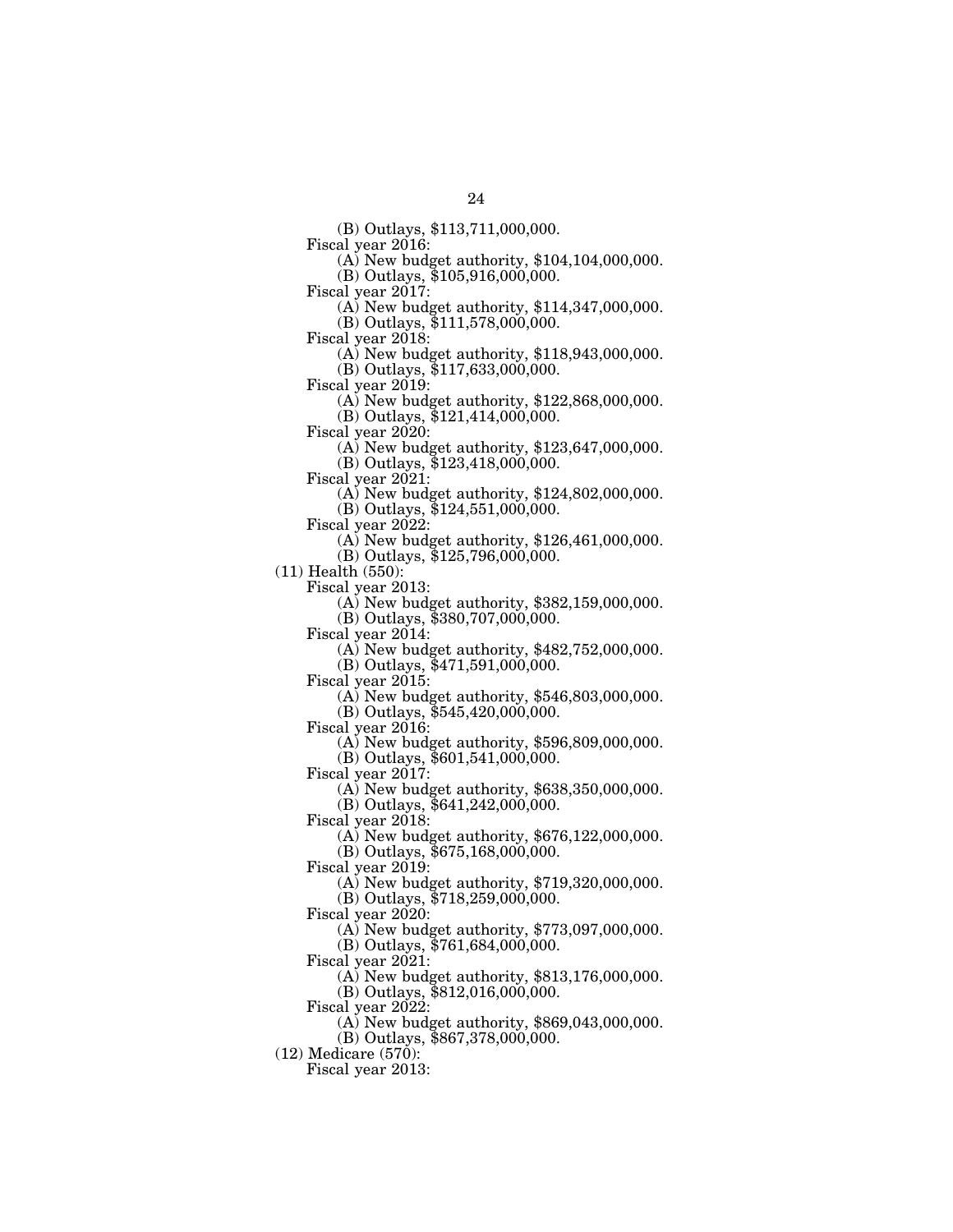(A) New budget authority, \$526,636,000,000.

(B) Outlays, \$526,476,000,000.

 $\Phi$ ) New budget authority, \$562,063,000,000.

(B) Outlays, \$561,369,000,000.<br>Fiscal year 2015:

 $\Phi$  New budget authority, \$588,473,000,000.

(B) Outlays, \$588,065,000,000.

(A) New budget authority,  $$639,731,000,000$ . (B) Outlays, \$639,533,000,000.

Fiscal year 2017: (A) New budget authority, \$659,125,000,000. (B) Outlays, \$658,445,000,000.

 $\Phi$ ) New budget authority, \$682,905,000,000.

(B) Outlays, \$682,498,000,000.

(A) New budget authority,  $$747,240,000,000$ .

(B) Outlays, \$747,037,000,000.

Fiscal year 2020: (A) New budget authority, \$801,602,000,000.

(B) Outlays, \$800,902,000,000.<br>Fiscal year 2021:

 $F(A)$  New budget authority, \$855,814,000,000.

(B) Outlays, \$855,380,000,000.<br>Fiscal year 2022:

(A) New budget authority,  $$938,731,000,000$ .

(B) Outlays, \$938,644,000,000.

(13) Income Security (600):

Fiscal year 2013: (A) New budget authority, \$580,622,000,000. (B) Outlays, \$572,990,000,000.

Fiscal year 2014:

(A) New budget authority, \$547,970,000,000. (B) Outlays, \$543,312,000,000.

Fiscal year 2015:

(A) New budget authority, \$548,691,000,000. (B) Outlays, \$543,228,000,000.

Fiscal year 2016:

(A) New budget authority, \$556,156,000,000.

(B) Outlays, \$555,492,000,000.

Fiscal year 2017:

(A) New budget authority, \$554,282,000,000.

(B) Outlays, \$549,594,000,000.

Fiscal year 2018:

(A) New budget authority, \$556,446,000,000.

(B) Outlays, \$547,930,000,000.

Fiscal year 2019:

(A) New budget authority, \$571,786,000,000.

(B) Outlays, \$568,204,000,000.

Fiscal year  $2020$ :

(A) New budget authority, \$583,480,000,000.

(B) Outlays, \$580,247,000,000.

Fiscal year 2021: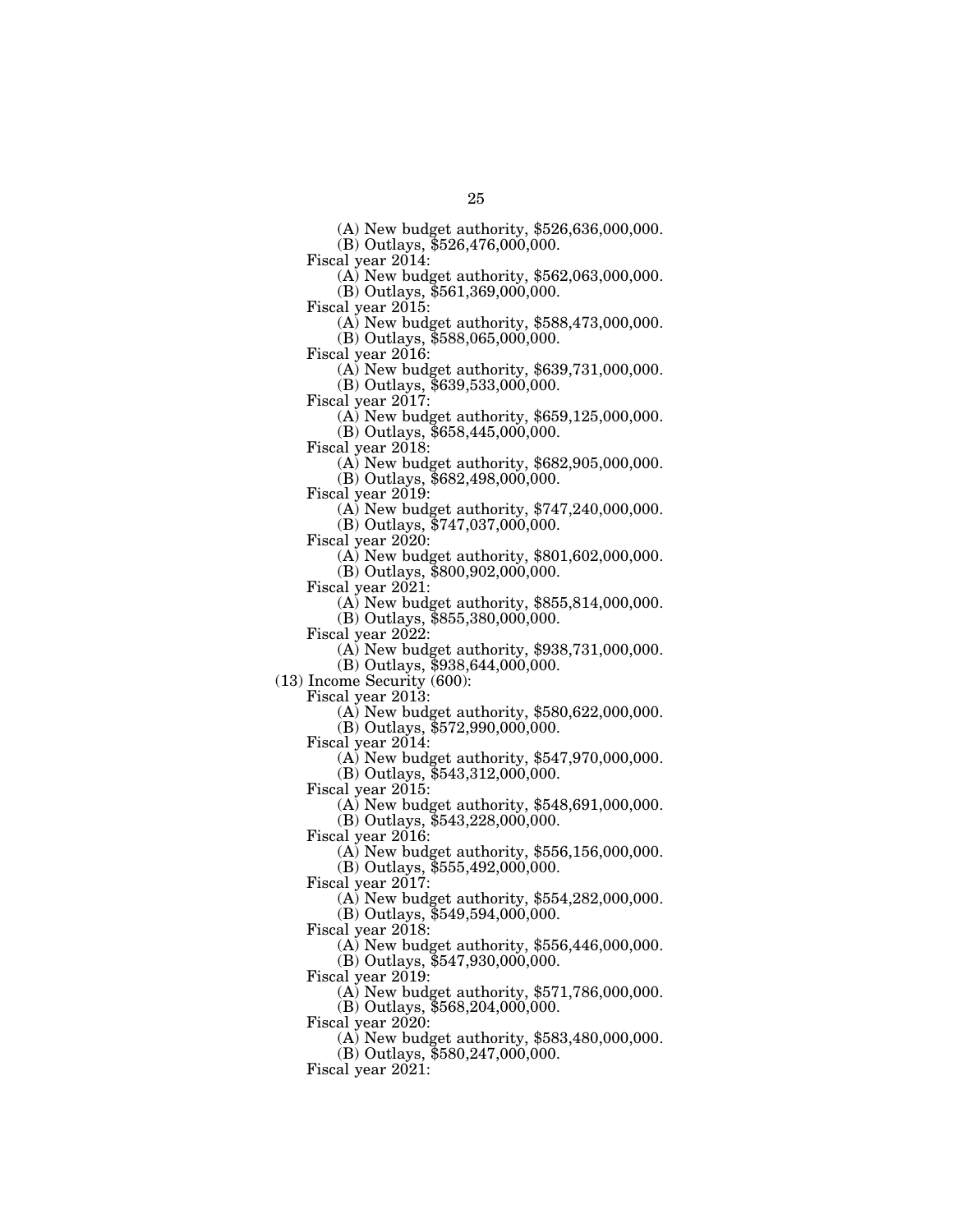(A) New budget authority, \$596,855,000,000.

(B) Outlays, \$593,480,000,000.<br>Fiscal year 2022:

 $\Phi$ ) New budget authority, \$614,517,000,000.

(B) Outlays, \$615,695,000,000.

(14) Social Security (650):

Fiscal year 2013: (A) New budget authority, \$53,416,000,000.

 $(B)$  Outlays,  $$53,496,000,000$ .

Fiscal year 2014: (A) New budget authority, \$31,892,000,000.

(B) Outlays, \$32,002,000,000.<br>Fiscal year 2015:

 $F(A)$  New budget authority, \$35,135,000,000. (B) Outlays, \$35,210,000,000.

Fiscal year 2016: (A) New budget authority, \$38,953,000,000.

(B) Outlays, \$38,991,000,000.

(A) New budget authority,  $$43,140,000,000$ .

(B) Outlays, \$43,140,000,000.

 $\Delta$ ) New budget authority, \$47,590,000,000. (B) Outlays, \$47,590,000,000.

Fiscal year 2019: (A) New budget authority, \$52,429,000,000.

(B) Outlays, \$52,429,000,000.

Fiscal year 2020: (A) New budget authority, \$57,425,000,000.

(B) Outlays, \$57,425,000,000.

Fiscal year 2021: (A) New budget authority, \$62,604,000,000.

 $(B)$  Outlays,  $$62,604,000,000$ .

Fiscal year 2022:

(A) New budget authority, \$68,079,000,000. (B) Outlays, \$68,079,000,000.

(15) Veterans Benefits and Services (700):

Fiscal year 2013:

(A) New budget authority, \$140,651,000,000.

(B) Outlays, \$138,003,000,000.

Fiscal year 2014:

(A) New budget authority, \$141,996,000,000.

 $(B)$  Outlays,  $$141,630,000,000$ .

Fiscal year 2015:

(A) New budget authority, \$144,827,000,000. (B) Outlays, \$144,636,000,000.

Fiscal year 2016:

(A) New budget authority, \$153,005,000,000. (B) Outlays, \$152,648,000,000.

Fiscal year 2017:

(A) New budget authority, \$151,445,000,000.

(B) Outlays, \$151,028,000,000.

Fiscal year 2018:

(A) New budget authority, \$149,620,000,000.

(B) Outlays, \$148,947,000,000.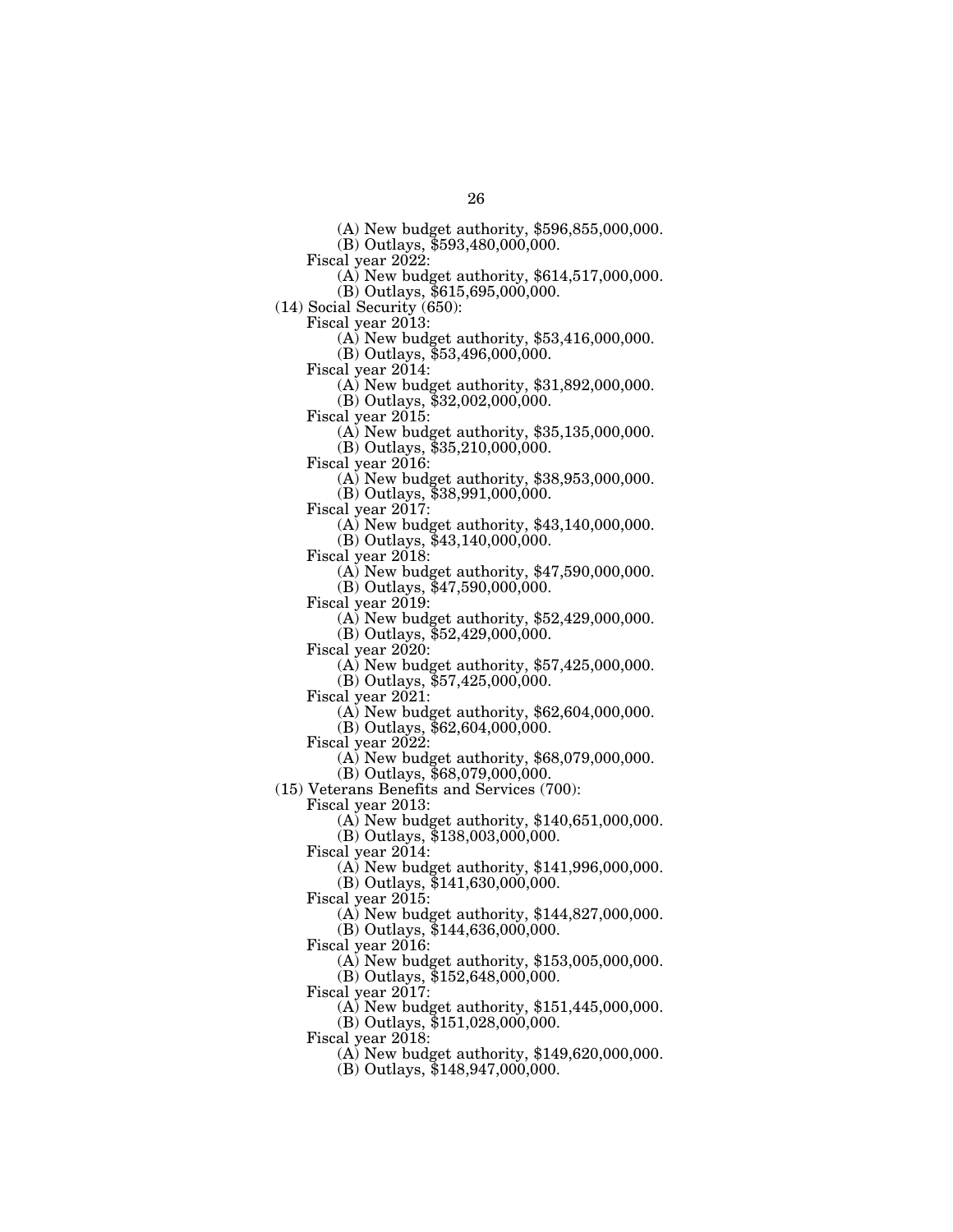- Fiscal year 2019: (A) New budget authority, \$158,568,000,000.
- $(B)$  Outlays, \$157,863,000,000.<br>Fiscal year 2020:
	- $F(A)$  New budget authority, \$162,302,000,000. (B) Outlays, \$161,597,000,000.
- 
- Fiscal year 2021: (A) New budget authority, \$166,056,000,000.
	- (B) Outlays, \$165,324,000,000.
- 
- Fiscal year 2022: (A) New budget authority, \$175,839,000,000.
- (B) Outlays, \$175,042,000,000.
- (16) Administration of Justice (750):
	- - $F(A)$  New budget authority, \$55,772,000,000. (B) Outlays, \$59,917,000,000.
	-
	- Fiscal year 2014: (A) New budget authority, \$56,029,000,000.
		- (B) Outlays, \$58,534,000,000.
	-
	- Fiscal year 2015: (A) New budget authority, \$56,792,000,000.
	- $(B)$  Outlays,  $$57,403,000,000$ .<br>Fiscal year 2016:
	- - $F(A)$  New budget authority, \$59,542,000,000.
		- (B) Outlays, \$59,216,000,000.
	-
	- Fiscal year 2017: (A) New budget authority, \$58,889,000,000.
	- (B) Outlays,  $$58,552,000,000$ .<br>Fiscal year 2018:
	- - $(A)$  New budget authority, \$59,992,000,000.
	- $(B)$  Outlays, \$61,399,000,000.<br>Fiscal year 2019:
	- - $F(A)$  New budget authority, \$61,204,000,000.
		- (B) Outlays, \$61,495,000,000.
	- Fiscal year 2020:
		- (A) New budget authority, \$62,406,000,000.
	- $(B)$  Outlays,  $$62,002,000,000$ .
	- Fiscal year 2021:
		- (A) New budget authority, \$63,772,000,000.
		- (B) Outlays, \$63,339,000,000.
	- Fiscal year 2022:
		- (A) New budget authority, \$68,968,000,000.
		- $(B)$  Outlays,  $$68,487,000,000$ .
- (17) General Government (800):
	- Fiscal year 2013:
		- (A) New budget authority, \$25,808,000,000.
		- (B) Outlays, \$27,408,000,000.
		- Fiscal year 2014:
			- (A) New budget authority, \$27,256,000,000.
			- (B) Outlays, \$27,706,000,000.
		- Fiscal year 2015:
			- (A) New budget authority, \$29,196,000,000.
			- (B) Outlays, \$29,376,000,000.
		- Fiscal year 2016:
			- (A) New budget authority, \$31,275,000,000.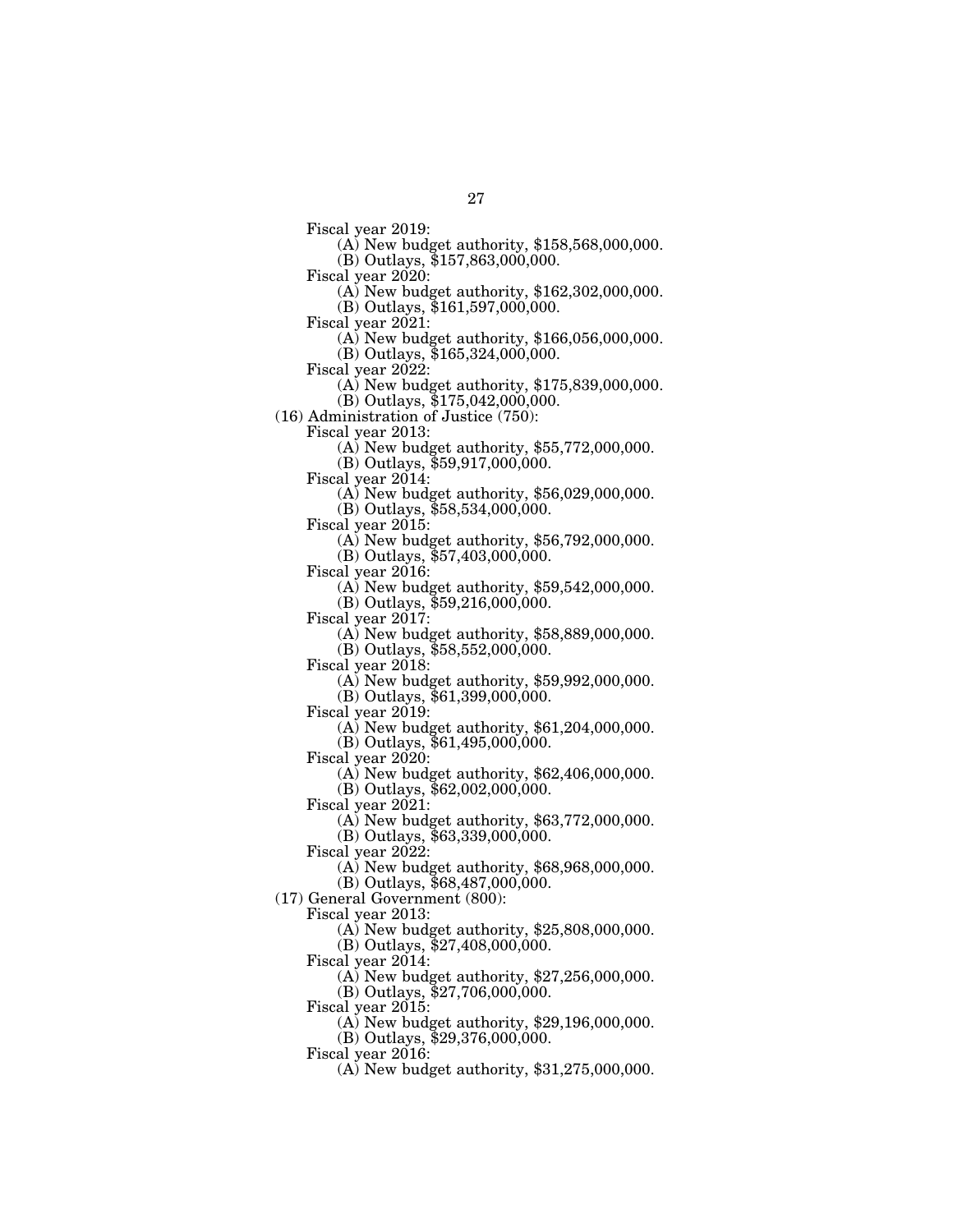(B) Outlays, \$31,459,000,000.

 $F(A)$  New budget authority, \$33,433,000,000.

(B) Outlays, \$33,300,000,000.<br>Fiscal year 2018:

(A) New budget authority,  $$35,613,000,000$ .

(B) Outlays, \$35,417,000,000.

Fiscal year 2019: (A) New budget authority, \$37,969,000,000.

(B) Outlays, \$37,513,000,000.<br>Fiscal year 2020:

 $(A)$  New budget authority, \$40,338,000,000.

(B) Outlays, \$39,900,000,000.<br>Fiscal year 2021:

 $\Phi(A)$  New budget authority, \$42,762,000,000.

(B) Outlays, \$42,226,000,000.<br>Fiscal year 2022:

 $(A)$  New budget authority, \$45,219,000,000.

(B) Outlays, \$44,669,000,000.

(18) Net Interest (900):

Fiscal year 2013: (A) New budget authority, \$346,034,000,000.

(B) Outlays, \$346,034,000,000.<br>Fiscal year 2014:

 $(A)$  New budget authority, \$356,872,000,000.

(B) Outlays, \$356,872,000,000.

 $\Phi$  New budget authority, \$390,660,000,000.

(B) Outlays, \$390,660,000,000.

Fiscal year 2016: (A) New budget authority, \$444,699,000,000.

(B) Outlays, \$444,699,000,000.<br>Fiscal year 2017:

 $\Phi$ ) New budget authority, \$500,673,000,000.

(B) Outlays, \$500,673,000,000.

Fiscal year 2018:

(A) New budget authority, \$555,019,000,000.

 $(B)$  Outlays,  $$555,019,000,000$ .

Fiscal year 2019:

(A) New budget authority, \$604,374,000,000.

(B) Outlays, \$604,374,000,000.

Fiscal year 2020:

(A) New budget authority, \$645,680,000,000.

(B) Outlays, \$645,680,000,000.

Fiscal year 2021:

(A) New budget authority, \$674,506,000,000.

(B) Outlays, \$674,506,000,000.

Fiscal year 2022:

(A) New budget authority, \$703,024,000,000.

(B) Outlays, \$703,024,000,000.

 $(19)$  Allowances  $(\frac{920}{})$ :

Fiscal year 2013:

(A) New budget authority, \$1,325,000,000.

(B) Outlays, \$1,272,000,000.

Fiscal year 2014: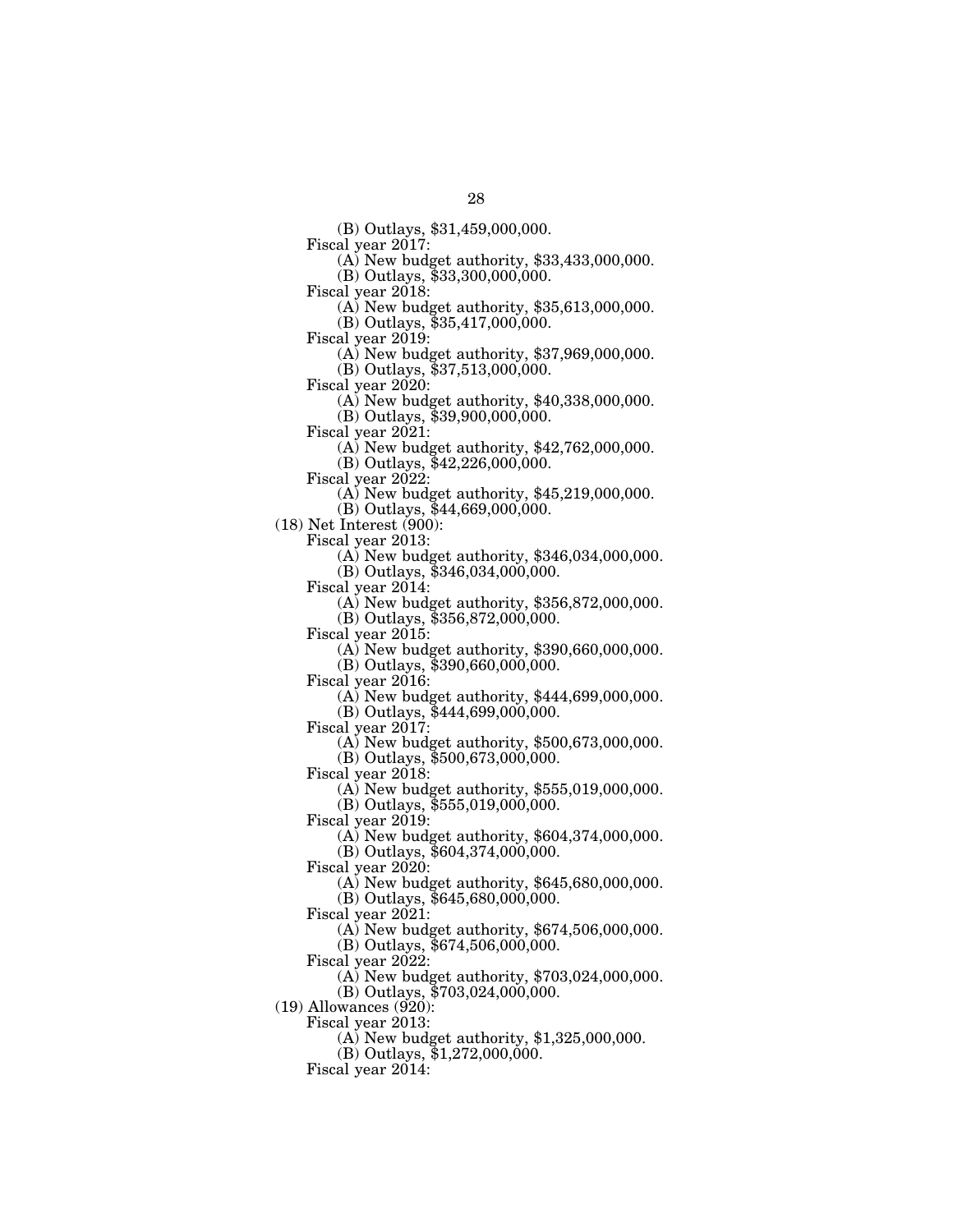(A) New budget authority,  $-\$18,028,000,000$ .

(B) Outlays,  $-$ \$9,013,000,000.

Fiscal year 2015:

(A) New budget authority,  $-\$19,436,000,000$ .

(B) Outlays,  $-$ \$15,846,000,000.

Fiscal year 2016:

(A) New budget authority,  $-\$18,961,000,000$ . (B) Outlays,  $-$ \$17,622,000,000.

Fiscal year 2017:

(A) New budget authority,  $-\$18,477,000,000$ . (B) Outlays,  $-$ \$18,017,000,000.

Fiscal year 2018:

(A) New budget authority,  $-\$18,548,000,000$ . (B) Outlays,  $-$ \$18,349,000,000.

Fiscal year 2019:

(A) New budget authority,  $-\$19,580,000,000$ .

 $(B)$  Outlays,  $-$ \$18,972,000,000.

Fiscal year 2020:

(A) New budget authority,  $-\$25,532,000,000$ .

(B) Outlays,  $-$ \$22,479,000,000.

Fiscal year 2021:

(A) New budget authority,  $-$ \$16,907,000,000. (B) Outlays,  $-$ \$19,591,000,000.

Fiscal year 2022:

(A) New budget authority,  $-$ \$58,744,000,000.  $(B)$  Outlays,  $-$ \$59,683,000,000.

(20) Undistributed Offsetting Receipts (950):

Fiscal year 2013:

(A) New budget authority,  $-\frac{1}{3}79,230,000,000$ .

(B) Outlays,  $-$  \$79,229,000,000.

Fiscal year 2014:

(A) New budget authority,  $-$ \$80,576,000,000. (B) Outlays,  $-$ \$80,575,000,000.

Fiscal year 2015:

(A) New budget authority,  $-$ \$86,663,000,000.  $(B)$  Outlays,  $-$ \$86,662,000,000.

Fiscal year 2016:

(A) New budget authority,  $-$ \$88,673,000,000. (B) Outlays,  $-$ \$88,672,000,000.

Fiscal year 2017:

(A) New budget authority,  $-$ \$92,938,000,000.

(B) Outlays,  $-$ \$92,937,000,000.

Fiscal year 2018:

(A) New budget authority,  $-\$96,445,000,000$ .

(B) Outlays,  $-\$96,444,000,000$ .

Fiscal year 2019:

(A) New budget authority,  $-\$103,169,000,000$ .

(B) Outlays,  $-\$103,168,000,000$ .

Fiscal year 2020:

(A) New budget authority,  $-\$102,135,000,000$ .

(B) Outlays,  $-$ \$102,134,000,000. Fiscal year  $2021$ :

(A) New budget authority,  $-\$106,354,000,000$ .

 $(B)$  Outlays,  $-$ \$106,353,000,000.

Fiscal year  $2022$ :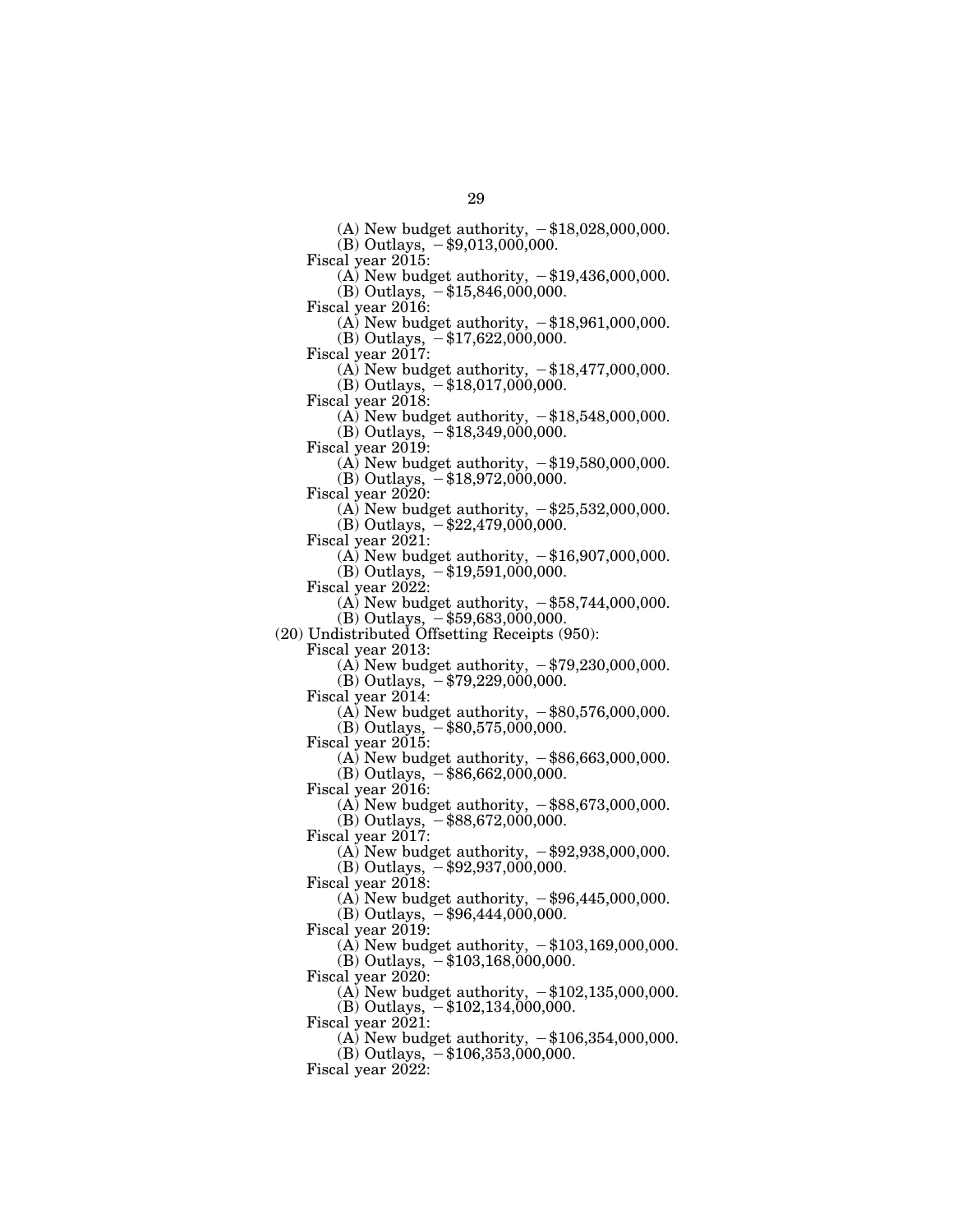(A) New budget authority,  $-\$108,766,000,000$ .

(B) Outlays,  $-$ \$108,766,000,000.

(21) Overseas Contingency Operations/Global War on Terrorism:<br>Fiscal year 2013:

 $\Phi$  New budget authority, \$96,725,000,000.

(B) Outlays, \$92,230,000,000.<br>Fiscal year 2014:

(A) New budget authority,  $$44,159,000,000$ .

 $(B)$  Outlays, \$68,766,000,000.<br>Fiscal year 2015:

 $(A)$  New budget authority, \$0.

(B) Outlays, \$28,845,000,000.

Fiscal year 2016: (A) New budget authority, \$0.

(B) Outlays, \$9,173,000,000.<br>Fiscal year 2017:

 $(A)$  New budget authority, \$0.

(B) Outlays,  $$2,650,000,000$ .<br>Fiscal year 2018:

 $(A)$  New budget authority, \$0.

(B) Outlays, \$706,000,000.

Fiscal year 2019: (A) New budget authority, \$0.

(B) Outlays, \$192,000,000.<br>Fiscal year 2020:

 $(A)$  New budget authority, \$0.

(B) Outlays, \$52,000,000.<br>Fiscal year 2021:

 $(A)$  New budget authority, \$0.

(B) Outlays, \$38,000,000.<br>Fiscal year 2022:

 $(A)$  New budget authority, \$0.

(B) Outlays, \$24,000,000.

3. AN AMENDMENT TO BE OFFERED BY REPRESENTATIVE COOPER OF TENNESSEE OR HIS DESIGNEE, DEBATABLE FOR 20 MINUTES

Strike all after the resolving clause and insert the following:

## **SECTION 1. CONCURRENT RESOLUTION ON THE BUDGET FOR FISCAL YEAR 2013.**

(a) DECLARATION.—The Congress determines and declares that this concurrent resolution establishes the budget for fiscal year 2013 and sets forth appropriate budgetary levels for fiscal years 2014 through 2022.

(b) TABLE OF CONTENTS.—The table of contents for this resolution is as follows:

Sec. 1. Concurrent resolution on the budget for fiscal year 2013.

TITLE I—RECOMMENDED LEVELS AND AMOUNTS

Sec. 101. Recommended levels and amounts.

Sec. 102. Major functional categories.

#### TITLE II—RECONCILIATION AND DIRECTIVE TO THE COMMITTEE ON THE **BUDGET**

Sec. 201. Reconciliation in the House of Representatives.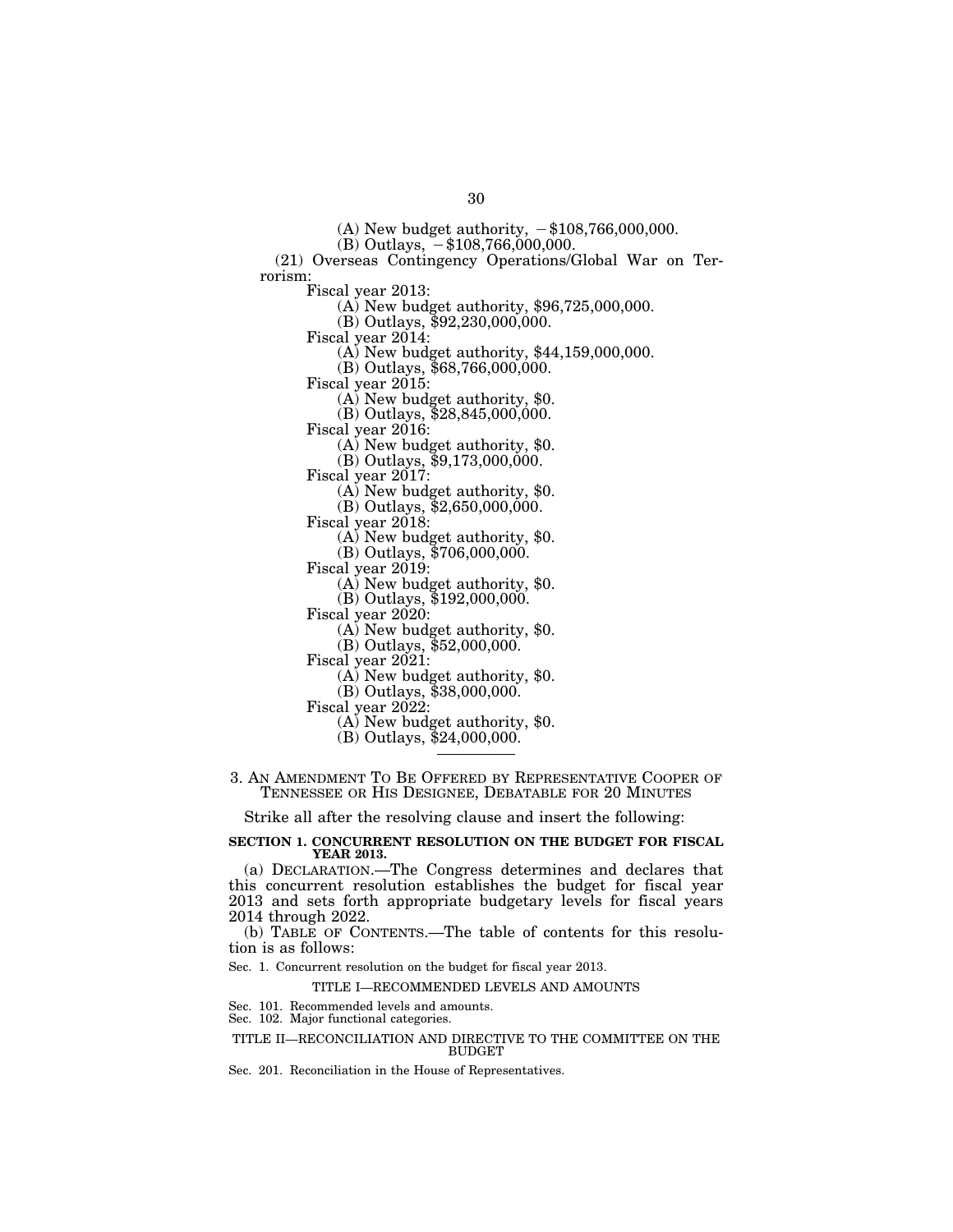Sec. 202. Directive to the Committee on the Budget of the House of Representatives to replace the sequester established by the Budget Control Act of 2011.

#### TITLE III—RESERVE FUNDS

- Sec. 301. Deficit-neutral reserve fund for the sustainable growth rate of the Medicare program.
- Sec. 302. Deficit-neutral reserve fund for revenue measures.
- Sec. 303. Deficit-neutral reserve fund for rural counties and schools.
- Sec. 304. Deficit-neutral reserve fund for transportation.

#### TITLE IV—BUDGET ENFORCEMENT

- Sec. 401. Discretionary spending limits.
- Sec. 402. Enforcement of discretionary spending limits.
- Sec. 403. Current policy estimates for tax reform.
- Sec. 404. Limitation on advance appropriations.
- Sec. 405. Concepts and definitions.
- Sec. 406. Limitation on long-term spending.
- Sec. 407. Budgetary treatment of certain transactions.
- Sec. 408. Application and effect of changes in allocations and aggregates.
- Sec. 409. Congressional Budget Office estimates.
- Sec. 410. Budget rule relating to transfers from the general fund of the treasury to the highway trust fund that increase public indebtedness.
- Sec. 411. Separate allocation for overseas contingency operations/global war on terrorism.
- Sec. 412. Adjustments to discretionary spending limits.
- Sec. 413. Exercise of rulemaking powers.

#### TITLE V—POLICY

- Sec. 501. Policy statement on tax reform.
- Sec. 502. Policy statement on Medicare.
- Sec. 503. Policy Statement on Social Security.
- Sec. 504. Policy statement on budget enforcement.
- Sec. 505. Policy statement on deficit reduction through the cancellation of unobligated balances.
- Sec. 506. Recommendations for the elimination of waste, fraud, and abuse in Federal programs.

### TITLE VI—SENSE OF THE HOUSE PROVISIONS

- Sec. 601. Sense of the house on a responsible deficit reduction plan.
- Sec. 602. Sense of the house regarding low-income programs.

# **TITLE I—RECOMMENDED LEVELS AND AMOUNTS**

## **SEC. 101. RECOMMENDED LEVELS AND AMOUNTS.**

The following budgetary levels are appropriate for each of fiscal years 2013 through 2022:

(1) FEDERAL REVENUES.—For purposes of the enforcement of this resolution:

(A) The recommended levels of Federal revenues are as follows:

Fiscal year 2013: \$2,078,076,000,000.

Fiscal year 2014: \$2,318,693,000,000.

Fiscal year 2015: \$2,570,303,000,000.

Fiscal year 2016: \$2,761,728,000,000.

Fiscal year 2017: \$2,922,355,000,000.

Fiscal year 2018: \$3,061,602,000,000.

Fiscal year 2019: \$3,219,541,000,000.

Fiscal year 2020: \$3,388,521,000,000.

Fiscal year 2021: \$3,564,364,000,000.

Fiscal year 2022: \$3,744,062,000,000.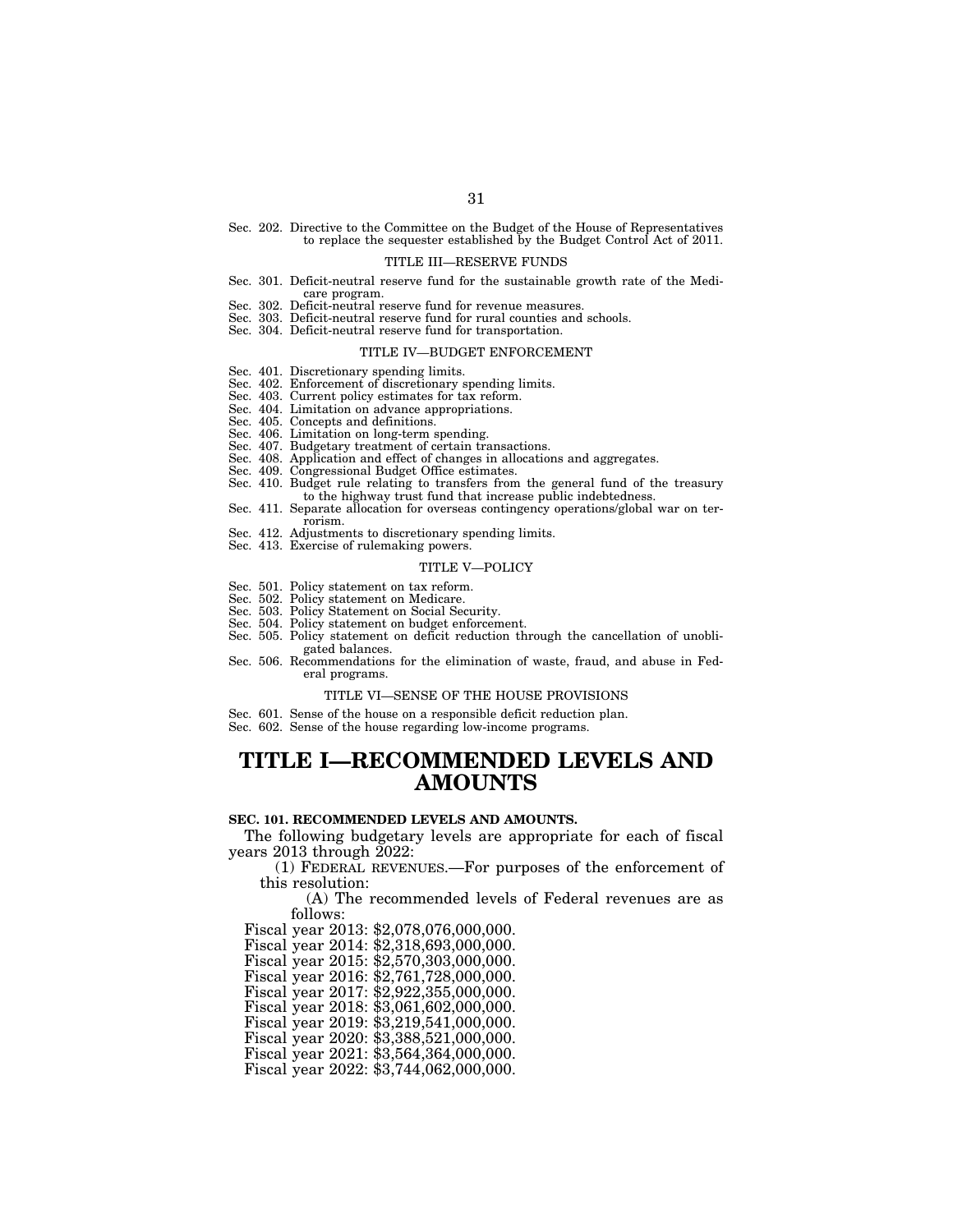(B) The amounts by which the aggregate levels of Federal revenues should be changed are as follows:

- Fiscal year  $2013: -\$215,263,000,000.$
- Fiscal year 2014:  $-\frac{232}{491,000,000}$ .
- Fiscal year 2015:  $-\$245,981,000,000$ .
- Fiscal year 2016:  $-\$254,378,000,000$ .
- Fiscal year  $2017: -271,984,000,000$ .
- Fiscal year  $2018: -\frac{1}{290,687,000,000}$ .
- Fiscal year 2019:  $-\frac{299}{031,000,000}$ .
- Fiscal year  $2020: -\$319,499,000,000.$ Fiscal year  $2021: -18342,588,000,000.$
- 
- Fiscal year 2022:  $-\frac{1}{3}371,419,000,000$ .

(2) NEW BUDGET AUTHORITY.—For purposes of the enforcement of this resolution, the appropriate levels of total new budget authority are as follows:

- Fiscal year 2013: \$2,870,262,000,000.
- Fiscal year 2014: \$2,946,241,000,000.
- Fiscal year 2015: \$3,054,353,000,000.
- 
- Fiscal year 2016: \$3,233,324,000,000.
- Fiscal year 2017: \$3,363,711,000,000.
- Fiscal year 2018: \$3,497,732,000,000.
- Fiscal year 2019: \$3,688,807,000,000.
- Fiscal year 2020: \$3,870,702,000,000.
- Fiscal year 2021: \$3,994,601,000,000.
- Fiscal year 2022: \$4,162,314,000,000.

(3) BUDGET OUTLAYS.—For purposes of the enforcement of this resolution, the appropriate levels of total budget outlays are as follows:

- Fiscal year 2013: \$2,918,761,000,000.
- Fiscal year 2014: \$2,976,823,000,000.
- Fiscal year 2015: \$3,071,338,000,000.
- Fiscal year 2016: \$3,251,164,000,000.
- Fiscal year 2017: \$3,354,859,000,000.
- Fiscal year 2018: \$3,468,791,000,000.
- Fiscal year 2019: \$3,657,676,000,000.
- Fiscal year 2020: \$3,826,568,000,000.
- Fiscal year 2021: \$3,967,541,000,000.
- Fiscal year 2022: \$4,143,424,000,000.
	- (4) DEFICITS (ON-BUDGET).—For purposes of the enforcement of this resolution, the amounts of the deficits (on-budget) are as follows:
- Fiscal year  $2013: -\$840,685,000,000.$
- Fiscal year  $2014: -\$658,130,000,000.$
- Fiscal year  $2015: -\$501,035,000,000.$
- Fiscal year 2016:  $-\frac{$489,436,000,000.}{5000}$
- Fiscal year  $2017: -1432,504,000,000$ .
- Fiscal year  $2018: -1407,189,000,000$ .
- Fiscal year 2019:  $-\frac{438}{135,000,000}$ .
- Fiscal year 2020:  $-\frac{438}{047,000,000}$ .
- Fiscal year  $2021: -1403, 177, 000, 000.$
- Fiscal year  $2022: -\$399,362,000,000.$ 
	- $(5)$  DEBT SUBJECT TO LIMIT.—The appropriate levels of the public debt are as follows:
- Fiscal year 2013: \$17,078,000,000,000.
- Fiscal year 2014: \$17,904,000,000,000.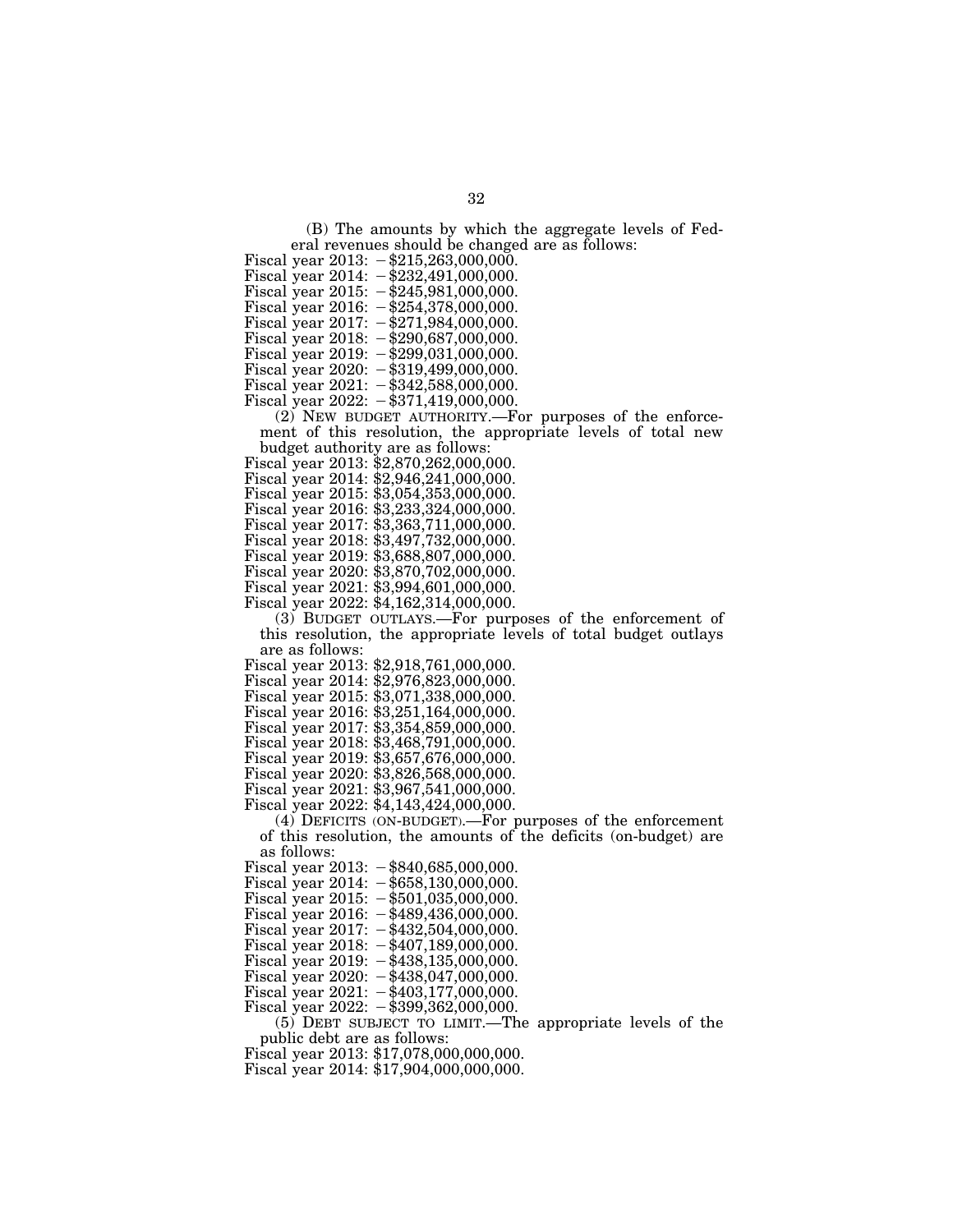Fiscal year 2015: \$18,574,000,000,000.

Fiscal year 2016: \$19,253,000,000,000.

Fiscal year 2017: \$19,916,000,000,000. Fiscal year 2018: \$20,560,000,000,000.

Fiscal year 2019: \$21,222,000,000,000.

Fiscal year 2020: \$21,873,000,000,000.

Fiscal year 2021: \$22,459,000,000,000.

Fiscal year 2022: \$23,015,000,000,000.

(6) DEBT HELD BY THE PUBLIC.—The appropriate levels of

debt held by the public are as follows: Fiscal year 2013: \$12,267,000,000,000.

Fiscal year 2014: \$12,994,000,000,000.

Fiscal year 2015: \$13,557,000,000,000.

Fiscal year 2016: \$14,097,000,000,000.

Fiscal year 2017: \$14,574,000,000,000.

Fiscal year 2018: \$15,009,000,000,000.

Fiscal year 2019: \$15,471,000,000,000.

Fiscal year 2020: \$15,933,000,000,000.

Fiscal year 2021; \$16,342,000,000,000. Fiscal year 2022: \$16,751,000,000,000.

# **SEC. 102. MAJOR FUNCTIONAL CATEGORIES.**

The Congress determines and declares that the appropriate levels of new budget authority and outlays for fiscal years 2013 through 2022 for each major functional category are:

 $(1)$  National Defense (050):<br>Fiscal year 2013:

 $F(A)$  New budget authority, \$551,925,000,000.

(B) Outlays, \$577,486,000,000.

Fiscal year 2014: (A) New budget authority, \$554,250,000,000.

(B) Outlays, \$562,264,000,000.

Fiscal year 2015: (A) New budget authority, \$556,697,000,000.

(B) Outlays, \$557,062,000,000.<br>Fiscal year 2016:

 $F(A)$  New budget authority, \$560,232,000,000.

(B) Outlays, \$562,378,000,000.

Fiscal year 2017: (A) New budget authority, \$564,905,000,000.

(B) Outlays, \$560,727,000,000.<br>Fiscal year 2018:

 $(A)$  New budget authority, \$570,166,000,000.

(B) Outlays, \$559,637,000,000.

 $F(A)$  New budget authority, \$576,041,000,000. (B) Outlays, \$569,660,000,000.

Fiscal year 2020: (A) New budget authority, \$582,007,000,000. (B) Outlays, \$575,432,000,000.

Fiscal year 2021: (A) New budget authority, \$588,032,000,000.

(B) Outlays, \$581,313,000,000.<br>Fiscal year 2022:

 $\Phi(A)$  New budget authority, \$594,125,000,000.

(B) Outlays, \$592,693,000,000.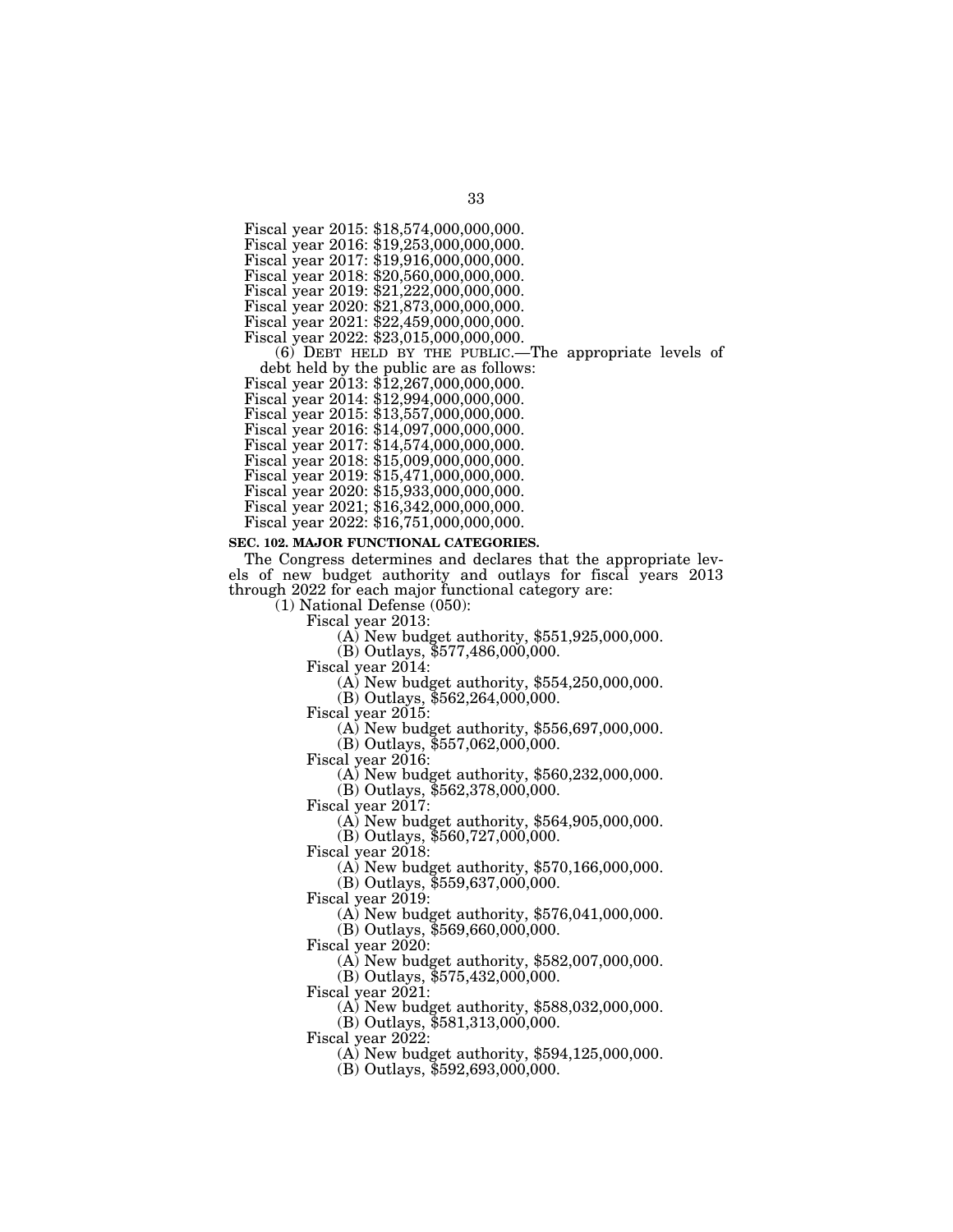(2) International Affairs (150):

Fiscal year 2013: (A) New budget authority, \$47,260,000,000.

(B) Outlays, \$46,938,000,000.<br>Fiscal year 2014:

 $F(A)$  New budget authority, \$45,573,000,000.

(B) Outlays, \$47,130,000,000.

Fiscal year 2015: (A) New budget authority, \$43,248,000,000.

 $(B)$  Outlays, \$46,555,000,000.<br>Fiscal year 2016:

 $F(A)$  New budget authority, \$42,582,000,000.

(B) Outlays, \$46,900,000,000.<br>Fiscal year 2017:

 $\Phi(A)$  New budget authority, \$44,500,000,000. (B) Outlays, \$47,036,000,000.

Fiscal year 2018: (A) New budget authority, \$45,930,000,000.

(B) Outlays, \$46,771,000,000.

Fiscal year 2019: (A) New budget authority, \$46,442,000,000.

(B) Outlays, \$45,192,000,000.<br>Fiscal year 2020:

 $F(A)$  New budget authority, \$46,955,000,000.

(B) Outlays, \$44,640,000,000.

Fiscal year 2021: (A) New budget authority, \$47,484,000,000.

(B) Outlays,  $$45,019,000,000$ .<br>Fiscal year 2022:

 $F(A)$  New budget authority, \$48,256,000,000.  $(B)$  Outlays, \$45,551,000,000.

(3) General Science, Space, and Technology (250):

 $(A)$  New budget authority, \$29,488,000,000.

(B) Outlays,  $$29,967,000,000$ .

Fiscal year 2014:

(A) New budget authority, \$29,606,000,000.

(B) Outlays, \$29,838,000,000.

Fiscal year 2015:

(A) New budget authority, \$29,724,000,000.

(B) Outlays, \$29,775,000,000.

Fiscal year 2016:

(A) New budget authority, \$29,901,000,000.

(B) Outlays, \$29,907,000,000.

Fiscal year 2017:

(A) New budget authority, \$30,140,000,000.  $(B)$  Outlays,  $$30,110,000,000$ .

Fiscal year 2018:

(A) New budget authority, \$30,410,000,000.

(B) Outlays, \$30,353,000,000.

Fiscal year 2019: (A) New budget authority, \$30,713,000,000.

(B) Outlays, \$30,590,000,000.

Fiscal year 2020:

(A) New budget authority, \$31,019,000,000.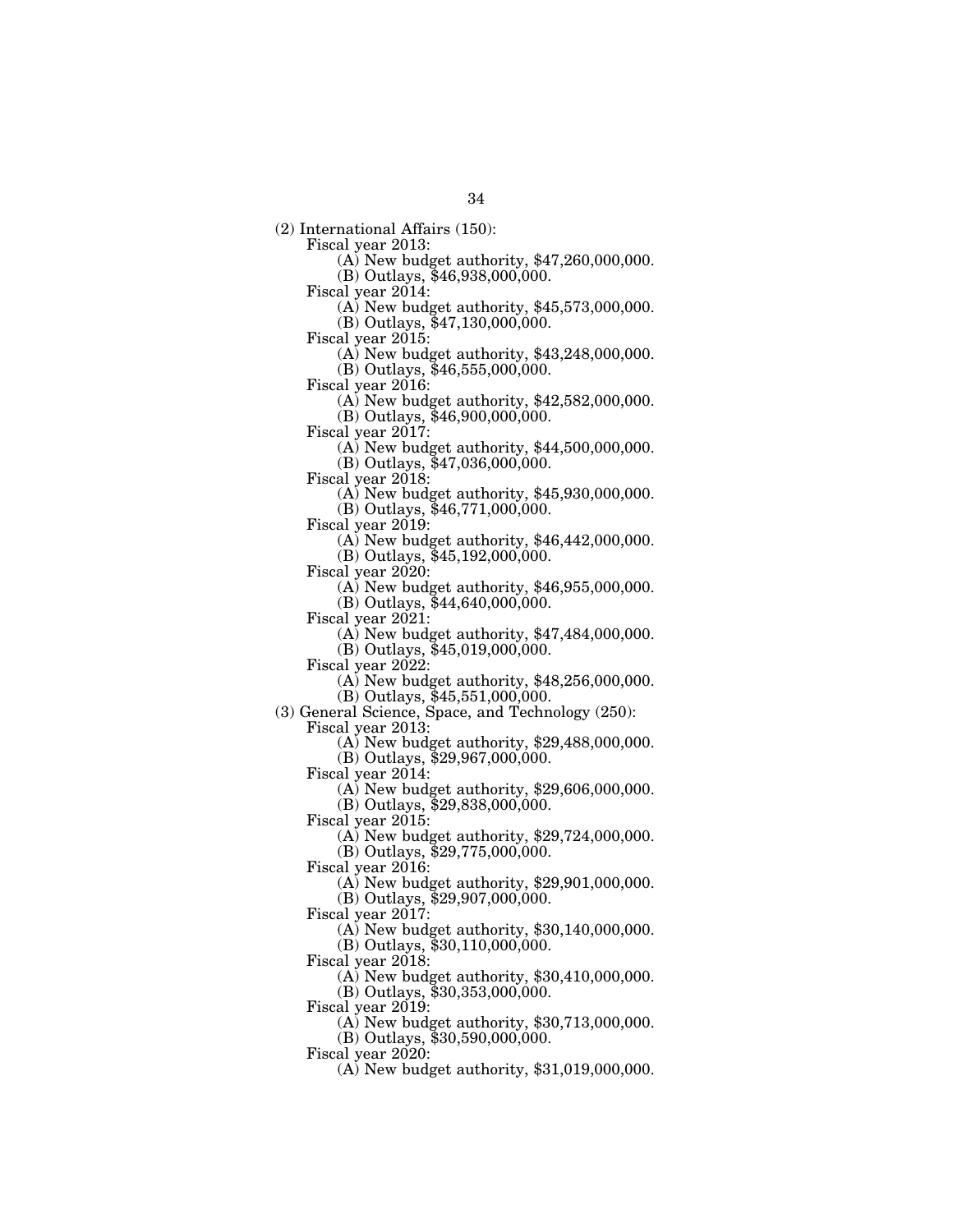(B) Outlays, \$30,885,000,000.

 $F(A)$  New budget authority, \$31,328,000,000.

 $(B)$  Outlays, \$31,100,000,000.<br>Fiscal year 2022:

 $F(A)$  New budget authority, \$31,641,000,000.

(B) Outlays, \$31,413,000,000.

(4) Energy (270):

 $\Phi$ ) New budget authority, \$6,662,000,000.

(B) Outlays, \$10,448,000,000.

Fiscal year 2014: (A) New budget authority, \$5,012,000,000.

(B) Outlays, \$5,856,000,000.<br>Fiscal year 2015:

 $\Phi$ ) New budget authority, \$4,446,000,000.

(B) Outlays,  $$4,631,000,000$ .<br>Fiscal year 2016:

 $(A)$  New budget authority, \$4,338,000,000.

(B) Outlays, \$4,648,000,000.<br>Fiscal year 2017:

 $\overline{(A)}$  New budget authority, \$3,998,000,000.

(B) Outlays,  $$4,157,000,000$ .<br>Fiscal year 2018:

 $(A)$  New budget authority, \$3,767,000,000.

(B) Outlays,  $$3,512,000,000$ .<br>Fiscal year 2019:

 $(A)$  New budget authority, \$3,636,000,000.

 $(B)$  Outlays,  $$3,556,000,000$ .

Fiscal year 2020: (A) New budget authority, \$3,575,000,000.

(B) Outlays,  $$3,337,000,000$ .<br>Fiscal year 2021:

 $\Phi$ ) New budget authority, \$3,468,000,000.

(B) Outlays, \$3,187,000,000.

Fiscal year 2022:

(A) New budget authority, \$3,485,000,000.

 $(B)$  Outlays,  $$3,153,000,000$ .

(5) Natural Resources and Environment (300):

Fiscal year 2013:

(A) New budget authority, \$36,230,000,000.

(B) Outlays, \$40,115,000,000.

Fiscal year 2014:

(A) New budget authority, \$35,704,000,000.

(B) Outlays, \$38,634,000,000. Fiscal year 2015:

(A) New budget authority, \$35,406,000,000.

(B) Outlays, \$37,839,000,000.

Fiscal year 2016:

(A) New budget authority, \$35,479,000,000.

(B) Outlays, \$36,960,000,000.

Fiscal year  $2017$ :

(A) New budget authority, \$36,133,000,000.

(B) Outlays, \$37,268,000,000.

Fiscal year 2018: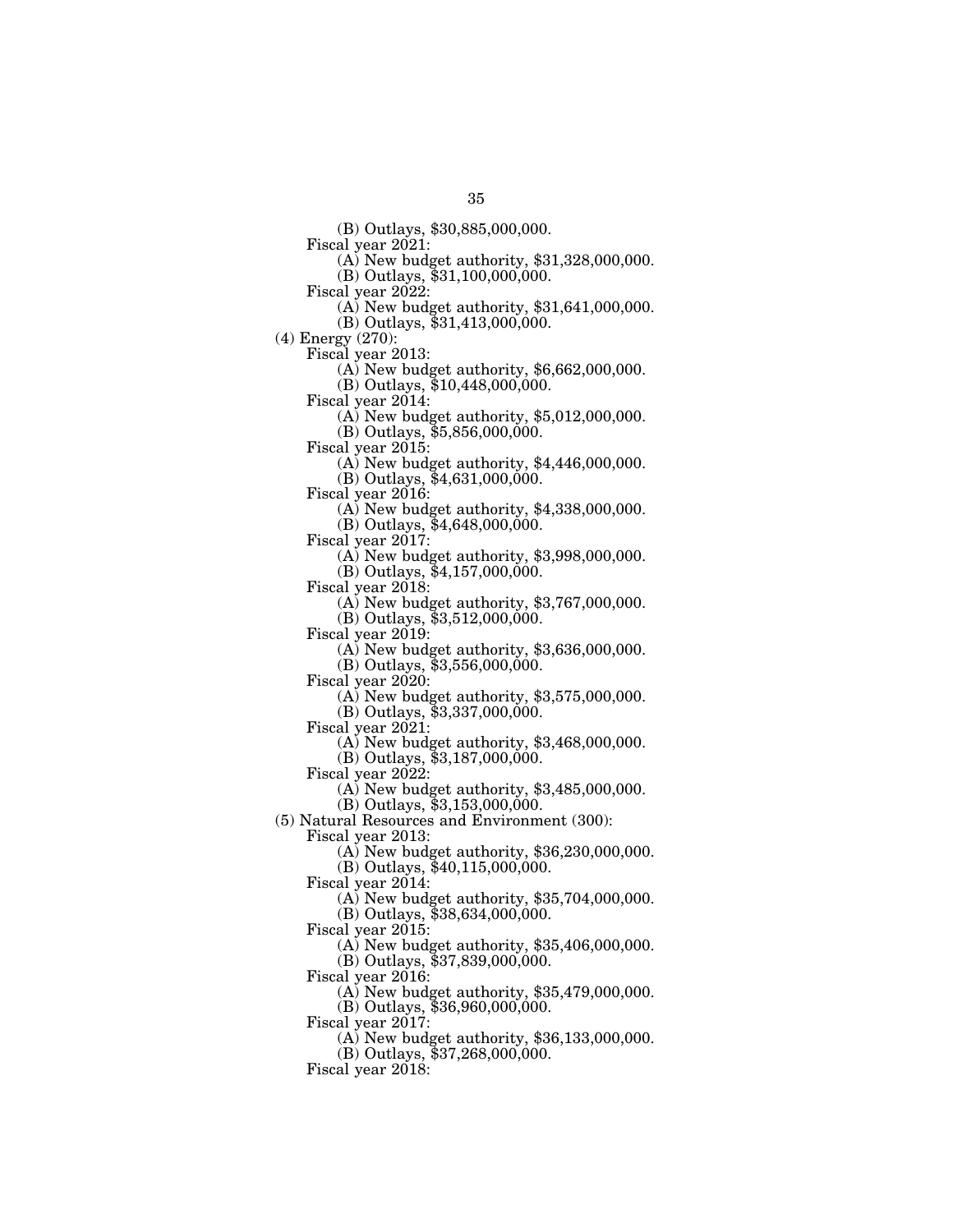(A) New budget authority, \$37,123,000,000.

(B) Outlays, \$36,867,000,000.

Fiscal year 2019: (A) New budget authority, \$37,533,000,000.

(B) Outlays, \$37,260,000,000.<br>Fiscal year 2020:

 $(A)$  New budget authority, \$38,379,000,000.

(B) Outlays, \$37,893,000,000.<br>Fiscal year 2021:

 $F(A)$  New budget authority, \$38,174,000,000. (B) Outlays, \$38,000,000,000.<br>Fiscal year 2022:

 $\Phi$  New budget authority, \$38,420,000,000.

(B) Outlays, \$38,092,000,000.

(6) Agriculture (350):

Fiscal year 2013: (A) New budget authority, \$21,837,000,000.

(B) Outlays, \$24,745,000,000.

 $F(A)$  New budget authority, \$17,645,000,000. (B) Outlays, \$17,537,000,000.<br>Fiscal year 2015:

 $\Delta$ ) New budget authority, \$21,846,000,000. (B) Outlays, \$21,420,000,000.

Fiscal year 2016: (A) New budget authority, \$21,182,000,000.

(B) Outlays, \$20,823,000,000.<br>Fiscal year 2017:

 $\Phi(A)$  New budget authority, \$20,640,000,000.

(B) Outlays, \$20,268,000,000.<br>Fiscal year 2018:

 $F(A)$  New budget authority, \$20,988,000,000. (B) Outlays, \$20,562,000,000.

Fiscal year 2019:

(A) New budget authority, \$20,575,000,000. (B) Outlays, \$20,197,000,000.

Fiscal year 2020:

(A) New budget authority, \$19,909,000,000. (B) Outlays, \$19,566,000,000.

Fiscal year  $2021$ :

(A) New budget authority, \$20,462,000,000.

(B) Outlays, \$20,113,000,000.

Fiscal year  $2022$ :

(A) New budget authority, \$20,172,000,000.

(B) Outlays, \$19,838,000,000.

(7) Commerce and Housing Credit (370):

Fiscal year 2013:

(A) New budget authority, \$2,820,000,000.

(B) Outlays, \$6,488,000,000.

Fiscal year 2014:

(A) New budget authority, \$8,692,000,000.

(B) Outlays,  $-$ \$1,784,000,000.

Fiscal year 2015:

(A) New budget authority, \$7,397,000,000.

(B) Outlays,  $-$ \$4,276,000,000.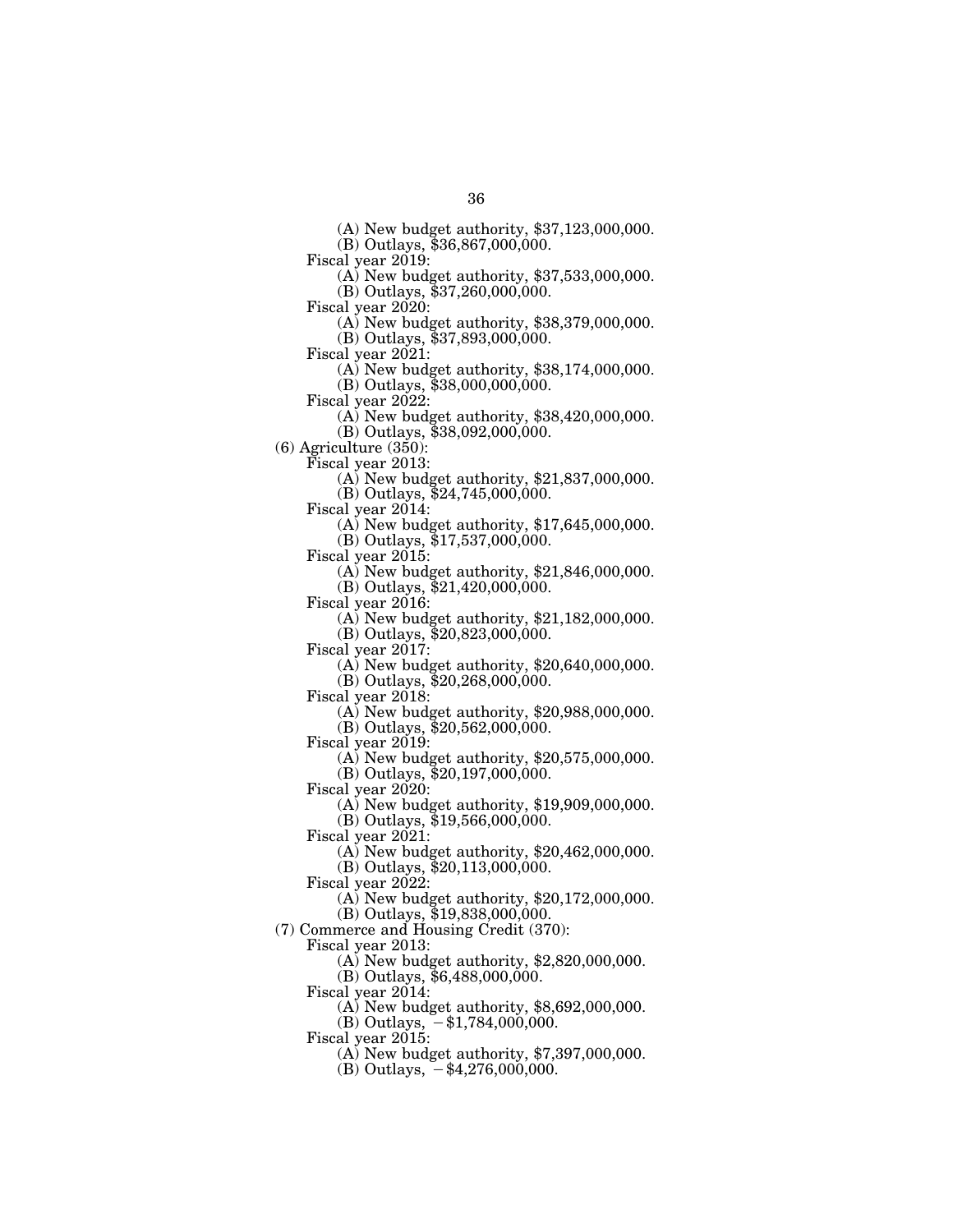- Fiscal year 2016: (A) New budget authority, \$6,640,000,000. (B) Outlays,  $-$  \$7,260,000,000.<br>Fiscal year 2017:
- - $(A)$  New budget authority, \$8,045,000,000. (B) Outlays,  $-$  \$7,854,000,000.
- 
- 
- Fiscal year 2018: (A) New budget authority, \$9,332,000,000.
- (B) Outlays,  $-$  \$7,379,000,000.<br>Fiscal year 2019:
- - $F(A)$  New budget authority, \$10,297,000,000.
- (B) Outlays,  $-$ \$12,237,000,000.<br>Fiscal year 2020:
- - $F(A)$  New budget authority, \$11,391,000,000.  $(B)$  Outlays,  $-\$11,766,000,000$ .
- 
- Fiscal year 2021: (A) New budget authority, \$11,476,000,000.
- (B) Outlays,  $-$ \$4,579,000,000.<br>Fiscal year 2022:
- - $(A)$  New budget authority, \$11,119,000,000.  $(B)$  Outlays,  $-$ \$5,902,000,000.
- 

(8) Transportation (400):

- 
- Fiscal year 2013: (A) New budget authority, \$60,053,000,000.
	- (B) Outlays, \$51,979,000,000.
- 
- Fiscal year 2014: (A) New budget authority, \$83,894,000,000.
- (B) Outlays,  $$87,609,000,000$ .<br>Fiscal year 2015:
- - $(A)$  New budget authority, \$75,899,000,000.
- (B) Outlays, \$79,265,000,000.<br>Fiscal year 2016:
- - $F(A)$  New budget authority, \$77,076,000,000. (B) Outlays, \$80,930,000,000.
- Fiscal year 2017:
	- (A) New budget authority, \$78,050,000,000.
- $(B)$  Outlays,  $$81,348,000,000$ .
- Fiscal year 2018:
	- (A) New budget authority, \$80,070,000,000.
	- (B) Outlays, \$81,343,000,000.
- Fiscal year 2019:
	- (A) New budget authority, \$80,564,000,000.
	- (B) Outlays, \$80,784,000,000.
- Fiscal year 2020:
- (A) New budget authority, \$83,365,000,000. (B) Outlays,  $$82,933,000,000$ .
- Fiscal year 2021:
	- (A) New budget authority, \$78,427,000,000. (B) Outlays, \$77,578,000,000.
- Fiscal year 2022:
	- (A) New budget authority, \$90,193,000,000.
- (B) Outlays, \$88,853,000,000. (9) Community and Regional Development (450):
	- Fiscal year 2013:
		- (A) New budget authority, \$11,876,000,000.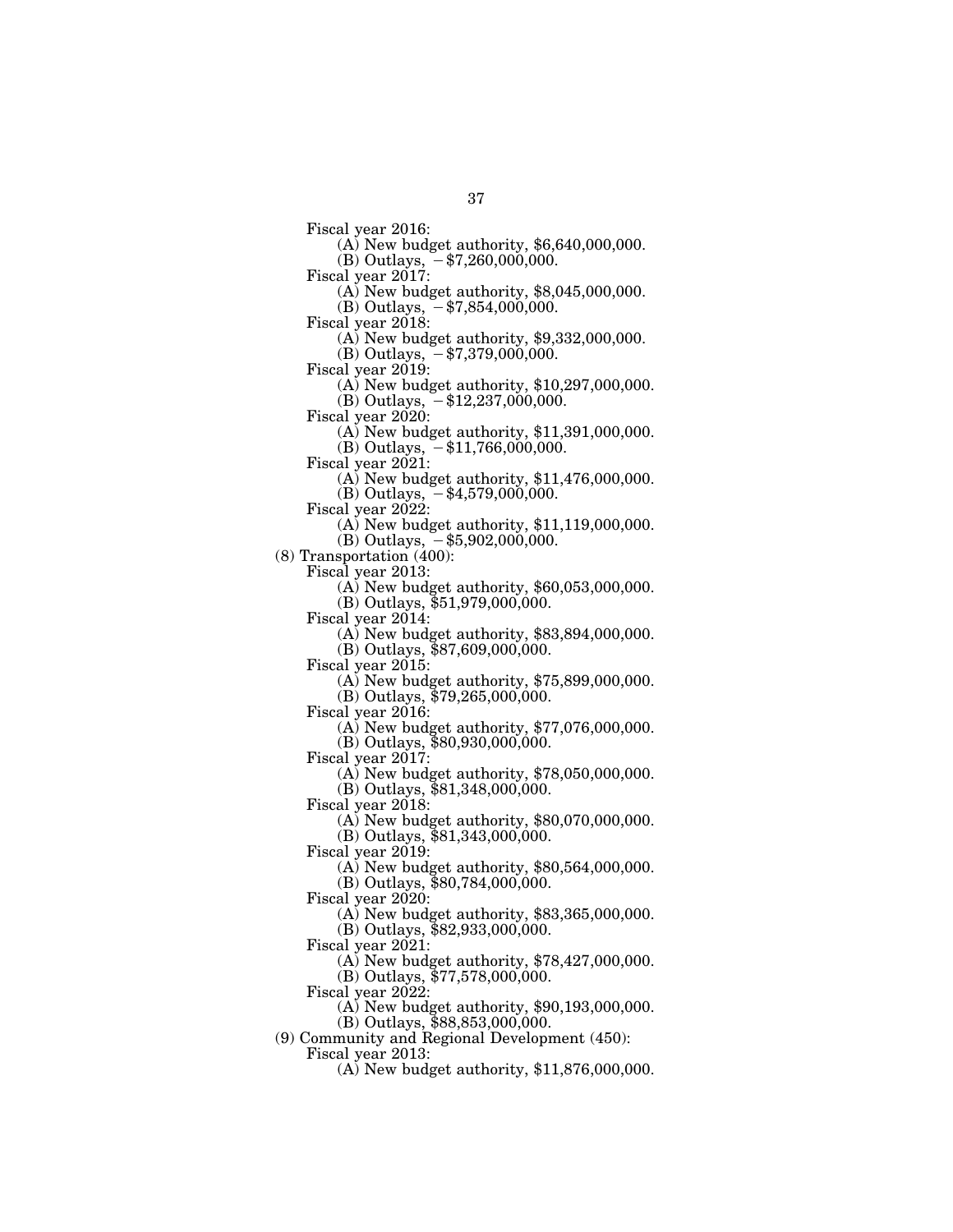(B) Outlays, \$23,755,000,000.

 $F(A)$  New budget authority, \$11,761,000,000.

 $(B)$  Outlays, \$20,081,000,000.<br>Fiscal year 2015:

(A) New budget authority,  $$11,787,000,000$ .

(B) Outlays, \$18,000,000,000.

Fiscal year 2016: (A) New budget authority, \$11,384,000,000.

(B) Outlays, \$14,387,000,000.<br>Fiscal year 2017:

 $F(A)$  New budget authority, \$11,554,000,000.

(B) Outlays, \$12,442,000,000.<br>Fiscal year 2018:

 $\Phi(A)$  New budget authority, \$11,496,000,000.

(B) Outlays, \$11,426,000,000.

Fiscal year 2019: (A) New budget authority, \$11,562,000,000.

(B) Outlays, \$11,203,000,000.

Fiscal year 2020: (A) New budget authority, \$11,610,000,000.

(B) Outlays, \$11,158,000,000.<br>Fiscal year 2021:

 $F(A)$  New budget authority, \$11,679,000,000.

(B) Outlays, \$11.225,000,000.

Fiscal year 2022: (A) New budget authority, \$11,730,000,000.

(B) Outlays, \$11,335,000,000.

(10) Education, Training, Employment, and Social Services (500):

Fiscal year 2013: (A) New budget authority, \$73,081,000,000.

(B) Outlays, \$83,403,000,000.

Fiscal year 2014:

(A) New budget authority, \$66,083,000,000.

(B) Outlays, \$74,994,000,000.

Fiscal year 2015:

(A) New budget authority, \$72,234,000,000.

 $(B)$  Outlays,  $$74,032,000,000$ .

Fiscal year 2016:

(A) New budget authority, \$79,848,000,000.

(B) Outlays, \$79,869,000,000.

Fiscal year 2017:

(A) New budget authority, \$89,238,000,000.

(B) Outlays, \$87,213,000,000.

Fiscal year 2018:

(A) New budget authority, \$93,216,000,000.

(B) Outlays, \$93,638,000,000.

Fiscal year 2019:

(A) New budget authority, \$96,259,000,000.

(B) Outlays, \$96,624,000,000.

Fiscal year  $2020$ :

(A) New budget authority, \$95,955,000,000.

(B) Outlays, \$97,590,000,000.

Fiscal year 2021: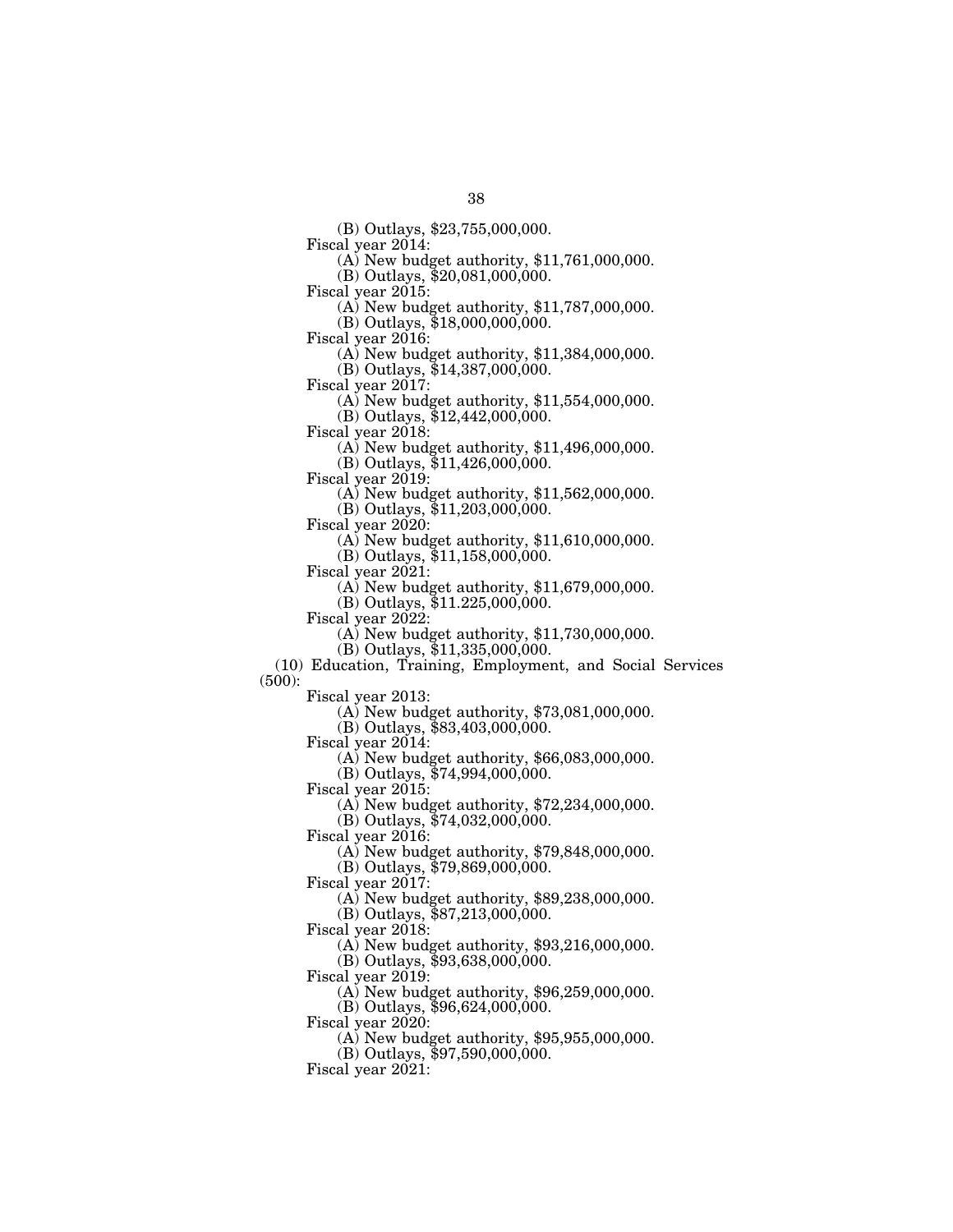(A) New budget authority, \$95,776,000,000.

(B) Outlays, \$97,437,000,000.<br>Fiscal year 2022:

 $\Phi$ ) New budget authority, \$95,877,000,000.

(B) Outlays, \$97,325,000,000.

(11) Health (550):

 $F(A)$  New budget authority, \$372,016,000,000.

(B) Outlays, \$367,939,000,000.

Fiscal year 2014: (A) New budget authority, \$459,021,000,000.

(B) Outlays, \$448,912,000,000.<br>Fiscal year 2015:

 $F(A)$  New budget authority, \$529,180,000,000. (B) Outlays, \$524,554,000,000.

Fiscal year 2016: (A) New budget authority, \$557,667,000,000.

(B) Outlays, \$580,571,000,000.

(A) New budget authority,  $$620,385,000,000$ .

(B) Outlays, \$623,165,000,000.

 $(A)$  New budget authority, \$655,600,000,000.

(B) Outlays, \$654,839,000,000.

Fiscal year 2019: (A) New budget authority, \$696,256,000,000.

(B) Outlays, \$695,600,000,000.

Fiscal year 2020: (A) New budget authority, \$748,320,000,000.

(B) Outlays, \$737,316,000,000.

Fiscal year 2021: (A) New budget authority, \$775,692,000,000. (B) Outlays, \$774,927,000,000.

Fiscal year 2022:

(A) New budget authority, \$825,197,000,000. (B) Outlays, \$824,069,000,000.

(12) Medicare (570):

Fiscal year 2013:

(A) New budget authority, \$504,884,000,000.

(B) Outlays, \$504,776,000,000.

Fiscal year 2014:

(A) New budget authority, \$530,189,000,000.

(B) Outlays, \$529,657,000,000.

Fiscal year 2015:

(A) New budget authority, \$554,449,000,000. (B) Outlays, \$554,255,000,000.

Fiscal year 2016:

(A) New budget authority, \$605,756,000,000. (B) Outlays, \$605,793,000,000.

Fiscal year 2017:

(A) New budget authority, \$621,150,000,000.

(B) Outlays, \$620,723,000,000.

Fiscal year 2018:

(A) New budget authority, \$641,367,000,000.

(B) Outlays, \$641,237,000,000.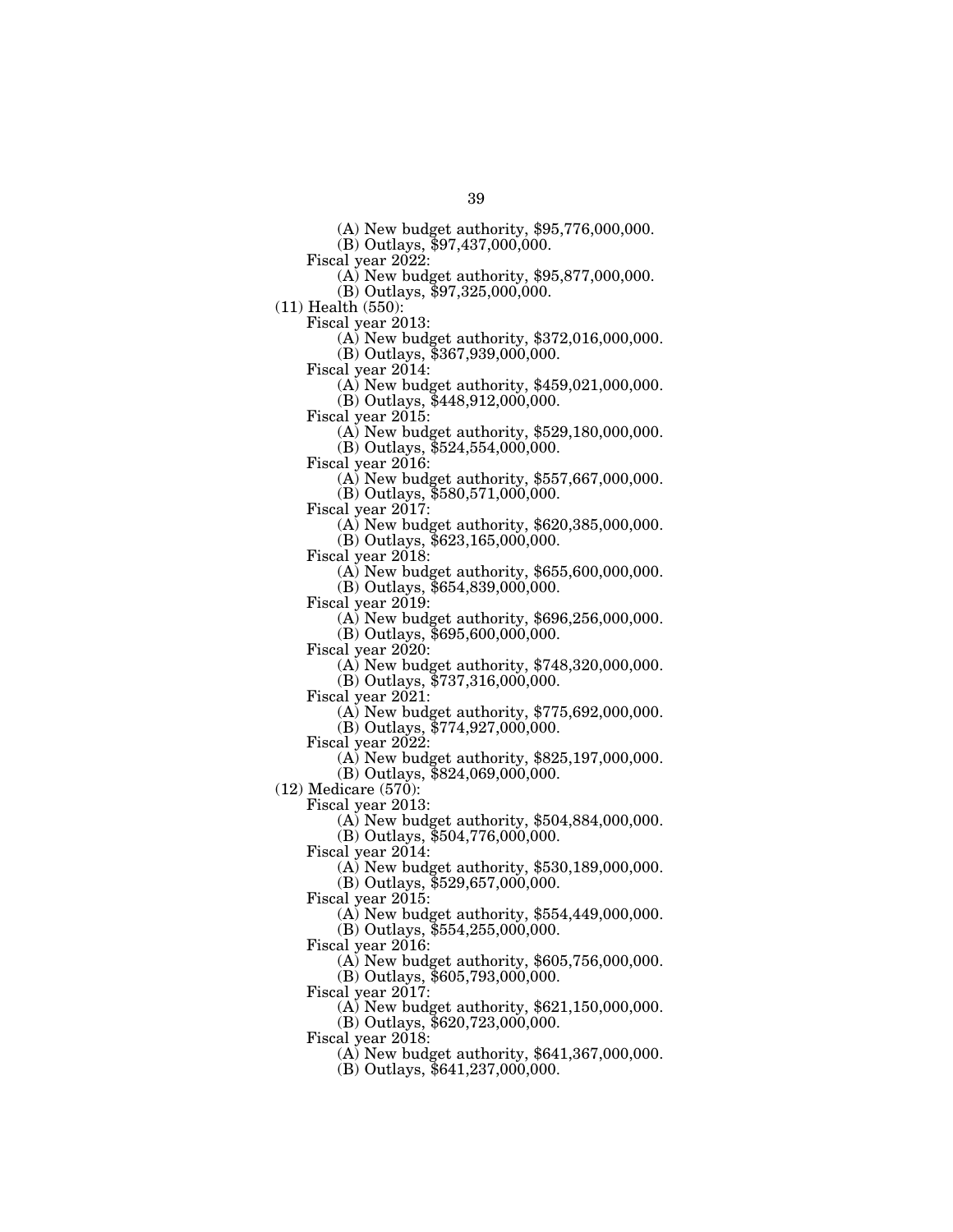- Fiscal year 2019: (A) New budget authority, \$699,350,000,000.  $(B)$  Outlays, \$699,450,000,000.<br>Fiscal year 2020:
- - (A) New budget authority,  $$747,812,000,000$ . (B) Outlays, \$747,435,000,000.
- 
- Fiscal year 2021: (A) New budget authority, \$786,084,000,000.
	- (B) Outlays, \$785,993,000,000.
- 
- Fiscal year 2022: (A) New budget authority, \$858,585,000,000.
- (B) Outlays, \$858,866,000,000.
- (13) Income Security  $(600)$ :<br>Fiscal year 2013:
	- - $F(A)$  New budget authority, \$536,342,000,000. (B) Outlays, \$534,683,000,000.
	-
	- Fiscal year 2014: (A) New budget authority, \$529,771,000,000. (B) Outlays, \$527,681,000,000.
		-
		-
	- Fiscal year 2015: (A) New budget authority, \$526,878,000,000.
	- (B) Outlays, \$524,573,000,000.<br>Fiscal year 2016:
	- - (A) New budget authority,  $$530,473,000,000$ .
		- (B) Outlays, \$532,642,000,000.
	-
	- Fiscal year 2017: (A) New budget authority, \$524,849,000,000.
	- (B) Outlays, \$522,708,000,000.<br>Fiscal year 2018:
	- - (A) New budget authority,  $$524,520,000,000$ .
	- $(B)$  Outlays, \$518,512,000,000.<br>Fiscal year 2019:
	- - $F(A)$  New budget authority, \$537,417,000,000. (B) Outlays, \$536,176,000,000.
	- Fiscal year 2020:
		- (A) New budget authority, \$545,520,000,000.
	- (B) Outlays, \$544,737,000,000.
	- Fiscal year  $2021$ :
		- (A) New budget authority, \$556,173,000,000.
		- (B) Outlays, \$555,576,000,000.
	- Fiscal year 2022:
		- (A) New budget authority, \$571,200,000,000.
		- (B) Outlays, \$575,528,000,000.
- (14) Social Security (650):
	- Fiscal year 2013:
		- (A) New budget authority, \$53,381,000,000.
		- (B) Outlays, \$53,497,000,000.
		- Fiscal year 2014:
			- (A) New budget authority, \$32,053,000,000.
			- (B) Outlays, \$32,206,000,000.
		- Fiscal year 2015:
			- (A) New budget authority, \$35,320,000,000.
			- (B) Outlays, \$35,462,000,000.
		- Fiscal year 2016:
			- (A) New budget authority, \$39,003,000,000.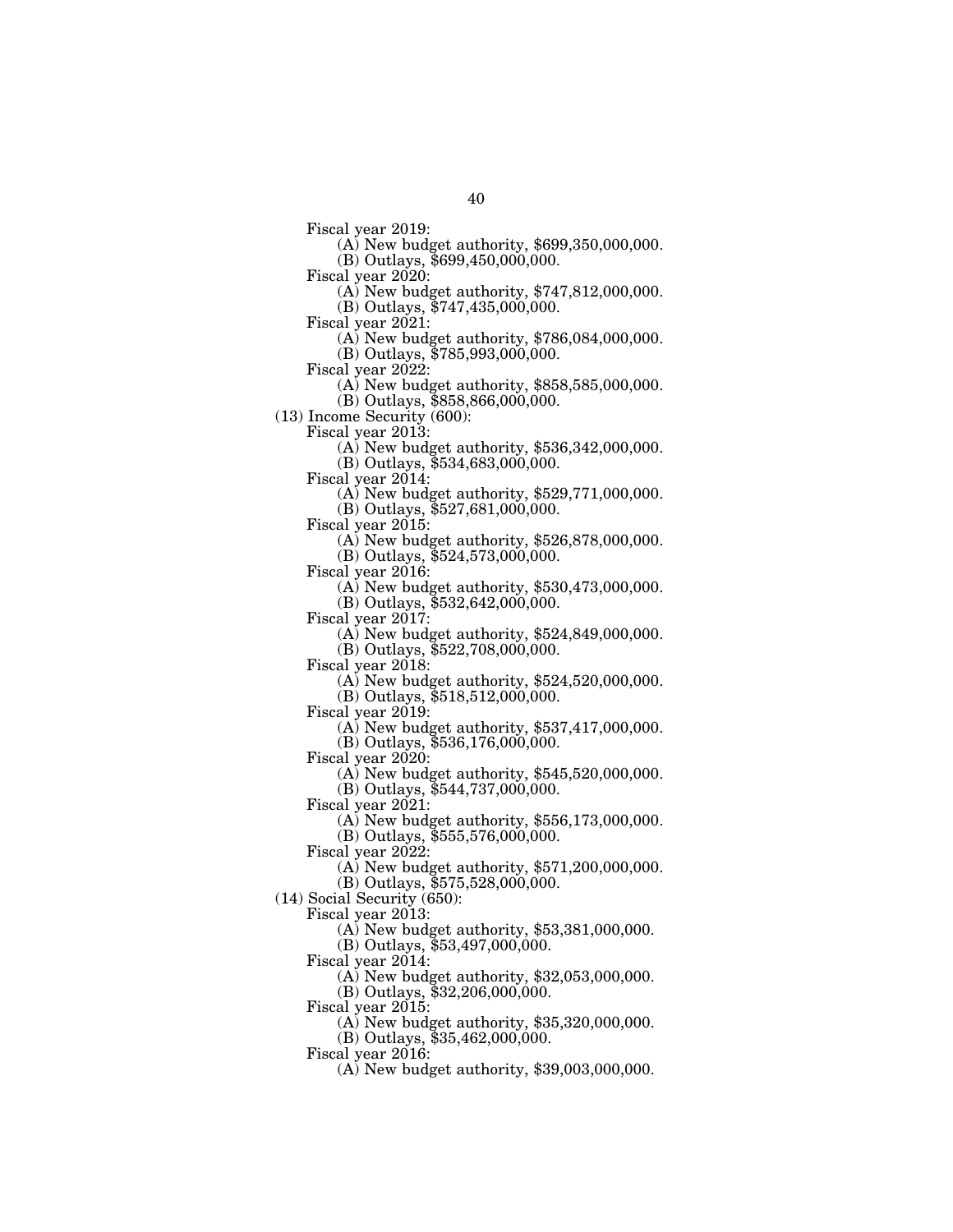(B) Outlays, \$39,134,000,000.

(A) New budget authority,  $$43,160,000,000$ .

(B) Outlays, \$43,253,000,000.<br>Fiscal year 2018:

 $(A)$  New budget authority,  $$47,418,000,000$ .

(B) Outlays, \$47,529,000,000.

Fiscal year 2019: (A) New budget authority, \$52,051,000,000.

 $(B)$  Outlays, \$52,179,000,000.<br>Fiscal year 2020:

 $F(A)$  New budget authority, \$56,841,000,000.

(B) Outlays, \$56,973,000,000.<br>Fiscal year 2021:

 $F(A)$  New budget authority, \$61,807,000,000.

(B) Outlays, \$61,944,000,000.<br>Fiscal year 2022:

(A) New budget authority,  $$67,097,000,000$ .

(B) Outlays, \$67,237,000,000.

(15) Veterans Benefits and Services (700):

Fiscal year 2013: (A) New budget authority, \$133,980,000,000.

(B) Outlays, \$135,090,000,000.<br>Fiscal year 2014:

 $\Phi$  New budget authority, \$134,668,000,000.

(B) Outlays, \$135,585,000,000.

 $F(A)$  New budget authority, \$136,587,000,000.

(B) Outlays, \$137,357,000,000.

Fiscal year 2016: (A) New budget authority, \$143,925,000,000.

(B) Outlays, \$144,474,000,000.

(A) New budget authority,  $$141,458,000,000$ .

(B) Outlays, \$141,884,000,000.

Fiscal year 2018:

(A) New budget authority, \$138,730,000,000.

(B) Outlays, \$139,184,000,000.

Fiscal year 2019:

(A) New budget authority, \$146,811,000,000.

(B) Outlays, \$147,290,000,000.

Fiscal year 2020:

(A) New budget authority, \$149,676,000,000.

(B) Outlays, \$150,184,000,000.

Fiscal year 2021:

(A) New budget authority, \$152,563,000,000.

(B) Outlays, \$153,082,000,000.

Fiscal year 2022:

(A) New budget authority, \$161,158,000,000.

(B) Outlays, \$161,726,000,000.

(16) Administration of Justice (750):

Fiscal year 2013:

(A) New budget authority, \$64,196,000,000.

(B) Outlays, \$59,338,000,000.

Fiscal year 2014: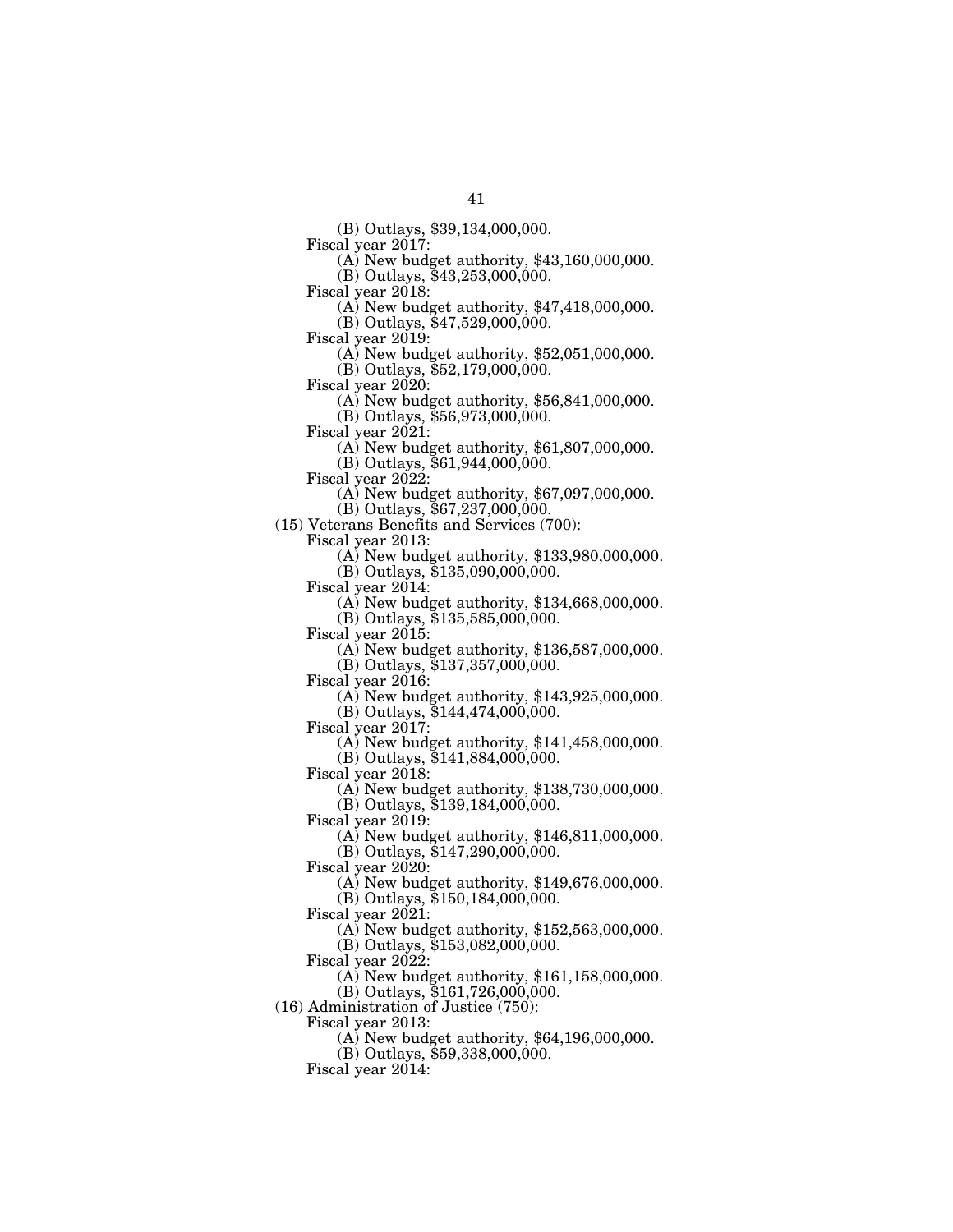(A) New budget authority, \$54,974,000,000.

(B) Outlays, \$57,953,000,000.

Fiscal year 2015: (A) New budget authority, \$54,934,000,000.

(B) Outlays, \$57,731,000,000.<br>Fiscal year 2016:

 $\Phi$  New budget authority, \$56,946,000,000.

(B) Outlays, \$59,385,000,000.<br>Fiscal year 2017:

 $\Phi$ ) New budget authority, \$55,507,000,000. (B) Outlays, \$57,905,000,000.

Fiscal year 2018: (A) New budget authority, \$55,821,000,000.

(B) Outlays, \$58,197,000,000.<br>Fiscal year 2019:

 $\Phi$  New budget authority, \$56,261,000,000.

(B) Outlays, \$57,571,000,000.

 $F(A)$  New budget authority, \$56,702,000,000.

(B) Outlays, \$57,341,000,000.

Fiscal year 2021: (A) New budget authority, \$57,305,000,000.

(B) Outlays, \$57,951,000,000.<br>Fiscal year 2022:

 $(A)$  New budget authority,  $$61,549,000,000$ .

(B) Outlays, \$62,220,000,000.

(17) General Government (800):

 $\Phi(A)$  New budget authority, \$23,560,000,000. (B) Outlays, \$25,422,000,000.<br>Fiscal year 2014:

 $F(A)$  New budget authority, \$23,667,000,000.

(B) Outlays, \$24,467,000,000.

Fiscal year 2015:

(A) New budget authority, \$23,756,000,000. (B) Outlays, \$24,412,000,000.

Fiscal year 2016:

(A) New budget authority, \$23,718,000,000. (B) Outlays, \$24,381,000,000.

Fiscal year 2017:

(A) New budget authority, \$23,875,000,000.

(B) Outlays, \$24,208,000,000.

Fiscal year 2018:

(A) New budget authority, \$23,995,000,000.

(B) Outlays, \$24,196,000,000.

Fiscal year 2019:

(A) New budget authority, \$24,252,000,000.

(B) Outlays, \$24,242,000,000.

Fiscal year 2020:

(A) New budget authority, \$24,433,000,000.

(B) Outlays, \$24,503,000,000.

Fiscal year  $2021$ :

(A) New budget authority, \$24,699,000,000.

(B) Outlays, \$24,677,000,000.

Fiscal year 2022: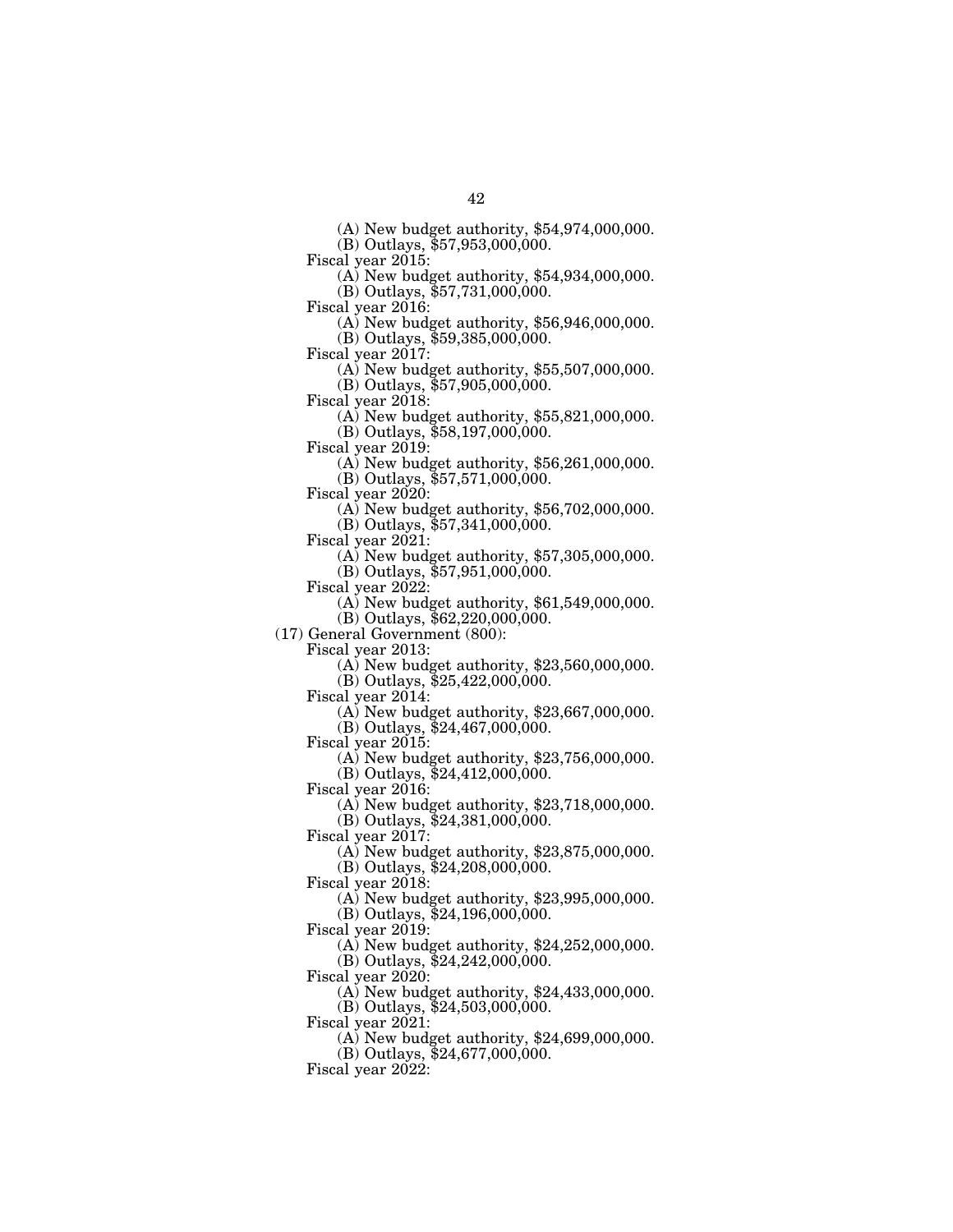43

(A) New budget authority, \$24,966,000,000.

(B) Outlays, \$24,948,000,000.

 $(18)$  Net Interest (900):<br>Fiscal year 2013:

 $F(A)$  New budget authority, \$344,483,000,000. (B) Outlays, \$344,483,000,000.

Fiscal year 2014: (A) New budget authority, \$357,477,000,000.

(B) Outlays, \$357,477,000,000.

Fiscal year 2015: (A) New budget authority, \$395,203,000,000.

(B) Outlays, \$395,203,000,000.

 $F(A)$  New budget authority, \$458,360,000,000. (B) Outlays, \$458,360,000,000.

Fiscal year 2017: (A) New budget authority, \$526,814,000,000.

(B) Outlays, \$526,814,000,000.

(A) New budget authority,  $$595,670,000,000$ . (B) Outlays, \$595,670,000,000.

 $(A)$  New budget authority, \$659,883,000,000. (B) Outlays, \$659,883,000,000.

Fiscal year 2020: (A) New budget authority, \$715,403,000,000.

(B) Outlays, \$715,403,000,000.

Fiscal year 2021: (A) New budget authority, \$757,921,000,000.

(B) Outlays, \$757,921,000,000.<br>Fiscal year 2022:

 $F(A)$  New budget authority, \$799,383,000,000.

(B) Outlays, \$799,383,000,000.

 $(19)$  Allowances  $(920)$ :

Fiscal year 2013:

(A) New budget authority,  $-\$13,676,000,000$ .

(B) Outlays,  $-$ \$7,857,000,000.

Fiscal year 2014:

(A) New budget authority,  $-\$15,386,000,000$ .

(B) Outlays,  $-$ \$13,295,000,000.

Fiscal year 2015:

(A) New budget authority,  $-\$17,603,000,000$ .

 $(B)$  Outlays,  $-$ \$16,779,000,000.

Fiscal year 2016:

(A) New budget authority,  $-\$20,026,000,000$ . (B) Outlays,  $-$ \$19,647,000,000.

Fiscal year 2017:

(A) New budget authority,  $-\$22,371,000,000$ . (B) Outlays,  $-$ \$22,297,000,000.

Fiscal year 2018:

(A) New budget authority,  $-\$25,662,000,000$ .

(B) Outlays,  $-$ \$25,587,000,000.

Fiscal year 2019:

(A) New budget authority,  $-\$28,895,000,000$ .

(B) Outlays,  $-$ \$28,827,000,000.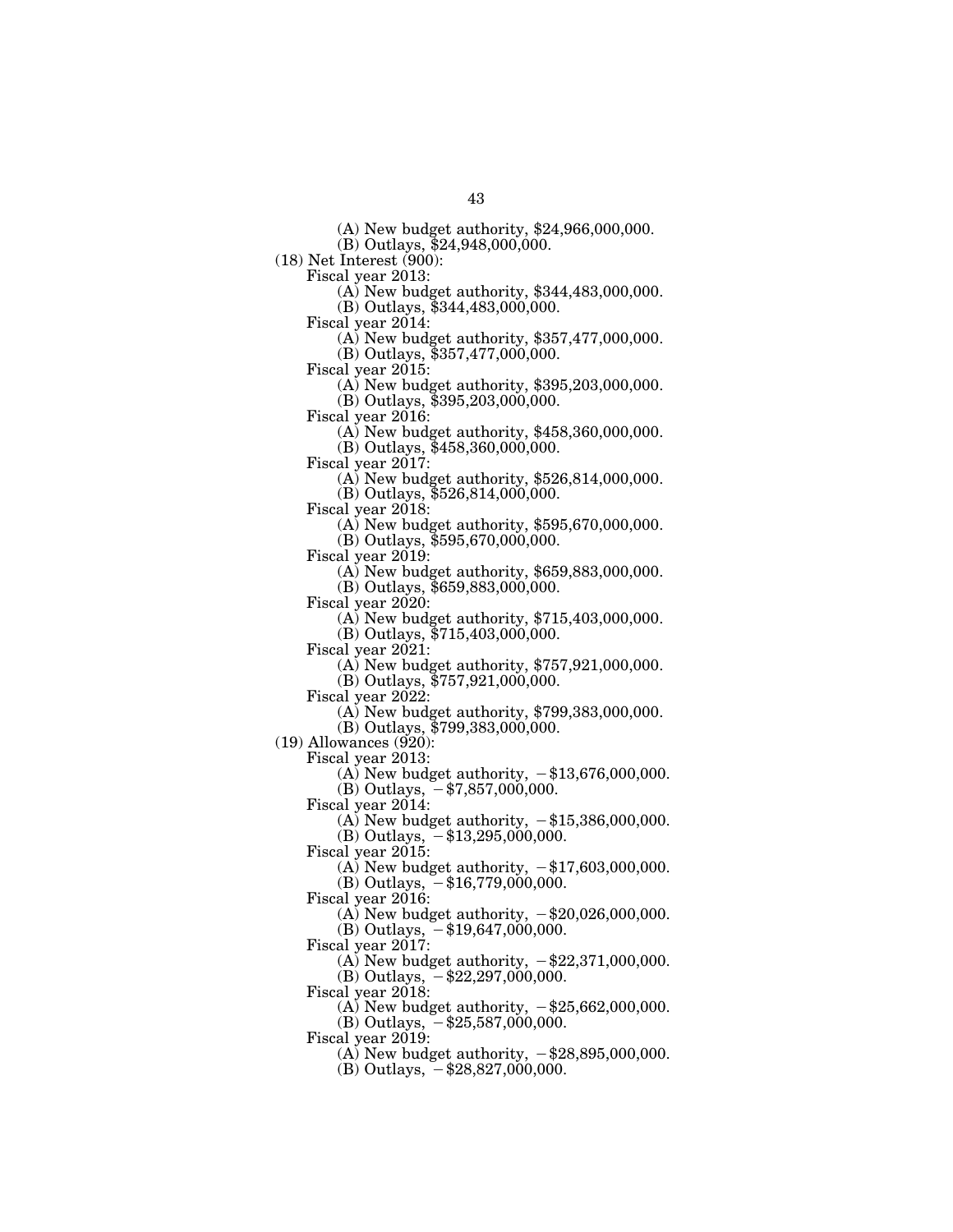Fiscal year 2020:

(A) New budget authority,  $-$ \$31,737,000,000. (B) Outlays,  $-$ \$31,685,000,000.

Fiscal year 2021:

(A) New budget authority,  $-\$34,029,000,000$ . (B) Outlays,  $-$ \$34,012,000,000.

Fiscal year 2022:

(A) New budget authority,  $-\frac{1}{3}78,230,000,000$ .

 $(B)$  Outlays,  $-$  \$78,242,000,000.

(20) Undistributed Offsetting Receipts (950):

Fiscal year 2013:

(A) New budget authority,  $-\frac{276}{328,000,000}$ . (B) Outlays,  $-$  \$76,328,000,000.

Fiscal year 2014:

(A) New budget authority,  $-\frac{279}{432,000,000}$ . (B) Outlays,  $-$ \$79,432,000,000.

Fiscal year 2015:

(A) New budget authority,  $-$ \$85,712,000,000.

 $(B)$  Outlays,  $-$ \$85,712,000,000.

Fiscal year 2016:

(A) New budget authority,  $-$ \$88,268,000,000.

(B) Outlays,  $-$  \$88,268,000,000.

Fiscal year  $2017$ :

(A) New budget authority,  $-\$96,233,000,000$ .

 $(B)$  Outlays,  $-\$96,233,000,000$ .

Fiscal year 2018:

(A) New budget authority,  $-\$100,032,000,000$ .

(B) Outlays,  $- $100,032,000,000$ .

Fiscal year 2019:

(A) New budget authority,  $-\$106,935,000,000$ .

 $(B)$  Outlays,  $-$ \$106,935,000,000.

Fiscal year 2020:

(A) New budget authority,  $-\$106,113,000,000$ .

 $(B)$  Outlays,  $-$  \$106,113,000,000.

Fiscal year 2021:

(A) New budget authority,  $-\$110,573,000,000$ .

(B) Outlays,  $-$ \$110,573,000,000.

Fiscal year  $2022$ :

(A) New budget authority,  $-\$115,265,000,000$ .

(B) Outlays,  $-$  \$115,265,000,000.

(21) Overseas Contingency Operations/Global War on Terrorism:

Fiscal year 2013:

(A) New budget authority, \$86,192,000,000.

(B) Outlays, \$82,394,000,000.

Fiscal year 2014:

(A) New budget authority, \$61,019,000,000.

(B) Outlays, \$73,453,000,000.

Fiscal year 2015:

(A) New budget authority, \$42,667,000,000.

(B) Outlays, \$55,979,000,000.

Fiscal year 2016:

(A) New budget authority, \$38,108,000,000.

(B) Outlays, \$44,797,000,000.

Fiscal year 2017: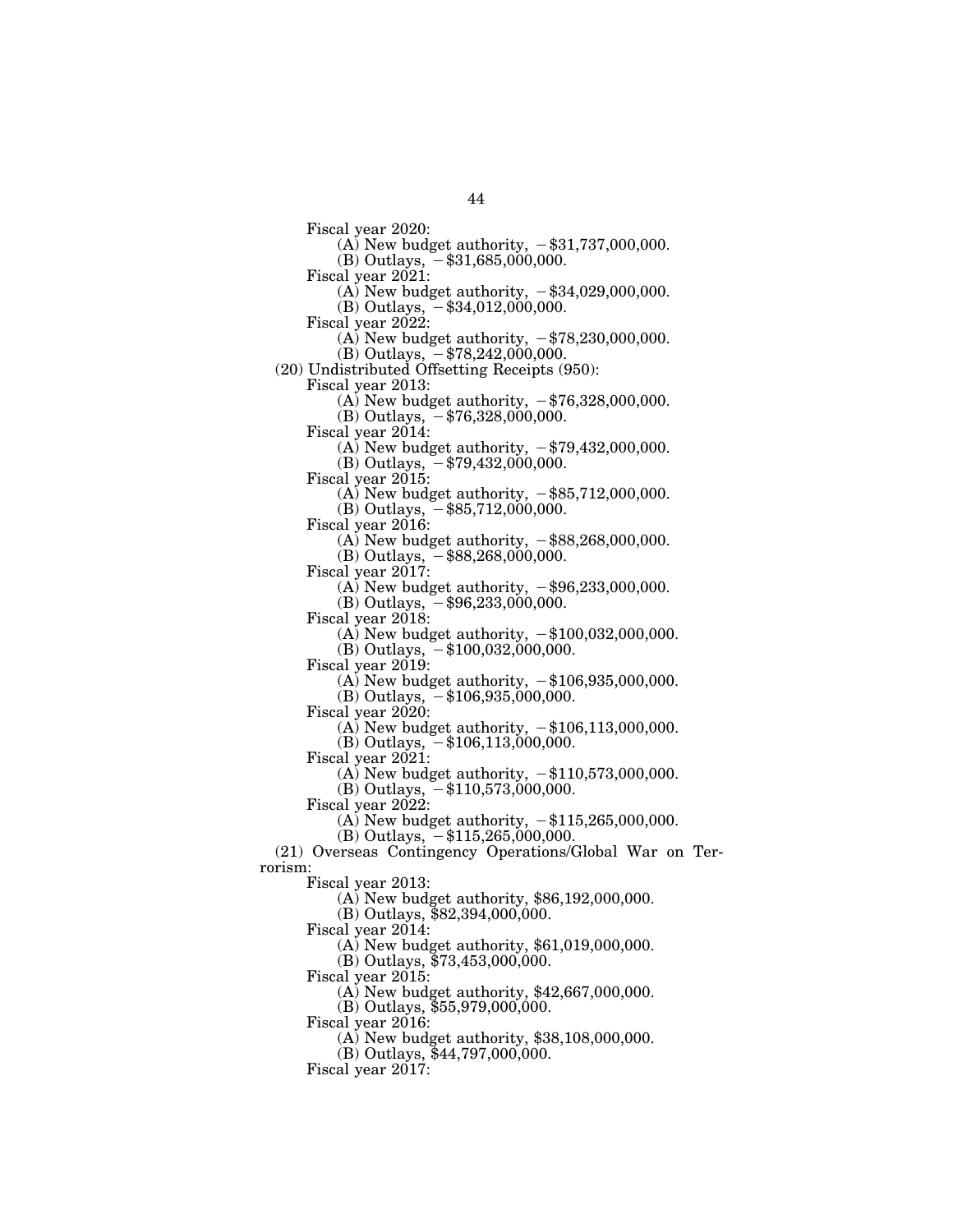(A) New budget authority, \$37,914,000,000.

(B) Outlays, \$40,014,000,000.

(A) New budget authority,  $$37,807,000,000$ .

(B) Outlays, \$38,316,000,000.<br>Fiscal year 2019:

 $(A)$  New budget authority, \$38,734,000,000.

(B) Outlays, \$38,218,000,000.

Fiscal year 2020: (A) New budget authority, \$39,680,000,000.

 $(B)$  Outlays, \$38,806,000,000.<br>Fiscal year 2021:

 $F(A)$  New budget authority, \$40,653,000,000.

(B) Outlays, \$39,662,000,000.

 $A$ <sup>j</sup> New budget authority, \$41,656,000,000.

(B) Outlays, \$40,603,000,000.

# **TITLE II—RECONCILIATION AND DIREC-TIVE TO THE COMMITTEE ON THE BUDGET**

### **SEC. 201. RECONCILIATION IN THE HOUSE OF REPRESENTATIVES.**

(a) SUBMISSIONS OF SPENDING REDUCTION.—Not later than April 27, 2012, the House committees named in subsection (b) shall submit recommendations to the Committee on the Budget of the House of Representatives. After receiving those recommendations, such committee shall report to the House a reconciliation bill carrying out all such recommendations without substantive revision.

(1) COMMITTEE ON AGRICULTURE.—The Committee on Agriculture of the House of Representatives shall report changes in laws within its jurisdiction to reduce the deficit by \$148,000,000 for fiscal year 2013 and by \$22,371,000,000 for the period of fiscal years 2013 through 2021.

(2) COMMITTEE ON ARMED SERVICES.—The Committee on Armed Services of the House of Representatives shall report changes in laws within its jurisdiction to reduce the deficit by \$2,400,000,000 for fiscal year 2013 and by \$51,800,000,000 for the period of fiscal years 2013 through 2021.

(3) COMMITTEE ON EDUCATION AND THE WORKFORCE.—The Committee on Education and the Workforce of the House of Representatives shall report changes in laws within its jurisdiction to reduce the deficit by  $$4,270,000,000$  for fiscal year 2013 and by \$59,490,000,000 for the period of fiscal years 2013 through 2021.

(4) COMMITTEE ON ENERGY AND COMMERCE.—The Committee on Energy and Commerce of the House of Representatives shall report changes in laws within its jurisdiction to reduce the deficit by \$4,400,000,000 for fiscal year 2013 and by \$70,700,000,000 for the period of fiscal years 2013 through 2021.

(5) COMMITTEE ON NATURAL RESOURCES.—The Committee on Natural Resources of the House of Representatives shall report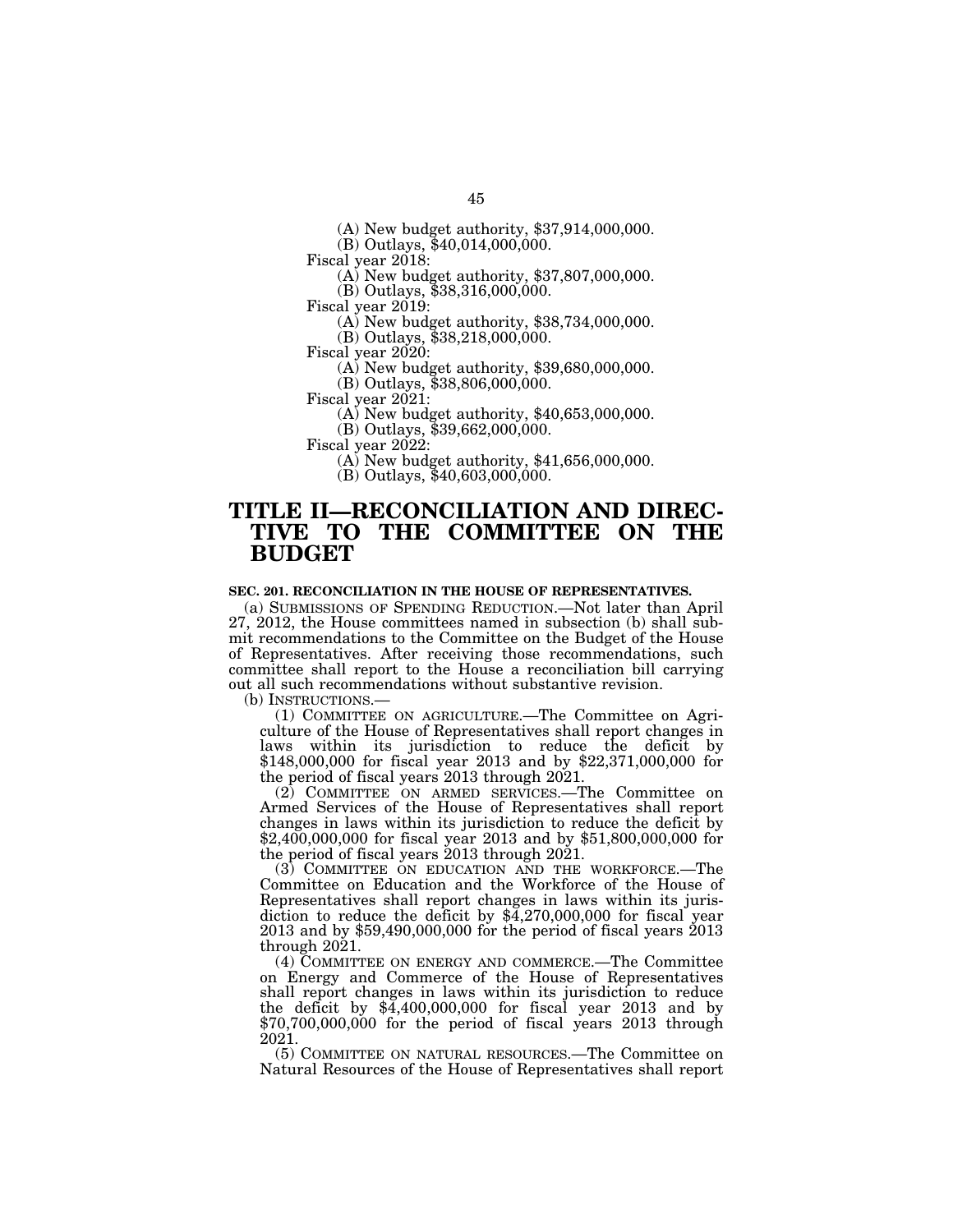changes in laws within its jurisdiction to reduce the deficit by \$407,000,000 for fiscal year 2013 and by \$5,157,000,000 for the period of fiscal years 2013 through 2021.<br>
(6) COMMITTEE ON OVERSIGHT AND GOVERNMENT REFORM.—

The Committee on Oversight and Government Reform of the House of Representatives shall report changes in laws within its jurisdiction to reduce the deficit by \$600,000,000 for fiscal year 2013 and by \$60,400,000,000 for the period of fiscal years 2013 through 2021.

(7) COMMITTEE ON WAYS AND MEANS.— $(A)(i)$  The Committee on Ways and Means of the House of Representatives shall report changes in laws within its jurisdiction sufficient to enact fundamental tax reform that reduce the deficit by \$1 trillion relative to current policy through 2021.

(ii) In determining compliance with the revenue instruction the chair of the Committee on the Budget shall calculate deficit reduction relative to the current policy baseline defined in section 403.

(B) The House Committee on Ways and Means of the House of Representatives shall report changes in direct spending laws within its jurisdiction sufficient to reduce direct spending by \$8,000,000,000 for fiscal year 2013 and by \$100,700,000,000 for the period of fiscal years 2013 through 2021.

**SEC. 202. DIRECTIVE TO THE COMMITTEE ON THE BUDGET OF THE HOUSE OF REPRESENTATIVES TO REPLACE THE SEQUES-TER ESTABLISHED BY THE BUDGET CONTROL ACT OF 2011.** 

(a) SUBMISSION.—In the House, the Committee on the Budget shall report to the House a bill carrying out the directions set forth in subsection (b).

(b) DIRECTIONS.—The bill referred to in subsection (a) shall include the following provisions:

(1) REPLACING THE SEQUESTER ESTABLISHED BY THE BUDGET CONTROL ACT OF 2011.—The language shall amend section 251A of the Balanced Budget and Emergency Deficit Control Act of 1985 to permanently repeal the sequester established under that section consistent with this concurrent resolution for fiscal year 2013, and each subsequent fiscal year through 2021.

(2) APPLICATION OF PROVISIONS.—The bill referred to in subsection (a) shall include language making its application contingent upon the enactment of the reconciliation bill referred to in section 201.

# **TITLE III—RESERVE FUNDS**

#### **SEC. 301. DEFICIT-NEUTRAL RESERVE FUND FOR THE SUSTAINABLE GROWTH RATE OF THE MEDICARE PROGRAM.**

In the House, the chair of the Committee on the Budget may revise the allocations, aggregates, and other appropriate levels in this resolution for the budgetary effects of any bill or joint resolution, or amendment thereto or conference report thereon, that includes provisions amending or superseding the system for updating payments under section 1848 of the Social Security Act, if such measure would not increase the deficit in the period of fiscal years 2013 through 2022. Areas for savings may include, but are not limited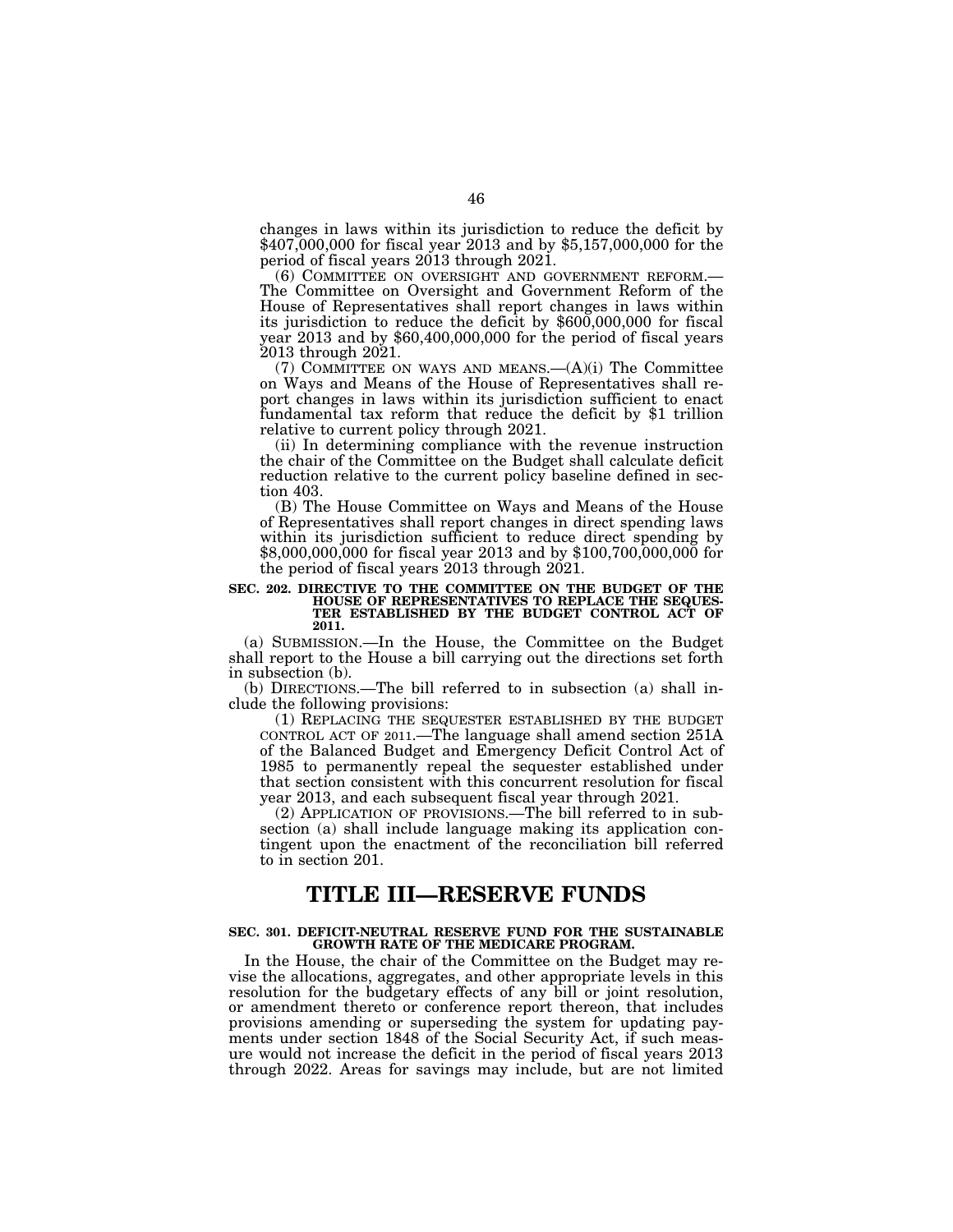to, reducing Medicare fraud, increasing drug discounts, reforming cost sharing requirements, and accelerating or strengthening payment reforms.

#### **SEC. 302. DEFICIT-NEUTRAL RESERVE FUND FOR REVENUE MEAS-URES.**

In the House, the chair of the Committee on the Budget may revise the allocations, aggregates, and other appropriate levels in this resolution for the budgetary effects of any bill reported by the Committee on Ways and Means, or any amendment thereto or conference report thereon, that decreases revenue, but only if such measure would not increase the deficit over the period of fiscal years 2013 through 2022.

### **SEC. 303. DEFICIT-NEUTRAL RESERVE FUND FOR RURAL COUNTIES AND SCHOOLS.**

In the House, the chair of the Committee on the Budget may revise the allocations, aggregates, and other appropriate levels and limits in this resolution for the budgetary effects of any bill or joint resolution, or amendment thereto or conference report thereon, that makes changes to the Payments in Lieu of Taxes Act of 1976 (Public Law 94–565) or makes changes to or provides for the reauthorization of the Secure Rural Schools and Community Self Determination Act of 2000 (Public Law 106–393) by the amounts provided by that legislation for those purposes, if such legislation would not increase the deficit or direct spending for fiscal year 2013, the period of fiscal years 2013 through 2017, or the period of fiscal years 2013 through 2022.

## **SEC. 304. DEFICIT-NEUTRAL RESERVE FUND FOR TRANSPORTATION.**

In the House, the chair of the Committee on the Budget may revise the allocations, aggregates, and other appropriate levels in this resolution for any bill or joint resolution, or amendment thereto or conference report thereon:

(1) For surface transportation programs by providing new contract authority by the amounts provided in such measure if the total amount of contract authority does not exceed the additional revenue deposited into the Highway Trust Fund and made available over the authorized period.

(2) Such measure maintains the solvency of the Highway Trust Fund, but only if such measure would not increase the deficit over the period of fiscal years 2013 through 2022.

# **TITLE IV—BUDGET ENFORCEMENT**

## **SEC. 401. DISCRETIONARY SPENDING LIMITS.**

Spending limits for total discretionary Federal spending are:<br>(1) with respect to fiscal year 2013—

(A) for the security category,  $$684,000,000,000$  in new budget authority;

 $\overline{B}$ ) for the nonsecurity category, \$359,000,000,000 in new budget authority; and<br>
(C) for overseas contingency operations

(C) for overseas contingency operations (OCO),  $$86,192,000,000$  in new budget authority;<br>(2) with respect to fiscal year 2014—

(A) for the security category,  $$686,000,000,000$  in new budget authority;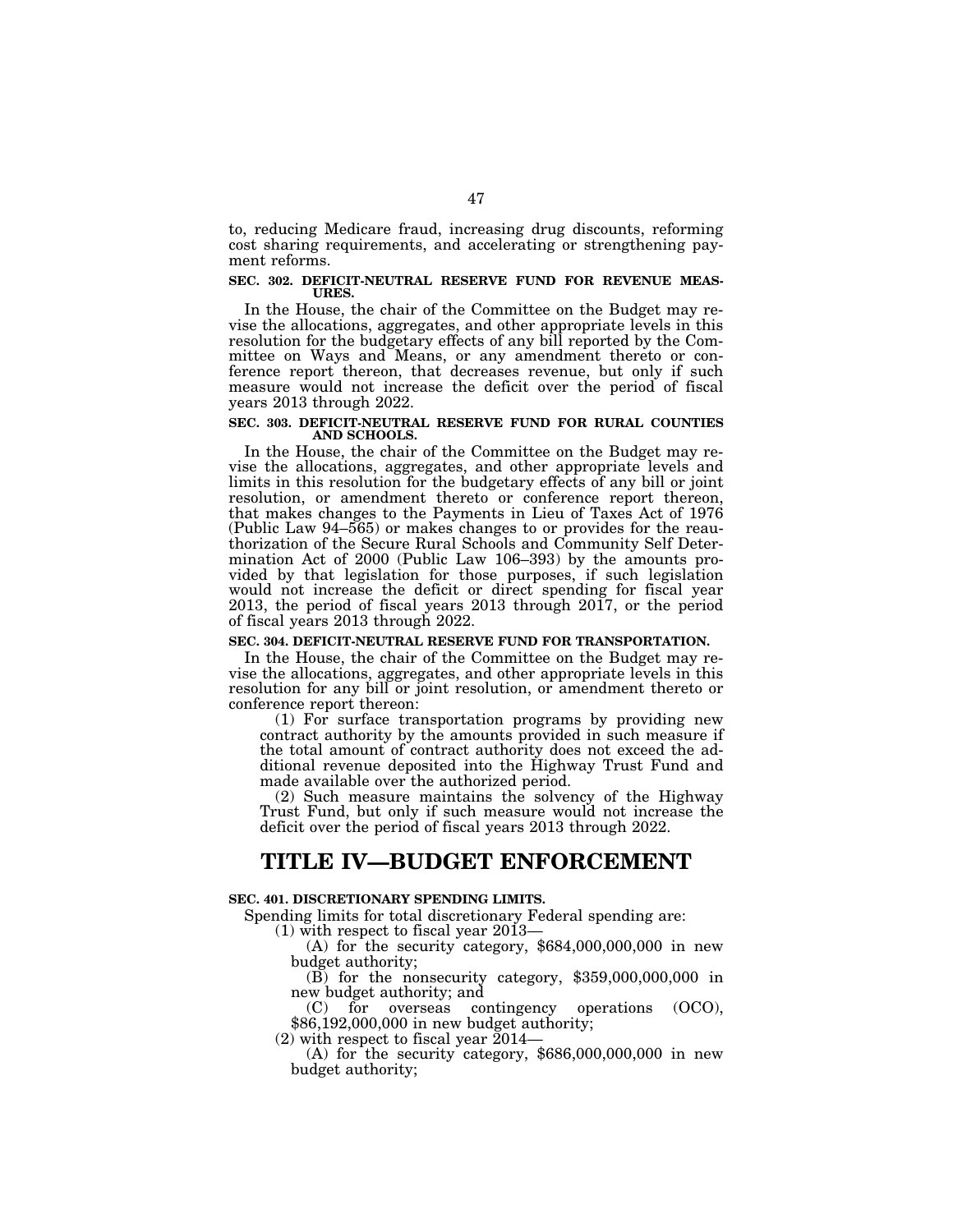(B) for the nonsecurity category, \$361,000,000,000 in

 $(C)$  for overseas contingency operations,  $$61,019,000,000$ in new budget authority;<br>(3) with respect to fiscal year 2015—

(A) for the security category,  $$689,000,000,000$  in new budget authority;

 $(B)$  for the nonsecurity category, \$362,000,000,000 in new budget authority; and

 $(C)$  for overseas contingency operations, \$42,667,000,000 in new budget authority;<br>(5) with respect to fiscal year 2016—

(A) for the discretionary category,  $$1,057,669,000,000$  in new budget authority; and<br>(B) for overseas contingency operations, \$38,108,000,000

in new budget authority;<br>(6) with respect to fiscal year 2017—

(A) for the discretionary category,  $$1,066,130,000,000$  in new budget authority; and

 $n(B)$  for overseas contingency operations, \$37,914,000,000 in new budget authority;<br>(7) with respect to fiscal year  $2018-$ 

(A) for the discretionary category,  $$1,075,725,000,000$  in new budget authority; and

 $n(B)$  for overseas contingency operations, \$37,807,000,000 in new budget authority;<br>(8) with respect to fiscal year 2019—

(A) for the discretionary category,  $$1,086,482,000,000$  in new budget authority; and

 $(B)$  for overseas contingency operations, \$38,734,000,000 in new budget authority;<br>(9) with respect to fiscal year 2020—

(A) for the discretionary category,  $$1,097,347,000,000$  in new budget authority; and<br>(B) for overseas contingency operations, \$39,680,000,000

in new budget authority; and<br> $(10)$  with respect to fiscal year 2021—

(A) for the discretionary category,  $$1,108,321,000,000$  in new budget authority; and

 $n(B)$  for overseas contingency operations,  $$40,653,000,000$ in new budget authority.

#### **SEC. 402. ENFORCEMENT OF DISCRETIONARY SPENDING LIMITS.**

(a) POINT OF ORDER AGAINST INCREASING OR REPEALING ANY DISCRETIONARY SPENDING LIMIT.—It shall not be in order in the House of Representatives to consider any bill or joint resolution, or amendment thereto or conference report thereon, that—

(1) increases the amount of any discretionary spending limit for any fiscal year set forth in this concurrent resolution on the budget; or

(2) repeals any discretionary spending limit set forth in this concurrent resolution on the budget.

(b) POINT OF ORDER AGAINST ANY RESOLUTION SETTING 302(a) ALLOCATIONS ASSUMED IN THIS RESOLUTION.—It shall not be in order in the House of Representatives to consider any concurrent resolution on the budget or any resolution deeming any budget al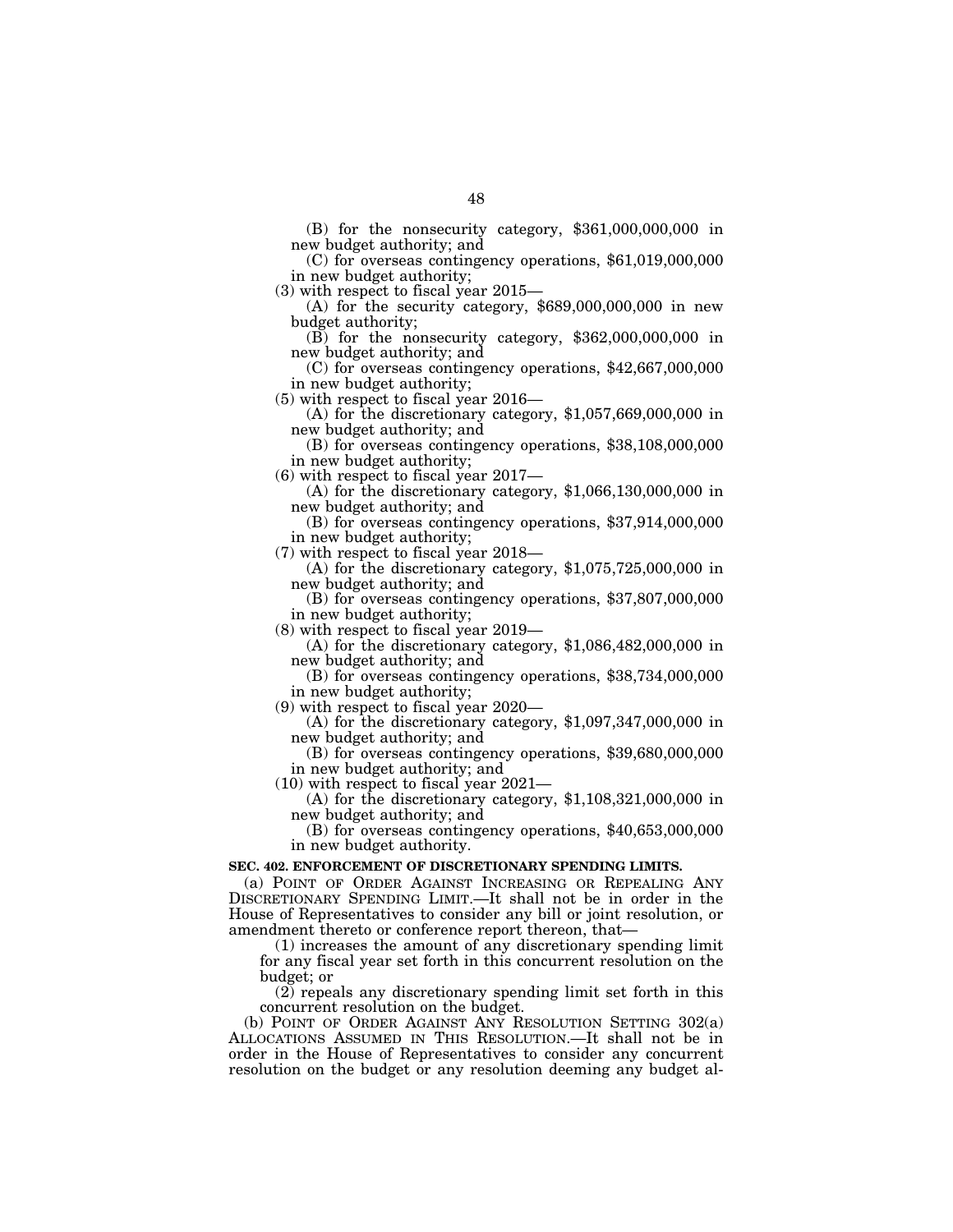locations or aggregates to be in effect, or any amendment thereto or conference report thereon, that provides for allocations under section 302(a) for any fiscal year that, in the aggregate, would exceed the discretionary spending limit for that fiscal year pursuant to this concurrent resolution on the budget.

(c) POINT OF ORDER AGAINST WAIVER OF SUBSECTIONS (a) OR (b).—It shall not be in order in the House of Representatives to consider a rule or order that waives the application of subsection (a) or (b).

(d) DISPOSITION OF POINTS OF ORDER.—In the House of Representatives:

(1) As disposition of points of order under subsection (a) or (b), the chair shall put the question of consideration with respect to the proposition that is subject to the points of order.

(2) A question of consideration under this paragraph shall be debatable for ten minutes by each Member initiating a point of order and for ten minutes by an opponent on each point of order, but shall otherwise be decided without intervening motion except one that the House adjourn or that the Committee of the Whole rise, as the case may be.

(3) The disposition of the question of consideration under this paragraph with respect to a bill or resolution shall be considered also to determine the question of consideration under this paragraph with respect to an amendment made in order as original text.

#### **SEC. 403. CURRENT POLICY ESTIMATES FOR TAX REFORM.**

For the purposes of section 201, the term "current policy baseline'' is the baseline, as defined at section 257 of the Balanced Budget and Emergency Deficit Control Act of 1985 based on laws in effect as of March 1, 2012, modified to assume—

(1) a permanent extension of the provisions of titles I, II, III, and IV of the Economic Growth and Tax Reconciliation Act of 2001, and any later amendments;

 $(2)$  a permanent extension of the provisions of titles I, III, and IV of the Jobs, Growth and Tax Reconciliation Act of 2001, and any later amendments;

(3) a permanent increase in the limitations on expensing depreciable business assets for small businesses under section 179(b) of the Internal Revenue Code of 1986 as in effect in tax year 2011, as provided under section 202 of the Jobs, Growth and Tax Reconciliation Act of 2001, and any later amendments;

(4) a permanent extension of the Estate and Gift Tax provisions from the Tax Relief, Unemployment Insurance Reauthorization, and Job Creation Act of 2010, beginning January 1, 2013; and

(5) a permanent extension of relief from the Alternative Minimum Tax, as defined in section 7(e) of the Statutory-Pay-As-You-Go Act of 2010, beginning January 1, 2012.

# **SEC. 404. LIMITATION ON ADVANCE APPROPRIATIONS.**

(a) IN GENERAL.—In the House, except as provided in subsection (b), any bill or joint resolution, or an amendment thereto or conference report thereon, making a general appropriation or continuing appropriation may not provide for advance appropriations.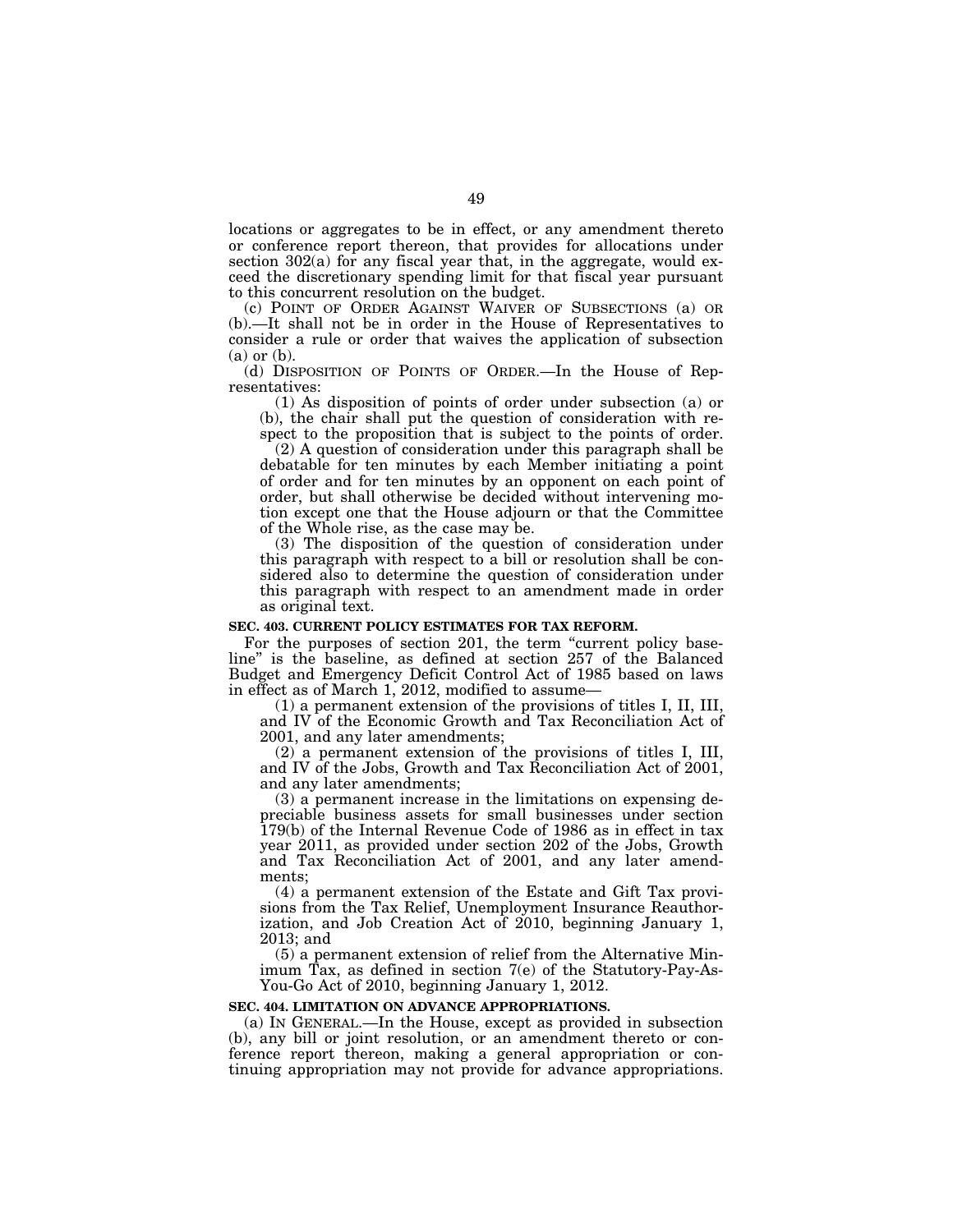(b) EXCEPTIONS.—An advance appropriation may be provided for programs, projects, activities, or accounts referred to in subsection  $(c)(1)$  or identified in the report to accompany this resolution or the joint explanatory statement of managers to accompany this resolution under the heading ''Accounts Identified for Advance Appropriations''.

(c) LIMITATIONS.—For fiscal year 2014, the aggregate amount of

 $(1)$  \$54,462,000,000 for the following programs in the Department of Veterans Affairs—

(A) Medical Services;

(B) Medical Support and Compliance; and

(C) Medical Facilities accounts of the Veterans Health Administration; and<br>(2) \$28,852,000,000 in new budget authority for all other pro-

grams.

(d) DEFINITION.—In this section, the term ''advance appropriation'' means any new discretionary budget authority provided in a bill or joint resolution making general appropriations or any new discretionary budget authority provided in a bill or joint resolution making continuing appropriations for fiscal year 2014.

#### **SEC. 405. CONCEPTS AND DEFINITIONS.**

Upon the enactment of any bill or joint resolution providing for a change in budgetary concepts or definitions, the chair of the Committee on the Budget may adjust any appropriate levels and allocations in this resolution accordingly.

#### **SEC. 406. LIMITATION ON LONG-TERM SPENDING.**

(a) IN GENERAL.—In the House, it shall not be in order to consider a bill or joint resolution reported by a committee (other than the Committee on Appropriations), or an amendment thereto or a conference report thereon, if the provisions of such measure have the net effect of increasing direct spending in excess of \$5,000,000,000 for any period described in subsection (b).

(b) TIME PERIODS.—The applicable periods for purposes of this section are any of the first four consecutive ten fiscal-year periods beginning with fiscal year 2023.

#### **SEC. 407. BUDGETARY TREATMENT OF CERTAIN TRANSACTIONS.**

(a) IN GENERAL.—Notwithstanding section  $302(a)(1)$  of the Congressional Budget Act of 1974, section 13301 of the Budget Enforcement Act of 1990, and section 4001 of the Omnibus Budget Reconciliation Act of 1989, the joint explanatory statement accompanying the conference report on any concurrent resolution on the budget shall include in its allocation under section 302(a) of the Congressional Budget Act of 1974 to the Committee on Appropriations amounts for the discretionary administrative expenses of the Social Security Administration and the United States Postal Service.

(b) SPECIAL RULE.—For purposes of applying sections 302(f) and 311 of the Congressional Budget Act of 1974, estimates of the level of total new budget authority and total outlays provided by a measure shall include any off-budget discretionary amounts.

(c) ADJUSTMENTS.—The chair of the Committee on the Budget may adjust allocations and aggregates for legislation reported by the Committee on Oversight and Government Reform that reforms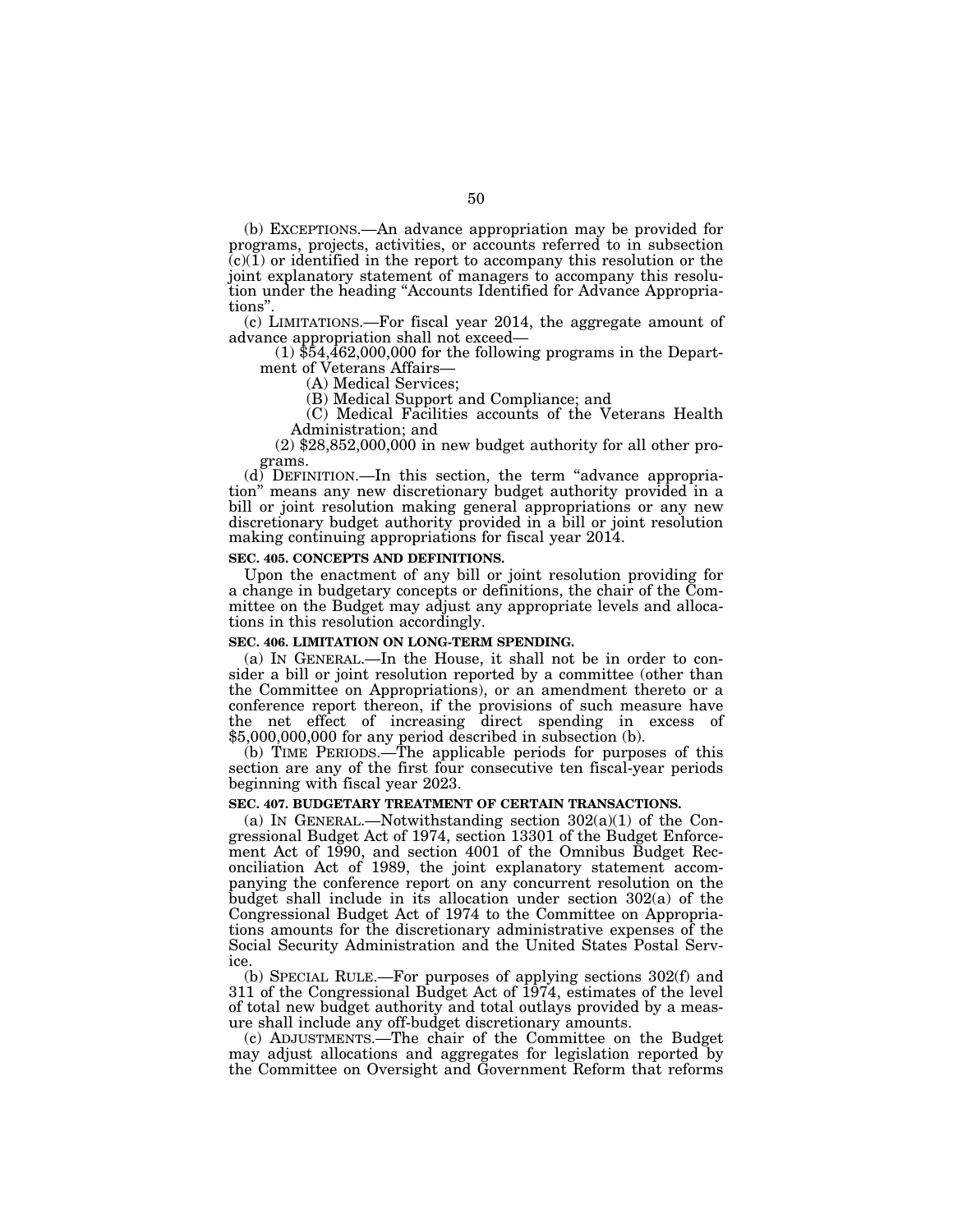the Federal retirement system, but does not cause a net increase in the deficit for fiscal year 2013 and the period of fiscal years 2013 to 2022.

#### **SEC. 408. APPLICATION AND EFFECT OF CHANGES IN ALLOCATIONS AND AGGREGATES.**

(a) APPLICATION.—Any adjustments of allocations and aggregates made pursuant to this resolution shall—

(1) apply while that measure is under consideration;

(2) take effect upon the enactment of that measure; and

(3) be published in the Congressional Record as soon as practicable.

(b) EFFECT OF CHANGED ALLOCATIONS AND AGGREGATES.—Revised allocations and aggregates resulting from these adjustments shall be considered for the purposes of the Congressional Budget Act of 1974 as allocations and aggregates included in this resolution.

(c) EXEMPTIONS.—Any legislation for which the chair of the Committee on the Budget makes adjustments in the allocations or aggregates of this concurrent resolution shall not be subject to the points of order set forth in clause 10 of rule XXI of the Rules of the House of Representatives or section 504.

#### **SEC. 409. CONGRESSIONAL BUDGET OFFICE ESTIMATES.**

(a) FAIR VALUE ESTIMATES.—

(1) REQUEST FOR SUPPLEMENTAL ESTIMATES.—Upon the request of the chair or ranking member of the Committee on the Budget, any estimate prepared for a measure under the terms of title V of the Congressional Budget Act of 1974, "credit reform'', as a supplement to such estimate of the Congressional Budget Office shall, to the extent practicable, also provide an estimate of the current actual or estimated market values representing the "fair value" of assets and liabilities affected by such measure.

(2) ENFORCEMENT.—If the Congressional Budget Office provides an estimate pursuant to subsection (a), the chair of the Committee on the Budget may use such estimate to determine compliance with the Congressional Budget Act of 1974 and other budgetary enforcement controls.

(b) BUDGETARY EFFECTS OF THE NATIONAL FLOOD INSURANCE PROGRAM.—The Congressional Budget Office shall estimate the change in net income to the National Flood Insurance Program by this Act if such income is included in a reconciliation bill provided for in section 201, as if such income were deposited in the general fund of the Treasury.

#### **SEC. 410. BUDGET RULE RELATING TO TRANSFERS FROM THE GEN-ERAL FUND OF THE TREASURY TO THE HIGHWAY TRUST FUND THAT INCREASE PUBLIC INDEBTEDNESS.**

For purposes of the Congressional Budget Act of 1974, the Balanced Budget and Emergency Deficit Control Act of 1985, or the Rules of the House of Representatives, a bill or joint resolution, or an amendment thereto or conference report thereon, or any Act that transfers funds from the general fund of the Treasury to the Highway Trust Fund shall be counted as new budget authority and outlays equal to the amount of the transfer in the fiscal year the transfer occurs.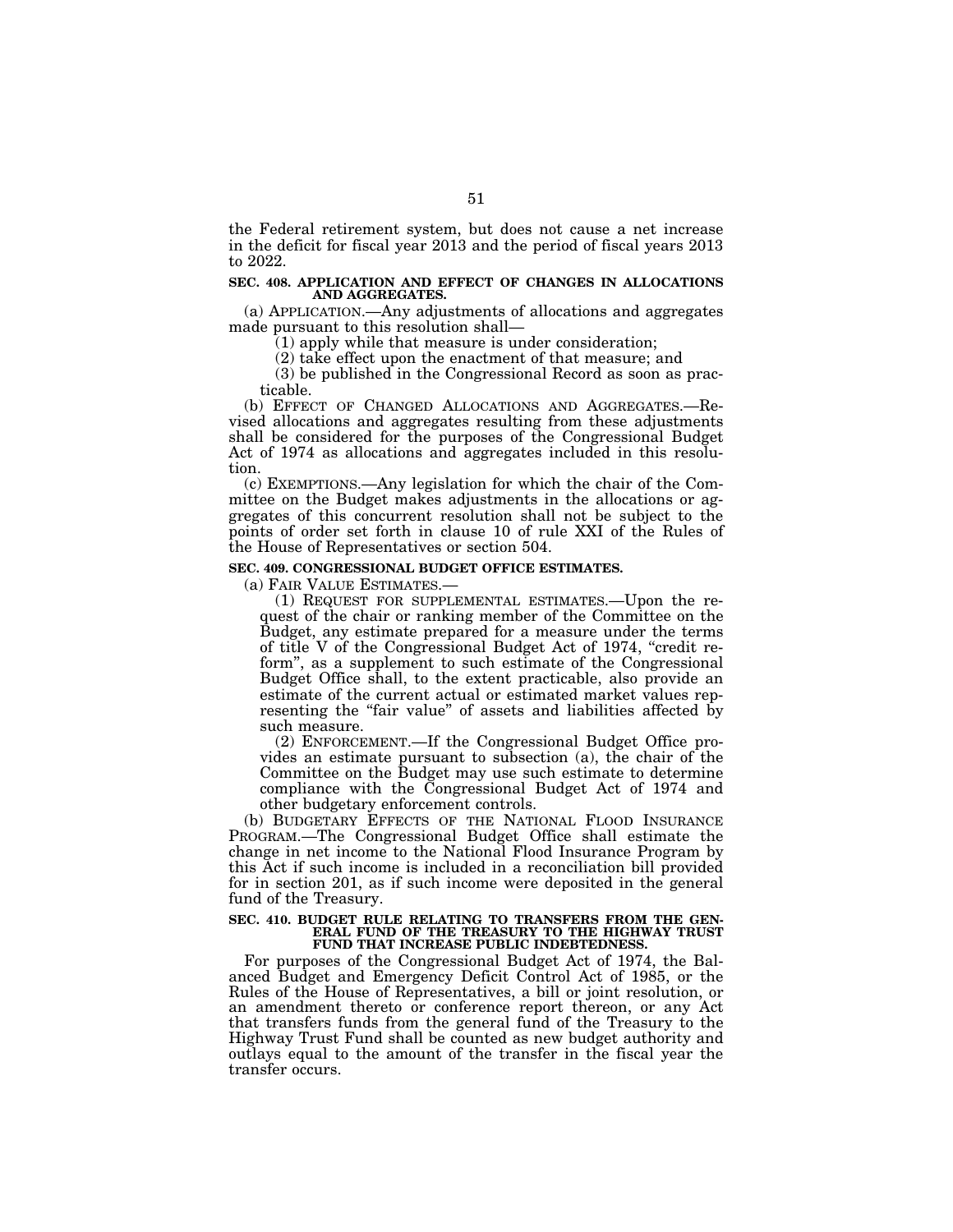#### **SEC. 411. SEPARATE ALLOCATION FOR OVERSEAS CONTINGENCY OP-ERATIONS/GLOBAL WAR ON TERRORISM.**

(a) ALLOCATION.—In the House, there shall be a separate allocation to the Committee on Appropriations for overseas contingency operations and the global war on terrorism. For purposes of enforcing such separate allocation under section 302(f) of the Congressional Budget Act of 1974, the "first fiscal year" and the "total of fiscal years'' shall be deemed to refer to fiscal year 2013. Such separate allocation shall be the exclusive allocation for overseas contingency operations and the global war on terrorism under section  $302(a)$  of such Act. Section  $302(c)$  of such Act does not apply to such separate allocation. The Committee on Appropriations may provide suballocations of such separate allocation under section 302(b) of such Act. Spending that counts toward the allocation established by this section shall be designated pursuant to section  $251(b)(2)(A)(ii)$  of the Balanced Budget and Emergency Deficit Control Act of 1985.

(b) ADJUSTMENT.—In the House, for purposes of subsection (a) for fiscal year 2013, no adjustment shall be made under section 314(a) of the Congressional Budget Act of 1974 if any adjustment would be made under section 251(b)(2)(A)(ii) of the Balanced Budget and Emergency Deficit Control Act of 1985.

(c) LIMITATION ON ADJUSTMENT.—The amount of the adjustments shall not exceed the amounts specified in section 501, except to the extent the additional increase is offset pursuant to subsection (d) or by the amount not to exceed a request submitted by the President pursuant to subsection (e).

(d) PERMISSIBLE OFFSETS TO ALLOW INCREASES IN OCO LIMITS.— The discretionary spending limit for the overseas contingency operation (OCO) category for any fiscal year may be increased—

(1) by the amount of any reduction in the security category, nonsecurity category, or the discretionary category, as applicable, for that fiscal year, if the statute making such reduction sets forth the amount of the reduction in such category that is to be used to increase the overseas contingency operation category; or

(2) by the amount of any reduction in direct spending or increase in revenues if the statute making such reduction in direct spending or increase in revenues sets forth the amount of such reduction or increase that is to be used to increase the overseas contingency operation category.

(e) REQUEST OF THE PRESIDENT.—If the President requests revisions for the overseas contingency operation limit set forth in this concurrent resolution on the budget by June 30, 2012 to accompany any supplemental budget request for such operations for fiscal year 2012 through fiscal year 2021 with an explanation of strategy consistent with the proposed adjustments, then such adjustments shall not be subject to the offset requirements in subsection (d).

(f) LIMITATION ON ADJUSTMENT.—The adjustment may only be made for spending meeting the definition of overseas contingency operations spending, defined as any operations the funding of which is only used in geographic areas in which combat or direct combat support operations occur, and would be limited to—

(1) operations and maintenance for the transport of personnel, equipment, and supplies to, from, and within the the-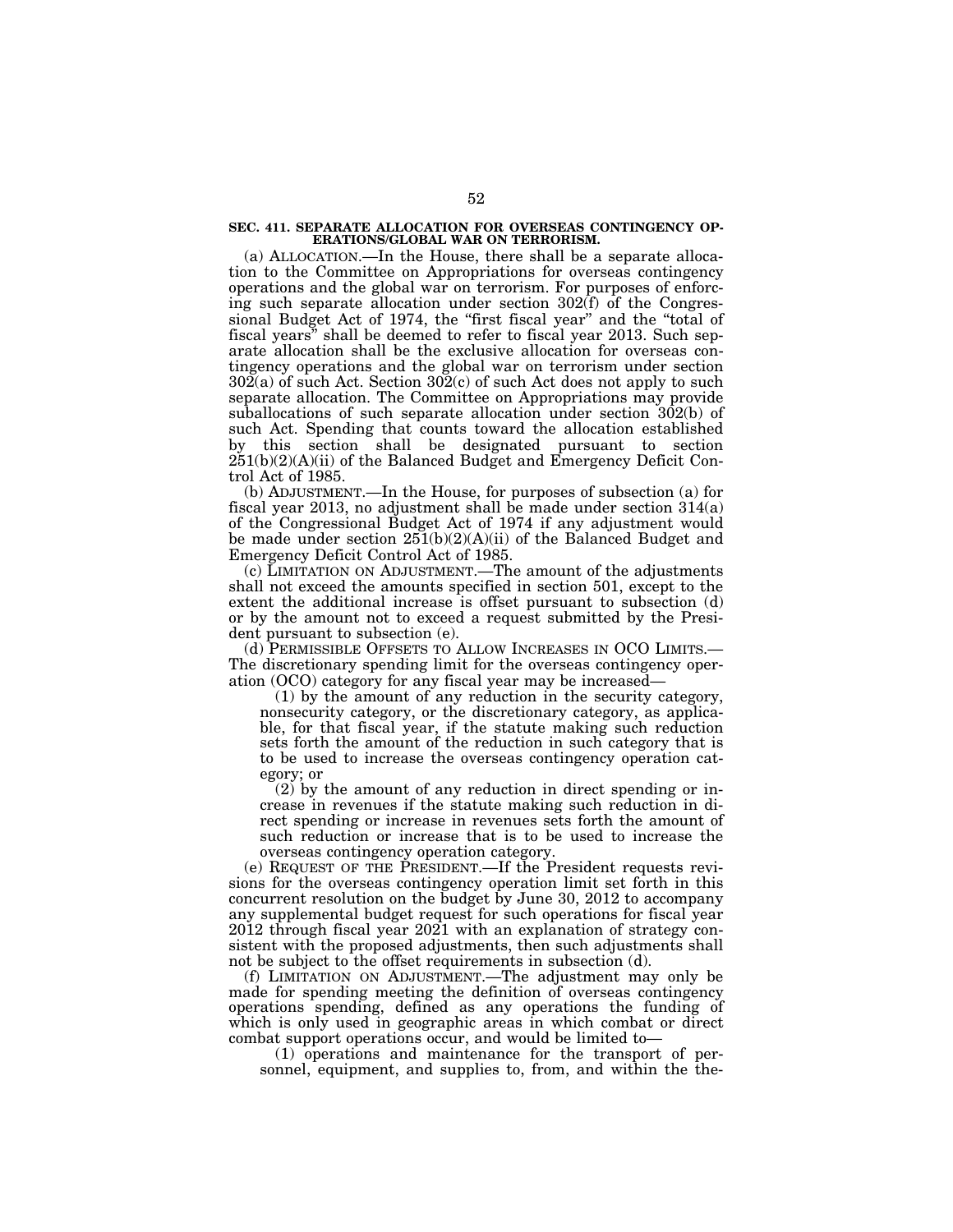ater of operations; deployment-specific training and preparation for units and personnel to assume their directed mission; and the incremental costs above the funding programmed in the base budget to build and maintain temporary facilities; provide food, fuel, supplies, contracted services, and other support; and cover the operational costs of coalition partners supporting United States military missions;

(2) military personnel spending for incremental special pays and allowances for Service members and civilians deployed to a combat zone; and incremental pay, special pays, and allowances for Reserve Component personnel mobilized to support war missions;

(3) procurement costs to replace losses that have occurred, but only for items not already programmed for replacement in the Future Years Defense Plan;

(4) military construction spending for facilities and infrastructure in the theater of operations in direct support of combat operations; and

(5) research and development projects required for combat operations in these specific theaters that can be delivered in a 12-month period.

#### **SEC. 412. ADJUSTMENTS TO DISCRETIONARY SPENDING LIMITS.**

(a) PROGRAM INTEGRITY INITIATIVES.— (1) SOCIAL SECURITY ADMINISTRATION PROGRAM INTEGRITY INITIATIVES.—In the House, prior to consideration of any bill or joint resolution, or amendment thereto or conference report thereon, making appropriations for fiscal year 2013 that appropriates \$315,000,000 for continuing disability reviews and Supplemental Security Income redeterminations for the Social Security Administration and provides an additional appropriation of up to \$751,000,000, and that amount is designated for continuing disability reviews and Supplemental Security Income redeterminations for the Social Security Administration, the allocation to the Committee on Appropriations shall be increased by the amount of the additional budget authority and outlays resulting from that budget authority for fiscal year 2013.

(2) INTERNAL REVENUE SERVICE TAX COMPLIANCE.—In the House, prior to consideration of any bill or joint resolution, or amendment thereto or conference report thereon, making appropriations for fiscal year 2013 that appropriates propriations for fiscal year 2013 that appropriates \$7,979,000,000 for the Internal Revenue Service for enhanced enforcement to address the Federal tax gap (taxes owed but not paid) and provides an additional appropriation of up to \$3,132,000,000 to the Internal Revenue Service and the amount is designated for enhanced tax enforcement to address the tax gap, the allocation to the Committee on Appropriations shall be increased by the amount of additional budget authority and outlays resulting from that budget authority for fiscal year 2013.

(3) HEALTH CARE FRAUD AND ABUSE CONTROL PROGRAM.—In the House, prior to consideration of any bill or joint resolution, or amendment thereto or conference report thereon, making appropriations for fiscal year 2013 that appropriates up to \$299,000,000, and the amount is designated to the health care fraud and abuse control program at the Department of Health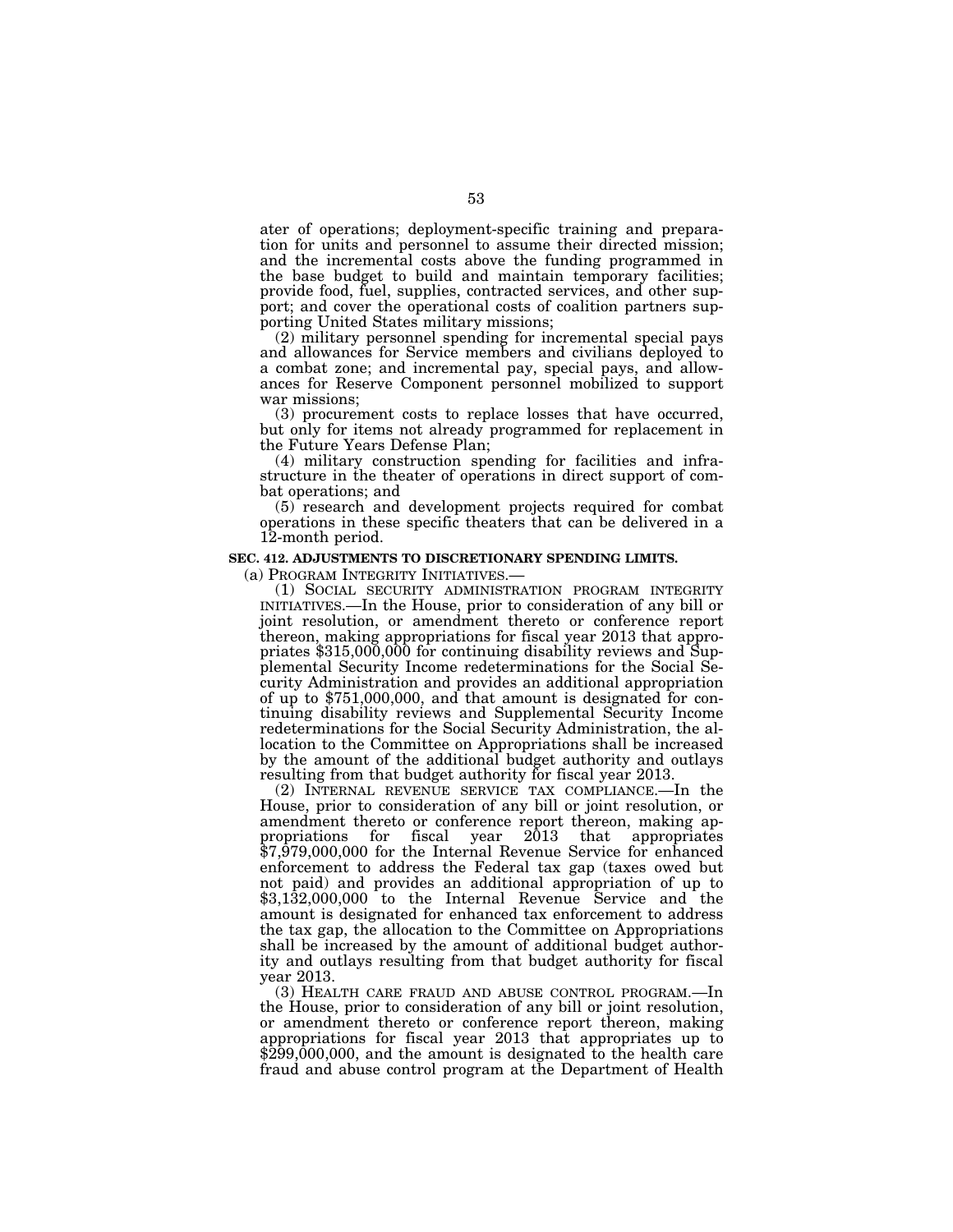and Human Services, the allocation to the Committee on Appropriations shall be increased by the amount of additional budget authority and outlays resulting from that budget authority for fiscal year 2013.<br>
(4) UNEMPLOYMENT INSURANCE PROGRAM INTEGRITY ACTIVI-

TIES.—In the House, prior to consideration of any bill or joint resolution, or amendment thereto or conference report thereon, making appropriations for fiscal year 2013 that appropriates \$60,000,000 for in-person reemployment and eligibility assessments and unemployment insurance improper payment reviews for the Department of Labor and provides an additional appropriation of up to \$10,000,000, and the amount is designated for in-person reemployment and eligibility assessments and unemployment insurance improper payment reviews for the Department of Labor, the allocation to the Committee on Appropriations shall be increased by the amount of additional budget authority and outlays resulting from that budget authority for fiscal year 2013.

(b) PROCEDURE FOR ADJUSTMENTS.—Prior to consideration of any bill or joint resolution, or amendment thereto or conference report thereon, the chair of the Committee on the Budget of the House of Representatives shall make the adjustments set forth in this subsection for the incremental new budget authority in that measure and the outlays resulting from that budget authority if that measure meets the requirements set forth in this section.

## **SEC. 413. EXERCISE OF RULEMAKING POWERS.**

(a) IN GENERAL.—The House adopts the provisions of this title— (1) as an exercise of the rulemaking power of the House of Representatives and as such they shall be considered as part of the rules of the House of Representatives, and these rules shall supersede other rules only to the extent that they are inconsistent with other such rules; and

(2) with full recognition of the constitutional right of the House of Representatives to change those rules at any time, in the same manner, and to the same extent as in the case of any other rule of the House of Representatives.

(b) LIMITATION ON APPLICATION.—The following provisions of H. Res. 5 (112th Congress) shall no longer have force or effect:

 $(1)$  Section  $\overline{3}(e)$  relating to advance appropriations.

(2) Section 3(f) relating to the treatment of off-budget administrative expenses.

# **TITLE V—POLICY**

#### **SEC. 501. POLICY STATEMENT ON TAX REFORM.**

(a) FINDINGS.—The House finds the following:

(1) America's tax code is broken and must be reformed.

(2) The current individual income tax system is confusing and complicated, while the corporate income tax is the highest in the world and hurts America's ability to compete abroad.

(3) Tax expenditures are simply spending through the tax code, and cost taxpayers approximately \$1.3 trillion annually. They increase the deficit and cause tax rates to be higher than they otherwise would be.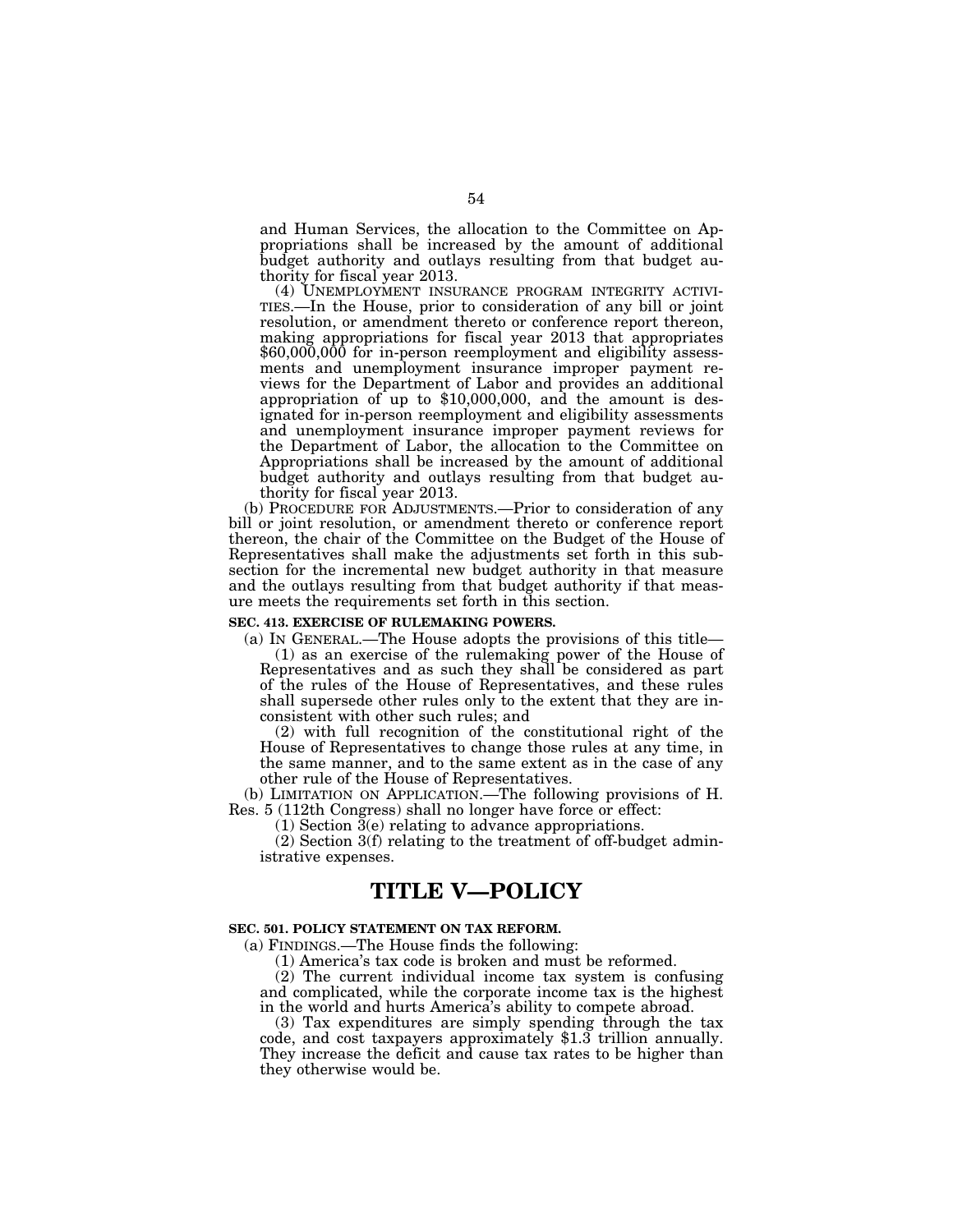(4) Tax reform should lower tax rates, reduce the deficit, simplify the tax code, reduce or eliminate tax expenditures, and help start and expand businesses and create jobs.

(b) POLICY ON FUNDAMENTAL TAX REFORM.—It is the policy of this resolution that fundamental income tax reform shall be based on the principles and framework outlined in the bipartisan Simpson-Bowles Moment of Truth report and the bipartisan Rivlin-Domenici Restoring America's Future report including:

(1) lowering individual and corporate income tax rates across-the-board with the top rate reduced to between 23 and 29 percent unless the top rate must be higher than 29 percent to offset preferential treatment for capital gains;

(2) shifting the corporate income tax from a worldwide to a territorial system;

(3) increasing the competitiveness of U.S. businesses;

(4) broadening the tax base by reducing or eliminating tax expenditures;

(5) preserving reformed versions of tax provisions addressing low-income workers and families; mortgage interest for principal residences; employer-provided health insurance; charitable giving; and retirement savings and pensions;

(6) maintaining or improving progressivity of the tax code; and

(7) simplifying the tax code.

#### **SEC. 502. POLICY STATEMENT ON MEDICARE.**

(a) FINDINGS.—The House finds the following:

(1) More than 50 million Americans depend on Medicare for their health security.

(2) The Medicare Trustees Report has repeatedly recommended that Medicare's long-term financial challenges be addressed soon. The Medicare Trustees continue to stress the importance of developing and implementing further means of reducing health care cost growth in the coming years. According to the Board of Trustees, Federal Hospital Insurance and Federal Supplemental Medicare Insurance Trust Funds, the official source for Medicare financial and actuarial status:

(A) The Hospital Insurance (HI) Trust Fund will remain solvent until 2024, at which point it would be unable to fully pay all scheduled HI benefits.

 $(\check{B})$  Medicare spending is growing faster than the economy. Medicare outlays are currently rising at a rate of 6.3 percent per year, and under alternative fiscal scenario of the Congressional Budget Office, mandatory spending on Medicare is projected to reach 7 percent of GDP by 2035 and 14 percent of GDP by 2085.

(3) Failing to address this problem will leave younger generations burdened with an enormous debt to pay and less health care security in old age, for spending levels that cannot be sustained.

(4) Medicare spending needs to be put on a sustainable path and the Medicare program needs to become solvent over the long-term.

(b) POLICY OF MEDICARE REFORM.—It is the policy of this resolution that Congress should work on a bipartisan basis to ensure the future of the Medicare program is preserved. The Medicare changes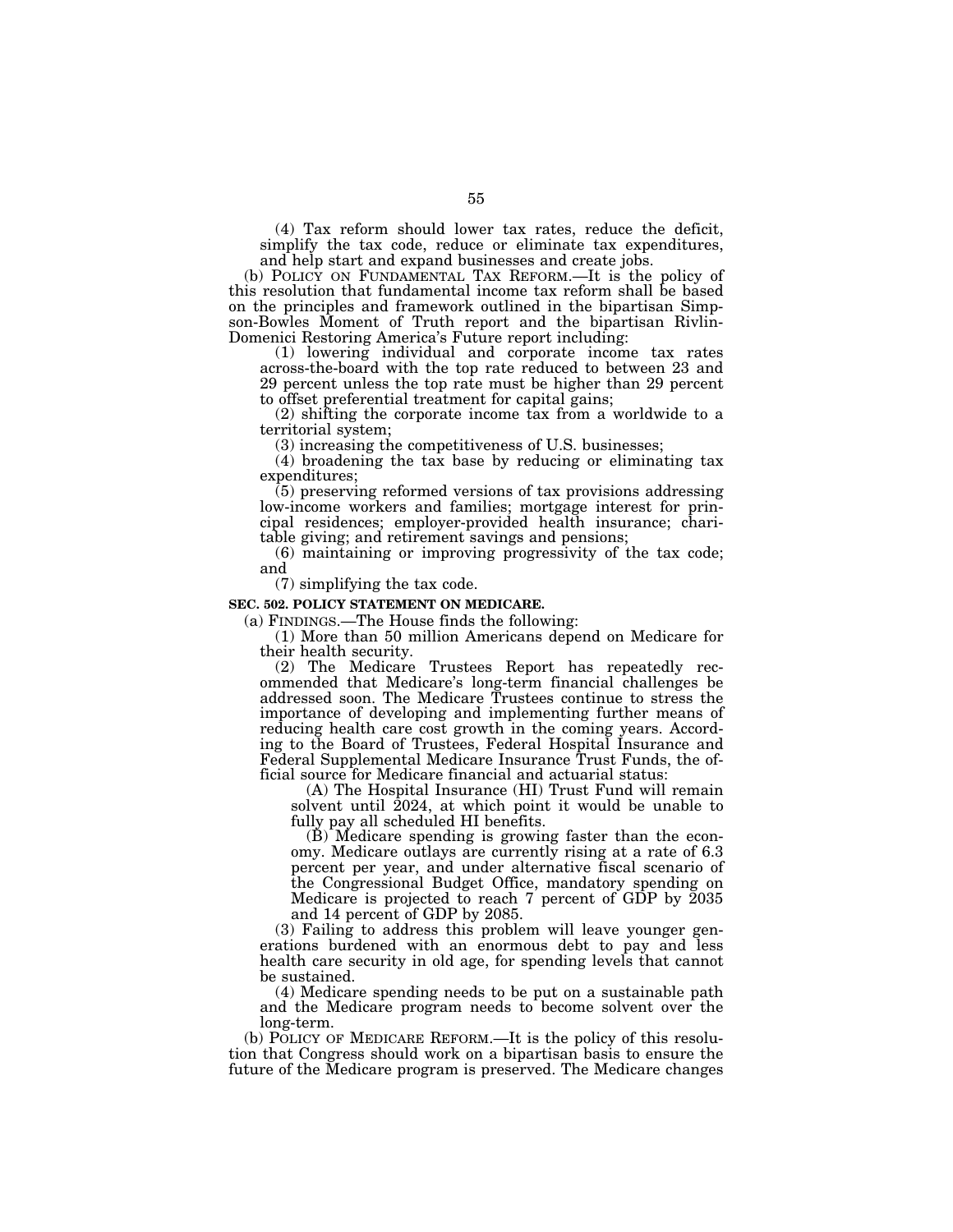under this resolution shall reflect the principles and framework outlined in the bipartisan Simpson-Bowles Moment of Truth report including:

(1) reforms achieving savings within the budget window from policies including but not limited to:

(A) permanently reforming or replacing the Medicare sustainable growth rate with a system that encourages coordination of care and moves toward payment based on quality rather than quantity;

(B) reducing Medicare fraud;

(C) reforming cost sharing requirements;

(D) accelerating or strengthening payment and delivery system reforms; and

(E) increasing drug discounts; and

(2) setting targets for the total Federal budgetary commitment to health care and requiring further structural reforms if the policies in this resolution and other reforms are not sufficient to limit the growth of total Federal budgetary commitment to health care, including mandatory programs and provisions of the tax code related to health care to GDP plus 1 percent.

## **SEC. 503. POLICY STATEMENT ON SOCIAL SECURITY.**

(a) FINDINGS.—The House finds the following:

(1) More than 55 million retirees, individuals with disabilities, and survivors depend on Social Security. Since enactment, Social Security has served as a vital leg on the ''threelegged stool'' of retirement security, which includes employer provided pensions as well as personal savings.

(2) The Social Security Trustees report has repeatedly recommended that Social Security's long-term financial challenges be addressed soon. Each year without reform, the financial condition of Social Security becomes more precarious and the threat to seniors and those receiving Social Security disability benefits becomes more pronounced:

(A) In 2016, according to the Congressional Budget Office, the Federal Disability Insurance Trust Fund will be exhausted and will be unable to pay scheduled benefits.

(B) In 2036, according to the Social Security Trustees Report the combined Federal Old-Age and Survivors Insurance Trust Fund and Federal Disability Insurance Trust Fund will be exhausted, and will be unable to pay scheduled benefits.

(C) With the exhaustion of the trust funds in 2036, benefits will be cut 23 percent across the board, devastating those currently in or near retirement and those who rely on Social Security the most.

(3) The current recession has exacerbated the crisis to Social Security. The Congressional Budget Office continues to project permanent cash deficits.

(4) Lower-income Americans rely on Social Security for a larger proportion of their retirement income. Therefore, reforms should take into consideration the need to protect lowerincome Americans' retirement security.

(5) Americans deserve action by their elected officials on Social Security reform. It is critical that the Congress and the ad-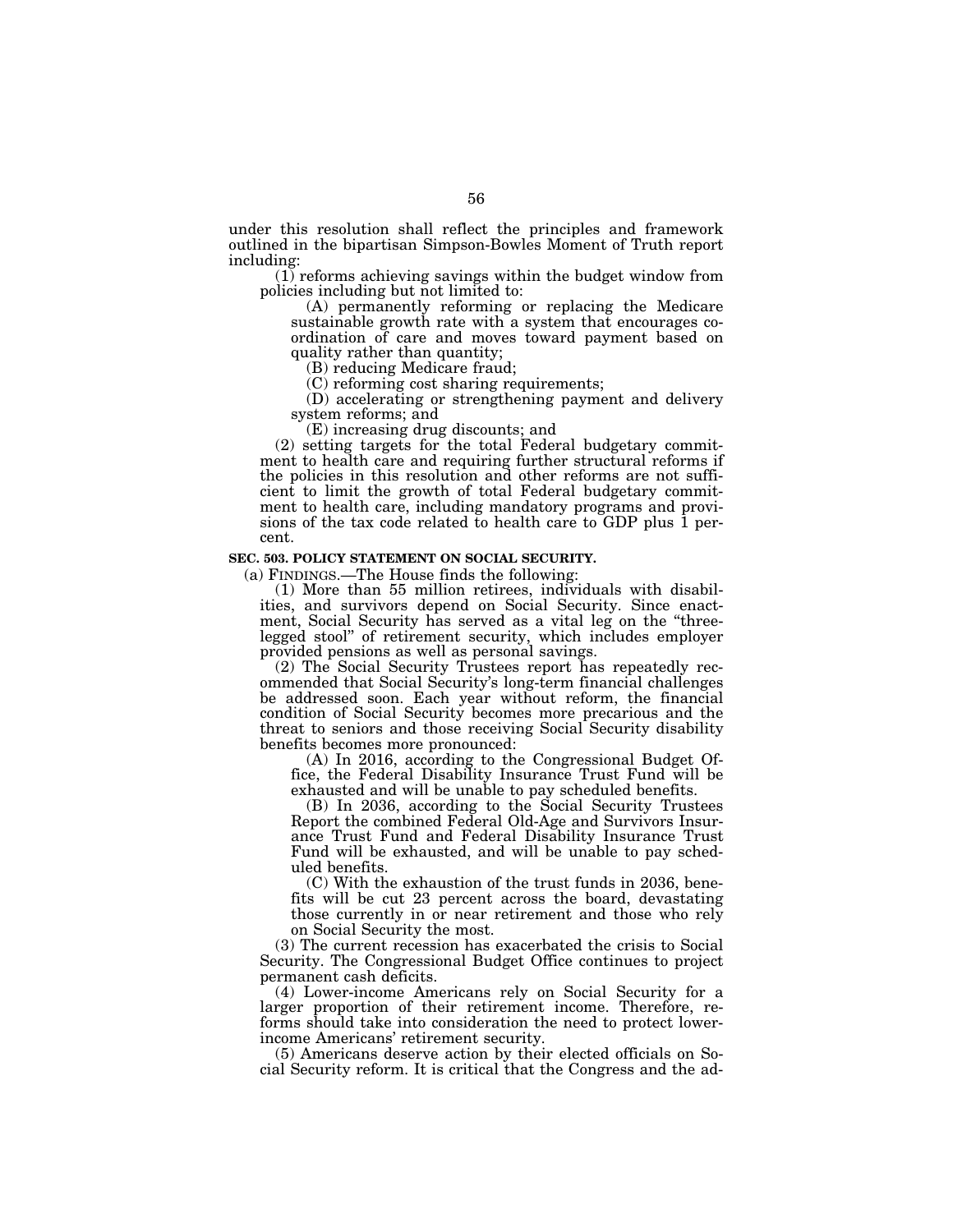ministration work together in a bipartisan fashion to address the looming insolvency of Social Security. In this spirit, this resolution creates a bipartisan opportunity to find solutions by requiring policymakers to ensure that Social Security remains a critical part of the safety net.

(b) POLICY ON SOCIAL SECURITY.—It is the policy of this resolution that Congress should work on a bipartisan basis to make Social Security sustainably solvent over 75 years, as certified by the Congressional Budget Office using estimates provided by the Social Security Administration Office of the Chief Actuary. Legislation to ensure sustainable solvency shall reflect the principles and framework outlined in the bipartisan Simpson-Bowles Moment of Truth report and the bipartisan Rivlin-Domenici Restoring America's Future report, which:

(1) achieve the following objectives:

(A) protect those in and near retirement;

(B) preserve the safety net for those who rely on Social Security, including survivors and those with disabilities;

(C) improve fairness for participants; and

(D) reduce the burden on, and provide certainty for, future generations, and

(2) include, among other proposals:

(A) moving to a more progressive benefit formula;

(B) providing an enhanced minimum benefit for lowwage workers;

(C) increasing benefits for the elderly and long-time disabled, accounting for changes in life expectancy over the next 75 years; and

(D) gradually restoring the maximum wage base that has slowly eroded.

#### **SEC. 504. POLICY STATEMENT ON BUDGET ENFORCEMENT.**

(a) FINDINGS.—The House finds the following:

(1) The Congressional Budget Office, the Federal Reserve, the Government Accountability Office, the Simpson-Bowles Fiscal Commission, the Rivlin-Domenici Debt Reduction Task Force, and ten former Chairmen of the Council of Economic Advisors all concluded that debt is growing at unsustainable rates and must be brought under control.

(2) According to the Congressional Budget Office, if entitlements are not reformed, entitlement spending on Social Security, Medicare, and Medicaid will exceed the historical average of revenue collections as a share of the economy within forty years.

(3) According to the Congressional Budget Office, under current policies, debt would reach levels that the economy could no longer sustain in 2035 and a fiscal crisis is likely to occur well before that date.

(7) To avoid a fiscal crisis and maintain program solvency, Congress must enact legislation that makes structural reforms to entitlement programs.

(8) Instead of automatic debt increases and automatic spending increases, Congress needs to put limits on spending with automatic reductions if spending limits are not met.

(9) The budget lacks both short- and long-term spending controls. Greater transparency and the use of spending controls,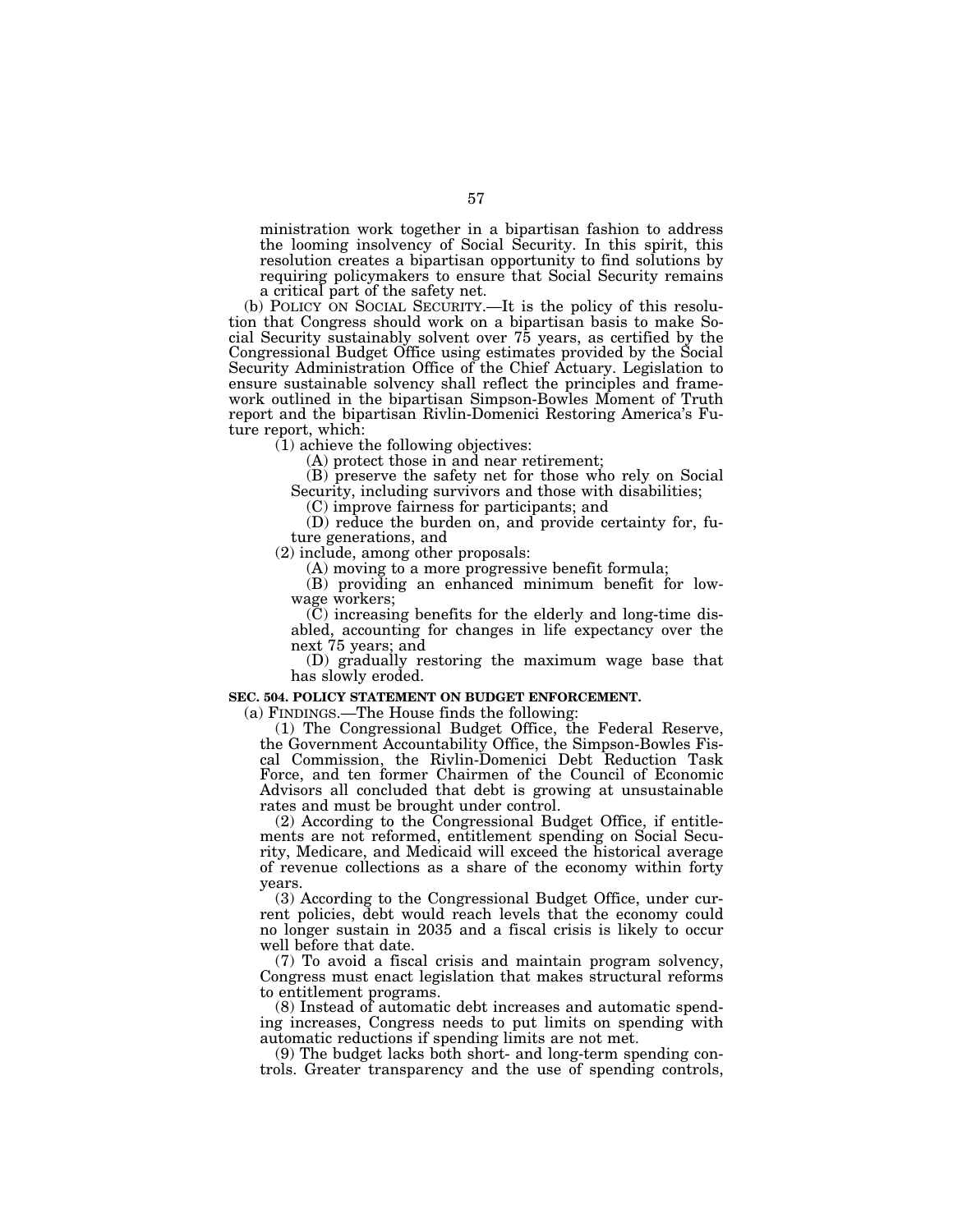particularly for long-term entitlement spending, are needed to tackle this growing threat of a fiscal crisis.

(b) POLICY ON DEBT CONTROLS.—It is the policy of this concurrent resolution on the budget that in order to stabilize the debt and bring it under control, the following statutory spending and debt controls are needed:

(1) Enforceable statutory caps on discretionary spending at levels set forth in this concurrent resolution on the budget for the period of fiscal years 2013 through 2022, that includes:

(A) separate limits on security and nonsecurity spending and firewalls through fiscal year 2015, and limits on Overseas Contingency Operations through 2021;

(B) a point of order; and

(C) an across-the-board sequester to bring spending back in line with statutory caps if the point of order is waived. At the end of each session of Congress, the Congressional Budget Office shall certify that discretionary spending approved by Congress is within the discretionary spending caps. If the caps are not met, the Office of Management and Budget would be required to implement an across-the-board sequester.

(2) Establish a debt stabilization process to provide a backstop to enforce savings and keep the Federal budget on path to achieve long-term targets that:

(A) Require at the beginning of each year, the Office of Management and Budget to report to the President and the Congressional Budget Office to report to the Congress whether—

(i) the budget is projected to be in primary balance in 2015;

(ii) the debt held by the public as a percentage of GDP is projected to be stable at 2015 levels for the following five years; and

(iii) beginning in fiscal year 2016, whether the actual debt-to-GDP ratio will exceed the prior year's ratio.

(B) In a year in which the Office of Management and Budget indicates any one of these conditions has not been met, the President's budget submission shall include legislative recommendations that would restore primary budget balance in 2015 or, after 2015, stabilize the debt-to-GDP ratio.

(C) If the Congressional budget resolution also shows that one of these conditions has not been met, the resolution shall include fast-track procedures for debt stabilization legislation to bring the budget back within the deficit or debt targets.

(D) If Congress cannot agree upon a budget resolution in a timely manner, and the report of the Congressional Budget Office predicts one of these conditions has not been met, then any Member of the House may introduce a debt stabilization bill, and a motion to proceed to that bill shall be considered on the floor.

(E) Congressional action on debt stabilization action would be enforced by a supermajority point of order against any legislation that would provide new mandatory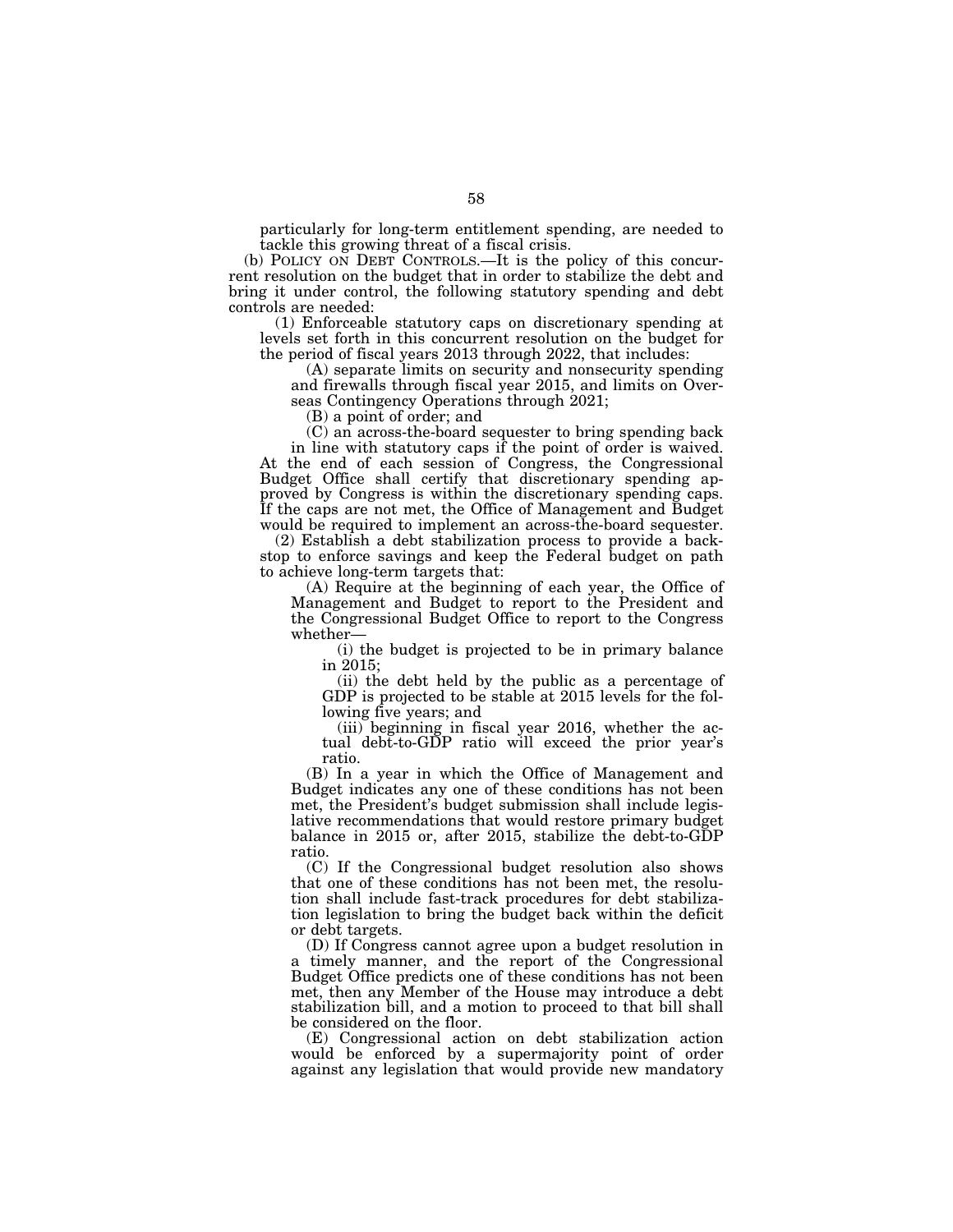budget authority or reduce revenues until a stabilization bill has been passed in years during which a budget resolution includes a debt stabilization instruction. The debt stabilization process would be suspended if nominal GDP grew by less than one percent in the prior fiscal year. The process could also be suspended by the enactment of a joint resolution stating that stabilization legislation would cause or exacerbate an economic downturn.

# **SEC. 505. POLICY STATEMENT ON DEFICIT REDUCTION THROUGH THE CANCELLATION OF UNOBLIGATED BALANCES.**

(a) FINDINGS.—The House finds the following:<br>(1) According to the Office of Management and Budget, Federal agencies will hold \$698 billion in unobligated balances at the close of fiscal year 2013.

(2) These funds represent direct and discretionary spending made available by Congress that remain available for expenditure beyond the fiscal year for which they are provided.

(3) In some cases, agencies are granted funding and it remains available for obligation indefinitely.

(4) The Congressional Budget and Impoundment Control Act of 1974 requires the Office of Management and Budget to make funds available to agencies for obligation and prohibits the Administration from withholding or cancelling unobligated funds unless approved by an act of Congress.

(5) Greater congressional oversight is required to review and identify potential savings from unneeded balances of funds.

(b) POLICY ON DEFICIT REDUCTION THROUGH THE CANCELLATION OF UNOBLIGATED BALANCES.—Congressional committees shall through their oversight activities identify and achieve savings through the cancellation or rescission of unobligated balances that neither abrogate contractual obligations of the Federal Government nor reduce or disrupt Federal commitments under programs such as Social Security, veterans' affairs, national security, and Treasury authority to finance the national debt.

(c) DEFICIT REDUCTION.—Congress, with the assistance of the Government Accountability Office, the Inspectors General, and other appropriate agencies should make it a high priority to review unobligated balances and identify savings for deficit reduction.

# **SEC. 506. RECOMMENDATIONS FOR THE ELIMINATION OF WASTE, FRAUD, AND ABUSE IN FEDERAL PROGRAMS.**

(a) FINDINGS.—The House finds the following:

(1) The Government Accountability Office is required by law to identify examples of waste, duplication, and overlap in Federal programs, and has so identified dozens of such examples.

(2) In testimony before the Committee on Oversight and Government Reform, the Comptroller General has stated that addressing the identified waste, duplication, and overlap in Federal programs "could potentially save tens of billions of dollars'

(3) The Rules of the House of Representatives require each standing committee to hold at least one hearing every four months on waste, fraud, abuse, or mismanagement in Government programs.

(4) The findings resulting from congressional oversight of Federal Government programs should result in programmatic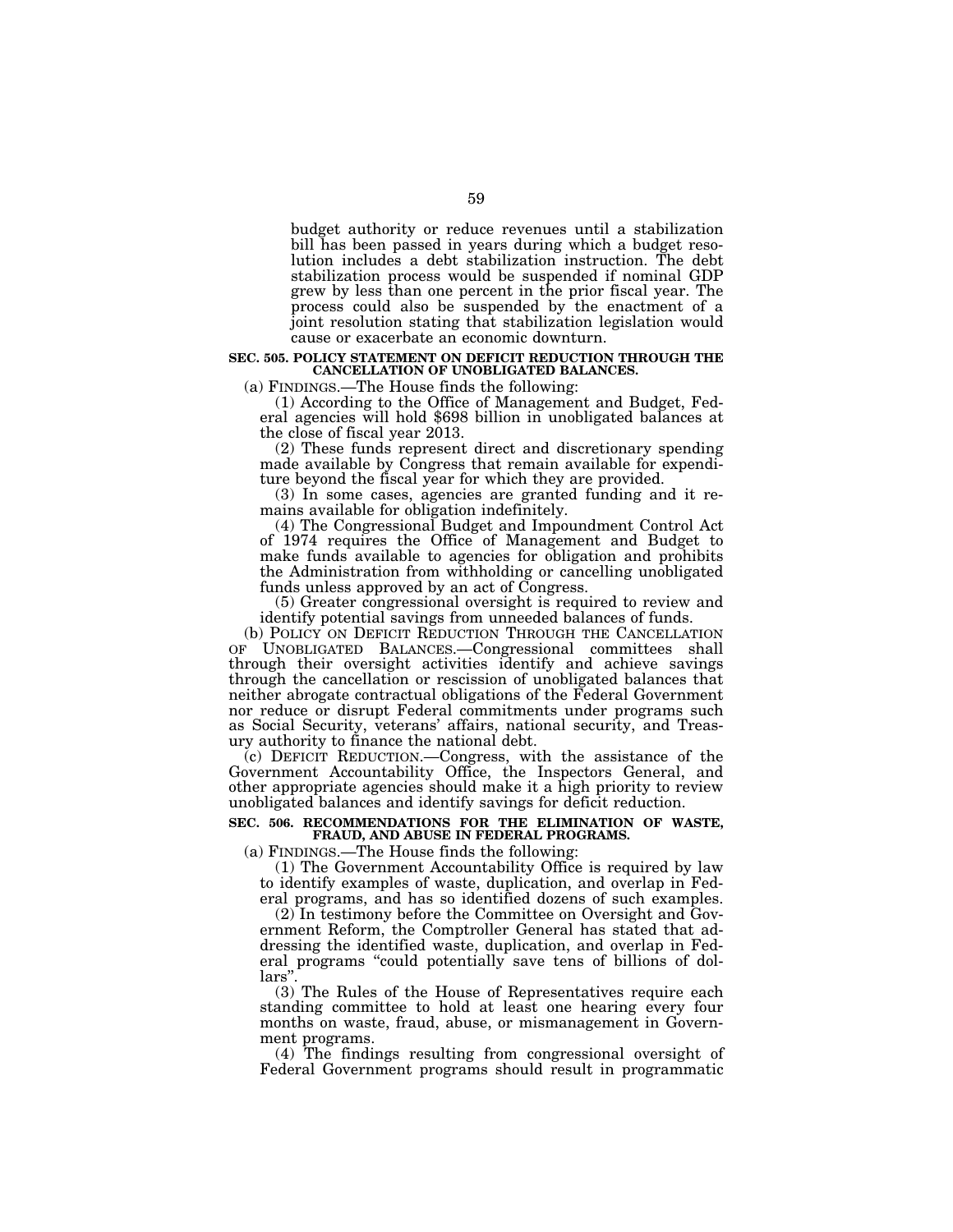changes in both authorizing statutes and program funding levels.

(b) POLICY ON DEFICIT REDUCTION THROUGH THE REDUCTION OF UNNECESSARY AND WASTEFUL SPENDING.—Each authorizing committee annually shall include in its Views and Estimates letter required under section 301(d) of the Congressional Budget Act of 1974 recommendations to the Committee on the Budget of programs within the jurisdiction of such committee whose funding should be reduced or eliminated. Such recommendations shall be made publicly available.

# **TITLE VI—SENSE OF THE HOUSE PROVISIONS**

### **SEC. 601. SENSE OF THE HOUSE ON A RESPONSIBLE DEFICIT REDUC-TION PLAN.**

It is the sense of the House that—

(1) the Nation's debt is an immense security threat to our country, just as Admiral Mullen, the former Chairman of the Joint Chiefs of Staff, has stated;

(2) the Government Accountability Office has issued reports documenting billions of dollars of waste and duplication at Government agencies;

(3) the bipartisan Simpson-Bowles Fiscal Commission and the bipartisan Rivlin-Domenici Debt Reduction Task Force were correct in concluding that everything, including spending and revenue, should be ''on the table'' as part of a deficit reduction plan; and

(4) any budget plan to reduce the deficit must follow this precept.

#### **SEC. 602. SENSE OF THE HOUSE REGARDING LOW-INCOME PRO-GRAMS.**

It is the sense of the House that in achieving the deficit reduction targets outlined in section 201, the importance of low-income programs that help those most in need should be taken into consideration.

4. AN AMENDMENT TO BE OFFERED BY REPRESENTATIVE HONDA OF CALIFORNIA OR HIS DESIGNEE, DEBATABLE FOR 30 MINUTES

Strike all after the resolving clause and insert the following:

#### **SECTION 1. RECOMMENDED LEVELS AND AMOUNTS.**

The following budgetary levels are appropriate for each of fiscal years 2013 through 2022:

(1) FEDERAL REVENUES.—For purposes of the enforcement of this resolution:

(A) The recommended levels of Federal revenues are as follows:

Fiscal year 2013: \$2,197,368,000.

Fiscal year 2014: \$2,612,409,000.

Fiscal year 2015: \$2,881,422,000.

Fiscal year 2016: \$3,106,522,000.

Fiscal year 2017: \$3,301,143,000.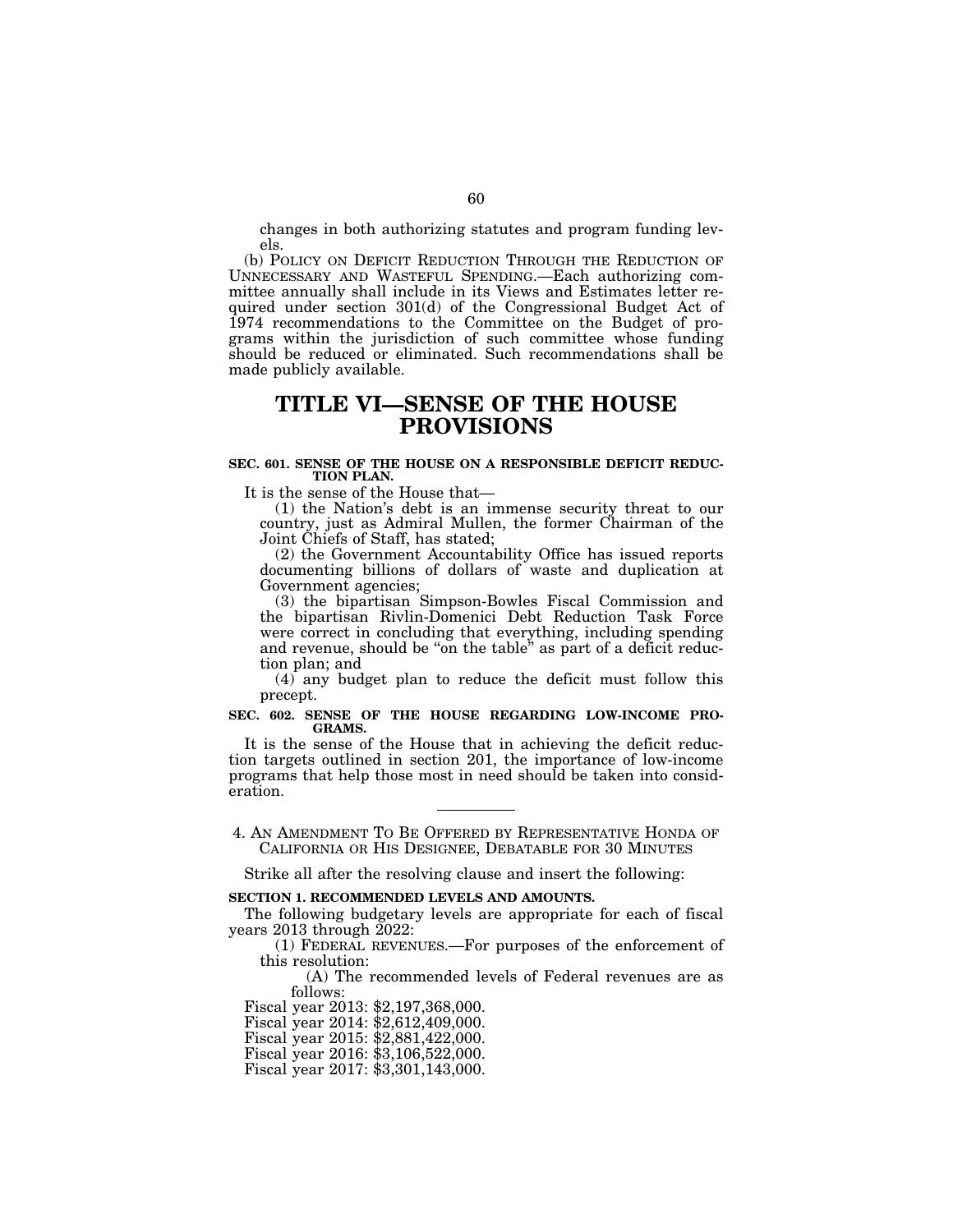Fiscal year 2019: \$3,660,783,000.

Fiscal year 2020: \$3,855,297,000.

Fiscal year 2021: \$4,043,898,000.

Fiscal year 2022: \$4,236,911,000.

(B) The amounts by which the aggregate levels of Federal revenues should be changed are as follows:

Fiscal year  $2013: -\$74,614,000,000.$ 

Fiscal year 2014: \$115,212,000,000.

Fiscal year 2015: \$156,357,000,000.

Fiscal year 2016: \$220,790,000,000.

Fiscal year 2017: \$279,347,000,000.

Fiscal year 2018: \$291,219,000,000.

Fiscal year 2019: \$342,648,000,000.

Fiscal year 2020: \$356,393,000,000.

Fiscal year 2021: \$353,732,000,000.

Fiscal year 2022: \$345,788,000,000.

(2) NEW BUDGET AUTHORITY.—For purposes of the enforcement of this resolution, the appropriate levels of total new budget authority are as follows:

budget authority are as follows: Fiscal year 2013: \$3,309,878,000,000.

Fiscal year 2014: \$3,255,223,000,000.

Fiscal year 2015: \$3,353,099,000,000.

Fiscal year 2016: \$3,524,427,000,000. Fiscal year 2017: \$3,677,543,000,000.

Fiscal year 2018: \$3,829,402,000,000.

Fiscal year 2019: \$4,044,242,000,000.

Fiscal year 2020: \$4,257,245,000,000.

Fiscal year 2021: \$4,444,546,000,000.

Fiscal year 2022: \$4,698,785,000,000.

(3) BUDGET OUTLAYS.—For purposes of the enforcement of this resolution, the appropriate levels of total budget outlays are as follows:

Fiscal year 2013: \$3,287,716,000,000.

Fiscal year 2014: \$3,261,796,000,000.

Fiscal year 2015: \$3,352,964,000,000.

Fiscal year 2016: \$3,532,436,000,000.

Fiscal year 2017: \$3,649,001,000,000.

Fiscal year 2018: \$3,783,230,000,000.

Fiscal year 2019: \$3,998,222,000,000.

Fiscal year 2020: \$4,194,577,000,000.

Fiscal year 2021: \$4,395,373,000,000.

Fiscal year 2022: \$4,657,085,000,000.

(4) DEFICITS (ON-BUDGET).—For purposes of the enforcement of this resolution, the amounts of the deficits (on-budget) are as follows:

Fiscal year  $2013: -\$1,090,348,000,000.$ 

Fiscal year  $2014: -$ \$649,387,000.

Fiscal year 2015:  $-\frac{1}{2}471,542,000$ .

Fiscal year 2016:  $-\frac{425}{914000}$ . Fiscal year  $2017: -\$347,858,000.$ 

Fiscal year 2018:  $-\$330,447,000$ .

Fiscal year  $2019: -\$337,439,000.$ 

Fiscal year  $2020: -\$339,280,000.$ 

Fiscal year  $2021: -\$351,475,000.$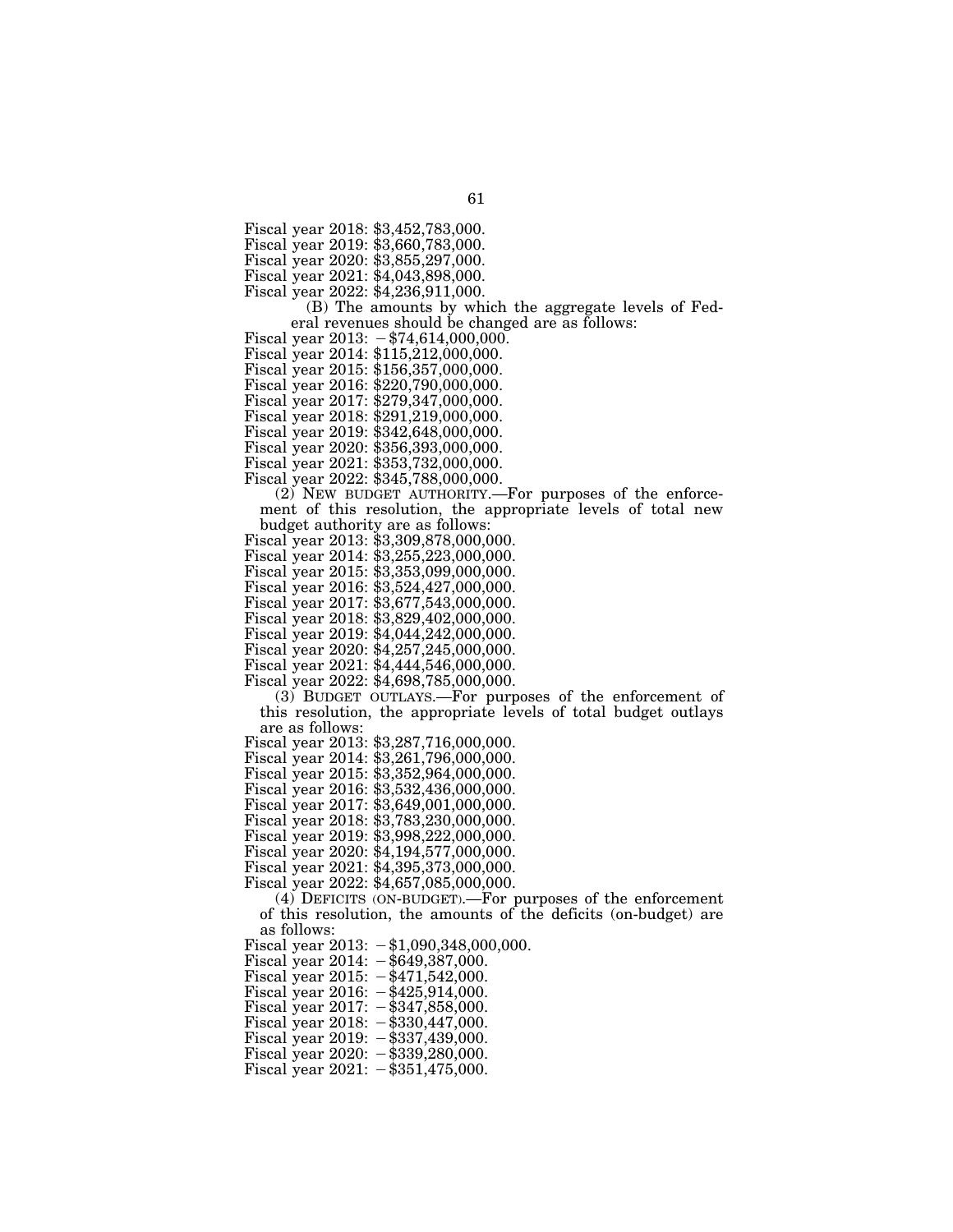Fiscal year  $2022: -\$420,174,000.$ 

# (5) DEBT SUBJECT TO LIMIT.—The appropriate levels of the

public debt are as follows: Fiscal year 2013: \$17,467,000,000,000.

Fiscal year 2014: \$18,240,000,000,000.

Fiscal year 2015: \$18,804,000,000,000.

Fiscal year 2016: \$19,308,000,000,000.

Fiscal year 2017: \$19,733,000,000,000.

Fiscal year 2018: \$20,129,000,000,000.

Fiscal year 2019: \$20,506,000,000,000.

Fiscal year 2020: \$20,867,000,000,000.

Fiscal year 2021: \$21,223,000,000,000.

Fiscal year 2022: \$21,621,000,000,000.

(6) DEBT HELD BY THE PUBLIC.—The appropriate levels of debt held by the public are as follows: Fiscal year 2013: \$12,655,000,000,000.

Fiscal year 2014: \$13,331,000,000,000.

Fiscal year 2015: \$13,787,000,000,000.

Fiscal year 2016: \$14,152,000,000,000.

Fiscal year 2017: \$14,390,000,000,000.

Fiscal year 2018: \$14,577,000,000,000.

Fiscal year 2019: \$14,755,000,000,000.

Fiscal year 2020: \$14,927,000,000,000.

Fiscal year 2021; \$15,107,000,000,000.

Fiscal year 2022: \$15,357,000,000,000.

# **SEC. 2. MAJOR FUNCTIONAL CATEGORIES.**

The Congress determines and declares that the appropriate levels of new budget authority and outlays for fiscal years 2013 through 2022 for each major functional category are:

(1) National Defense (050):

Fiscal year 2013: (A) New budget authority, \$659,719,000,000.

(B) Outlays, \$669,687,000,000.<br>Fiscal year 2014:

(A) New budget authority,  $$532,574,000,000$ .

(B) Outlays, \$585,818,000,000.

Fiscal year 2015: (A) New budget authority, \$526,836,000,000.

(B) Outlays, \$546,976,000,000.<br>Fiscal year 2016:

 $F(A)$  New budget authority, \$528,581,000,000.

(B) Outlays, \$539,638,000,000.

Fiscal year 2017: (A) New budget authority, \$539,841,000,000.

(B) Outlays, \$536,425,000,000.

Fiscal year 2018: (A) New budget authority, \$551,797,000,000.

(B) Outlays, \$537,397,000,000.

Fiscal year 2019: (A) New budget authority, \$560,862,000,000.

 $(B)$  Outlays,  $$551,693,000,000$ .<br>Fiscal year 2020:

 $F(A)$  New budget authority, \$571,661,000,000.

(B) Outlays, \$561,905,000,000.

Fiscal year 2021: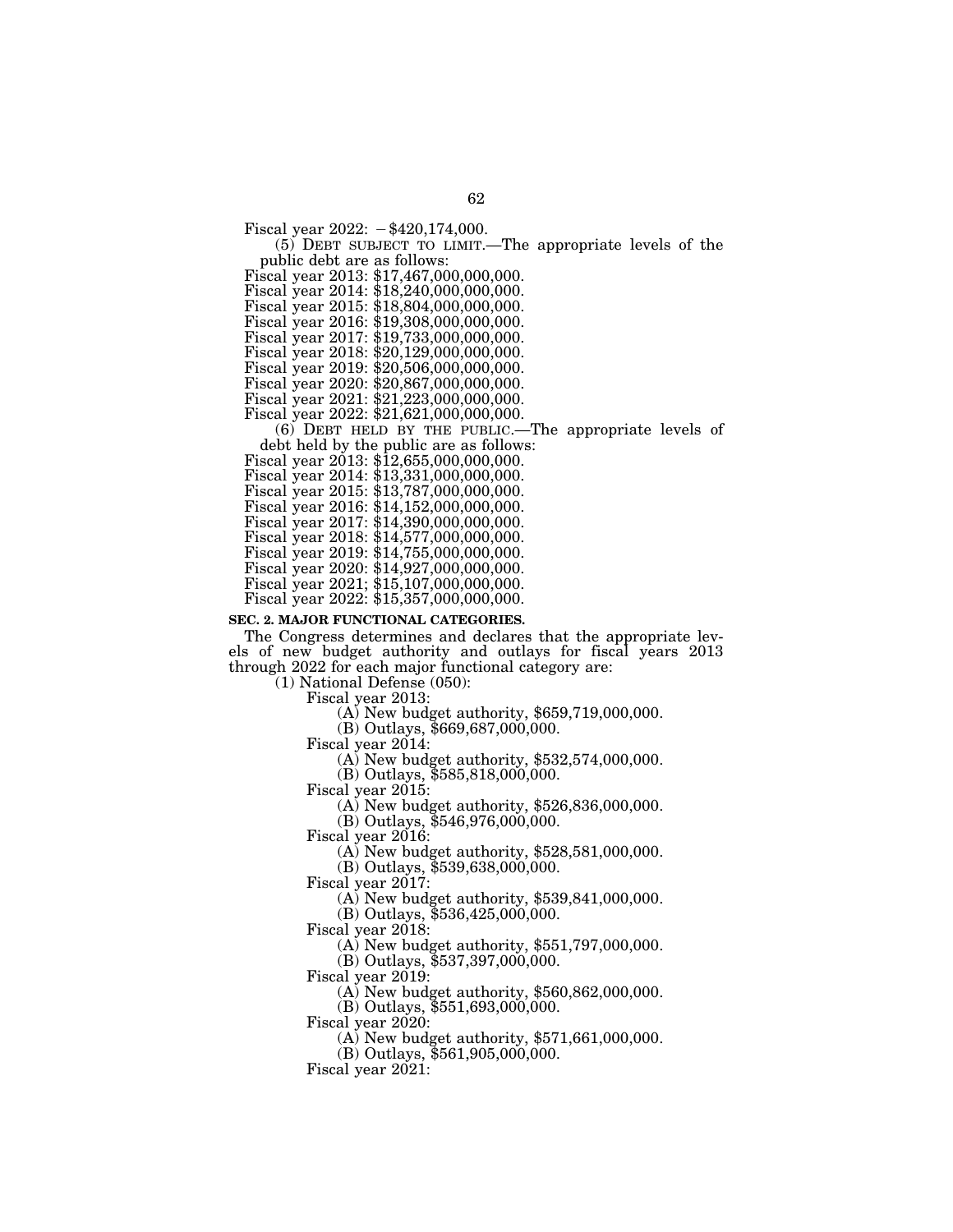(A) New budget authority, \$586,462,000,000.

(B) Outlays, \$574,908,000,000.

 $\Phi$ ) New budget authority, \$601,815,000,000.

(B) Outlays, \$595,149,000,000.

(2) International Affairs (150):

 $F(A)$  New budget authority, \$73,837,000,000.

(B) Outlays, \$64,498,000,000.

Fiscal year 2014: (A) New budget authority, \$66,309,000,000.

(B) Outlays, \$66,844,000,000.<br>Fiscal year 2015:

 $F(A)$  New budget authority, \$62,079,000,000. (B) Outlays, \$65,518,000,000.

Fiscal year 2016: (A) New budget authority, \$59,507,000,000.

(B) Outlays, \$64,501,000,000.

(A) New budget authority,  $$62,004,000,000$ . (B) Outlays, \$64,334,000,000.

 $\Delta$ ) New budget authority, \$64,068,000,000.

(B) Outlays, \$64,237,000,000.

Fiscal year 2019: (A) New budget authority, \$65,148,000,000.

(B) Outlays, \$63,132,000,000.

 $F(A)$  New budget authority, \$66,977,000,000.

(B) Outlays, \$63,515,000,000.<br>Fiscal year 2021:

 $F(A)$  New budget authority, \$68,872,000,000.

(B) Outlays, \$65,132,000,000.

Fiscal year 2022:

(A) New budget authority, \$71,074,000,000. (B) Outlays, \$67,005,000,000.

(3) General Science, Space, and Technology (250): Fiscal year 2013:

(A) New budget authority, \$37,106,000,000.

(B) Outlays, \$35,204,000,000.

Fiscal year 2014:

(A) New budget authority, \$40,096,000,000.

 $(B)$  Outlays,  $$38,135,000,000$ .

Fiscal year 2015:

(A) New budget authority, \$39,366,000,000. (B) Outlays, \$38,957,000,000.

Fiscal year 2016:

(A) New budget authority, \$38,701,000,000. (B) Outlays, \$38,875,000,000.

Fiscal year 2017:

(A) New budget authority, \$39,331,000,000.

(B) Outlays, \$39,142,000,000.

Fiscal year 2018:

(A) New budget authority, \$40,034,000,000.

(B) Outlays, \$39,687,000,000.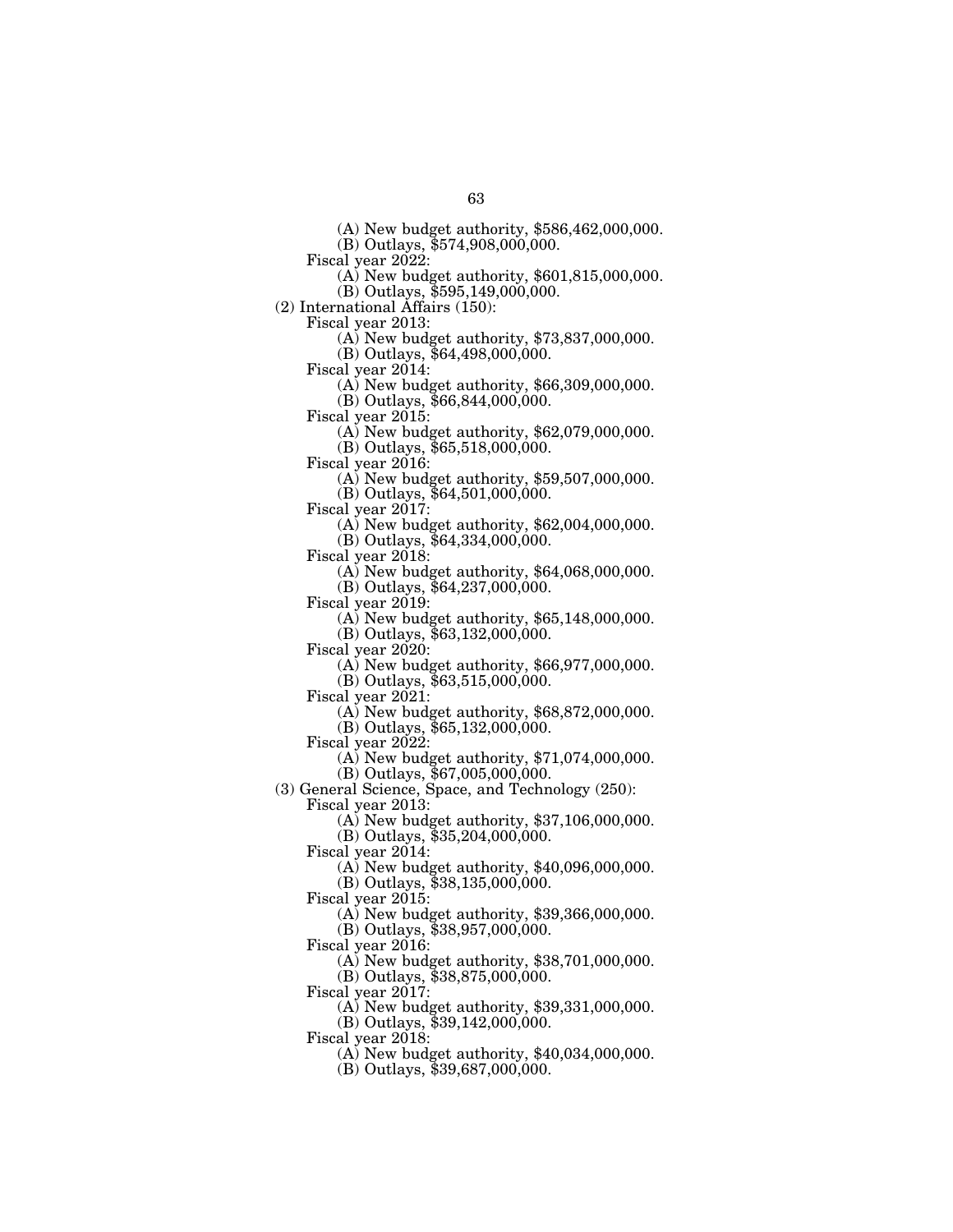- Fiscal year 2019: (A) New budget authority, \$40,742,000,000.
- $(B)$  Outlays, \$40,260,000,000.<br>Fiscal year 2020:
	- $F(A)$  New budget authority, \$41,821,000,000. (B) Outlays, \$41,127,000,000.
- 
- Fiscal year 2021: (A) New budget authority, \$42,936,000,000.
	- (B) Outlays, \$42,068,000,000.
- 
- Fiscal year 2022: (A) New budget authority, \$44,073,000,000.
	- (B) Outlays, \$43,163,000,000.
- (4) Energy (270):
	- - $F(A)$  New budget authority, \$22,101,000,000. (B) Outlays, \$21,223,000,000.
	-
	- Fiscal year 2014: (A) New budget authority, \$25,537,000,000.
		- (B) Outlays, \$22,344,000,000.
	-
	- Fiscal year 2015: (A) New budget authority, \$22,580,000,000.
	- (B) Outlays, \$22,315,000,000.
	-
	- Fiscal year 2016: (A) New budget authority, \$20,022,000,000.
		- (B) Outlays, \$21,198,000,000.
	-
	- Fiscal year 2017: (A) New budget authority, \$19,741,000,000.
	- (B) Outlays,  $$20,124,000,000$ .<br>Fiscal year 2018:
	- - $F(A)$  New budget authority, \$19,586,000,000.
	- (B) Outlays, \$19,336,000,000.<br>Fiscal year 2019:
	- - $(A)$  New budget authority, \$19,523,000,000. (B) Outlays, \$19,308,000,000.
		-
	- Fiscal year 2020:
		- (A) New budget authority, \$20,223,000,000.
	- (B) Outlays, \$19,476,000,000.
	- Fiscal year  $2021$ :
		- (A) New budget authority, \$20,896,000,000.
		- (B) Outlays, \$19,984,000,000.
	- Fiscal year 2022:
		- (A) New budget authority, \$21,716,000,000.
		- (B) Outlays, \$20,693,000,000.
- (5) Natural Resources and Environment (300):
	- Fiscal year 2013:
		- (A) New budget authority, \$46,024,000,000.
		- (B) Outlays, \$46,772,000,000.
	- Fiscal year 2014:
		- (A) New budget authority, \$48,969,000,000.
		- (B) Outlays, \$49,207,000,000.
	- Fiscal year 2015:
		- (A) New budget authority, \$48,398,000,000.
		- (B) Outlays, \$49,941,000,000.
	- Fiscal year 2016:
		- (A) New budget authority, \$48,221,000,000.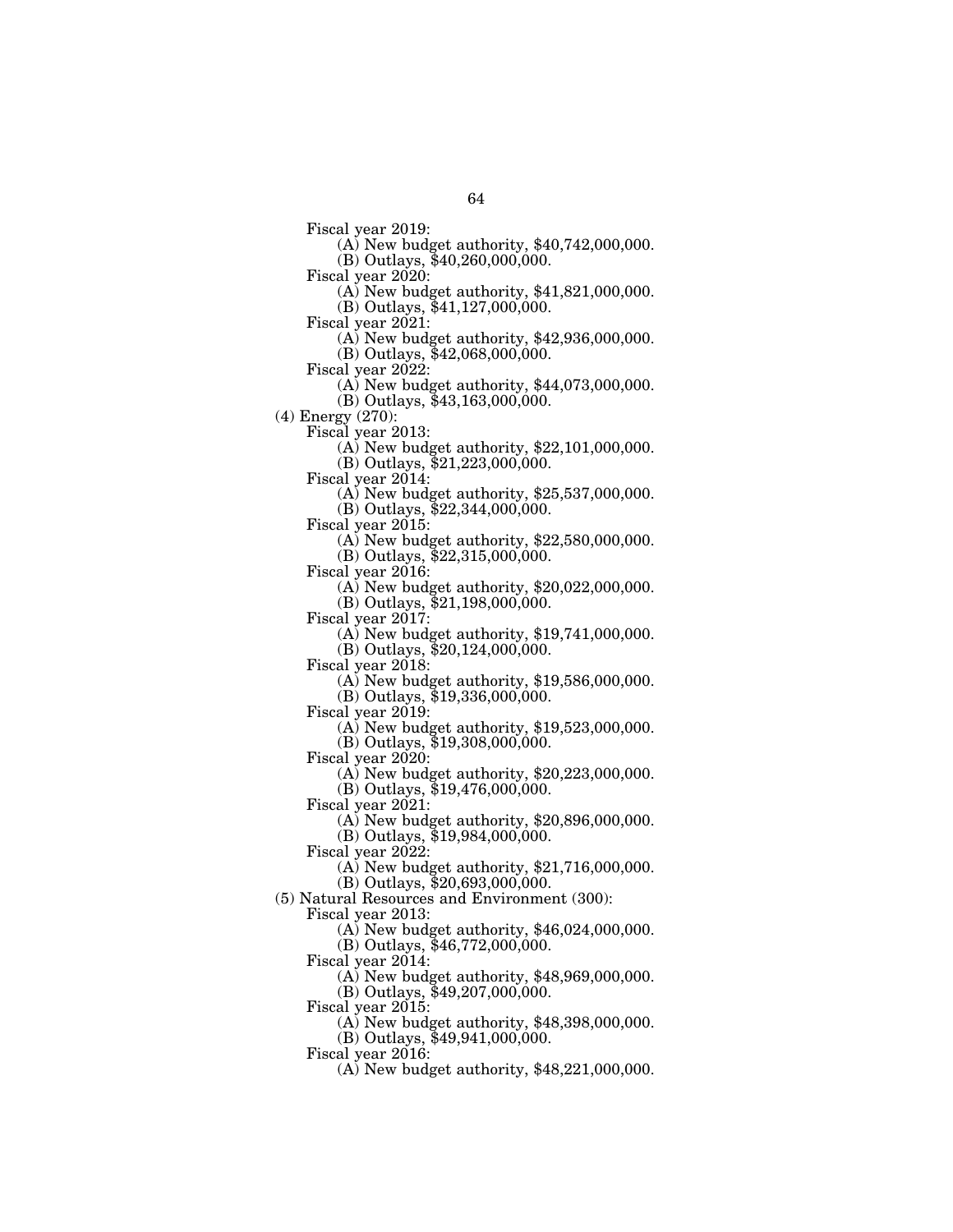(B) Outlays, \$49,503,000,000.

 $F(A)$  New budget authority, \$49,558,000,000.

 $(B)$  Outlays, \$50,232,000,000.<br>Fiscal year 2018:

(A) New budget authority,  $$51,348,000,000$ .

(B) Outlays, \$50,517,000,000.

Fiscal year 2019: (A) New budget authority, \$52,593,000,000.

(B) Outlays, \$51,636,000,000.<br>Fiscal year 2020:

 $(A)$  New budget authority, \$54,599,000,000.

(B) Outlays, \$53,234,000,000.<br>Fiscal year 2021:

 $F(A)$  New budget authority, \$55,593,000,000. (B) Outlays, \$54,455,000,000.

Fiscal year 2022: (A) New budget authority, \$57,150,000,000.

(B) Outlays, \$55,777,000,000.

(6) Agriculture (350):

 $\sigma$ ) New budget authority, \$21,228,000,000.

(B) Outlays,  $$24,125,000,000$ .<br>Fiscal year 2014:

 $(A)$  New budget authority, \$17,892,000,000. (B) Outlays, \$17,723,000,000.

Fiscal year 2015: (A) New budget authority, \$18,721,000,000.

 $(B)$  Outlays,  $$18,214,000,000$ .

Fiscal year 2016: (A) New budget authority, \$19,944,000,000.

(B) Outlays, \$19,494,000,000.<br>Fiscal year 2017:

 $\Phi$  New budget authority, \$19,796,000,000.

(B) Outlays, \$19,333,000,000.

Fiscal year 2018:

(A) New budget authority, \$18,887,000,000.

(B) Outlays, \$18,362,000,000.

Fiscal year 2019:

(A) New budget authority, \$17,823,000,000.

(B) Outlays, \$17,343,000,000.

Fiscal year 2020:

(A) New budget authority, \$18,066,000,000.

(B) Outlays, \$17,617,000,000.

Fiscal year 2021:

(A) New budget authority, \$18,592,000,000.

(B) Outlays, \$18,131,000,000.

Fiscal year 2022:

(A) New budget authority, \$18,947,000,000.

(B) Outlays, \$18,495,000,000.

(7) Commerce and Housing Credit (370):

Fiscal year 2013:

(A) New budget authority, \$10,502,000,000.

(B) Outlays, \$11,855,000,000.

Fiscal year 2014: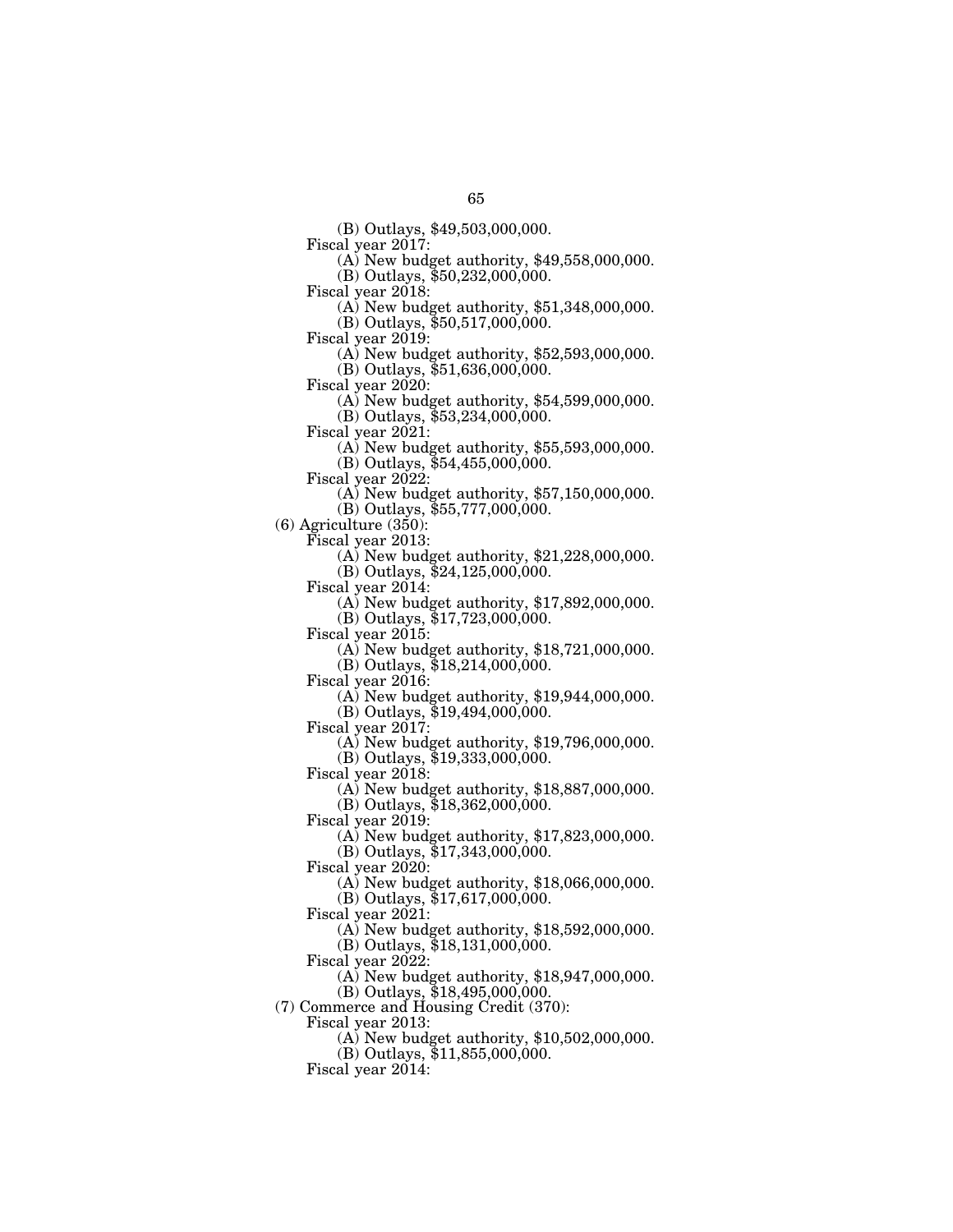(A) New budget authority, \$19,282,000,000.

(B) Outlays, \$6,586,000,000.

Fiscal year 2015: (A) New budget authority, \$18,044,000,000.

(B) Outlays,  $$5,505,000,000$ .<br>Fiscal year 2016:

(A) New budget authority,  $$17,529,000,000$ .

(B) Outlays, \$3,152,000,000.<br>Fiscal year 2017:

 $(A)$  New budget authority, \$19,060,000,000. (B) Outlays, \$2,846,000,000.

Fiscal year 2018: (A) New budget authority, \$20,636,000,000.

(B) Outlays, \$3,592,000,000.<br>Fiscal year 2019:

(A) New budget authority,  $$22,134,000,000$ .

(B) Outlays,  $-$ \$853,000,000.<br>Fiscal year 2020:

(A) New budget authority,  $$24,229,000,000$ .

(B) Outlays, \$362,000,000.

Fiscal year 2021: (A) New budget authority, \$25,554,000,000.

(B) Outlays,  $$8,580,000,000$ .<br>Fiscal year 2022:

 $(A)$  New budget authority, \$30,812,000,000.

(B) Outlays, \$12,616,000,000.

(8) Transportation (400):

 $F(A)$  New budget authority, \$105,774,000,000. (B) Outlays, \$105,474,000,000.<br>Fiscal year 2014:

 $F(A)$  New budget authority, \$112,473,000,000. (B) Outlays, \$108,565,000,000.

Fiscal year 2015:

(A) New budget authority, \$119,935,000,000.

(B) Outlays, \$113,853,000,000.

Fiscal year 2016:

(A) New budget authority, \$126,924,000,000. (B) Outlays, \$119,215,000,000.

Fiscal year 2017:

(A) New budget authority, \$133,899,000,000.

(B) Outlays, \$124,357,000,000.

Fiscal year 2018:

(A) New budget authority, \$130,944,000,000.

(B) Outlays, \$127,535,000,000.

Fiscal year 2019:

(A) New budget authority, \$132,922,000,000.

(B) Outlays, \$130,484,000,000.

Fiscal year 2020:

(A) New budget authority, \$134,989,000,000.

(B) Outlays, \$132,385,000,000.

Fiscal year  $2021$ :

(A) New budget authority, \$137,095,000,000.

(B) Outlays, \$133,770,000,000.

Fiscal year 2022: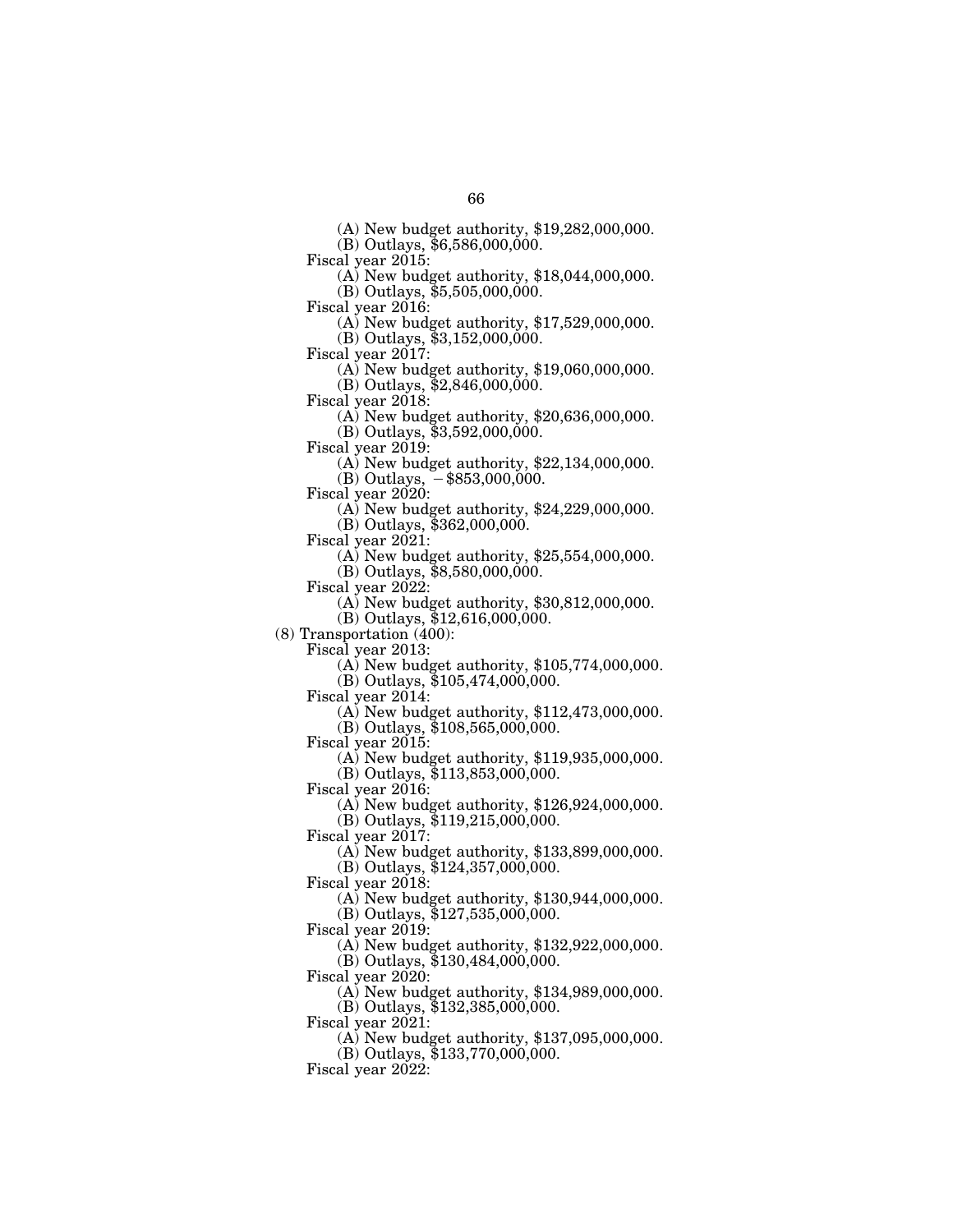(A) New budget authority, \$139,283,000,000. (B) Outlays, \$136,230,000,000.

(9) Community and Regional Development (450):

Fiscal year 2013: (A) New budget authority, \$26,408,000,000.

(B) Outlays, \$29,335,000,000.

Fiscal year 2014: (A) New budget authority, \$29,083,000,000.

(B) Outlays, \$30,381,000,000.

Fiscal year 2015: (A) New budget authority, \$28,155,000,000.

(B) Outlays, \$30,848,000,000.<br>Fiscal year 2016:

(A) New budget authority,  $$27,273,000,000$ .

(B) Outlays, \$28,966,000,000.

Fiscal year 2017: (A) New budget authority, \$27,679,000,000.

(B) Outlays,  $$27,929,000,000$ .<br>Fiscal year 2018:

 $F(A)$  New budget authority, \$28,124,000,000.

(B) Outlays, \$27,607,000,000.<br>Fiscal year 2019:

 $\Delta$ ) New budget authority, \$28,575,000,000.

(B) Outlays, \$27,684,000,000.

Fiscal year 2020: (A) New budget authority, \$29,381,000,000.

(B) Outlays, \$28,194,000,000.<br>Fiscal year 2021:

 $\Phi(A)$  New budget authority, \$30,215,000,000.

(B) Outlays, \$28,943,000,000.<br>Fiscal year 2022:

 $F(A)$  New budget authority, \$31,072,000,000.

(B) Outlays, \$29,813,000,000.

(10) Education, Training, Employment, and Social Services (500):

Fiscal year 2013:

(A) New budget authority, \$215,477,000,000.

(B) Outlays, \$216,894,000,000.

Fiscal year 2014:

(A) New budget authority, \$133,185,000,000.

(B) Outlays, \$134,848,000,000.

Fiscal year 2015:

(A) New budget authority, \$108,627,000,000.

(B) Outlays, \$108,401,000,000.

Fiscal year 2016:

(A) New budget authority, \$113,637,000,000.

(B) Outlays, \$113,530,000,000.

Fiscal year 2017:

(A) New budget authority, \$124,002,000,000.

(B) Outlays, \$120,819,000,000.

Fiscal year 2018:

(A) New budget authority, \$128,980,000,000.

(B) Outlays, \$127,822,000,000.

Fiscal year 2019:

(A) New budget authority, \$133,164,000,000.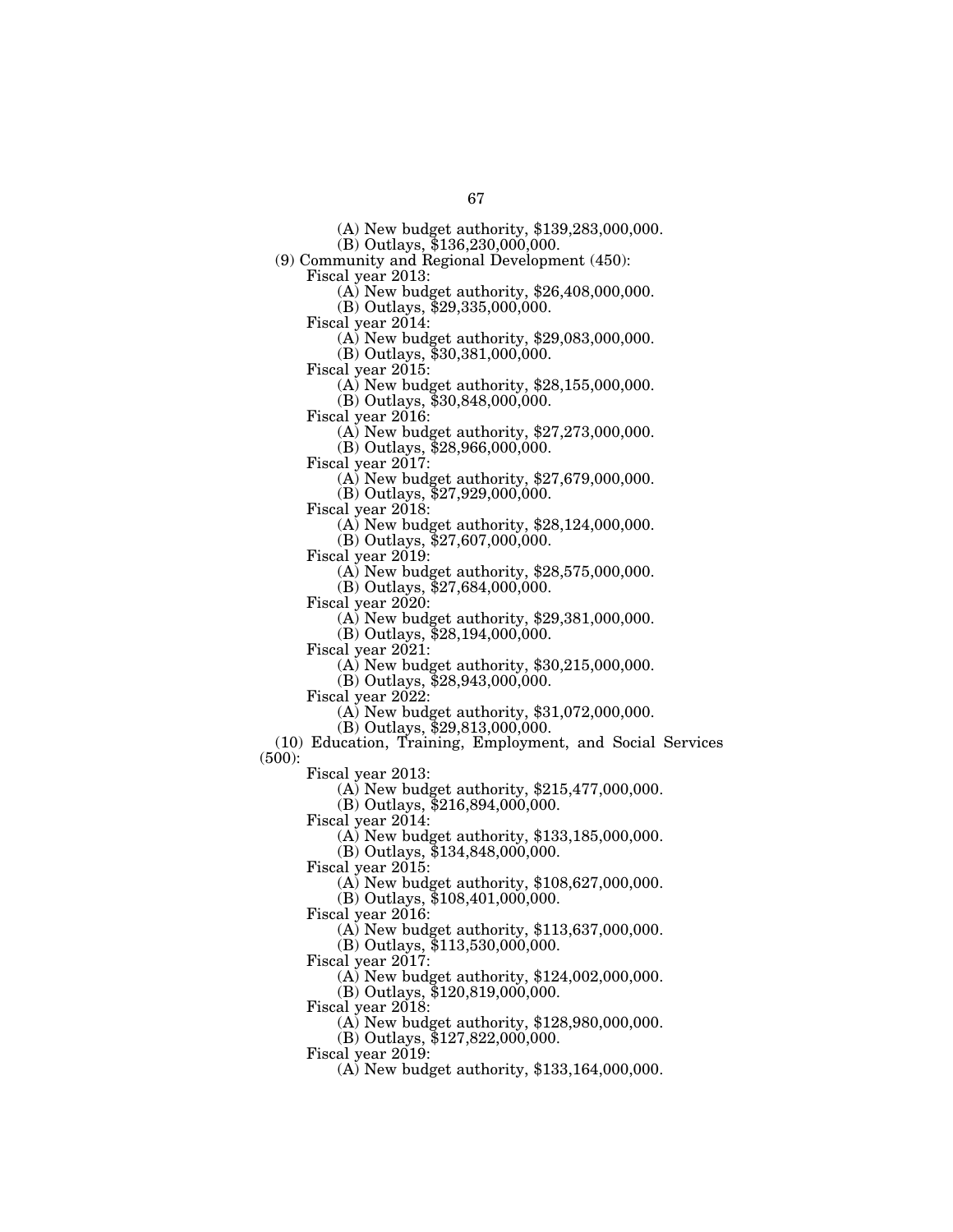(B) Outlays, \$131,731,000,000.

 $F(A)$  New budget authority, \$135,479,000,000.

 $(B)$  Outlays, \$134,698,000,000.<br>Fiscal year 2021:

 $F(A)$  New budget authority, \$138,104,000,000.

(B) Outlays, \$137,088,000,000.

Fiscal year 2022: (A) New budget authority, \$141,118,000,000.

(B) Outlays, \$139,748,000,000.

(11) Health (550):

 $(A)$  New budget authority, \$392,643,000,000.

(B) Outlays, \$383,806,000,000.

 $\Phi$  New budget authority, \$490,114,000,000.

(B) Outlays, \$475,603,000,000.

 $F(A)$  New budget authority, \$558,189,000,000.

(B) Outlays, \$552,620,000,000.

Fiscal year 2016: (A) New budget authority, \$605,699,000,000.

(B) Outlays, \$609,918,000,000.<br>Fiscal year 2017:

 $F(A)$  New budget authority, \$649,911,000,000. (B) Outlays, \$652,349,000,000.

 $F(A)$  New budget authority, \$687,213,000,000.

 $(B)$  Outlays,  $$685,849,000,000$ .

Fiscal year 2019: (A) New budget authority, \$729,703,000,000.

(B) Outlays, \$728,299,000,000.

 $\Phi$ ) New budget authority, \$784,569,000,000.

(B) Outlays, \$772,420,000,000.

Fiscal year 2021:

(A) New budget authority, \$825,999,000,000.

(B) Outlays, \$823,927,000,000.

Fiscal year 2022:

(A) New budget authority, \$882,501,000,000.

(B) Outlays, \$879,975,000,000.

(12) Medicare (570):

Fiscal year 2013:

(A) New budget authority, \$528,399,000,000.

(B) Outlays, \$528,311,000,000.

Fiscal year 2014:

(A) New budget authority, \$553,553,000,000.

(B) Outlays, \$552,856,000,000.

Fiscal year 2015:

(A) New budget authority, \$579,388,000,000.

(B) Outlays, \$578,948,000,000.

Fiscal year 2016:

(A) New budget authority, \$629,995,000,000.

(B) Outlays, \$629,761,000,000.

Fiscal year 2017: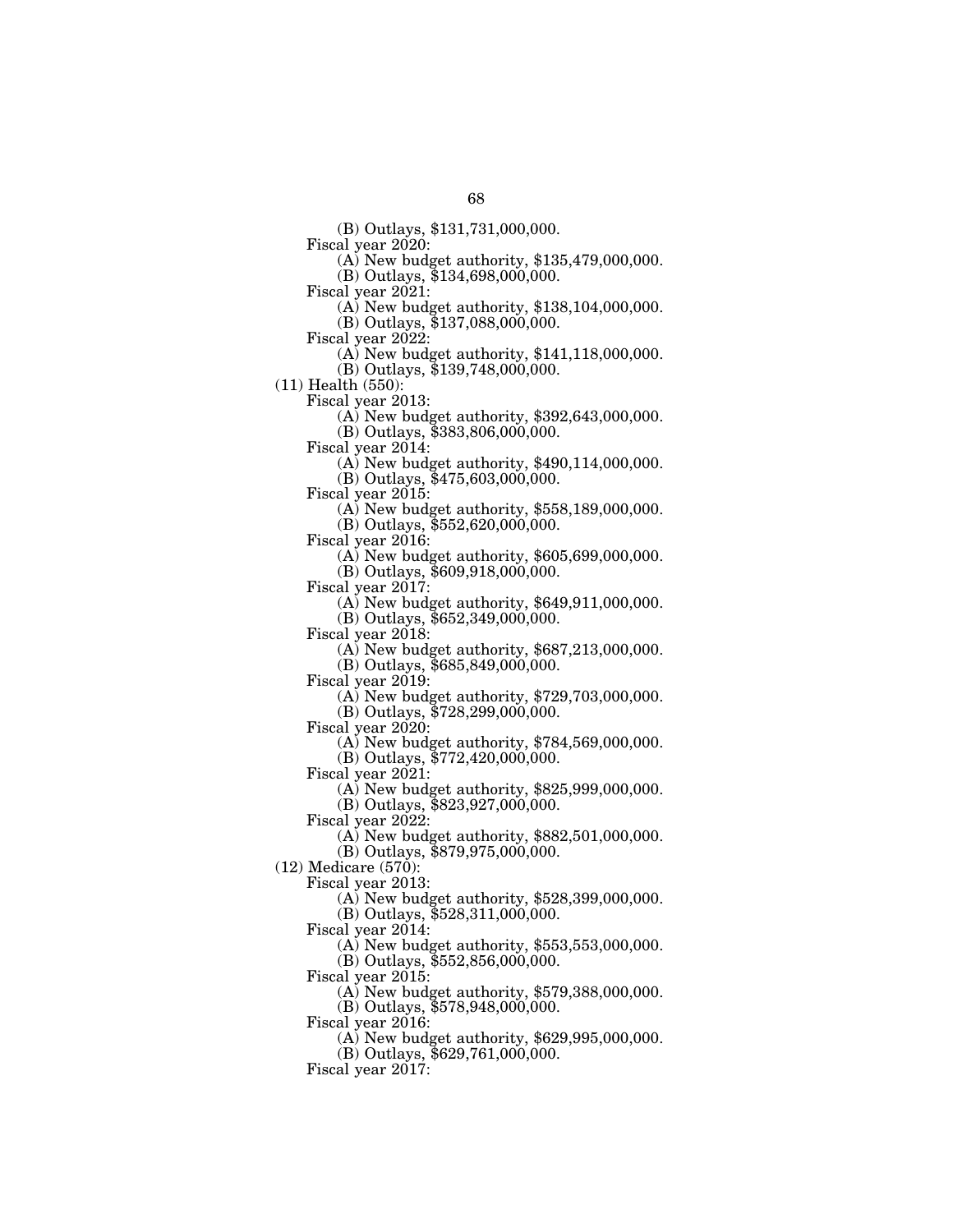(A) New budget authority, \$648,217,000,000.

(B) Outlays, \$647,496,000,000.<br>Fiscal year 2018:

 $\Phi$ ) New budget authority, \$670,465,000,000.

(B) Outlays, \$670,015,000,000.<br>Fiscal year 2019:

(A) New budget authority,  $$733,652,000,000$ .

(B) Outlays, \$733,400,000,000.<br>Fiscal year 2020:

(A) New budget authority,  $$786,074,000,000$ . (B) Outlays, \$785,321,000,000.

Fiscal year 2021: (A) New budget authority, \$837,885,000,000.

(B) Outlays, \$837,396,000,000.

 $\Phi$ ) New budget authority, \$917,799,000,000.

(B) Outlays, \$917,656,000,000.

(13) Income Security (600):

Fiscal year 2013: (A) New budget authority, \$600,167,000,000.

(B) Outlays, \$589,067,000,000.

(A) New budget authority,  $$622,434,000,000$ . (B) Outlays, \$611,955,000,000.

Fiscal year 2015: (A) New budget authority, \$620,983,000,000.

(B) Outlays, \$617,542,000,000.

 $F(A)$  New budget authority, \$611,032,000,000.

(B) Outlays, \$614,698,000,000.<br>Fiscal year 2017:

 $F(A)$  New budget authority,  $$604,154,000,000$ . (B) Outlays, \$602,171,000,000.

Fiscal year 2018:

(A) New budget authority, \$607,469,000,000. (B) Outlays, \$600,968,000,000.

Fiscal year 2019:

(A) New budget authority, \$625,364,000,000. (B) Outlays, \$623,236,000,000.

Fiscal year  $2020$ :

(A) New budget authority, \$640,917,000,000.

(B) Outlays, \$638,419,000,000.

Fiscal year 2021:

(A) New budget authority, \$658,585,000,000.

(B) Outlays, \$655,964,000,000.

Fiscal year 2022:

(A) New budget authority, \$681,071,000,000.

(B) Outlays, \$683,338,000,000.

(14) Social Security (650):

Fiscal year 2013:

(A) New budget authority, \$53,216,000,000.

(B) Outlays, \$53,296,000,000.

Fiscal year 2014:

(A) New budget authority, \$31,892,000,000.

(B) Outlays, \$32,002,000,000.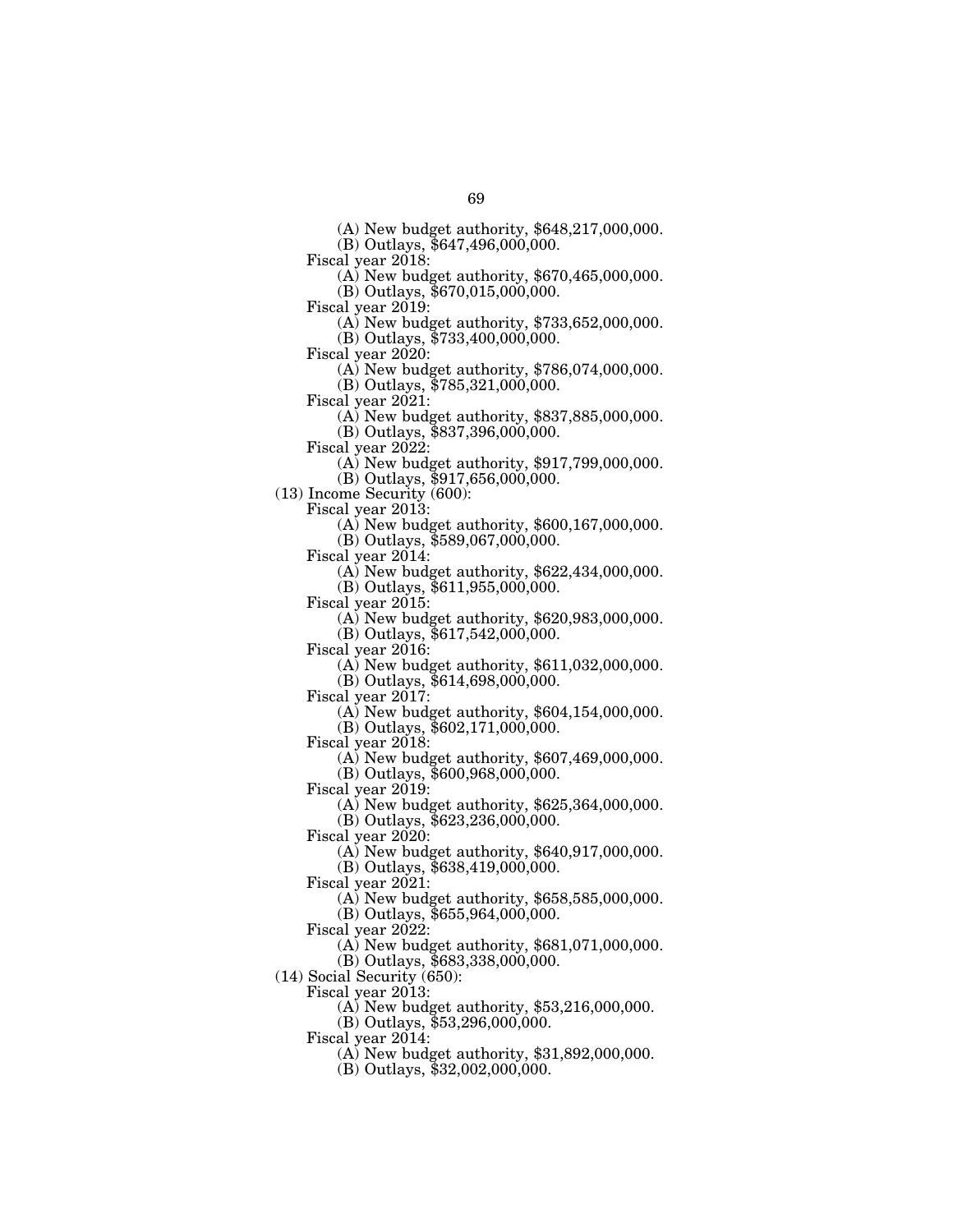Fiscal year 2015: (A) New budget authority, \$35,135,000,000. (B) Outlays, \$35,210,000,000.

Fiscal year 2016: (A) New budget authority, \$38,953,000,000. (B) Outlays, \$38,991,000,000.

Fiscal year 2017: (A) New budget authority, \$43,140,000,000.  $(B)$  Outlays,  $$43,140,000,000$ .

Fiscal year 2018: (A) New budget authority, \$47,590,000,000.

(B) Outlays, \$47,590,000,000.<br>Fiscal year 2019:

 $F(A)$  New budget authority, \$52,429,000,000. (B) Outlays, \$52,429,000,000.

Fiscal year 2020: (A) New budget authority, \$57,425,000,000.

(B) Outlays, \$57,425,000,000.

(A) New budget authority,  $$62,604,000,000$ .

(B) Outlays, \$62,604,000,000.

 $(A)$  New budget authority, \$68,079,000,000.

(B) Outlays, \$68,079,000,000.

(15) Veterans Benefits and Services (700):

Fiscal year 2013: (A) New budget authority, \$149,224,000,000.

(B) Outlays, \$145,567,000,000.<br>Fiscal year 2014:

 $F(A)$  New budget authority, \$156,328,000,000.

(B) Outlays, \$152,548,000,000.<br>Fiscal year 2015:

(A) New budget authority,  $$157,222,000,000$ . (B) Outlays, \$156,643,000,000.

Fiscal year 2016:

(A) New budget authority, \$163,556,000,000.

(B) Outlays, \$163,960,000,000.

Fiscal year 2017:

(A) New budget authority, \$162,499,000,000.

(B) Outlays, \$162,122,000,000.

Fiscal year 2018:

(A) New budget authority, \$161,341,000,000.

(B) Outlays, \$160,695,000,000.

Fiscal year 2019:

(A) New budget authority, \$171,034,000,000. (B) Outlays, \$170,211,000,000.

Fiscal year 2020:

(A) New budget authority, \$176,196,000,000. (B) Outlays, \$174,995,000,000.

Fiscal year 2021:

(A) New budget authority, \$181,451,000,000.

(B) Outlays, \$180,089,000,000.

Fiscal year 2022:

(A) New budget authority, \$192,540,000,000.

(B) Outlays, \$191,089,000,000.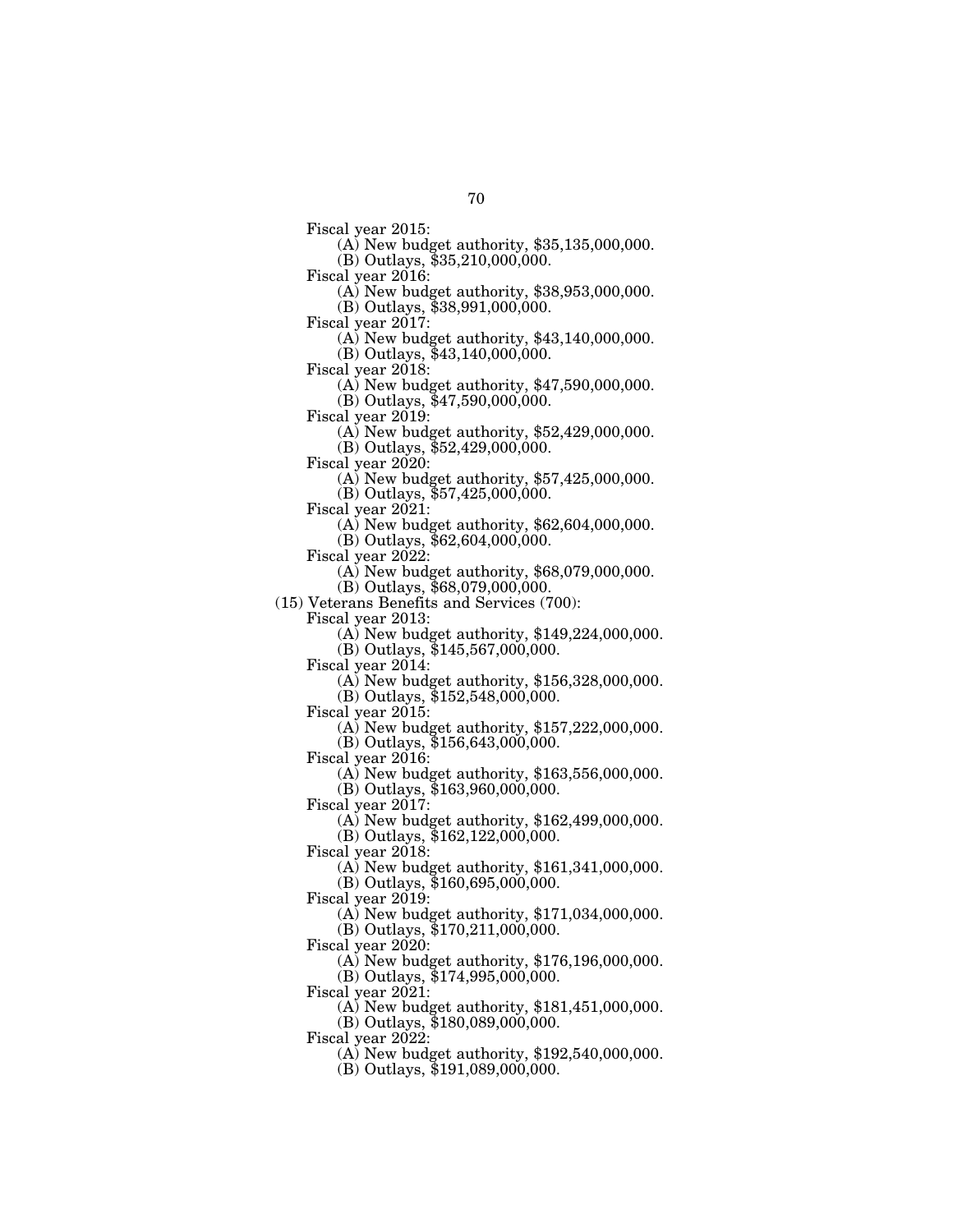(16) Administration of Justice (750):

 $(A)$  New budget authority, \$71,906,000,000.

(B) Outlays,  $$64,625,000,000$ .<br>Fiscal year 2014:

 $F(A)$  New budget authority, \$66,516,000,000.

(B) Outlays, \$66,844,000,000.

Fiscal year 2015: (A) New budget authority, \$66,602,000,000.

(B) Outlays, \$68,316,000,000.<br>Fiscal year 2016:

 $F(A)$  New budget authority, \$68,761,000,000.

(B) Outlays, \$70,667,000,000.<br>Fiscal year 2017:

 $F(A)$  New budget authority, \$68,641,000,000. (B) Outlays, \$70,168,000,000.

Fiscal year 2018: (A) New budget authority, \$70,425,000,000.

(B) Outlays, \$71,745,000,000.

Fiscal year 2019: (A) New budget authority, \$72,400,000,000.

(B) Outlays, \$72,514,000,000.<br>Fiscal year 2020:

 $(A)$  New budget authority, \$74,692,000,000.

(B) Outlays, \$73,924,000,000.

Fiscal year 2021: (A) New budget authority, \$77,213,000,000.

(B) Outlays,  $$76,341,000,000$ .<br>Fiscal year 2022:

 $(A)$  New budget authority,  $$83,484,000,000$ .

(B) Outlays, \$82,533,000,000.

(17) General Government (800):

 $(A)$  New budget authority, \$24,636,000,000.

 $(B)$  Outlays,  $$26,466,000,000$ .

Fiscal year 2014:

(A) New budget authority, \$25,311,000,000.

(B) Outlays, \$25,862,000,000.

Fiscal year 2015:

(A) New budget authority, \$25,950,000,000.

(B) Outlays, \$26,268,000,000.

Fiscal year 2016:

(A) New budget authority, \$26,692,000,000.

(B) Outlays, \$26,969,000,000.

Fiscal year 2017:

(A) New budget authority, \$27,287,000,000.

(B) Outlays,  $$27,231,000,000$ .

Fiscal year 2018:

(A) New budget authority, \$28,186,000,000.

(B) Outlays, \$27,967,000,000.

Fiscal year 2019:

(A) New budget authority, \$29,097,000,000.

(B) Outlays, \$28,638,000,000.

Fiscal year 2020:

(A) New budget authority, \$29,877,000,000.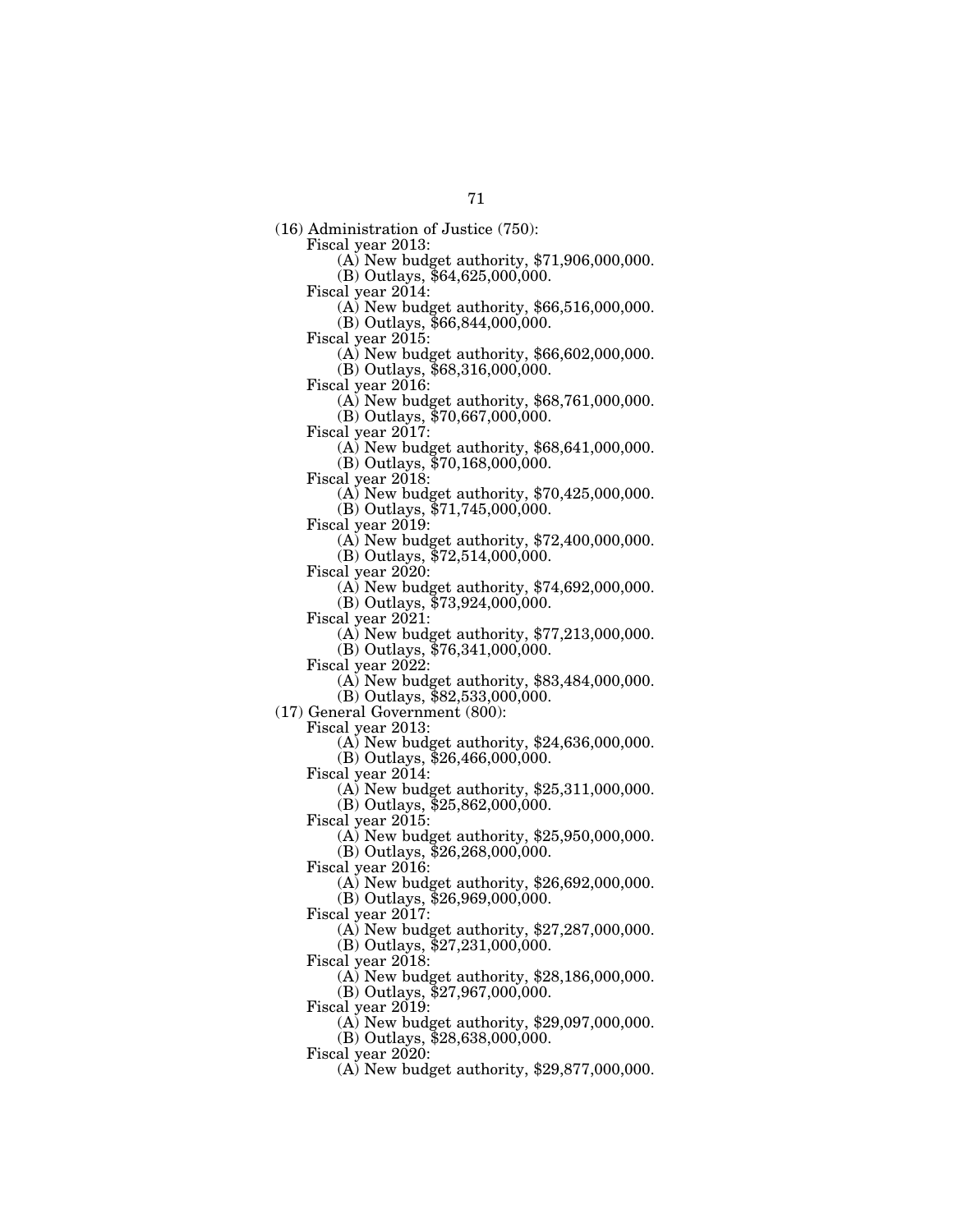(B) Outlays, \$29,490,000,000.

(A) New budget authority,  $$30,771,000,000$ .

 $(B)$  Outlays, \$30,274,000,000.<br>Fiscal year 2022:

(A) New budget authority,  $$31,715,000,000$ .

(B) Outlays, \$31,190,000,000.

(18) Net Interest (900):

 $\sigma$ (A) New budget authority, \$347,247,000,000. (B) Outlays, \$347,247,000,000.<br>Fiscal year 2014:

 $\Phi$  New budget authority, \$361,372,000,000.

(B) Outlays, \$361,372,000,000.

(A) New budget authority,  $$400,420,000,000$ .

(B) Outlays, \$400,420,000,000.

(A) New budget authority,  $$464,626,000,000$ .

(B) Outlays, \$464,626,000,000.<br>Fiscal year 2017:

 $(A)$  New budget authority, \$532,290,000,000.

(B) Outlays, \$532,290,000,000.<br>Fiscal year 2018:

 $(A)$  New budget authority, \$599,375,000,000.

(B) Outlays, \$599,375,000,000.

 $\overline{(A)}$  New budget authority, \$660,922,000,000.

 $(B)$  Outlays,  $$660,922,000,000$ .

Fiscal year 2020: (A) New budget authority, \$712,948,000,000.

(B) Outlays, \$712,948,000,000.

(A) New budget authority,  $$752,887,000,000$ .

(B) Outlays, \$752,887,000,000.

Fiscal year 2022:

(A) New budget authority, \$794,191,000,000.

(B) Outlays, \$794,191,000,000.

(19) Allowances (920):

Fiscal year 2013:

(A) New budget authority, \$0.00

(B) Outlays, \$0.00

Fiscal year 2014:

(A) New budget authority, \$0.00

(B) Outlays, \$0.00 Fiscal year 2015:

(A) New budget authority, \$0.00

(B) Outlays, \$0.00

Fiscal year 2016:

(A) New budget authority, \$0.00

(B) Outlays, \$0.00

Fiscal year  $2017$ :

(A) New budget authority, \$0.00

(B) Outlays, \$0.00

Fiscal year 2018: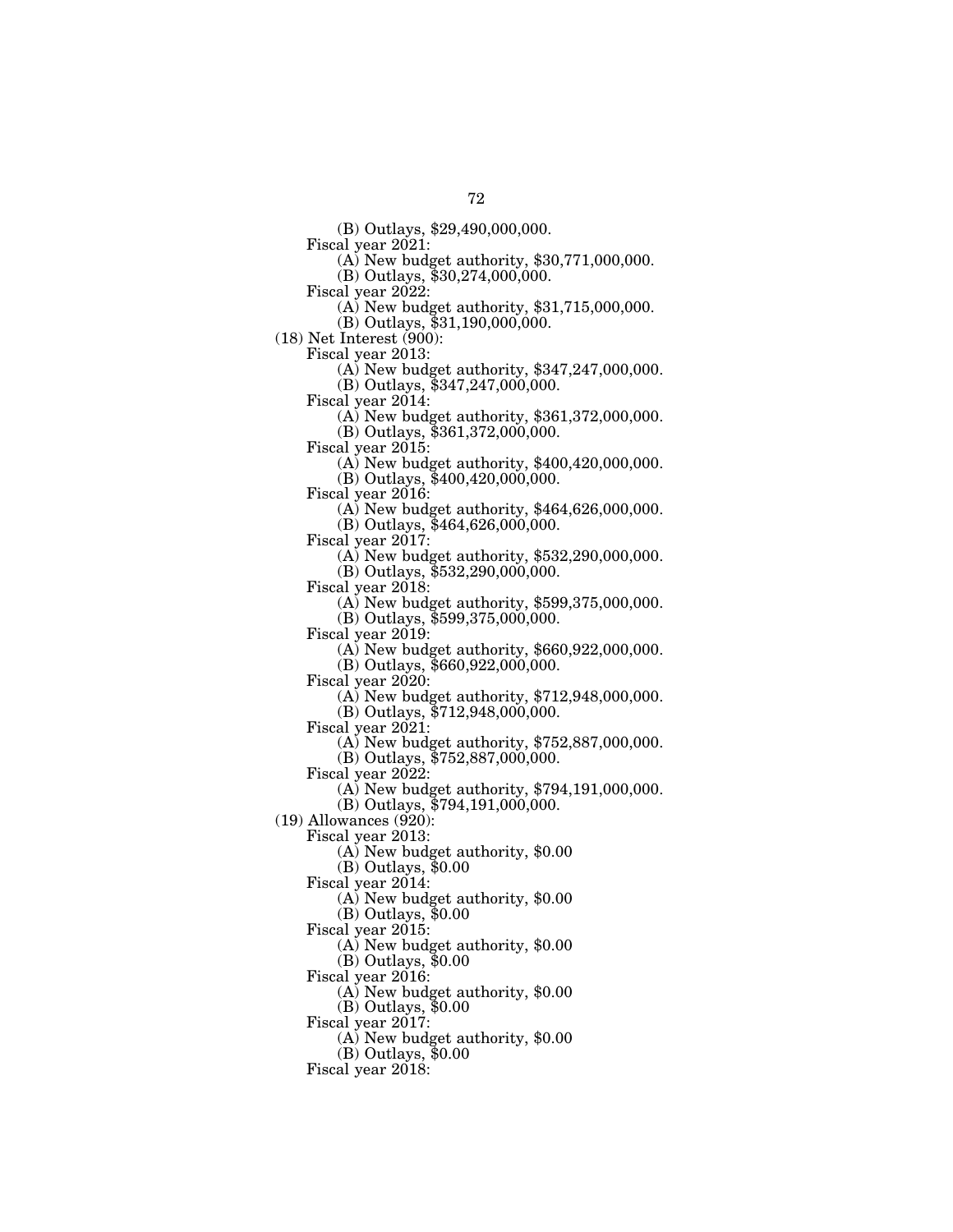(A) New budget authority, \$0.00 (B) Outlays, \$0.00 Fiscal year 2019: (A) New budget authority, \$0.00 (B) Outlays, \$0.00 Fiscal year 2020: (A) New budget authority, \$0.00 (B) Outlays, \$0.00 Fiscal year 2021: (A) New budget authority, \$0.00 (B) Outlays, \$0.00 Fiscal year 2022: (A) New budget authority, \$0.00 (B) Outlays, \$0.00 (20) Undistributed Offsetting Receipts (950): Fiscal year 2013: (A) New budget authority,  $-\frac{275}{736,000,000}$ . (B) Outlays,  $-\frac{1}{3}75,736,000,000$ . Fiscal year 2014: (A) New budget authority,  $-\frac{27}{5097,000,000}$ . (B) Outlays,  $-\frac{1}{3}77,697,000,000$ . Fiscal year 2015: (A) New budget authority,  $-\$83,531,000,000$ . (B) Outlays,  $-$ \$83,531,000,000. Fiscal year 2016: (A) New budget authority,  $-$ \$85,226,000,000.  $(B)$  Outlays,  $-$ \$85,226,000,000. Fiscal year 2017: (A) New budget authority,  $-$ \$93,507,000,000. (B) Outlays,  $-$ \$93,507,000,000. Fiscal year 2018: (A) New budget authority,  $-\$97,066,000,000$ . (B) Outlays,  $-$ \$97,066,000,000. Fiscal year 2019: (A) New budget authority,  $-\$103,845,000,000$ .  $(B)$  Outlays,  $-$ \$103,845,000,000. Fiscal year 2020: (A) New budget authority,  $-\$102,878,000,000$ .  $(B)$  Outlays,  $-$ \$102,878,000,000. Fiscal year 2021: (A) New budget authority,  $-\$107,168,000,000$ . (B) Outlays,  $-\$107,168,000,000$ . Fiscal year 2022: (A) New budget authority,  $-\$109,655,000,000$ . (B) Outlays,  $-\$109,655,000,000$ . 5. AN AMENDMENT TO BE OFFERED BY REPRESENTATIVE GARRETT OF NEW JERSEY OR HIS DESIGNEE, DEBATABLE FOR 30 MINUTES

Strike all after the resolving clause and insert the following:

# **SECTION 1. CONCURRENT RESOLUTION ON THE BUDGET FOR FISCAL YEAR 2013.**

(a) DECLARATION.—Congress declares that the concurrent resolution on the budget for fiscal year 2013 is hereby established and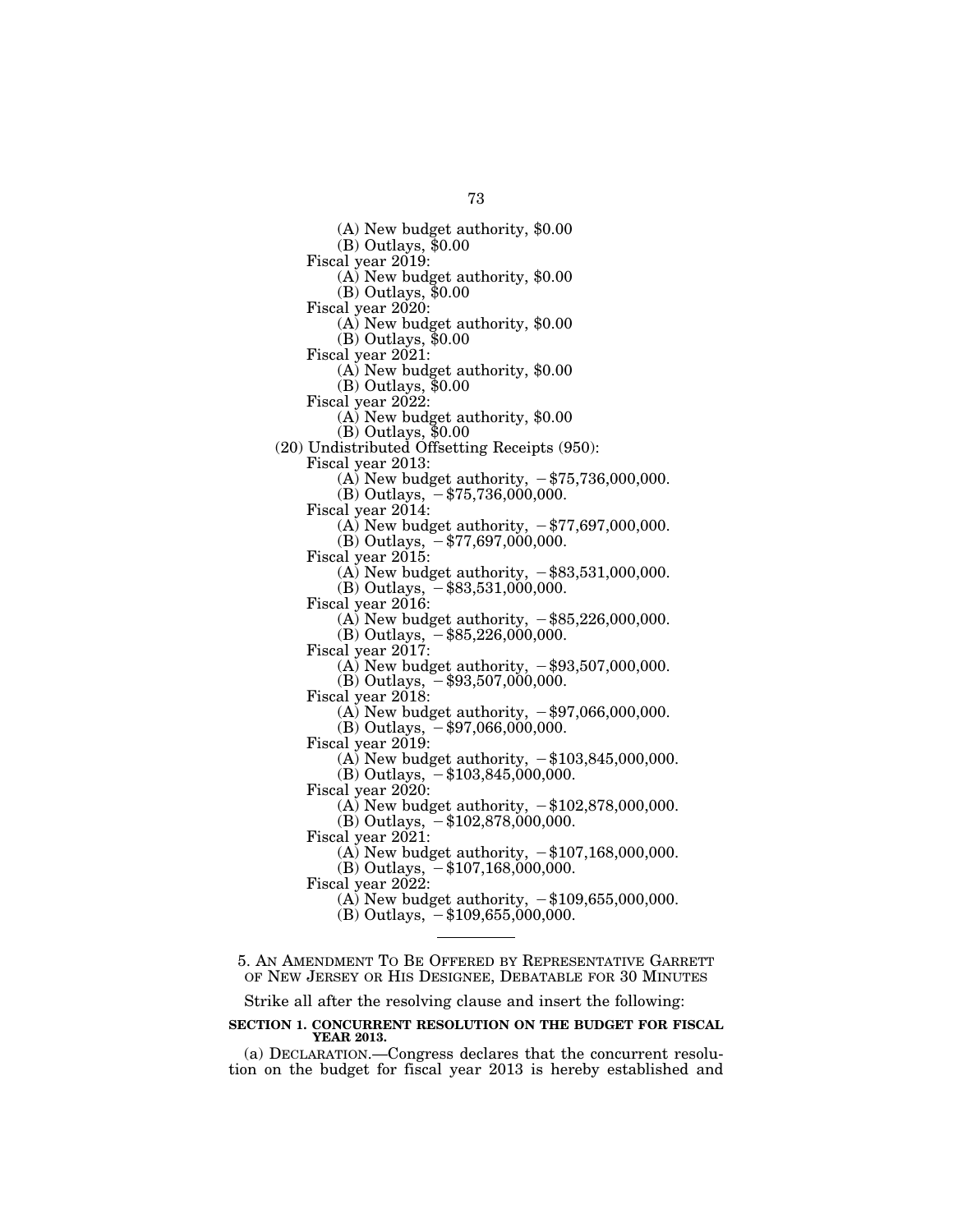# that the appropriate budgetary levels for fiscal year 2012 and for fiscal years 2014 through 2022 are set forth.

# Sec. 1. Concurrent resolution on the budget for fiscal year 2013.

#### TITLE I—RECOMMENDED LEVELS AND AMOUNTS

- Sec. 101. Recommended levels and amounts.
- Sec. 102. Major functional categories.

#### TITLE II—RECONCILIATION SUBMISSIONS

- Sec. 201. Reconciliation in the House of Representatives.
- Sec. 202. Submission of reports on mandatory savings.

### TITLE III—BUDGET ENFORCEMENT

- Sec. 301. Discretionary spending limits.
- Sec. 302. Restrictions on advance appropriations. Sec. 303. Emergency spending.
- 
- Sec. 304. Changes in allocations and aggregates resulting from realistic scoring of measures affecting revenues.
- Sec. 305. Allocation of new budget authority for fiscal year 2013.
- Sec. 306. Prohibition on using revenue increases to comply with budget allocations and aggregates.
- Sec. 307. Application and effect of changes in allocations and aggregates.
- Sec. 308. Budget Protection Mandatory Account.
- Sec. 309. Budget discretionary accounts. Sec. 310. Treatment of rescission bills in the House.
- 
- Sec. 311. Sense of the House regarding baseline revenue projections.
- Sense of the House regarding long-term budget projections. Sec. 313. Make it easier to amend appropriation bills.
- 

#### TITLE IV—EARMARK MORATORIUM

- Sec. 401. Earmark moratorium.
- Sec. 402. Limitation of authority of the House Committee on Rules.

#### TITLE V—POLICY

- Sec. 501. Policy statement on health care law repeal.<br>Sec. 502. Policy statement on bailouts of State and lo
- Policy statement on bailouts of State and local governments.
- Sec. 503. Policy statement on means-tested welfare programs.
- Sec. 504. Policy statement on reforming the Federal budget process. Sec. 505. Policy statement on reforming Federal regulation.
- Sec. 506. Policy statement on medicare.
- Sec. 507. Policy statement on deficit reduction through the cancellation of unobligated balances.
- Sec. 508. Policy statement on block granting Medicaid.

# **TITLE I—RECOMMENDED LEVELS AND AMOUNTS**

# **SEC. 101. RECOMMENDED LEVELS AND AMOUNTS.**

The following budgetary levels are appropriate for each of fiscal years 2012 through 2022:

(1) FEDERAL REVENUES.—For purposes of the enforcement of this resolution:

(A) The recommended levels of Federal revenues are as follows:

Fiscal year 2012: \$1,887,000,000,000.

Fiscal year 2013: \$2,059,000,000,000.

Fiscal year 2014: \$2,249,000,000,000.

Fiscal year 2015: \$2,459,000,000,000.

Fiscal year 2016: \$2,627,000,000,000.

Fiscal year 2017: \$2,770,000,000,000.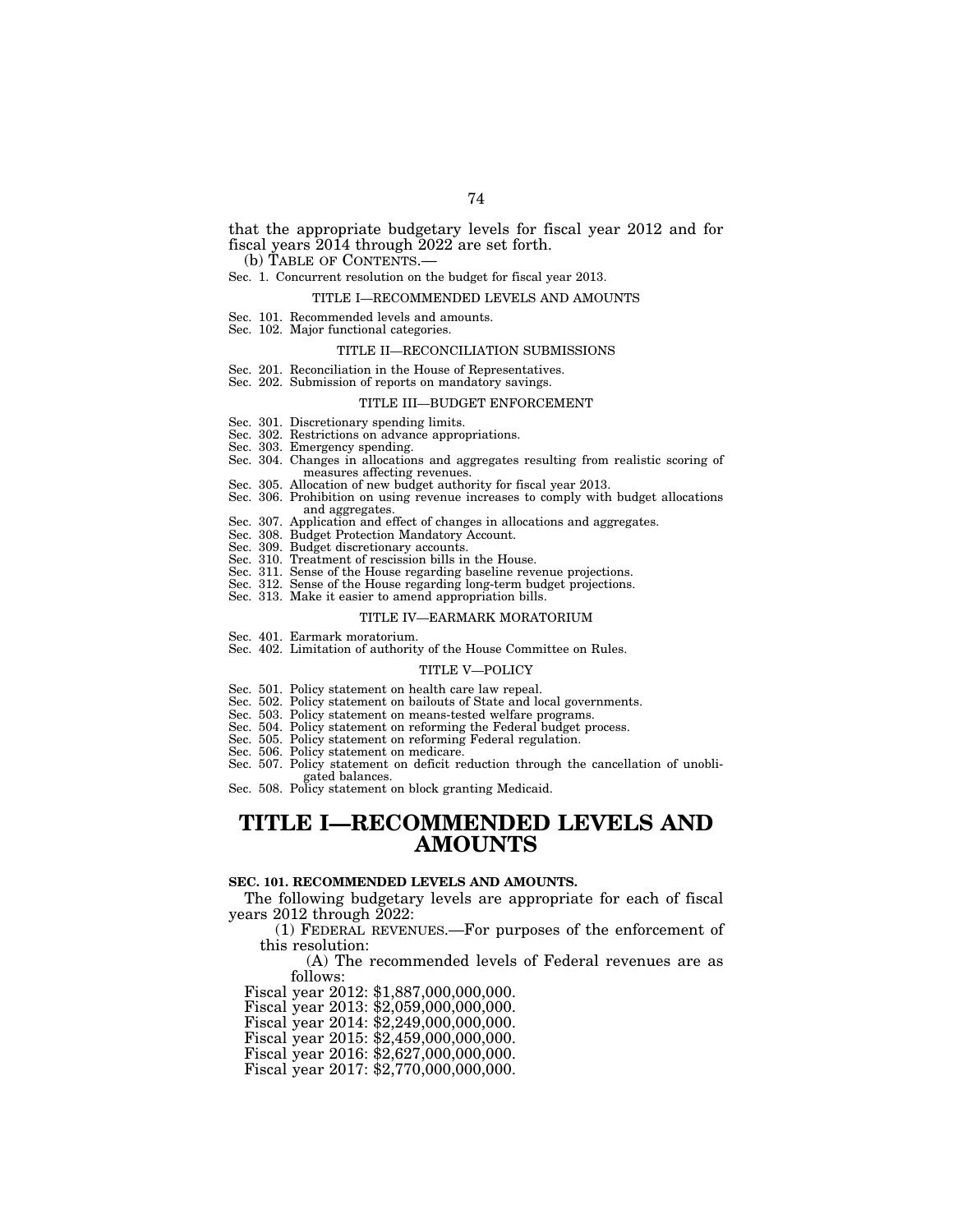Fiscal year 2019: \$3,021,000,000,000.

Fiscal year 2020: \$3,173,000,000,000.

Fiscal year 2021: \$3,332,000,000,000.

Fiscal year 2022: \$3,499,000,000,000.

(B) The amounts by which the aggregate levels of Federal revenues should be changed are as follows: Fiscal year 2012: –\$12,000,000,000.

Fiscal year 2013: –\$234,000,000,000.

Fiscal year 2014: –\$303,000,000,000.

Fiscal year 2015: –\$357,000,000,000.

Fiscal year 2016: –\$389,000,000,000.

Fiscal year 2017: –\$424,000,000,000.

Fiscal year 2018: –\$461,000,000,000.

Fiscal year 2019: –\$498,000,000,000. Fiscal year 2020: –\$535,000,000,000.

Fiscal year 2021: –\$574,000,000,000.

Fiscal year 2022: –\$617,000,000,000.

(2) NEW BUDGET AUTHORITY.—For purposes of the enforcement of this resolution, the appropriate levels of total new

budget authority are as follows: Fiscal year 2012: \$3,069,000,000,000.

Fiscal year 2013: \$2,663,000,000,000.

Fiscal year 2014: \$2,512,000,000,000.

Fiscal year 2015: \$2,561,000,000,000.

Fiscal year 2016: \$2,632,000,000,000.

Fiscal year 2017: \$2,698,000,000,000.

Fiscal year 2018: \$2,788,000,000,000.

Fiscal year 2019: \$2,923,000,000,000.

Fiscal year 2020: \$3,035,000,000,000.

Fiscal year 2021: \$3,141,000,000,000.

Fiscal year 2022: \$3,289,000,000,000.

(3) BUDGET OUTLAYS.—For purposes of the enforcement of this resolution, the appropriate levels of total budget outlays are as follows:

Fiscal year 2012: \$3,120,000,000,000.

Fiscal year 2013: \$2,818,000,000,000.

Fiscal year 2014: \$2,653,000,000,000.

Fiscal year 2015: \$2,654,000,000,000.

Fiscal year 2016: \$2,713,000,000,000.

Fiscal year 2017: \$2,764,000,000,000.

Fiscal year 2018: \$2,834,000,000,000.

Fiscal year 2019: \$2,970,000,000,000.

Fiscal year 2020: \$3,081,000,000,000.

Fiscal year 2021: \$3,186,000,000,000.

Fiscal year 2022: \$3,340,000,000,000.

(4) DEFICITS (ON-BUDGET).—For purposes of the enforcement of this resolution, the amounts of the deficits (on-budget) are as follows:

Fiscal year 2012: –\$1,233,000,000,000.

Fiscal year 2013: –\$759,000,000,000.

Fiscal year 2014: –\$405,000,000,000.

Fiscal year 2015: –\$195,000,000,000.

Fiscal year 2016: –\$86,000,000,000.

Fiscal year 2017: \$6,000,000,000.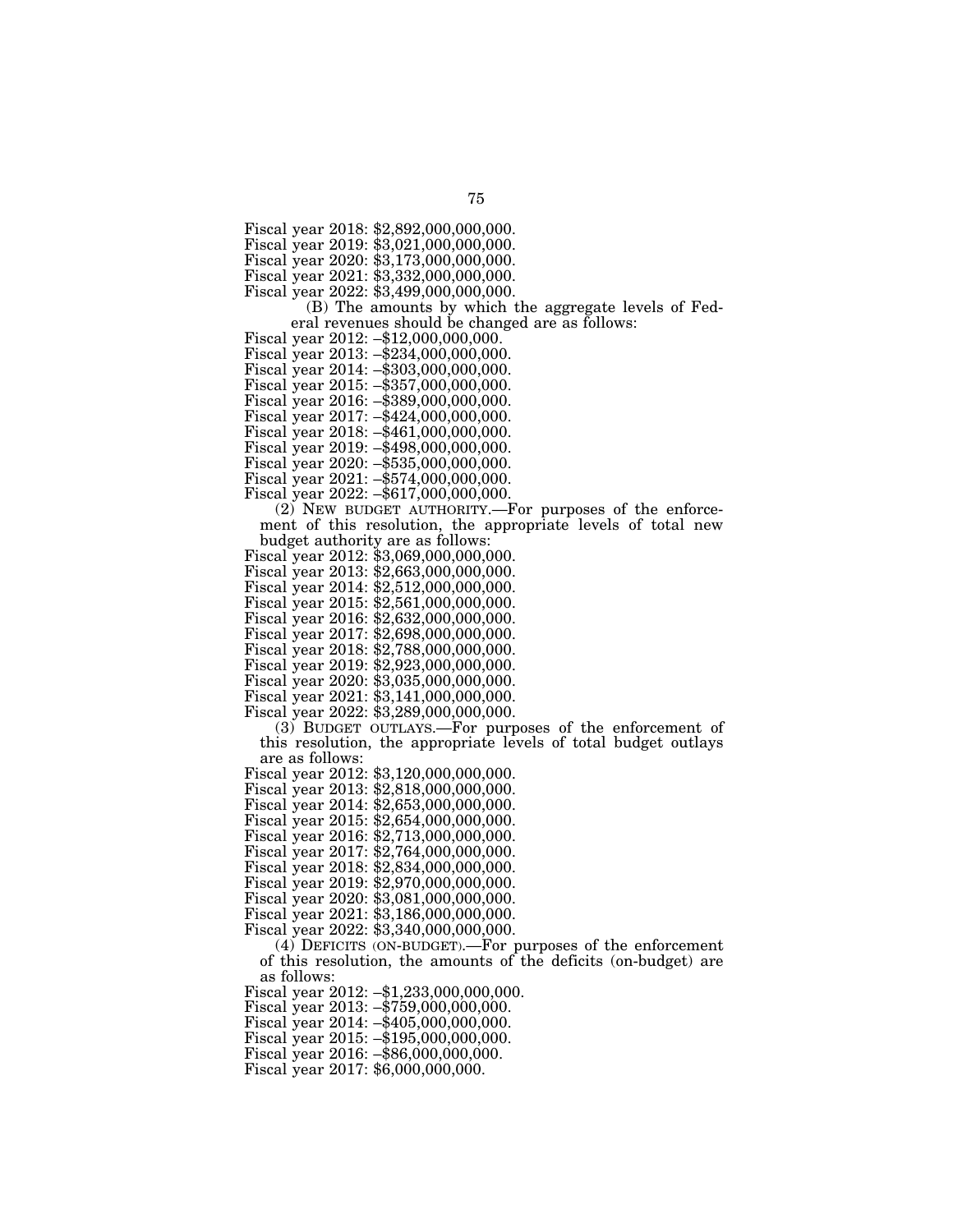Fiscal year 2018: \$58,000,000,000.

Fiscal year 2019: \$51,000,000,000.

Fiscal year 2020: \$92,000,000,000.

Fiscal year 2021: \$146,000,000,000.

Fiscal year 2022: \$159,000,000,000.

(5) DEBT SUBJECT TO LIMIT.—Pursuant to section  $301(a)(5)$  of the Congressional Budget Act of 1974, the appropriate levels of

the public debt are as follows: Fiscal year 2012: \$16,076,000,000,000.

Fiscal year 2013: \$17,003,000,000,000.

Fiscal year 2014: \$17,586,000,000,000.

Fiscal year 2015: \$17,967,000,000,000.

Fiscal year 2016: \$18,266,000,000,000.

Fiscal year 2017: \$18,520,000,000,000.

Fiscal year 2018: \$18,737,000,000,000.

Fiscal year 2019: \$18,954,000,000,000.

Fiscal year 2020: \$19,129,000,000,000.

Fiscal year 2021: \$19,252,000,000,000.

Fiscal year 2022: \$19,352,000,000,000.

 $(6)$  DEBT HELD BY THE PUBLIC.—The appropriate levels of debt held by the public are as follows:

Fiscal year  $2012: $11,359,000,000,000.$ 

Fiscal year 2013: \$12,191,000,000,000.

Fiscal year 2014: \$12,677,000,000,000.

Fiscal year 2015: \$12,950,000,000,000. Fiscal year 2016: \$13,110,000,000,000.

Fiscal year 2017: \$13,178,000,000,000.

Fiscal year 2018: \$13,186,000,000,000.

Fiscal year 2019: \$13,202,000,000,000.

Fiscal year 2020: \$13,189,000,000,000.

Fiscal year 2021: \$13,135,000,000,000.

Fiscal year 2022: \$13,088,000,000,000.

# **SEC. 102. MAJOR FUNCTIONAL CATEGORIES.**

The Congress determines and declares that the appropriate levels of new budget authority and outlays for fiscal years 2012 through 2022 for each major functional category are:

(1) National Defense (050):

Fiscal year 2012: (A) New budget authority, \$687,000,000,000.

(B) Outlays, \$679,000,000,000.

Fiscal year 2013:

(A) New budget authority, \$659,000,000,000.

(B) Outlays, \$673,000,000,000.

Fiscal year 2014:

(A) New budget authority, \$619,000,000,000.

(B) Outlays, \$659,000,000,000.

Fiscal year 2015:

(A) New budget authority, \$633,000,000,000.

(B) Outlays, \$640,000,000,000.

Fiscal year 2016:

(A) New budget authority, \$647,000,000,000.

(B) Outlays, \$647,000,000,000.

Fiscal year 2017:

(A) New budget authority, \$619,000,000,000.

(B) Outlays, \$608,000,000,000.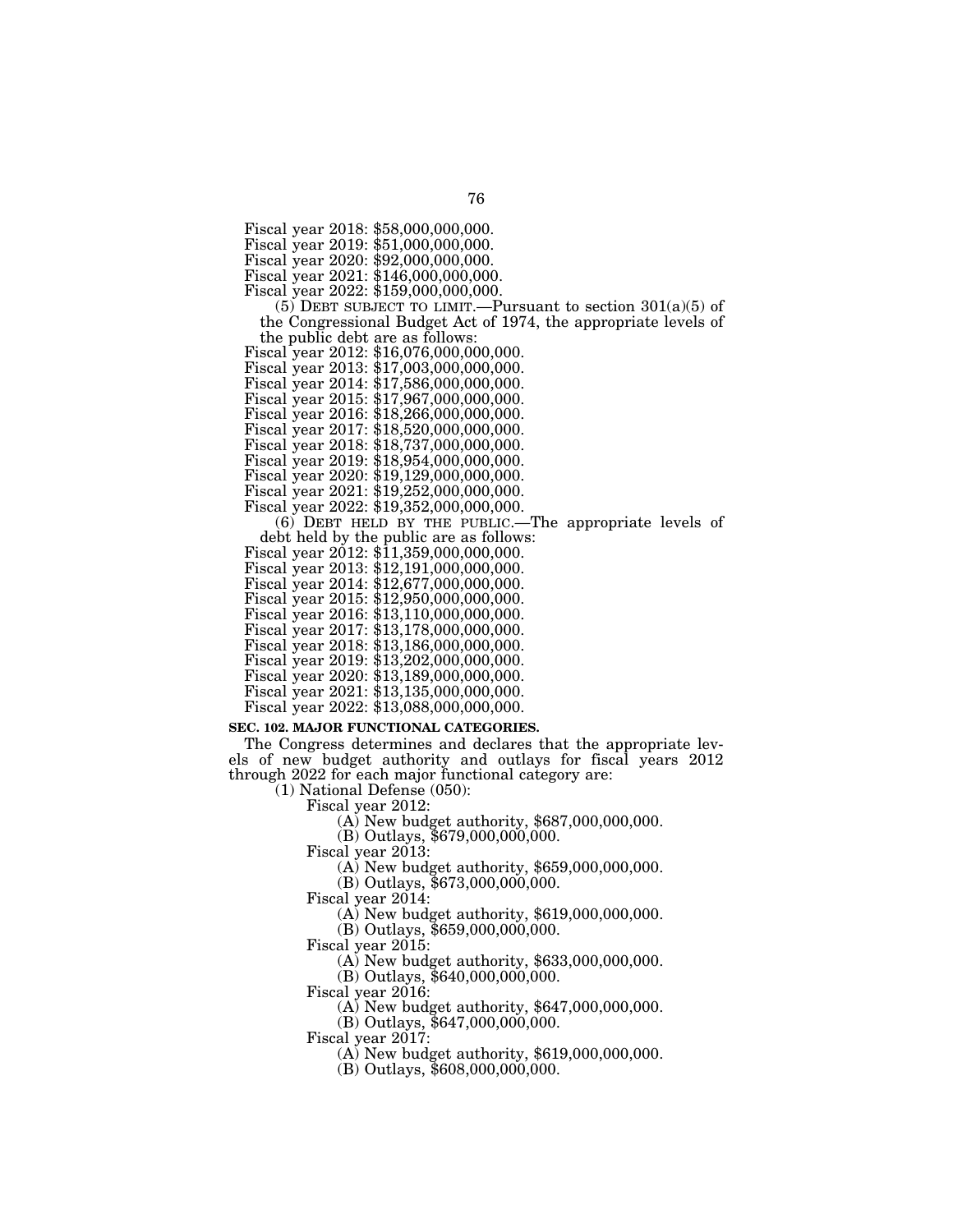(A) New budget authority, \$635,000,000,000.

(B) Outlays, \$618,000,000,000.

Fiscal year 2019:

(A) New budget authority, \$653,000,000,000.

(B) Outlays, \$639,000,000,000.

Fiscal year 2020:

(A) New budget authority, \$672,000,000,000.

(B) Outlays, \$657,000,000,000.

Fiscal year 2021:

(A) New budget authority, \$690,000,000,000.

(B) Outlays, \$675,000,000,000.

Fiscal year 2022:

(A) New budget authority, \$709,000,000,000.

(B) Outlays, \$699,000,000,000.

(2) International Affairs (150):

Fiscal year 2012:

(A) New budget authority, an amount to be derived from function 920.

(B) Outlays, an amount to be derived from function 920.

Fiscal year 2013:

(A) New budget authority, an amount to be derived from function 920.

(B) Outlays, an amount to be derived from function 920.

Fiscal year 2014:

(A) New budget authority, an amount to be derived from function 920.

(B) Outlays, an amount to be derived from function 920.

Fiscal year 2015:

(A) New budget authority, an amount to be derived from function 920.

(B) Outlays, an amount to be derived from function 920.

Fiscal year 2016:

(A) New budget authority, an amount to be derived from function 920.

(B) Outlays, an amount to be derived from function 920.

Fiscal year 2017:

(A) New budget authority, an amount to be derived from function 920.

(B) Outlays, an amount to be derived from function 920.

Fiscal year 2018:

(A) New budget authority, an amount to be derived from function 920.

(B) Outlays, an amount to be derived from function 920.

Fiscal year 2019:

(A) New budget authority, an amount to be derived from function 920.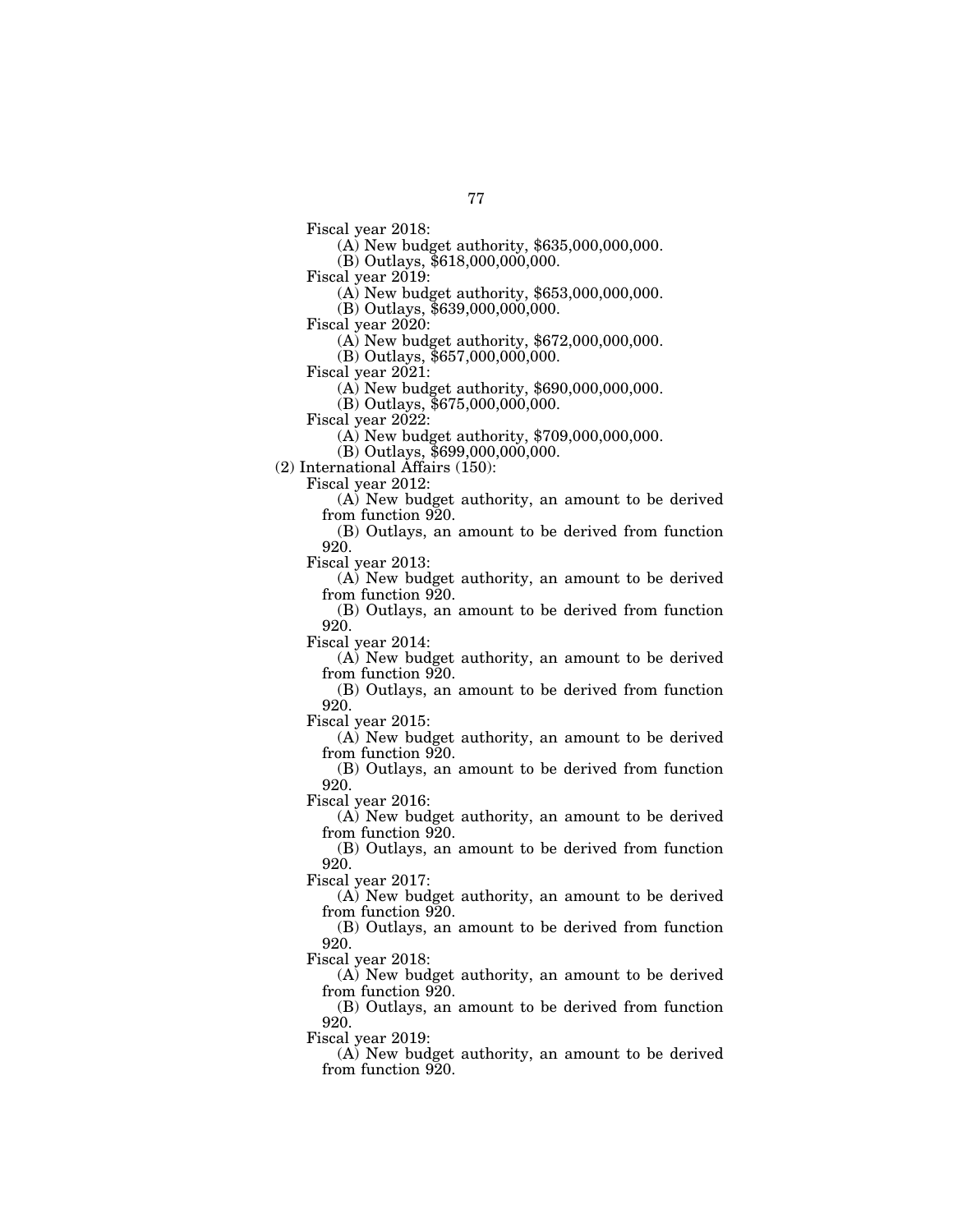(B) Outlays, an amount to be derived from function 920.

Fiscal year 2020:

(A) New budget authority, an amount to be derived from function 920.

(B) Outlays, an amount to be derived from function 920.

Fiscal year 2021:

(A) New budget authority, an amount to be derived from function 920.

(B) Outlays, an amount to be derived from function 920.

Fiscal year 2022:

(A) New budget authority, an amount to be derived from function 920.

(B) Outlays, an amount to be derived from function 920.

(3) General Science, Space, and Technology (250):

Fiscal year 2012:

(A) New budget authority, an amount to be derived from function 920.

(B) Outlays, an amount to be derived from function 920.

Fiscal year 2013:

(A) New budget authority, an amount to be derived from function 920.

(B) Outlays, an amount to be derived from function 920.

Fiscal year 2014:

(A) New budget authority, an amount to be derived from function 920.

(B) Outlays, an amount to be derived from function 920.

Fiscal year 2015:

(A) New budget authority, an amount to be derived from function 920.

(B) Outlays, an amount to be derived from function 920.

Fiscal year 2016:

(A) New budget authority, an amount to be derived from function 920.

(B) Outlays, an amount to be derived from function 920.

Fiscal year 2017:

(A) New budget authority, an amount to be derived from function 920.

(B) Outlays, an amount to be derived from function 920.

Fiscal year 2018:

(A) New budget authority, an amount to be derived from function 920.

(B) Outlays, an amount to be derived from function 920.

Fiscal year 2019: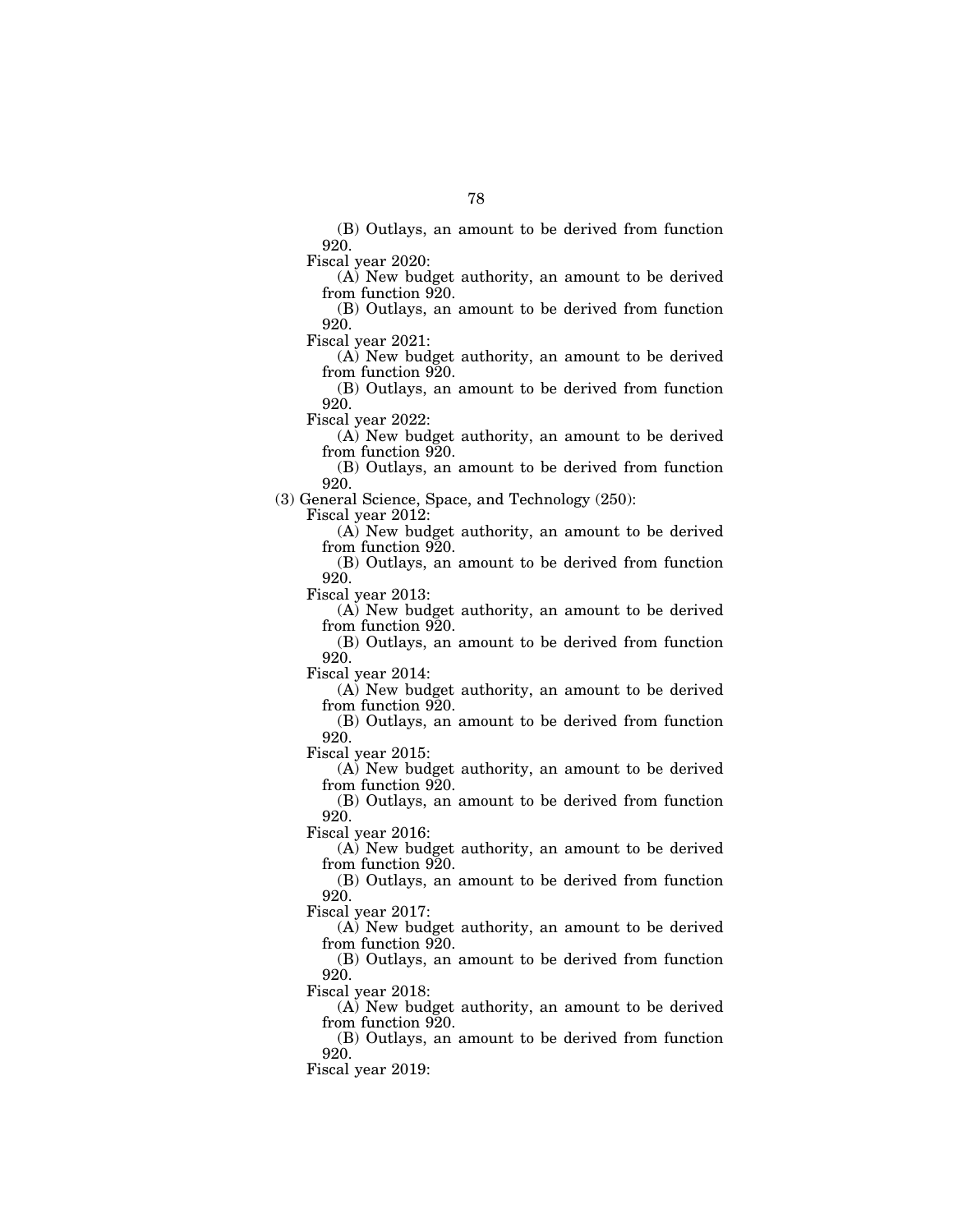(A) New budget authority, an amount to be derived from function 920.

(B) Outlays, an amount to be derived from function 920.

Fiscal year 2020:

(A) New budget authority, an amount to be derived from function 920.

(B) Outlays, an amount to be derived from function 920.

Fiscal year 2021:

(A) New budget authority, an amount to be derived from function 920.

(B) Outlays, an amount to be derived from function 920.

Fiscal year 2022:

(A) New budget authority, an amount to be derived from function 920.

(B) Outlays, an amount to be derived from function 920.

(4) Energy (270):

Fiscal year 2012:

(A) New budget authority, an amount to be derived from function 920.

(B) Outlays, an amount to be derived from function 920.

Fiscal year 2013:

(A) New budget authority, an amount to be derived from function 920.

(B) Outlays, an amount to be derived from function 920.

Fiscal year 2014:

(A) New budget authority, an amount to be derived from function 920.

(B) Outlays, an amount to be derived from function 920.

Fiscal year 2015:

(A) New budget authority, an amount to be derived from function 920.

(B) Outlays, an amount to be derived from function 920.

Fiscal year 2016:

(A) New budget authority, an amount to be derived from function 920.

(B) Outlays, an amount to be derived from function 920.

Fiscal year 2017:

(A) New budget authority, an amount to be derived from function 920.

(B) Outlays, an amount to be derived from function 920.

Fiscal year 2018:

(A) New budget authority, an amount to be derived from function 920.

(B) Outlays, an amount to be derived from function 920.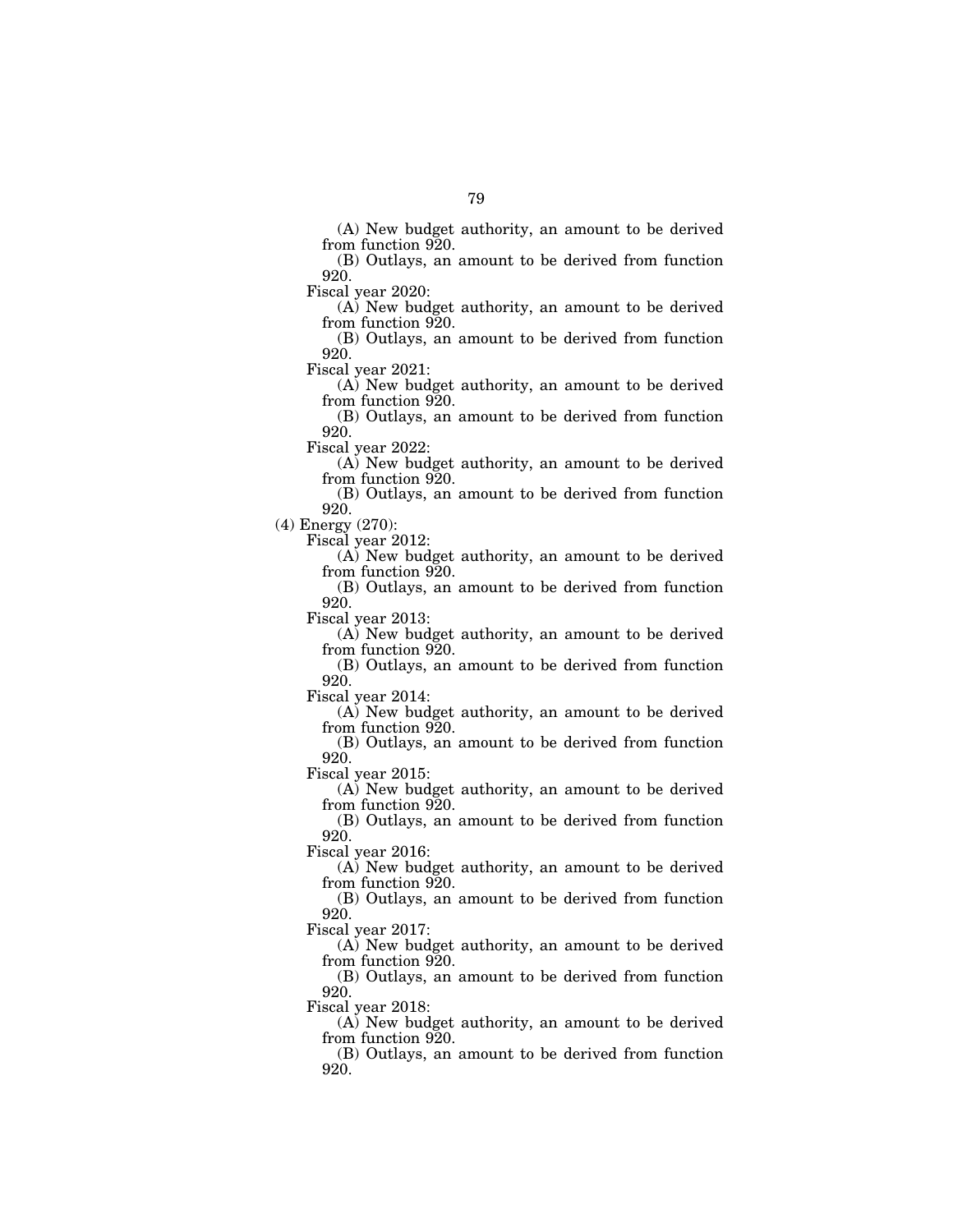Fiscal year 2019:

(A) New budget authority, an amount to be derived from function 920.

(B) Outlays, an amount to be derived from function 920.

Fiscal year 2020:

(A) New budget authority, an amount to be derived from function 920.

(B) Outlays, an amount to be derived from function 920.

Fiscal year 2021:

(A) New budget authority, an amount to be derived from function 920.

(B) Outlays, an amount to be derived from function 920.

Fiscal year 2022:

(A) New budget authority, an amount to be derived from function 920.

(B) Outlays, an amount to be derived from function 920.

(5) Natural Resources and Environment (300):

Fiscal year 2012:

(A) New budget authority, an amount to be derived from function 920.

(B) Outlays, an amount to be derived from function 920.

Fiscal year 2013:

(A) New budget authority, an amount to be derived from function 920.

(B) Outlays, an amount to be derived from function 920.

Fiscal year 2014:

(A) New budget authority, an amount to be derived from function 920.

(B) Outlays, an amount to be derived from function 920.

Fiscal year 2015:

(A) New budget authority, an amount to be derived from function 920.

(B) Outlays, an amount to be derived from function 920.

Fiscal year 2016:

(A) New budget authority, an amount to be derived from function 920.

(B) Outlays, an amount to be derived from function 920.

Fiscal year 2017:

(A) New budget authority, an amount to be derived from function 920.

(B) Outlays, an amount to be derived from function 920.

Fiscal year 2018:

(A) New budget authority, an amount to be derived from function 920.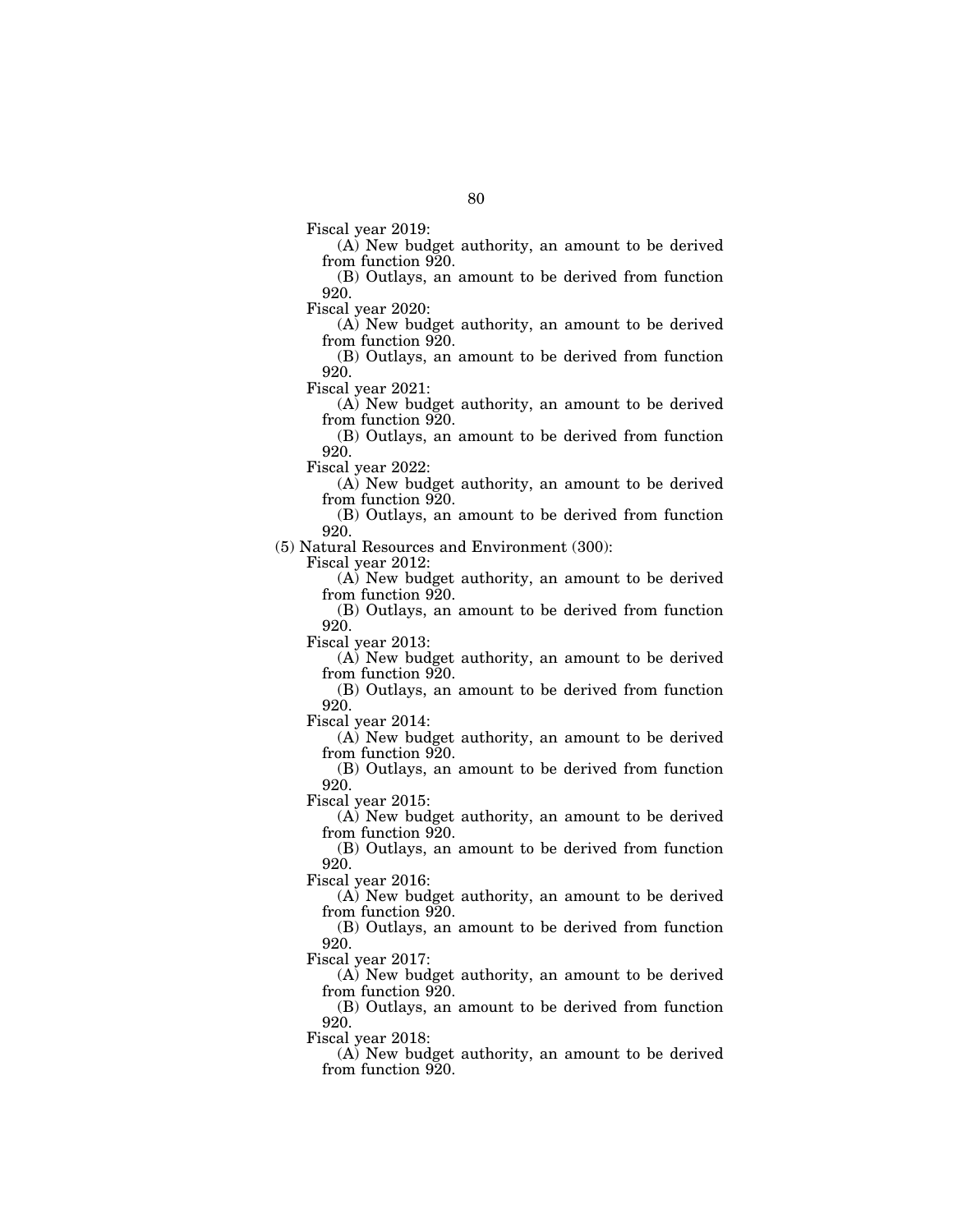(B) Outlays, an amount to be derived from function 920.

Fiscal year 2019:

(A) New budget authority, an amount to be derived from function 920.

(B) Outlays, an amount to be derived from function 920.

Fiscal year 2020:

(A) New budget authority, an amount to be derived from function 920.

(B) Outlays, an amount to be derived from function 920.

Fiscal year 2021:

(A) New budget authority, an amount to be derived from function 920.

(B) Outlays, an amount to be derived from function 920.

Fiscal year 2022:

(A) New budget authority, an amount to be derived from function 920.

(B) Outlays, an amount to be derived from function 920.

(6) Agriculture (350):

Fiscal year 2012:

(A) New budget authority, an amount to be derived from function 920.

(B) Outlays, an amount to be derived from function 920.

Fiscal year 2013:

(A) New budget authority, an amount to be derived from function 920.

(B) Outlays, an amount to be derived from function 920.

Fiscal year 2014:

(A) New budget authority, an amount to be derived from function 920.

(B) Outlays, an amount to be derived from function 920.

Fiscal year 2015:

(A) New budget authority, an amount to be derived from function 920.

(B) Outlays, an amount to be derived from function 920.

Fiscal year 2016:

(A) New budget authority, an amount to be derived from function 920.

(B) Outlays, an amount to be derived from function 920.

Fiscal year 2017:

(A) New budget authority, an amount to be derived from function 920.

(B) Outlays, an amount to be derived from function 920.

Fiscal year 2018: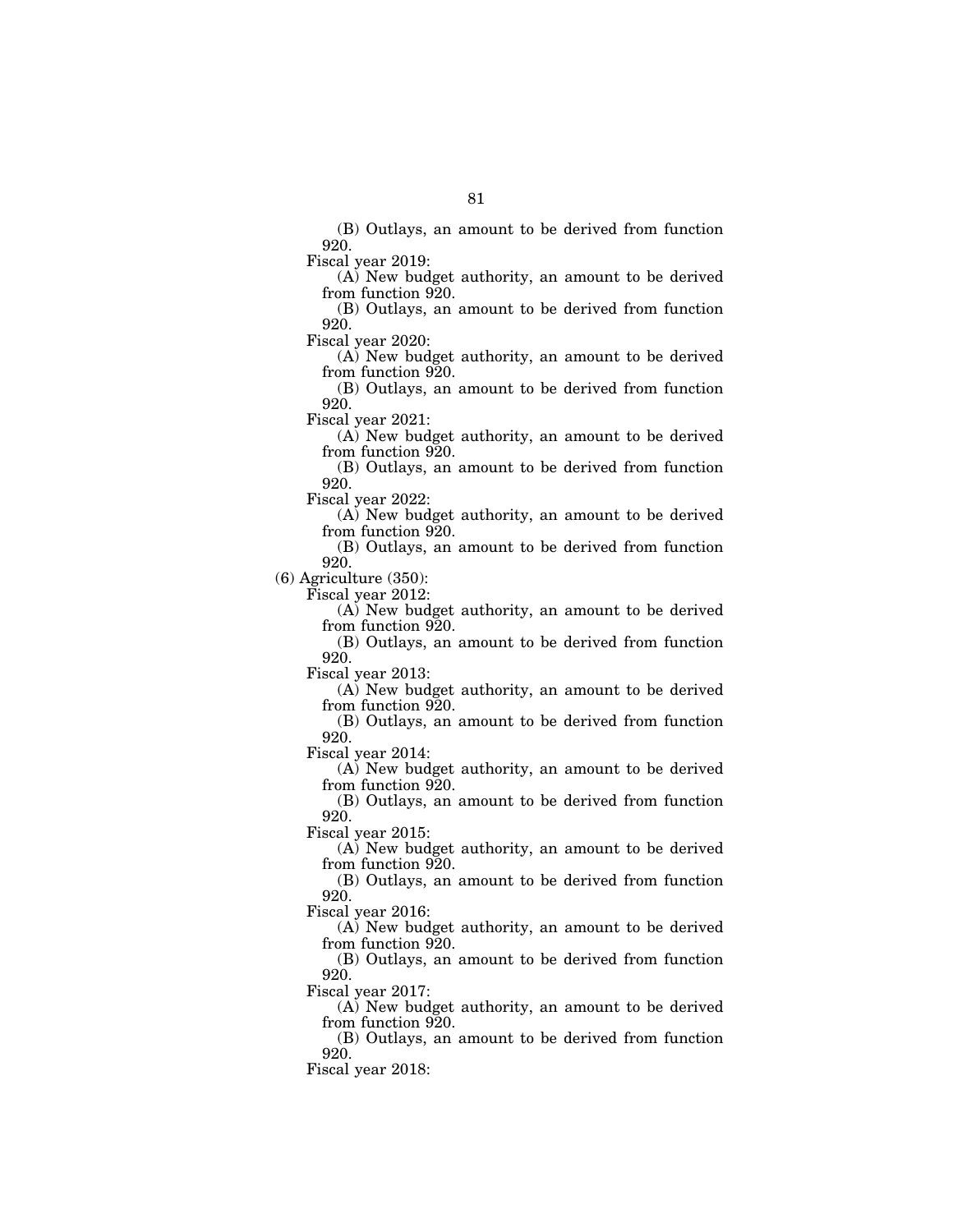(A) New budget authority, an amount to be derived from function 920.

(B) Outlays, an amount to be derived from function 920.

Fiscal year 2019:

(A) New budget authority, an amount to be derived from function 920.

(B) Outlays, an amount to be derived from function 920.

Fiscal year 2020:

(A) New budget authority, an amount to be derived from function 920.

(B) Outlays, an amount to be derived from function 920.

Fiscal year 2021:

(A) New budget authority, an amount to be derived from function 920.

(B) Outlays, an amount to be derived from function 920.

Fiscal year 2022:

(A) New budget authority, an amount to be derived from function 920.

(B) Outlays, an amount to be derived from function 920.

(7) Commerce and Housing Credit (370):

Fiscal year 2012:

(A) New budget authority, an amount to be derived from function 920.

(B) Outlays, an amount to be derived from function 920.

Fiscal year 2013:

(A) New budget authority, an amount to be derived from function 920.

(B) Outlays, an amount to be derived from function 920.

Fiscal year 2014:

(A) New budget authority, an amount to be derived from function 920.

(B) Outlays, an amount to be derived from function 920.

Fiscal year 2015:

(A) New budget authority, an amount to be derived from function 920.

(B) Outlays, an amount to be derived from function 920.

Fiscal year 2016:

(A) New budget authority, an amount to be derived from function 920.

(B) Outlays, an amount to be derived from function 920.

Fiscal year 2017:

(A) New budget authority, an amount to be derived from function 920.

(B) Outlays, an amount to be derived from function 920.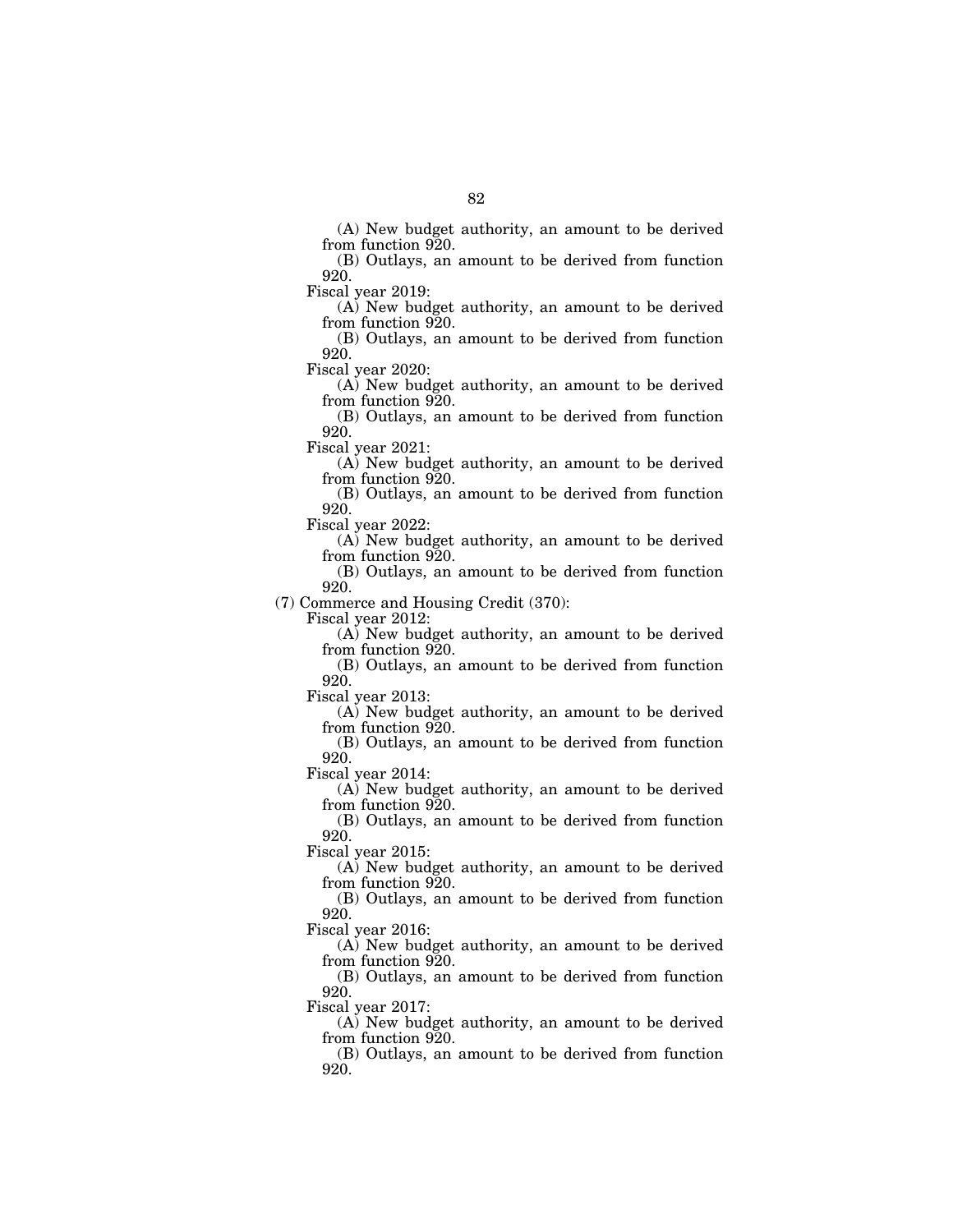Fiscal year 2018:

(A) New budget authority, an amount to be derived from function 920.

(B) Outlays, an amount to be derived from function 920.

Fiscal year 2019:

(A) New budget authority, an amount to be derived from function 920.

(B) Outlays, an amount to be derived from function 920.

Fiscal year 2020:

(A) New budget authority, an amount to be derived from function 920.

(B) Outlays, an amount to be derived from function 920.

Fiscal year 2021:

(A) New budget authority, an amount to be derived from function 920.

(B) Outlays, an amount to be derived from function 920.

Fiscal year 2022:

(A) New budget authority, an amount to be derived from function 920.

(B) Outlays, an amount to be derived from function 920.

(8) Transportation (400):

Fiscal year 2012:

(A) New budget authority, an amount to be derived from function 920.

(B) Outlays, an amount to be derived from function 920.

Fiscal year 2013:

(A) New budget authority, an amount to be derived from function 920.

(B) Outlays, an amount to be derived from function 920.

Fiscal year 2014:

(A) New budget authority, an amount to be derived from function 920.

(B) Outlays, an amount to be derived from function 920.

Fiscal year 2015:

(A) New budget authority, an amount to be derived from function 920.

(B) Outlays, an amount to be derived from function 920.

Fiscal year 2016:

(A) New budget authority, an amount to be derived from function 920.

(B) Outlays, an amount to be derived from function 920.

Fiscal year 2017:

(A) New budget authority, an amount to be derived from function 920.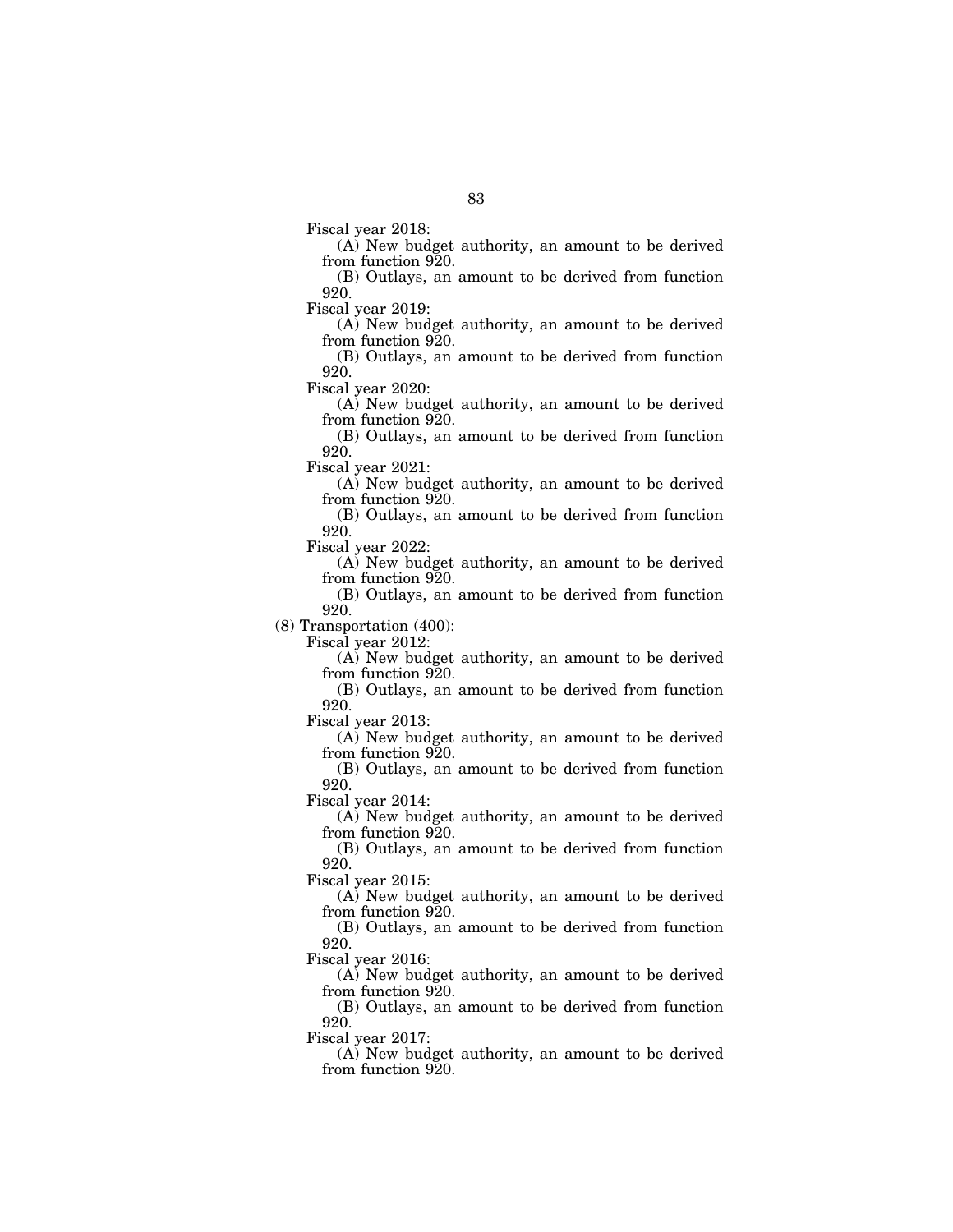(B) Outlays, an amount to be derived from function 920.

Fiscal year 2018:

(A) New budget authority, an amount to be derived from function 920.

(B) Outlays, an amount to be derived from function 920.

Fiscal year 2019:

(A) New budget authority, an amount to be derived from function 920.

(B) Outlays, an amount to be derived from function 920.

Fiscal year 2020:

(A) New budget authority, an amount to be derived from function 920.

(B) Outlays, an amount to be derived from function 920.

Fiscal year 2021:

(A) New budget authority, an amount to be derived from function 920.

(B) Outlays, an amount to be derived from function 920.

Fiscal year 2022:

(A) New budget authority, an amount to be derived from function 920.

(B) Outlays, an amount to be derived from function 920.

(9) Community and Regional Development (450):

Fiscal year 2012:

(A) New budget authority, an amount to be derived from function 920.

(B) Outlays, an amount to be derived from function 920.

Fiscal year 2013:

(A) New budget authority, an amount to be derived from function 920.

(B) Outlays, an amount to be derived from function 920.

Fiscal year 2014:

(A) New budget authority, an amount to be derived from function 920.

(B) Outlays, an amount to be derived from function 920.

Fiscal year 2015:

(A) New budget authority, an amount to be derived from function 920.

(B) Outlays, an amount to be derived from function 920.

Fiscal year 2016:

(A) New budget authority, an amount to be derived from function 920.

(B) Outlays, an amount to be derived from function 920.

Fiscal year 2017: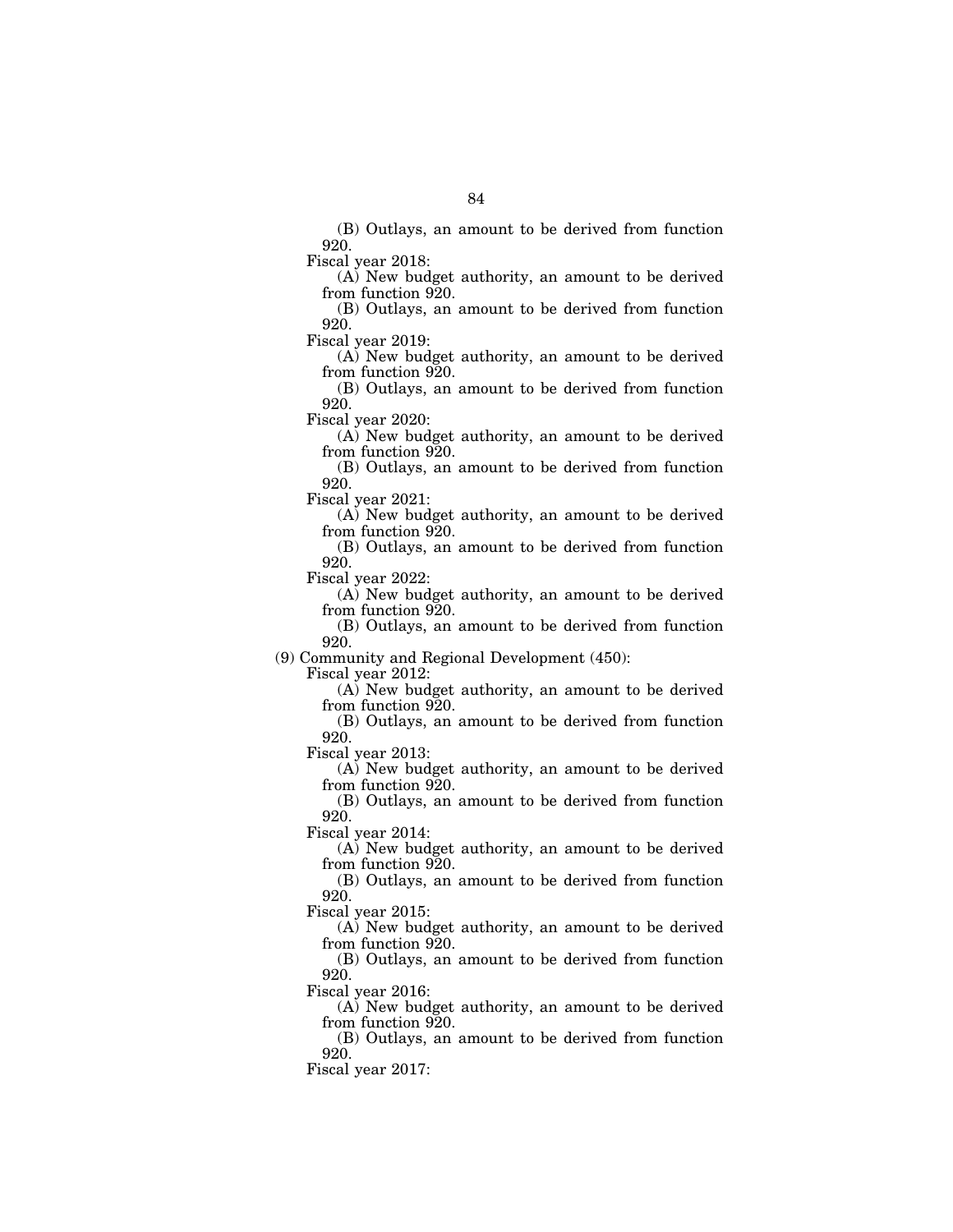(A) New budget authority, an amount to be derived from function 920.

(B) Outlays, an amount to be derived from function 920.

Fiscal year 2018:

(A) New budget authority, an amount to be derived from function 920.

(B) Outlays, an amount to be derived from function 920.

Fiscal year 2019:

(A) New budget authority, an amount to be derived from function 920.

(B) Outlays, an amount to be derived from function 920.

Fiscal year 2020:

(A) New budget authority, an amount to be derived from function 920.

(B) Outlays, an amount to be derived from function 920.

Fiscal year 2021:

(A) New budget authority, an amount to be derived from function 920.

(B) Outlays, an amount to be derived from function 920.

Fiscal year 2022:

(A) New budget authority, an amount to be derived from function 920.

(B) Outlays, an amount to be derived from function 920.

(10) Education, Training, Employment, and Social Services (500):

Fiscal year 2012:

(A) New budget authority, an amount to be derived from function 920.

(B) Outlays, an amount to be derived from function 920.

Fiscal year 2013:

(A) New budget authority, an amount to be derived from function 920.

(B) Outlays, an amount to be derived from function 920.

Fiscal year 2014:

(A) New budget authority, an amount to be derived from function 920.

(B) Outlays, an amount to be derived from function 920.

Fiscal year 2015:

(A) New budget authority, an amount to be derived from function 920.

(B) Outlays, an amount to be derived from function 920.

Fiscal year 2016:

(A) New budget authority, an amount to be derived from function 920.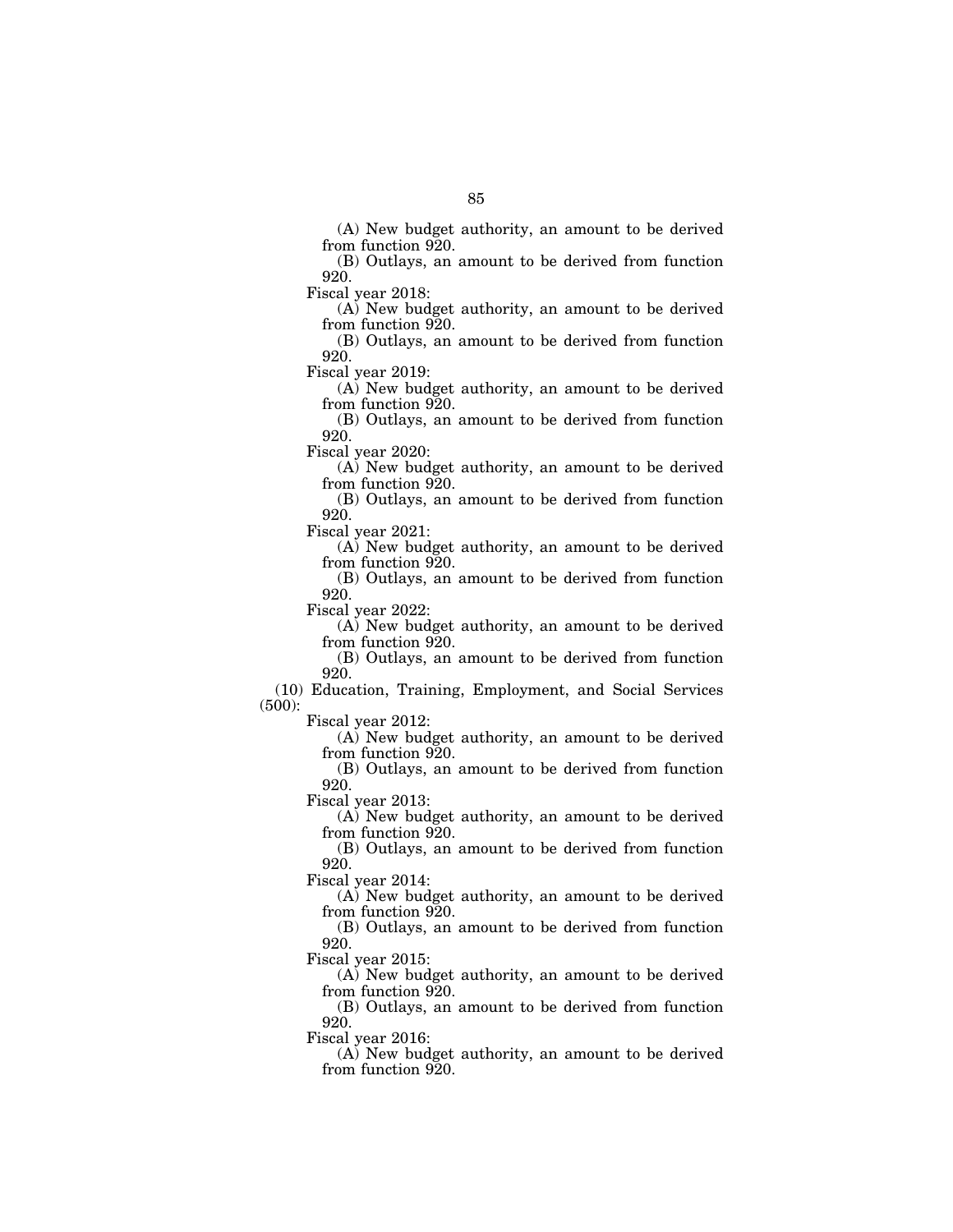(B) Outlays, an amount to be derived from function 920.

Fiscal year 2017:

(A) New budget authority, an amount to be derived from function 920.

(B) Outlays, an amount to be derived from function 920.

Fiscal year 2018:

(A) New budget authority, an amount to be derived from function 920.

(B) Outlays, an amount to be derived from function 920.

Fiscal year 2019:

(A) New budget authority, an amount to be derived from function 920.

(B) Outlays, an amount to be derived from function 920.

Fiscal year 2020:

(A) New budget authority, an amount to be derived from function 920.

(B) Outlays, an amount to be derived from function 920.

Fiscal year 2021:

(A) New budget authority, an amount to be derived from function 920.

(B) Outlays, an amount to be derived from function 920.

Fiscal year 2022:

(A) New budget authority, an amount to be derived from function 920.

(B) Outlays, an amount to be derived from function 920.

(11) Health (550):

Fiscal year 2012:

(A) New budget authority, an amount to be derived from function 920.

(B) Outlays, an amount to be derived from function 920.

Fiscal year 2013:

(A) New budget authority, an amount to be derived from function 920.

(B) Outlays, an amount to be derived from function 920.

Fiscal year 2014:

(A) New budget authority, an amount to be derived from function 920.

(B) Outlays, an amount to be derived from function 920.

Fiscal year 2015:

(A) New budget authority, an amount to be derived from function 920.

(B) Outlays, an amount to be derived from function 920.

Fiscal year 2016: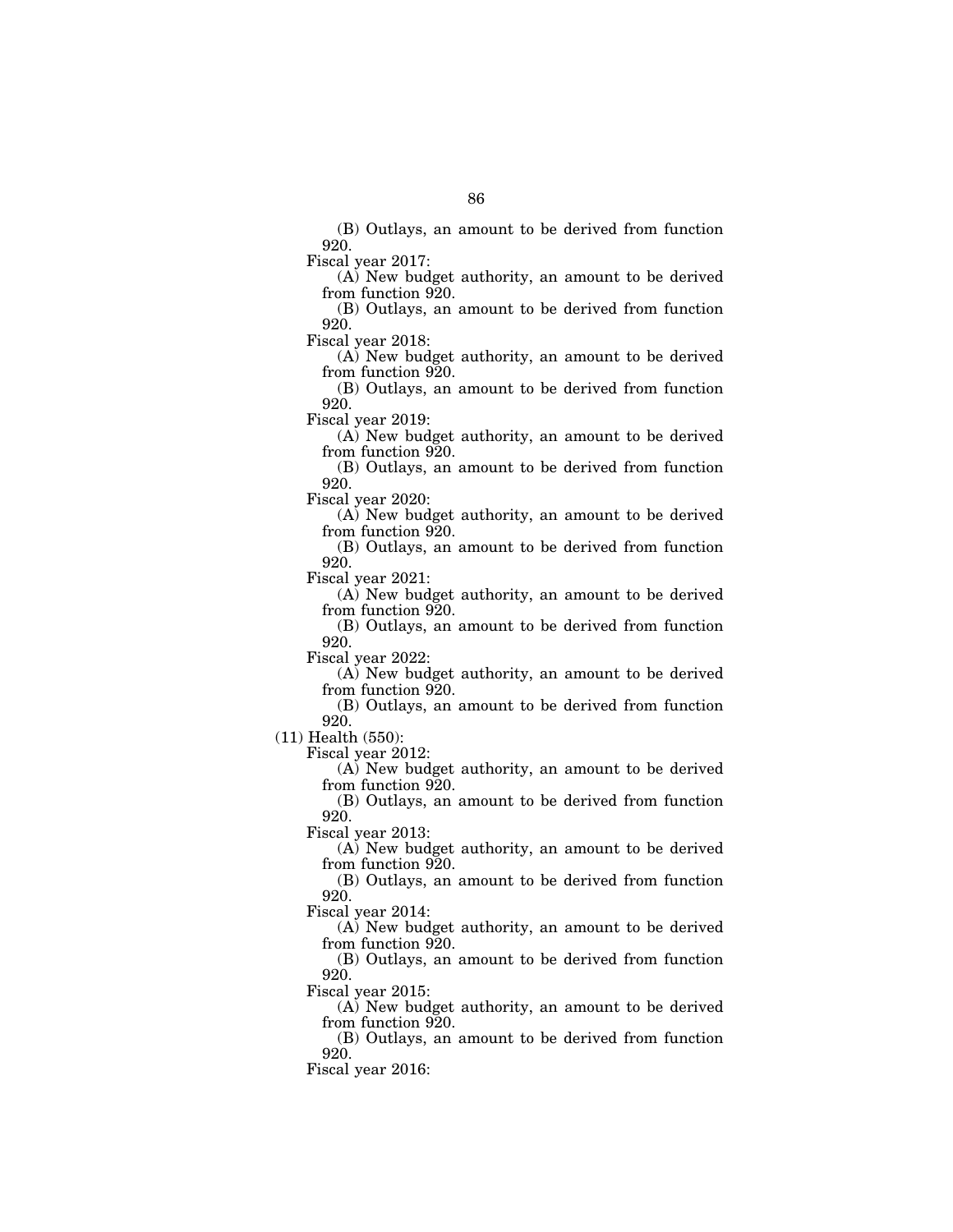(A) New budget authority, an amount to be derived from function 920.

(B) Outlays, an amount to be derived from function 920.

Fiscal year 2017:

(A) New budget authority, an amount to be derived from function 920.

(B) Outlays, an amount to be derived from function 920.

Fiscal year 2018:

(A) New budget authority, an amount to be derived from function 920.

(B) Outlays, an amount to be derived from function 920.

Fiscal year 2019:

(A) New budget authority, an amount to be derived from function 920.

(B) Outlays, an amount to be derived from function 920.

Fiscal year 2020:

(A) New budget authority, an amount to be derived from function 920.

(B) Outlays, an amount to be derived from function 920.

Fiscal year 2021:

(A) New budget authority, an amount to be derived from function 920.

(B) Outlays, an amount to be derived from function 920.

Fiscal year 2022:

(A) New budget authority, an amount to be derived from function 920.

(B) Outlays, an amount to be derived from function 920.

(12) Medicare (570):

Fiscal year 2012:

(A) New budget authority, an amount to be derived from function 920.

(B) Outlays, an amount to be derived from function 920.

Fiscal year 2013:

(A) New budget authority, an amount to be derived from function 920.

(B) Outlays, an amount to be derived from function 920.

Fiscal year 2014:

(A) New budget authority, an amount to be derived from function 920.

(B) Outlays, an amount to be derived from function 920.

Fiscal year 2015:

(A) New budget authority, an amount to be derived from function 920.

(B) Outlays, an amount to be derived from function 920.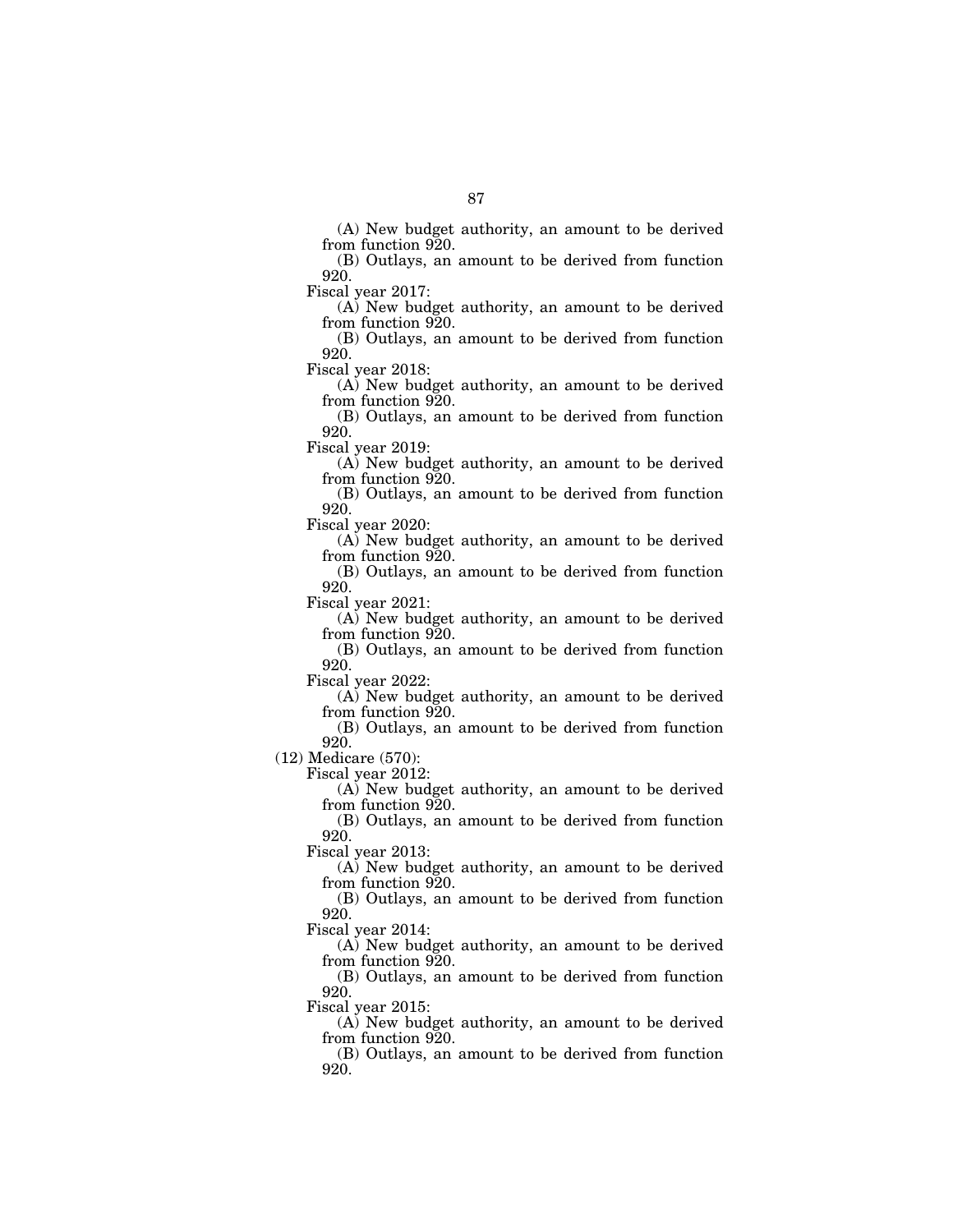Fiscal year 2016:

(A) New budget authority, an amount to be derived from function 920.

(B) Outlays, an amount to be derived from function 920.

Fiscal year 2017:

(A) New budget authority, an amount to be derived from function 920.

(B) Outlays, an amount to be derived from function 920.

Fiscal year 2018:

(A) New budget authority, an amount to be derived from function 920.

(B) Outlays, an amount to be derived from function 920.

Fiscal year 2019:

(A) New budget authority, an amount to be derived from function 920.

(B) Outlays, an amount to be derived from function 920.

Fiscal year 2020:

(A) New budget authority, an amount to be derived from function 920.

(B) Outlays, an amount to be derived from function 920.

Fiscal year 2021:

(A) New budget authority, an amount to be derived from function 920.

(B) Outlays, an amount to be derived from function 920.

Fiscal year 2022:

(A) New budget authority, an amount to be derived from function 920.

(B) Outlays, an amount to be derived from function 920.

(13) Income Security (600):

Fiscal year 2012:

(A) New budget authority, an amount to be derived from function 920.

(B) Outlays, an amount to be derived from function 920.

Fiscal year 2013:

(A) New budget authority, an amount to be derived from function 920.

(B) Outlays, an amount to be derived from function 920.

Fiscal year 2014:

(A) New budget authority, an amount to be derived from function 920.

(B) Outlays, an amount to be derived from function 920.

Fiscal year 2015:

(A) New budget authority, an amount to be derived from function 920.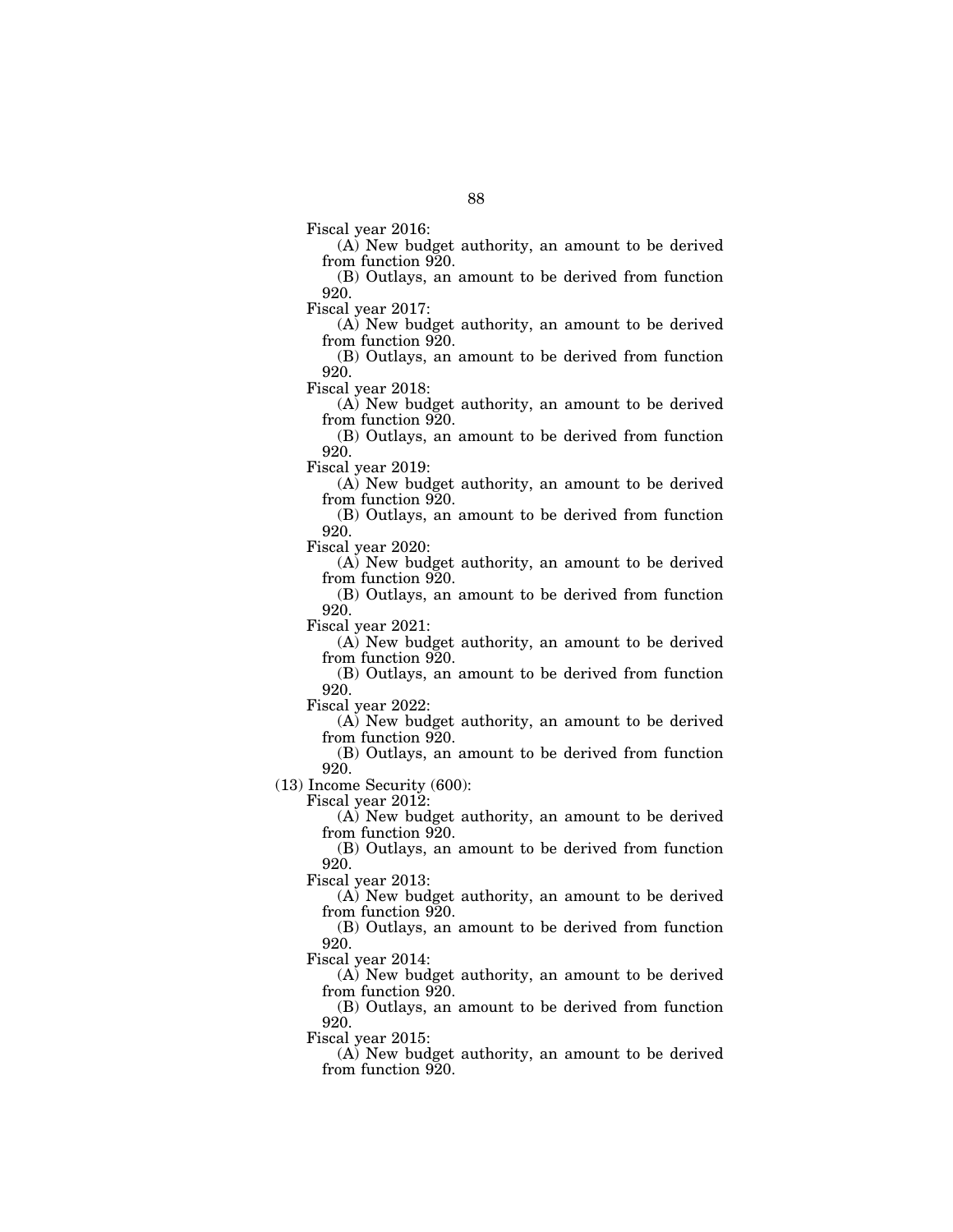(B) Outlays, an amount to be derived from function 920.

Fiscal year 2016:

(A) New budget authority, an amount to be derived from function 920.

(B) Outlays, an amount to be derived from function 920.

Fiscal year 2017:

(A) New budget authority, an amount to be derived from function 920.

(B) Outlays, an amount to be derived from function 920.

Fiscal year 2018:

(A) New budget authority, an amount to be derived from function 920.

(B) Outlays, an amount to be derived from function 920.

Fiscal year 2019:

(A) New budget authority, an amount to be derived from function 920.

(B) Outlays, an amount to be derived from function 920.

Fiscal year 2020:

(A) New budget authority, an amount to be derived from function 920.

(B) Outlays, an amount to be derived from function 920.

Fiscal year 2021:

(A) New budget authority, an amount to be derived from function 920.

(B) Outlays, an amount to be derived from function 920.

Fiscal year 2022:

(A) New budget authority, an amount to be derived from function 920.

(B) Outlays, an amount to be derived from function 920.

(14) Social Security (650):

Fiscal year 2012:

(A) New budget authority, an amount to be derived from function 920.

(B) Outlays, an amount to be derived from function 920.

Fiscal year 2013:

(A) New budget authority, an amount to be derived from function 920.

(B) Outlays, an amount to be derived from function 920.

Fiscal year 2014:

(A) New budget authority, an amount to be derived from function 920.

(B) Outlays, an amount to be derived from function 920.

Fiscal year 2015: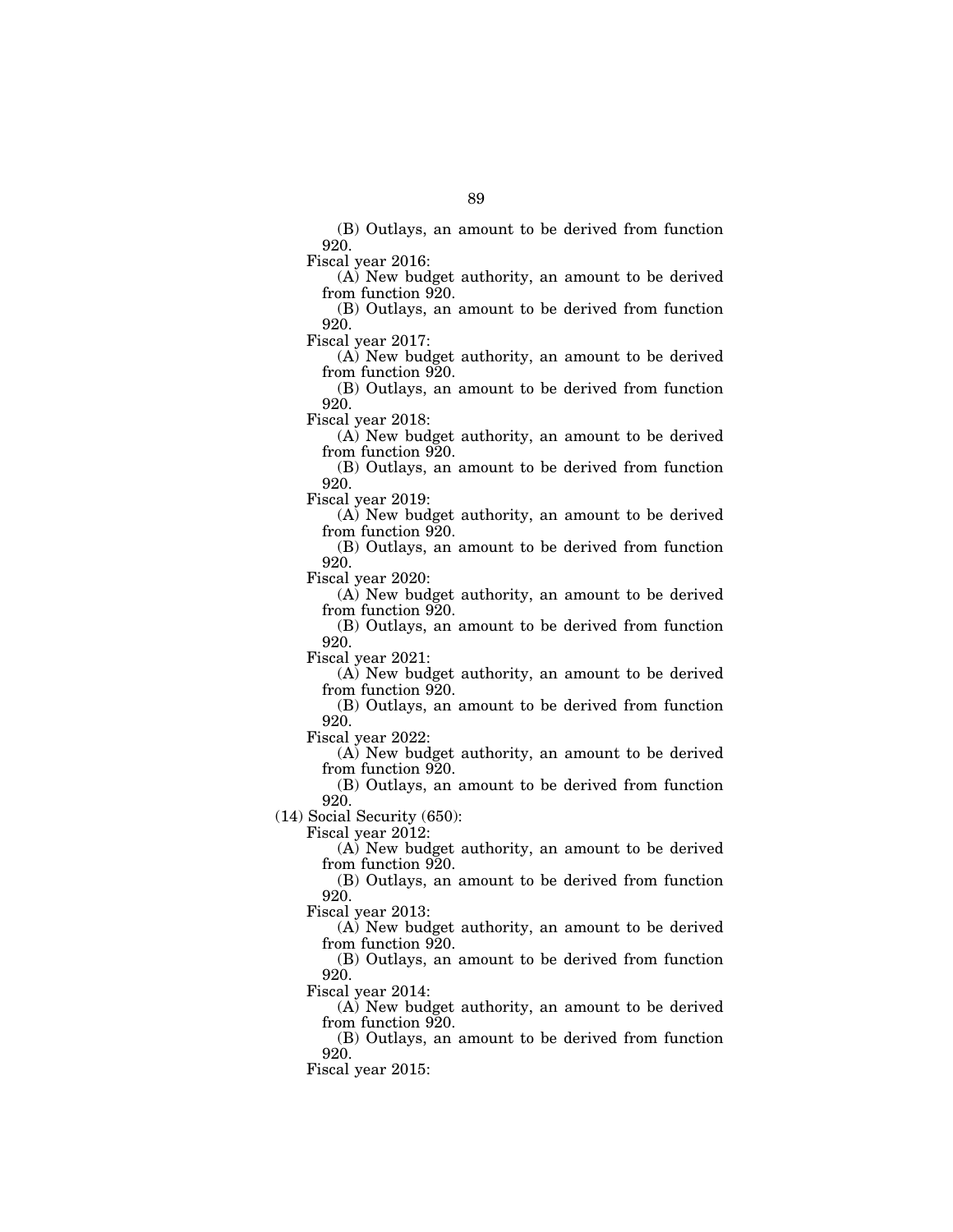(A) New budget authority, an amount to be derived from function 920.

(B) Outlays, an amount to be derived from function 920.

Fiscal year 2016:

(A) New budget authority, an amount to be derived from function 920.

(B) Outlays, an amount to be derived from function 920.

Fiscal year 2017:

(A) New budget authority, an amount to be derived from function 920.

(B) Outlays, an amount to be derived from function 920.

Fiscal year 2018:

(A) New budget authority, an amount to be derived from function 920.

(B) Outlays, an amount to be derived from function 920.

Fiscal year 2019:

(A) New budget authority, an amount to be derived from function 920.

(B) Outlays, an amount to be derived from function 920.

Fiscal year 2020:

(A) New budget authority, an amount to be derived from function 920.

(B) Outlays, an amount to be derived from function 920.

Fiscal year 2021:

(A) New budget authority, an amount to be derived from function 920.

(B) Outlays, an amount to be derived from function 920.

Fiscal year 2022:

(A) New budget authority, an amount to be derived from function 920.

(B) Outlays, an amount to be derived from function 920.

(15) Veterans Benefits and Services (700):

Fiscal year 2012:

(A) New budget authority, an amount to be derived from function 920.

(B) Outlays, an amount to be derived from function 920.

Fiscal year 2013:

(A) New budget authority, an amount to be derived from function 920.

(B) Outlays, an amount to be derived from function 920.

Fiscal year 2014:

(A) New budget authority, an amount to be derived from function 920.

(B) Outlays, an amount to be derived from function 920.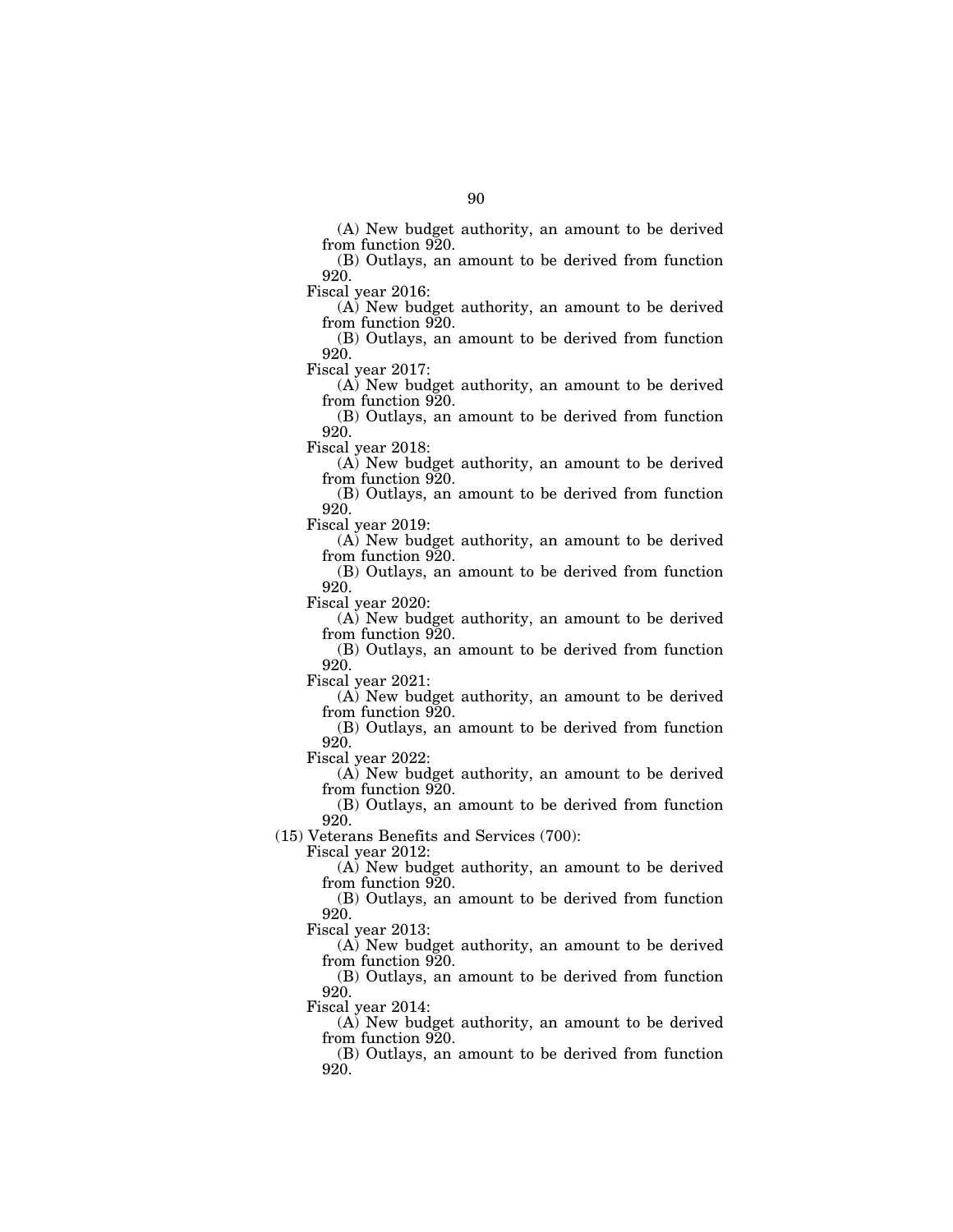Fiscal year 2015:

(A) New budget authority, an amount to be derived from function 920.

(B) Outlays, an amount to be derived from function 920.

Fiscal year 2016:

(A) New budget authority, an amount to be derived from function 920.

(B) Outlays, an amount to be derived from function 920.

Fiscal year 2017:

(A) New budget authority, an amount to be derived from function 920.

(B) Outlays, an amount to be derived from function 920.

Fiscal year 2018:

(A) New budget authority, an amount to be derived from function 920.

(B) Outlays, an amount to be derived from function 920.

Fiscal year 2019:

(A) New budget authority, an amount to be derived from function 920.

(B) Outlays, an amount to be derived from function 920.

Fiscal year 2020:

(A) New budget authority, an amount to be derived from function 920.

(B) Outlays, an amount to be derived from function 920.

Fiscal year 2021:

(A) New budget authority, an amount to be derived from function 920.

(B) Outlays, an amount to be derived from function 920.

Fiscal year 2022:

(A) New budget authority, an amount to be derived from function 920.

(B) Outlays, an amount to be derived from function 920.

(16) Administration of Justice (750):

Fiscal year 2012:

(A) New budget authority, an amount to be derived from function 920.

(B) Outlays, an amount to be derived from function 920.

Fiscal year 2013:

(A) New budget authority, an amount to be derived from function 920.

(B) Outlays, an amount to be derived from function 920.

Fiscal year 2014:

(A) New budget authority, an amount to be derived from function 920.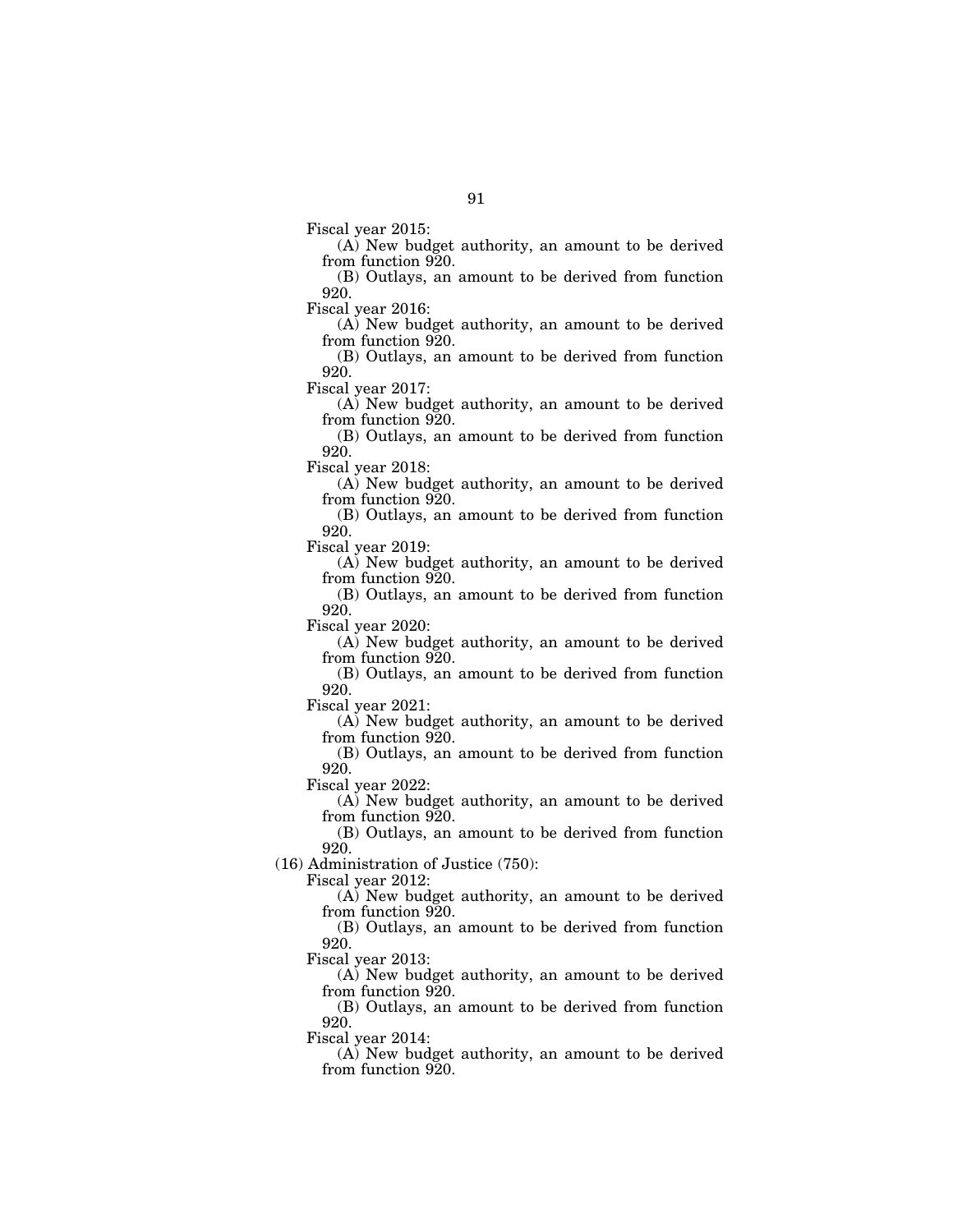(B) Outlays, an amount to be derived from function 920.

Fiscal year 2015:

(A) New budget authority, an amount to be derived from function 920.

(B) Outlays, an amount to be derived from function 920.

Fiscal year 2016:

(A) New budget authority, an amount to be derived from function 920.

(B) Outlays, an amount to be derived from function 920.

Fiscal year 2017:

(A) New budget authority, an amount to be derived from function 920.

(B) Outlays, an amount to be derived from function 920.

Fiscal year 2018:

(A) New budget authority, an amount to be derived from function 920.

(B) Outlays, an amount to be derived from function 920.

Fiscal year 2019:

(A) New budget authority, an amount to be derived from function 920.

(B) Outlays, an amount to be derived from function 920.

Fiscal year 2020:

(A) New budget authority, an amount to be derived from function 920.

(B) Outlays, an amount to be derived from function 920.

Fiscal year 2021:

(A) New budget authority, an amount to be derived from function 920.

(B) Outlays, an amount to be derived from function 920.

Fiscal year 2022:

(A) New budget authority, an amount to be derived from function 920.

(B) Outlays, an amount to be derived from function 920.

(17) General Government (800):

Fiscal year 2012:

(A) New budget authority, an amount to be derived from function 920.

(B) Outlays, an amount to be derived from function 920.

Fiscal year 2013:

(A) New budget authority, an amount to be derived from function 920.

(B) Outlays, an amount to be derived from function 920.

Fiscal year 2014: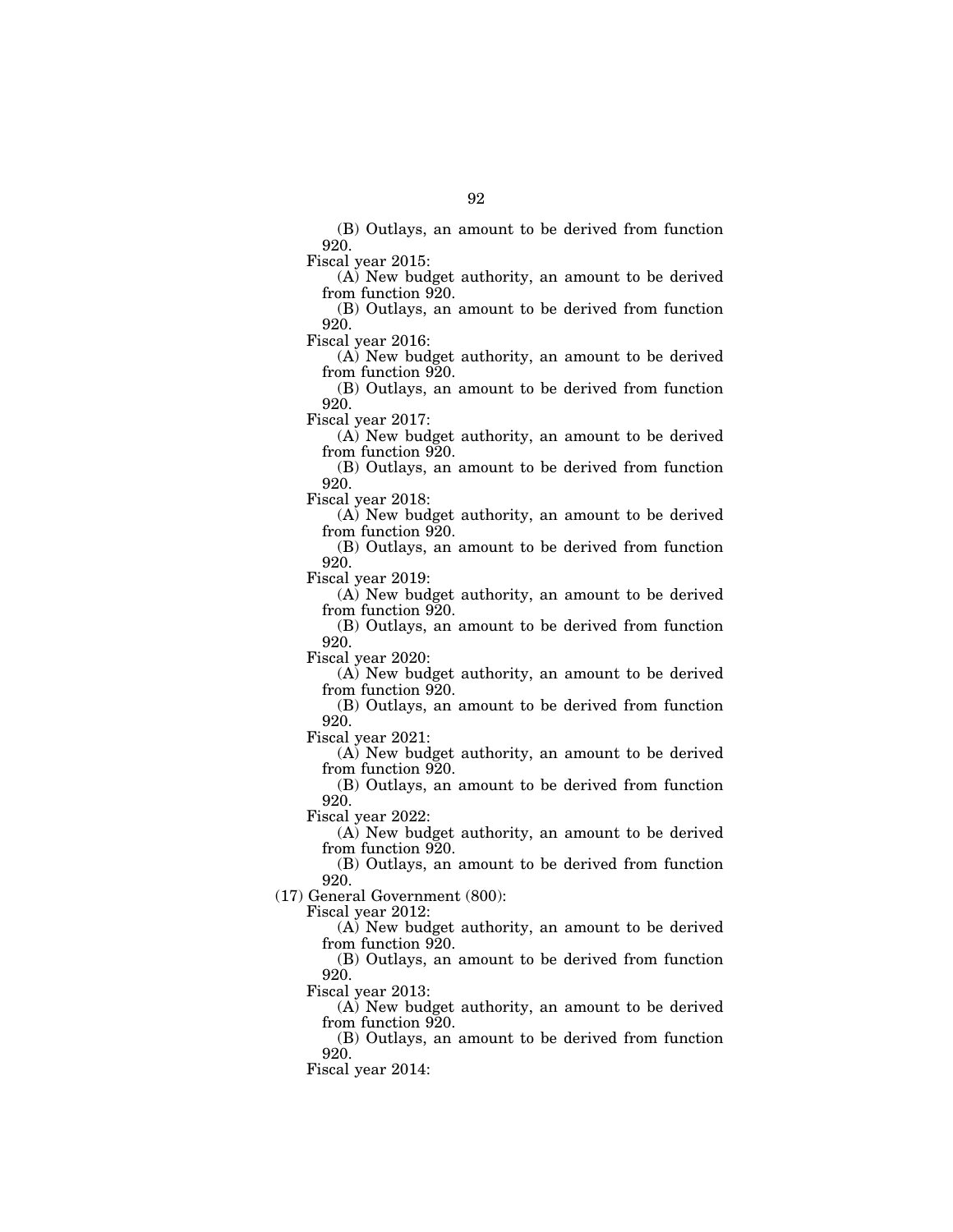(A) New budget authority, an amount to be derived from function 920.

(B) Outlays, an amount to be derived from function 920.

Fiscal year 2015:

(A) New budget authority, an amount to be derived from function 920.

(B) Outlays, an amount to be derived from function 920.

Fiscal year 2016:

(A) New budget authority, an amount to be derived from function 920.

(B) Outlays, an amount to be derived from function 920.

Fiscal year 2017:

(A) New budget authority, an amount to be derived from function 920.

(B) Outlays, an amount to be derived from function 920.

Fiscal year 2018:

(A) New budget authority, an amount to be derived from function 920.

(B) Outlays, an amount to be derived from function 920.

Fiscal year 2019:

(A) New budget authority, an amount to be derived from function 920.

(B) Outlays, an amount to be derived from function 920.

Fiscal year 2020:

(A) New budget authority, an amount to be derived from function 920.

(B) Outlays, an amount to be derived from function 920.

Fiscal year 2021:

(A) New budget authority, an amount to be derived from function 920.

(B) Outlays, an amount to be derived from function 920.

Fiscal year 2022:

(A) New budget authority, an amount to be derived from function 920.

(B) Outlays, an amount to be derived from function 920.

(18) Net Interest (900):

Fiscal year 2012:

(A) New budget authority, \$224,000,000,000.

(B) Outlays, \$224,000,000,000.

Fiscal year 2013:

(A) New budget authority, \$234,000,000,000.

(B) Outlays, \$234,000,000,000.

Fiscal year 2014:

(A) New budget authority, \$249,000,000,000.

(B) Outlays, \$249,000,000,000.

Fiscal year  $2015$ :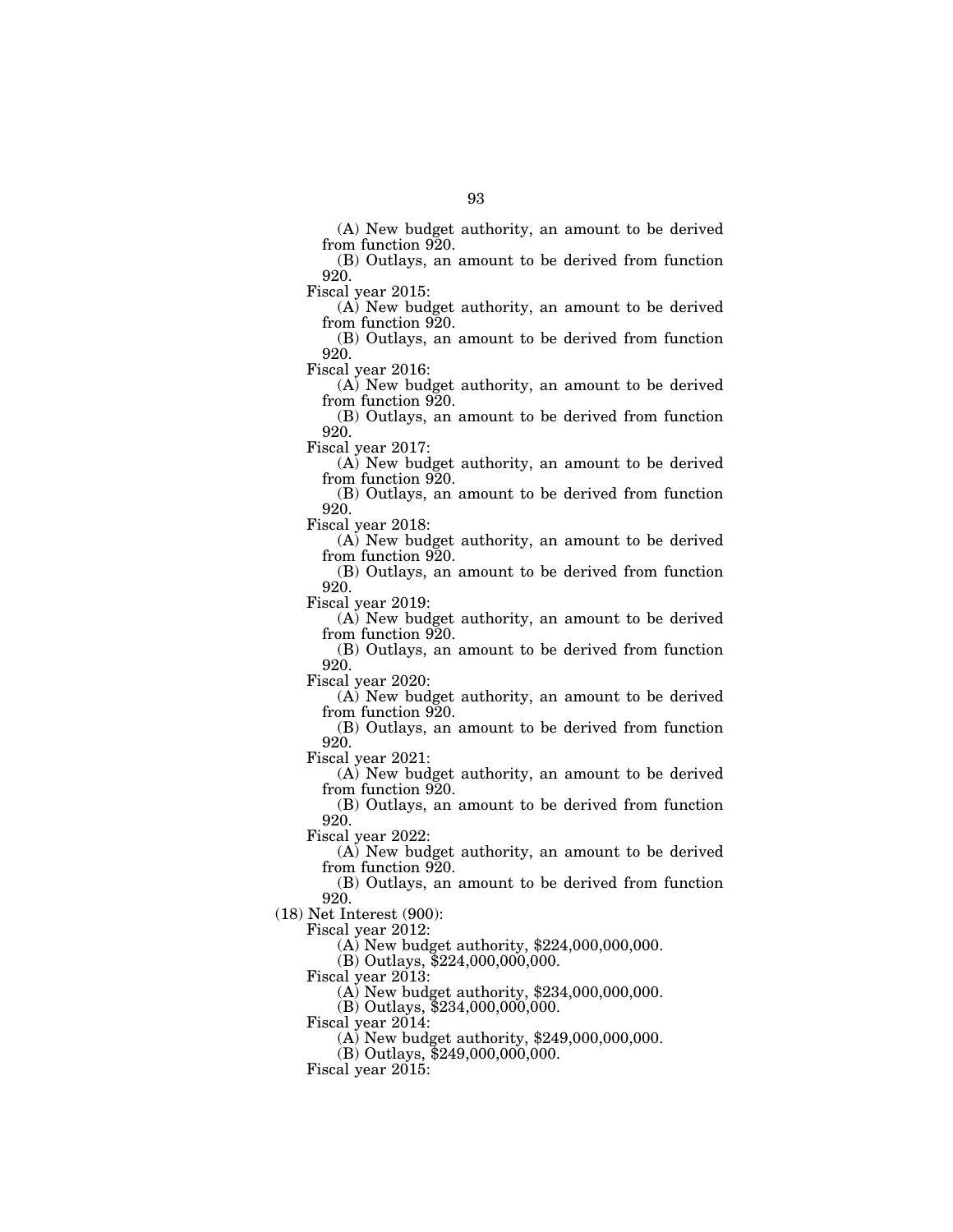(A) New budget authority, \$287,000,000,000.

(B) Outlays, \$287,000,000,000.

Fiscal year 2016: (A) New budget authority, \$340,000,000,000.

(B) Outlays, \$340,000,000,000.<br>Fiscal year 2017:

(A) New budget authority,  $$391,000,000,000$ .

(B) Outlays, \$391,000,000,000.

 $\Phi$  New budget authority, \$435,000,000,000. (B) Outlays, \$435,000,000,000.

Fiscal year 2019: (A) New budget authority, \$471,000,000,000.

(B) Outlays, \$471,000,000,000.

 $(A)$  New budget authority, \$499,000,000,000.

(B) Outlays, \$499,000,000,000.

(A) New budget authority,  $$514,000,000,000$ .

(B) Outlays, \$514,000,000,000.<br>Fiscal year 2022:

 $\widetilde{A}$ ) New budget authority, \$528,000,000,000.

(B) Outlays, \$528,000,000,000.

 $(19)$  Allowances  $(920)$ :

Fiscal year 2012: (A) New budget authority, \$2,109,000,000,000.

(B) Outlays, \$3,120,000,000,000.

Fiscal year 2013: (A) New budget authority, \$1,770,000,000,000.

(B) Outlays, \$1,911,000,000,000.<br>Fiscal year 2014:

 $F(A)$  New budget authority, \$1,644,000,000,000. (B) Outlays, \$1,745,000,000,000.

Fiscal year 2015:

(A) New budget authority, \$1,641,000,000,000. (B) Outlays,  $$1,727,000,000,000$ .

Fiscal year 2016:

(A) New budget authority, \$1,645,000,000,000. (B) Outlays, \$1,726,000,000,000.

Fiscal year 2017:

(A) New budget authority, \$1,688,000,000,000.

(B) Outlays, \$1,765,000,000,000.

Fiscal year 2018:

(A) New budget authority, \$1,718,000,000,000. (B) Outlays, \$1,781,000,000,000.

Fiscal year 2019:

(A) New budget authority, \$1,799,000,000,000.

(B) Outlays, \$1,860,000,000,000.

Fiscal year 2020:

(A) New budget authority, \$1,864,000,000,000.

(B) Outlays, \$1,925,000,000,000.

Fiscal year 2021:

(A) New budget authority, \$1,937,000,000,000.

(B) Outlays, \$1,997,000,000,000.

Fiscal year  $2022$ :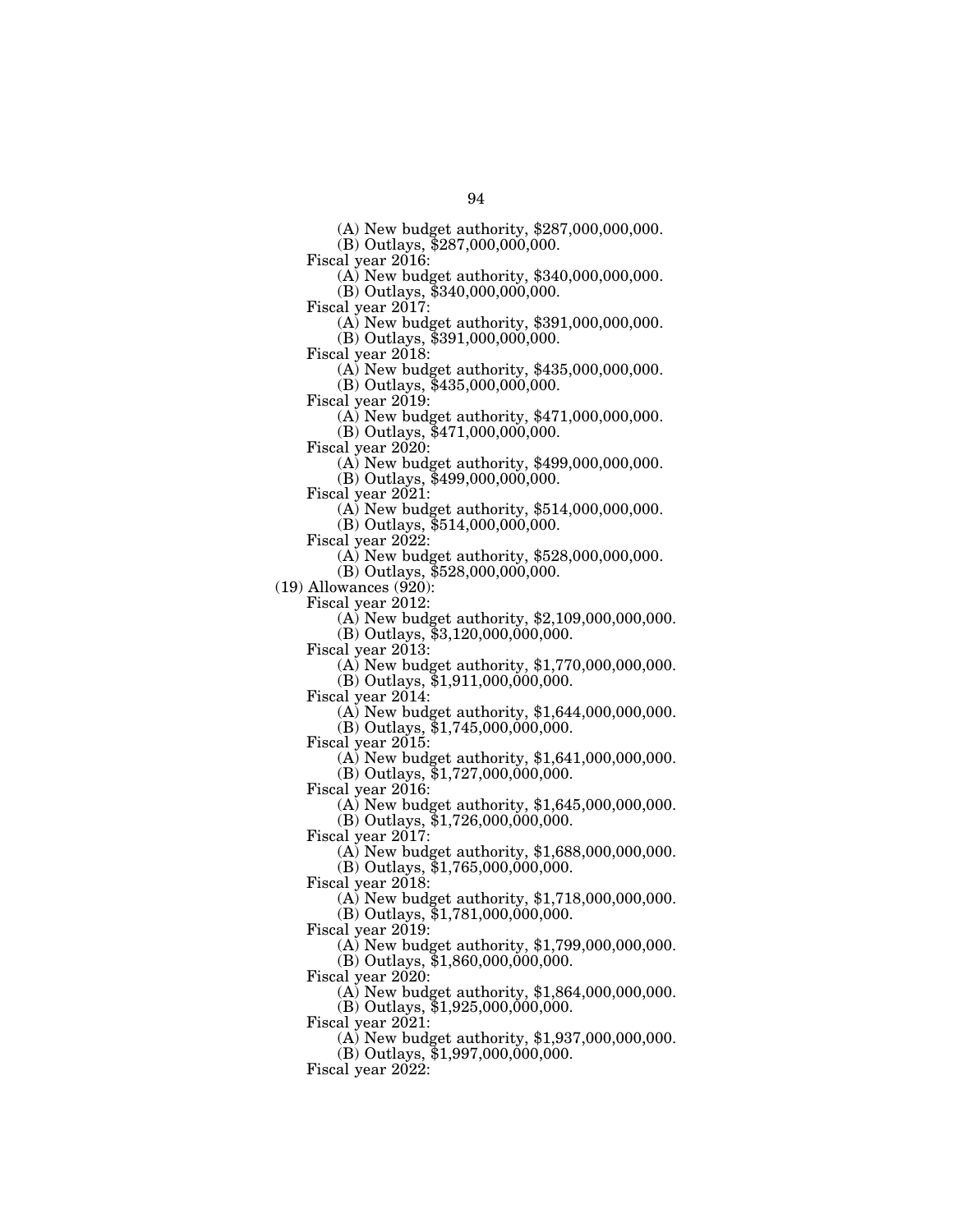(A) New budget authority, \$2,052,000,000,000.

 $(B)$  Outlays,  $\overline{$}2,113,000,000,000$ .

(20) Undistributed Offsetting Receipts (950):

Fiscal year 2012:

(A) New budget authority, an amount to be derived from function 920.

(B) Outlays, an amount to be derived from function 920.

Fiscal year 2013:

(A) New budget authority, an amount to be derived from function 920.

(B) Outlays, an amount to be derived from function 920.

Fiscal year 2014:

(A) New budget authority, an amount to be derived from function 920.

(B) Outlays, an amount to be derived from function 920.

Fiscal year 2015:

(A) New budget authority, an amount to be derived from function 920.

(B) Outlays, an amount to be derived from function 920.

Fiscal year 2016:

(A) New budget authority, an amount to be derived from function 920.

(B) Outlays, an amount to be derived from function 920.

Fiscal year 2017:

(A) New budget authority, an amount to be derived from function 920.

(B) Outlays, an amount to be derived from function 920.

Fiscal year 2018:

(A) New budget authority, an amount to be derived from function 920.

(B) Outlays, an amount to be derived from function 920.

Fiscal year 2019:

(A) New budget authority, an amount to be derived from function 920.

(B) Outlays, an amount to be derived from function 920.

Fiscal year 2020:

(A) New budget authority, an amount to be derived from function 920.

(B) Outlays, an amount to be derived from function 920.

Fiscal year 2021:

(A) New budget authority, an amount to be derived from function 920.

(B) Outlays, an amount to be derived from function 920.

Fiscal year 2022: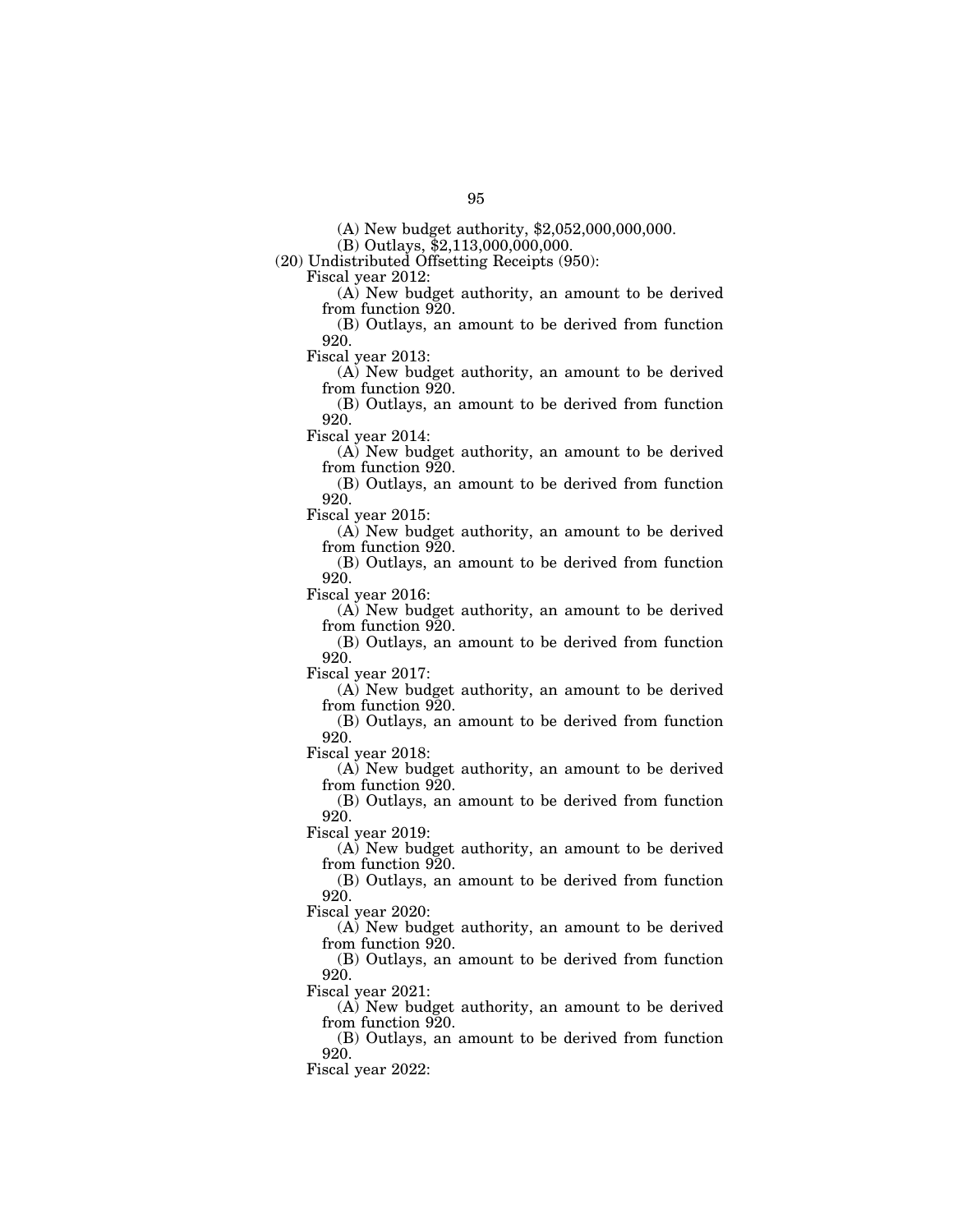(A) New budget authority, an amount to be derived from function 920.

(B) Outlays, an amount to be derived from function 920.

(21) Global War on Terrorism and related activities (970):

Fiscal year 2012:

(A) New budget authority, an amount to be derived from function 920.

(B) Outlays, an amount to be derived from function 920.

Fiscal year 2013:

(A) New budget authority, an amount to be derived from function 920.

(B) Outlays, an amount to be derived from function 920.

Fiscal year 2014:

(A) New budget authority, an amount to be derived from function 920.

(B) Outlays, an amount to be derived from function 920.

Fiscal year 2015:

(A) New budget authority, an amount to be derived from function 920.

(B) Outlays, an amount to be derived from function 920.

Fiscal year 2016:

(A) New budget authority, an amount to be derived from function 920.

(B) Outlays, an amount to be derived from function 920.

Fiscal year 2017:

(A) New budget authority, an amount to be derived from function 920.

(B) Outlays, an amount to be derived from function 920.

Fiscal year 2018:

(A) New budget authority, an amount to be derived from function 920.

(B) Outlays, an amount to be derived from function 920.

Fiscal year 2019:

(A) New budget authority, an amount to be derived from function 920.

(B) Outlays, an amount to be derived from function 920.

Fiscal year 2020:

(A) New budget authority, an amount to be derived from function 920.

(B) Outlays, an amount to be derived from function 920.

Fiscal year 2021:

(A) New budget authority, an amount to be derived from function 920.

(B) Outlays, an amount to be derived from function 920.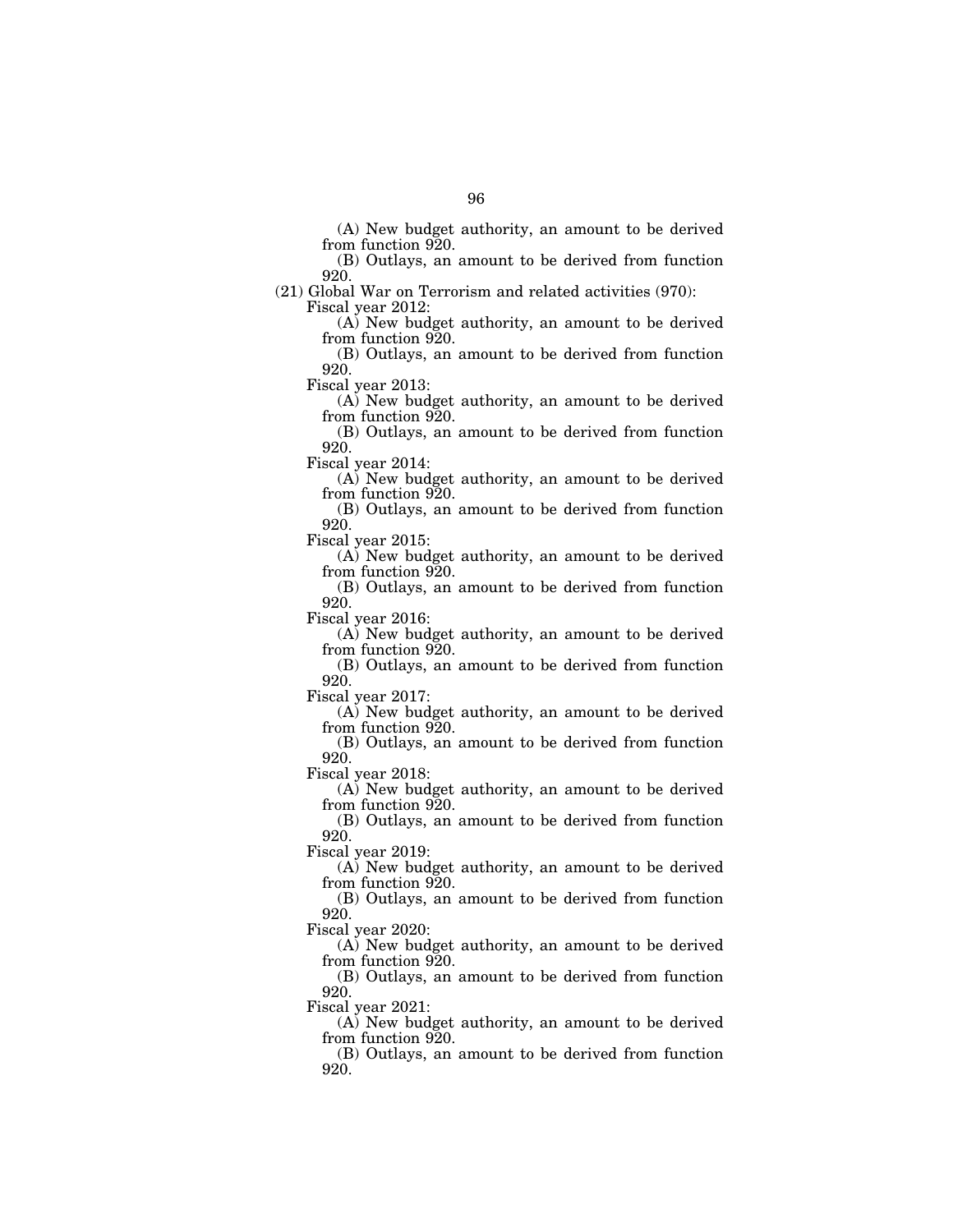Fiscal year 2022:

(A) New budget authority, an amount to be derived from function 920.

(B) Outlays, an amount to be derived from function 920.

# **TITLE II—RECONCILIATION SUBMISSIONS**

### **SEC. 201. RECONCILIATION IN THE HOUSE OF REPRESENTATIVES.**

(a) SUBMISSIONS TO SLOW THE GROWTH IN MANDATORY SPENDING AND TO ACHIEVE DEFICIT REDUCTION.—(1) Not later than September 15, 2012, the House committees named in paragraph (2) shall submit their recommendations to the Committee on the Budget of the House of Representatives. After receiving those recommendations, the Committee on the Budget of the House of Representatives shall report to the House a reconciliation bill carrying out all such recommendations without any substantive revision.

(2) INSTRUCTIONS.— (A) COMMITTEE ON AGRICULTURE.—The Committee on Agriculture of the House of Representatives shall report changes in laws within its jurisdiction sufficient to reduce the level of direct spending for that committee by \$54,000,000,000 in outlays for the period of fiscal years 2013 through 2022.

(B) COMMITTEE ON EDUCATION AND THE WORKFORCE.—The Committee on Education and the Workforce of the House of Representatives shall report changes in laws within its jurisdiction sufficient to reduce the level of direct spending for that committee by \$24,000,000,000 in outlays for fiscal year 2013 and by \$204,000,000,000 in outlays for the period of fiscal years 2013 through 2022.

(C) COMMITTEE ON ENERGY AND COMMERCE.—The Committee on Energy and Commerce of the House of Representatives shall report changes in laws within its jurisdiction sufficient to reduce the level of direct spending for that committee by \$32,000,000,000 in outlays for fiscal year 2013 and by \$2,872,000,000,000 in outlays for the period of fiscal years 2013 through 2022.

(D) COMMITTEE ON FINANCIAL SERVICES.—The Committee on Financial Services of the House of Representatives shall report changes in laws within its jurisdiction sufficient to reduce the level of direct spending for that committee by \$3,000,000,000 in outlays for fiscal year 2013 and by \$45,000,000,000 in outlays for the period of fiscal years 2013 through 2022.

(E) COMMITTEE ON NATURAL RESOURCES.—The Committee on Natural Resources of the House of Representatives shall report changes in laws within its jurisdiction sufficient to reduce the level of direct spending for that committee by \$10,000,000,000 in outlays for the period of fiscal years 2013 through 2022.

(F) COMMITTEE ON OVERSIGHT AND GOVERNMENT REFORM.— The Committee on Oversight and Government Reform of the House of Representatives shall report changes in laws within its jurisdiction sufficient to reduce the level of direct spending for that committee by \$8,000,000,000 in outlays for fiscal year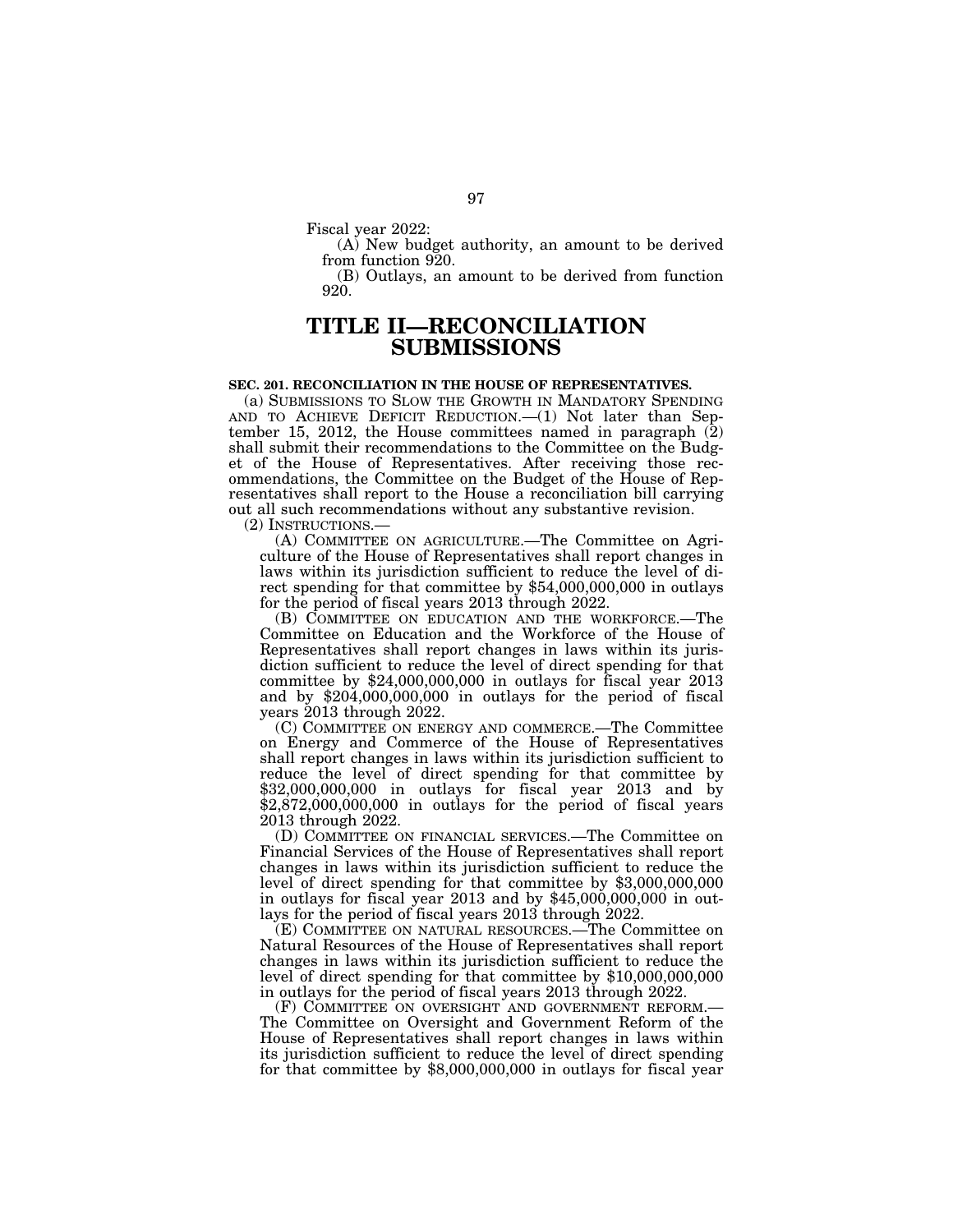2013 and by \$172,000,000,000 in outlays for the period of fiscal years 2013 through 2022.

(b) SUBMISSION PROVIDING FOR CHANGES IN REVENUE TO PRE- VENT TAX INCREASES AND ENACT H.R. 3400.—The Committee on Ways and Means of the House of Representatives shall report a reconciliation bill not later than September 15, 2012, that consists of changes in laws within its jurisdiction sufficient to reduce revenues by not more than \$234,000,000,000 for fiscal year 2013 and by not more than \$4,392,000,000,000 for the period of fiscal years 2013 through 2022.

(c) REVISION OF ALLOCATIONS.—(1) Upon the submission to the Committee on the Budget of the House of a recommendation that has complied with its reconciliation instructions solely by virtue of section 310(b) of the Congressional Budget Act of 1974, the chairman of that committee may file with the House appropriately revised allocations under section 302(a) of such Act and revised functional levels and aggregates.

(2) Upon the submission to the House of a conference report recommending a reconciliation bill or resolution in which a committee has complied with its reconciliation instructions solely by virtue of this section, the chairman of the Committee on the Budget of the House may file with the House appropriately revised allocations under section 302(a) of such Act and revised functional levels and aggregates.

(3) Allocations and aggregates revised pursuant to this subsection shall be considered to be allocations and aggregates established by the concurrent resolution on the budget pursuant to section 301 of such Act.

#### **SEC. 202. SUBMISSION OF REPORTS ON MANDATORY SAVINGS.**

In the House, not later than September 15, 2012, all House committees shall identify savings amounting to one percent of total mandatory spending under its jurisdiction from activities that are determined to be wasteful, unnecessary, or lower-priority. For purposes of this section, the reports by each committee shall be inserted in the Congressional Record by the chairman of the Committee on the Budget not later than September 15, 2012.

# **TITLE III—BUDGET ENFORCEMENT**

#### **SEC. 301. DISCRETIONARY SPENDING LIMITS.**

(a) DISCRETIONARY SPENDING LIMITS.—Spending limits for total discretionary Federal spending are as follows:

Fiscal year 2013: \$931,000,000,000 in new budget authority.

Fiscal year 2014: \$931,000,000,000 in new budget authority.

Fiscal year 2015: \$931,000,000,000 in new budget authority.

Fiscal year 2016: \$931,000,000,000 in new budget authority.

Fiscal year 2017: \$931,000,000,000 in new budget authority.

Fiscal year 2018: \$950,000,000,000 in new budget authority.

Fiscal year 2019: \$969,000,000,000 in new budget authority.

Fiscal year 2020: \$988,000,000,000 in new budget authority.

Fiscal year 2021: \$1,008,000,000,000 in new budget authority.

Fiscal year 2022: \$1,028,000,000,000 in new budget authority.

(b) ENFORCEMENT.—In the House, it shall not be in order to consider any bill or joint resolution, or amendment thereto or con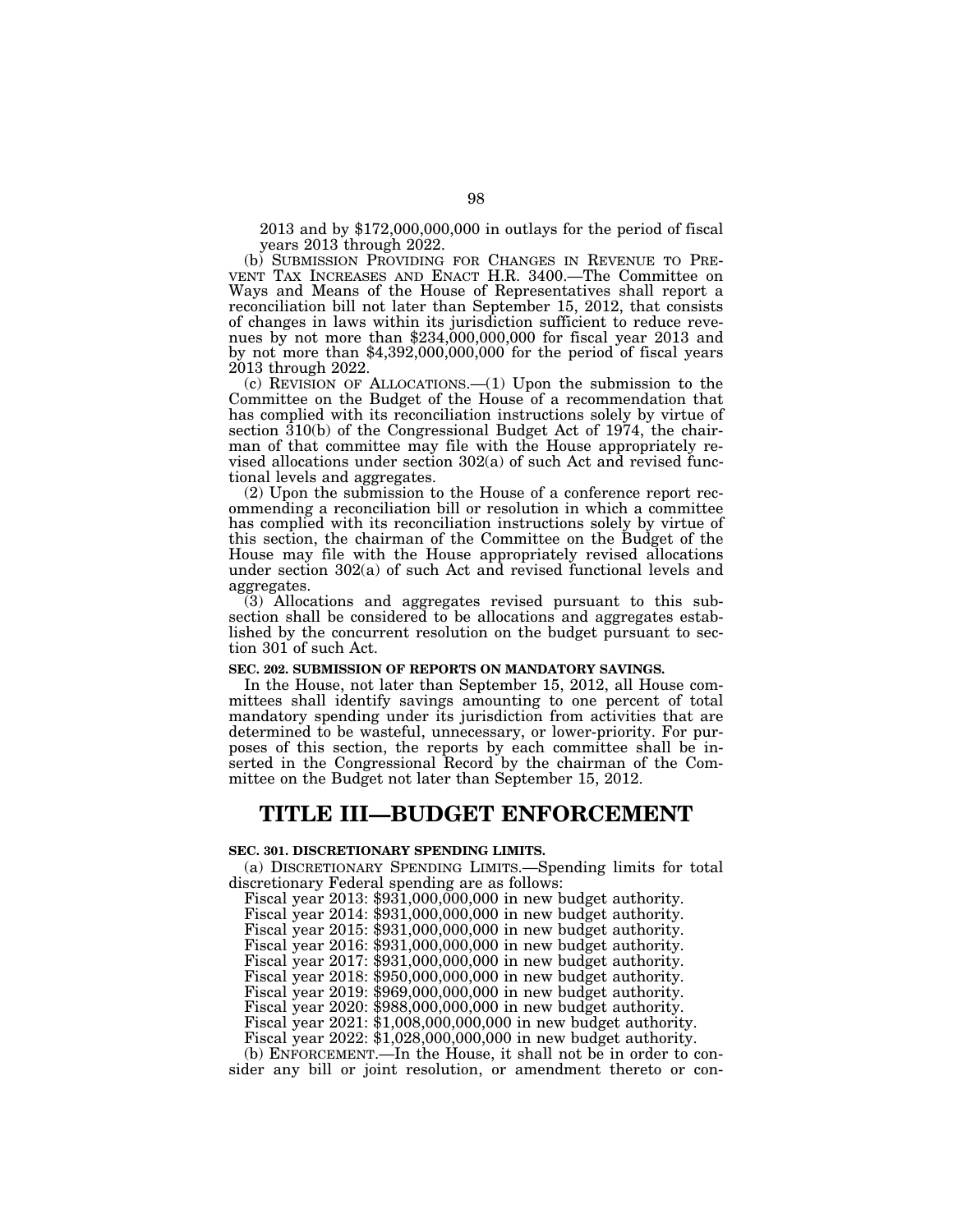ference report thereon, that causes discretionary budget authority to exceed any level set forth in subsection (a).

# **SEC. 302. RESTRICTIONS ON ADVANCE APPROPRIATIONS.**

(a) IN GENERAL $-$ (1) In the House, except as provided in subsection (b), an advance appropriation may not be reported in a bill or joint resolution making a general appropriation or continuing appropriation, and may not be in order as an amendment thereto.

(2) Managers on the part of the House may not agree to a Senate amendment that would violate paragraph (1) unless specific authority to agree to the amendment first is given by the House by a separate vote with respect thereto.

(b) EXCEPTION.—In the House, an advance appropriation may be provided for fiscal year 2013 and fiscal years 2014 for programs, projects, activities or accounts identified in the joint explanatory statement of managers accompanying this resolution under the heading "Accounts Identified for Advance Appropriations" in an aggregate amount not to exceed \$23,565,000,000 in new budget authority.

(c) DEFINITION.—In this section, the term ''advance appropriation'' means any discretionary new budget authority in a bill or joint resolution making general appropriations or continuing appropriations for fiscal year 2013 that first becomes available for any fiscal year after 2013.

#### **SEC. 303. EMERGENCY SPENDING.**

(a) DESIGNATIONS.—

(1) GUIDANCE.—In the House, if a provision of legislation is designated as an emergency requirement under this section, the committee report and any statement of managers accompanying that legislation shall include an explanation of the manner in which the provision meets the criteria in paragraph (2). If such legislation is to be considered by the House without being reported, then the committee shall cause the explanation to be published in the Congressional Record in advance of floor consideration.

(2) CRITERIA.—

(A) IN GENERAL.—Any such provision is an emergency requirement if the underlying situation poses a threat to life, property, or national security and is—

(i) sudden, quickly coming into being, and not building up over time;

(ii) an urgent, pressing, and compelling need requiring immediate action;

(iii) subject to subparagraph (B), unforeseen, unpredictable, and unanticipated; and

(iv) not permanent, temporary in nature.

(B) UNFORESEEN.—An emergency that is part of an aggregate level of anticipated emergencies, particularly when normally estimated in advance, is not unforeseen.

(b) ENFORCEMENT.—It shall not be in order in the House of Representatives to consider any bill, joint resolution, amendment or conference report that contains an emergency designation unless that designation meets the criteria set out in subsection  $(a)(2)$ .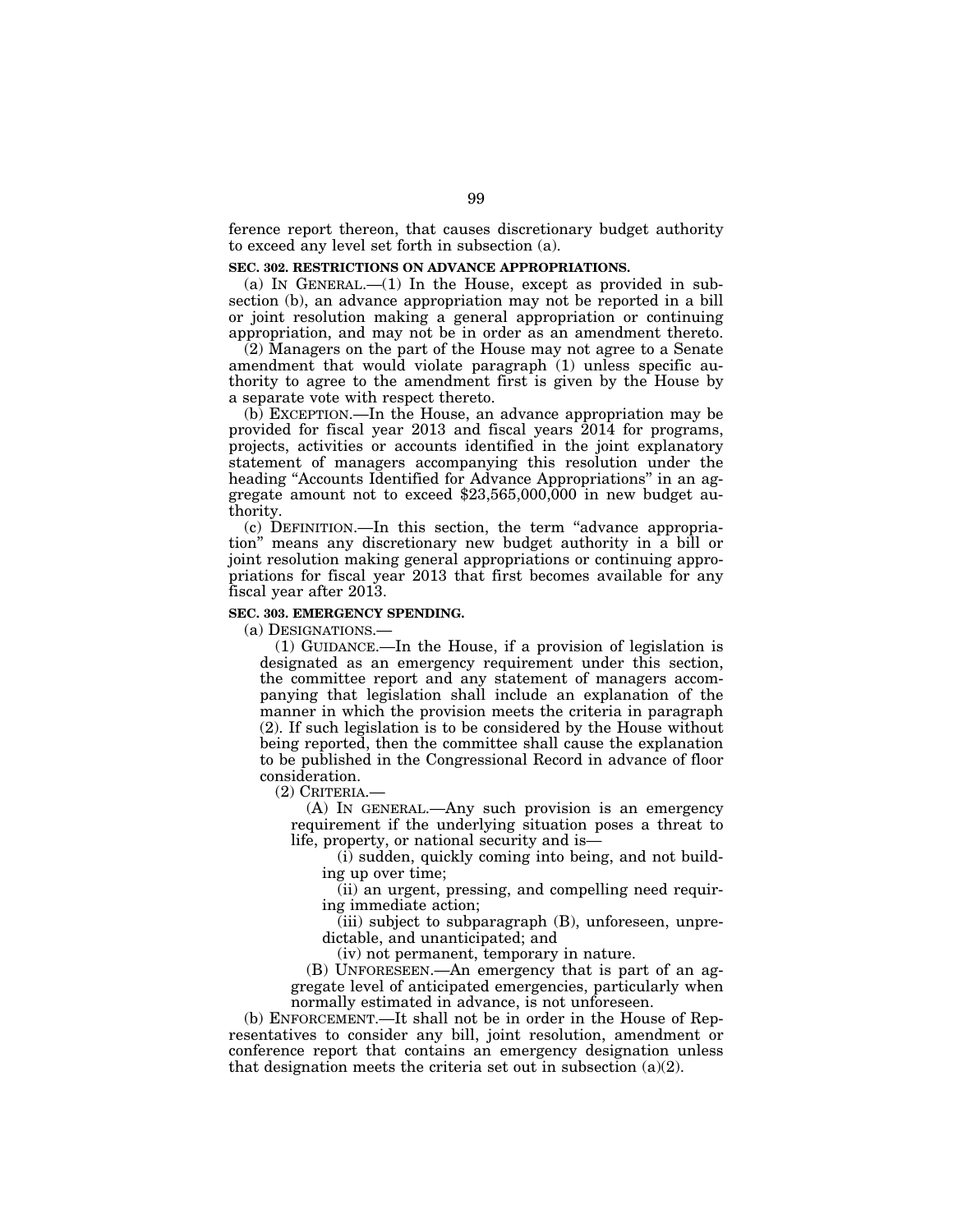(c) ENFORCEMENT IN THE HOUSE OF REPRESENTATIVES.—It shall not be in order in the House of Representatives to consider a rule or order that waives the application of subsection (b).

(d) DISPOSITION OF POINTS OF ORDER IN THE HOUSE.—As disposition of a point of order under subsection (b) or subsection (c), the Chair shall put the question of consideration with respect to the proposition that is the subject of the point of order. A question of consideration under this section shall be debatable for 10 minutes by the Member initiating the point of order and for 10 minutes by an opponent of the point of order, but shall otherwise be decided without intervening motion except one that the House adjourn or that the Committee of the Whole rise, as the case may be.

# **SEC. 304. CHANGES IN ALLOCATIONS AND AGGREGATES RESULTING FROM REALISTIC SCORING OF MEASURES AFFECTING REVENUES.**

(a) Whenever the House considers a bill, joint resolution, amendment, motion or conference report, including measures filed in compliance with section 201(b), that propose to change Federal revenues, the impact of such measure on Federal revenues shall be calculated by the Joint Committee on Taxation in a manner that takes into account—

(1) the impact of the proposed revenue changes on—

(A) Gross Domestic Product, including the growth rate for the Gross Domestic Product;

(B) total domestic employment;

(C) gross private domestic investment;

(D) general price index;

(E) interest rates; and

(F) other economic variables; and

(2) the impact on Federal Revenue of the changes in economic variables analyzed under paragraph (1).

(b) The chairman of the Committee on the Budget may make any necessary changes to allocations and aggregates in order to conform this concurrent resolution with the determinations made by the Joint Committee on Taxation pursuant to subsection (a).

# **SEC. 305. ALLOCATION OF NEW BUDGET AUTHORITY FOR FISCAL YEAR 2013.**

For the purposes of budget enforcement, the allocation of new budget authority to the Committee on Appropriations of the House of Representatives for fiscal year 2013 is \$931,000,000,000. Such allocation shall be the allocation made pursuant to section 302(a)(1)(A) of the Congressional Budget Act of 1974 and shall be enforceable under section 302(f)(1) of that Act.

#### **SEC. 306. PROHIBITION ON USING REVENUE INCREASES TO COMPLY WITH BUDGET ALLOCATIONS AND AGGREGATES.**

(a) For the purpose of enforcing this concurrent resolution in the House, the chairman of the Committee on the Budget shall not take into account the provisions of any piece of legislation which propose to increase revenue or offsetting collections if the net effect of the bill is to increase the level of revenue or offsetting collections beyond the level assumed in this concurrent resolution.

(b) Subsection (a) shall not apply to any provision of a piece of legislation that proposes a new or increased fee for the receipt of a defined benefit or service (including insurance coverage) by the person or entity paying the fee.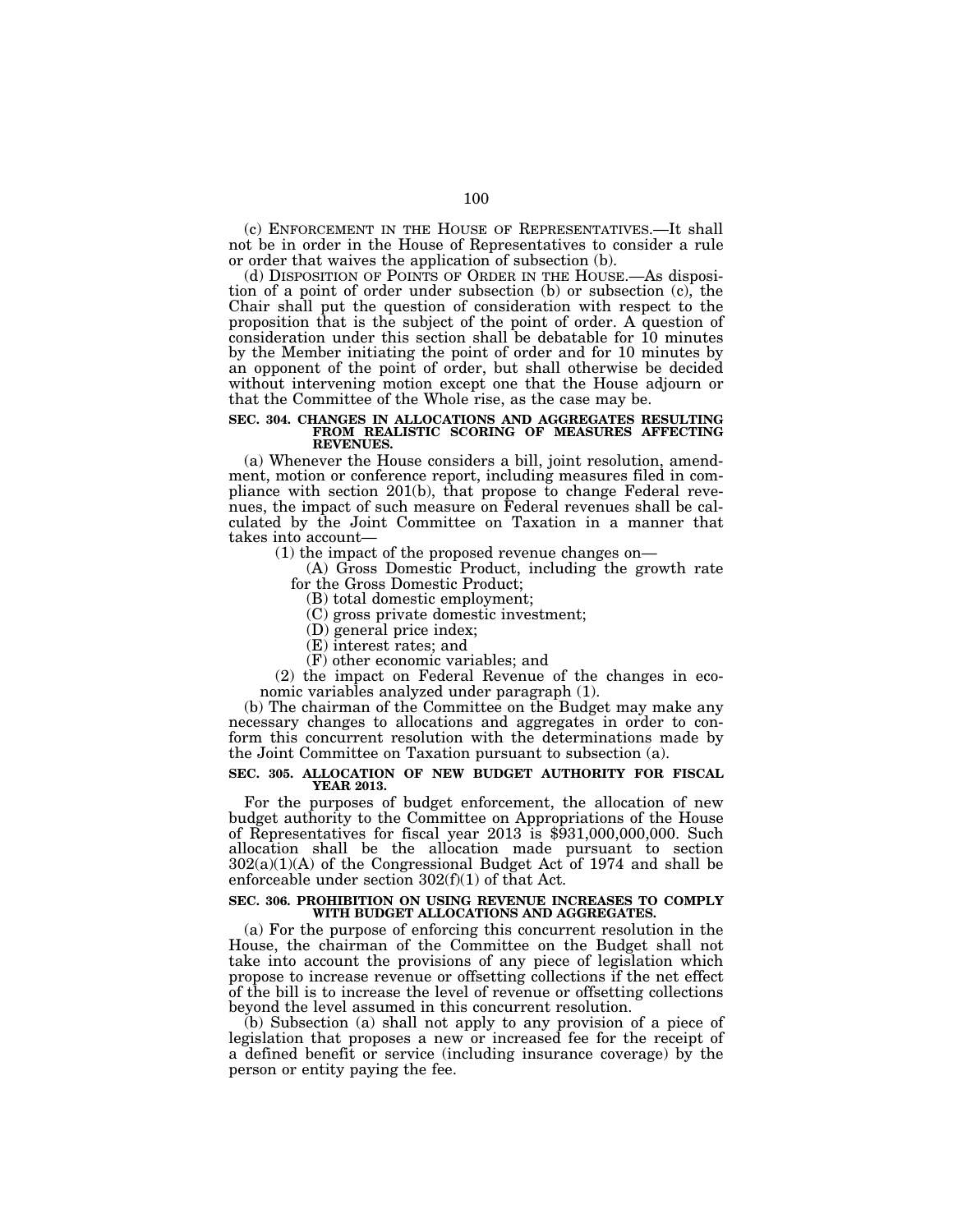# **SEC. 307. APPLICATION AND EFFECT OF CHANGES IN ALLOCATIONS AND AGGREGATES.**

(a) APPLICATION.—Any adjustments of allocations and aggregates made pursuant to this resolution shall—

(1) apply while that measure is under consideration;

(2) take effect upon the enactment of that measure; and

(3) be published in the Congressional Record as soon as practicable.

(b) EFFECT OF CHANGED ALLOCATIONS AND AGGREGATES.—Revised allocations and aggregates resulting from these adjustments shall be considered for the purposes of the Congressional Budget Act of 1974 as allocations and aggregates contained in this resolution.

(c) BUDGET COMMITTEE DETERMINATIONS.—For purposes of this resolution—

(1) the levels of new budget authority, outlays, direct spending, new entitlement authority, revenues, deficits, and surpluses for a fiscal year or period of fiscal years shall be determined on the basis of estimates made by the appropriate Committee on the Budget; and

(2) such chairman may make any other necessary adjustments to such levels to carry out this resolution.

### **SEC. 308. BUDGET PROTECTION MANDATORY ACCOUNT.**

 $(a)(1)$  The chairman of the Committee on the Budget shall maintain an account to be known as the ''Budget Protection Mandatory Account''. The Account shall be divided into entries corresponding to the allocations under section 302(a) of the Congressional Budget Act of 1974 in the most recently adopted concurrent resolution on the budget, except that it shall not include the Committee on Appropriations.

 $(2)$  Each entry shall consist only of amounts credited to it under subsection (b). No entry of a negative amount shall be made.

(b)(1) Upon the engrossment of a House bill or joint resolution or a House amendment to a Senate bill or joint resolution (other than an appropriation bill), the chairman of the Committee on the Budget shall—

(A) credit the applicable entries of the Budget Protection Mandatory Account by the amounts specified in paragraph (2); and

(B) reduce the applicable section 302(a) allocations by the amount specified in paragraph (2).

 $(2)$  Each amount specified in paragraph  $(1)(A)$  shall be the net reduction in mandatory budget authority (either under current law or proposed by the bill or joint resolution under consideration) provided by each amendment that was adopted in the House to the bill or joint resolution.

 $(c)(1)$  If an amendment includes a provision described in paragraph (2), the chairman of the Committee on the Budget shall, upon the engrossment of a House bill or joint resolution or a House amendment to a Senate bill or joint resolution, other than an appropriation bill, reduce the level of total revenues set forth in the applicable concurrent resolution on the budget for the fiscal year or for the total of that first fiscal year and the ensuing fiscal years in an amount equal to the net reduction in mandatory authority (either under current law or proposed by a bill or joint resolution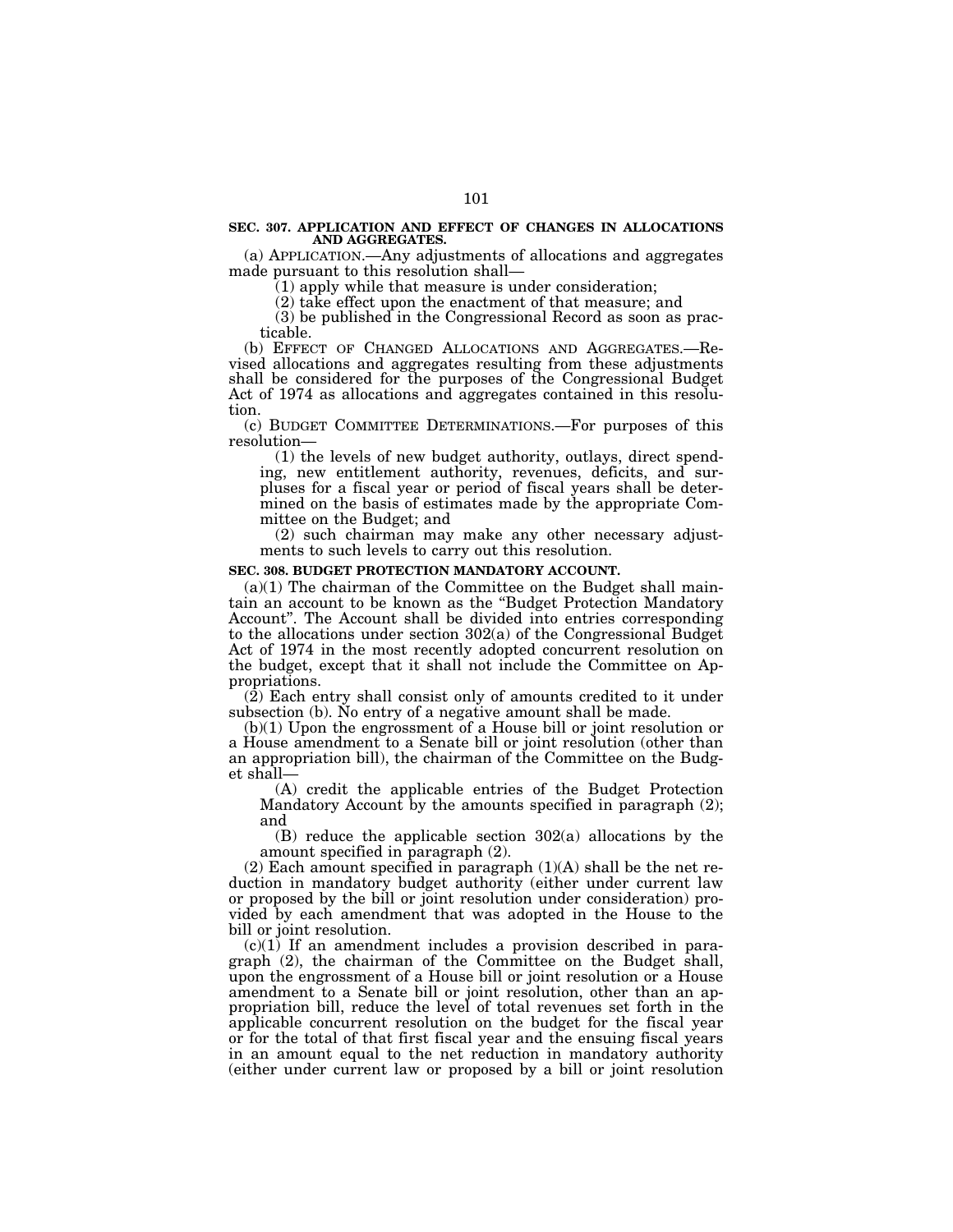under consideration) provided by each amendment adopted by the House to the bill or joint resolution. Such adjustment shall be in addition to the adjustments described in subsection (b).

(2)(A) The provision specified in paragraph (1) is as follows: ''The amount of mandatory budget authority reduced by this amendment may be used to offset a decrease in revenues.''

(B) All points of order are waived against an amendment including the text specified in subparagraph (A) provided the amendment is otherwise in order.

(d) As used in this rule, the term—

(1) ''appropriation bill'' means any general or special appropriation bill, and any bill or joint resolution making supplemental, deficiency, or continuing appropriations through the end of fiscal year 2008 or any subsequent fiscal year, as the case may be.

(2) ''mandatory budget authority'' means any entitlement authority as defined by, and interpreted for purposes of, the Congressional Budget Act of 1974.

(e) During the consideration of any bill or joint resolution, the chairman of the Committee on the Budget shall maintain a running tally, which shall be available to all Members, of the amendments adopted reflecting increases and decreases of budget authority in the bill or joint resolution.

# **SEC. 309. BUDGET DISCRETIONARY ACCOUNTS.**

 $(a)(1)$  The chairman of the Committee on the Budget shall maintain an account to be known as the ''Budget Protection Discretionary Account''. The Account shall be divided into entries corresponding to the allocation to the Committee on Appropriations, and the committee's suballocations, under section 302(a) and 302(b) of the Congressional Budget Act of 1974.

(2) Each entry shall consist only of amounts credited to it under subsection (b). No entry of a negative amount shall be made.

(b)(1) Upon the engrossment of a House appropriations bill, the chairman of the Committee on the Budget shall—

(A) credit the applicable entries of the Budget Protection Dis-

cretionary Account by the amounts specified in paragraph (2). (B) reduce the applicable 302(a) and (b) allocations by the amount specified in paragraph (2).

(2) Each amount specified in subparagraph (A) shall be the net reduction in discretionary budget authority provided by each amendment adopted by the House to the bill or joint resolution.

 $(c)(1)$  If an amendment includes a provision described in paragraph (2), the chairman of the Committee on the Budget shall, upon the engrossment of a House appropriations bill, reduce the level of total revenues set forth in the applicable concurrent resolution on the budget for the fiscal year or for the total of that first fiscal year and the ensuing fiscal years in an amount equal to the net reduction in discretionary budget authority provided by each amendment that was adopted by the House to the bill or joint resolution. Such adjustment shall be in addition to the adjustments described in subsection (b).

 $(2)(A)$  The provision specified in paragraph  $(1)$  is as follows: "The amount of discretionary budget authority reduced by this amendment may be used to offset a decrease in revenues.''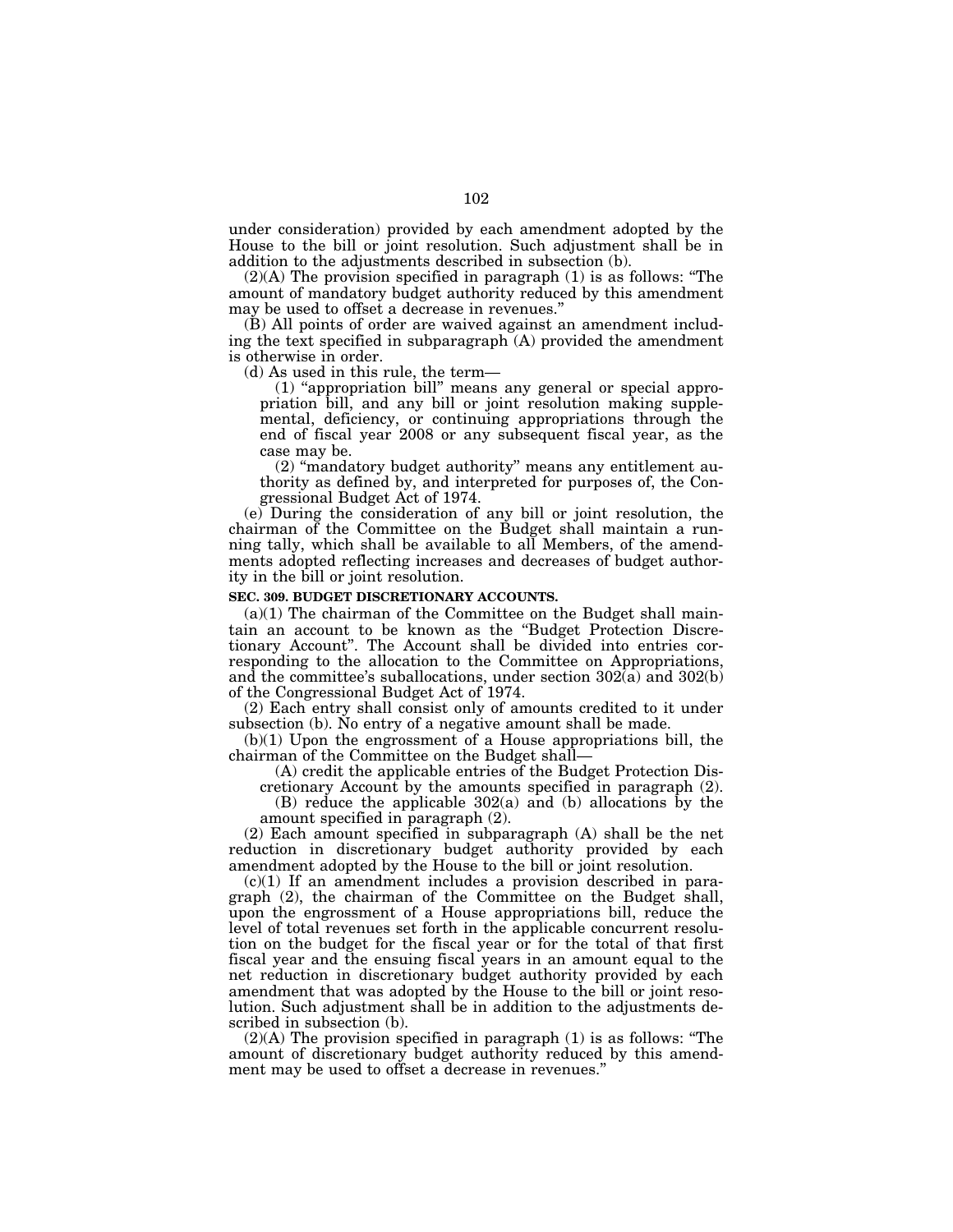(B) All points of order are waived against an amendment including the text specified in subparagraph (A) provided the amendment is otherwise in order.

(d) As used in this rule, the term ''appropriation bill'' means any general or special appropriation bill, and any bill or joint resolution making supplemental, deficiency, or continuing appropriations through the end of fiscal year 2013 or any subsequent fiscal year, as the case may be.

(e) During the consideration of any bill or joint resolution, the chairman of the Committee on the Budget shall maintain a running tally, which shall be available to all Members, of the amendments adopted reflecting increases and decreases of budget authority in the bill or joint resolution.

### **SEC. 310. TREATMENT OF RESCISSION BILLS IN THE HOUSE.**

 $(a)(1)$  By February 1, May 1, July 30, and November 11 of each session of Congress, the majority leader shall introduce a rescission bill. If such bill is not introduced by that date, then whenever a rescission bill is introduced during a session on or after that date, a motion to discharge the committee from its consideration shall be privileged after the 10-legislative day period beginning on that date for the first 5 such bills.

(2) It shall not be in order to offer any amendment to a rescission bill except an amendment that increases the amount of budget authority that such bill rescinds.

(b) Whenever a rescission bill passes the House, the Committee on the Budget shall immediately reduce the applicable allocations under section 302(a) of the Congressional Budget Act of 1974 by the total amount of reductions in budget authority and in outlays resulting from such rescission bill.

(c)(1) It shall not be in order to consider any rescission bill, or conference report thereon or amendment thereto, unless—

(A) in the case of such bill or conference report thereon, it is made available to Members and the general public on the Internet for at least 48 hours before its consideration; or

(B)(i) in the case of an amendment to such rescission bill made in order by a rule, it is made available to Members and the general public on the Internet within one hour after the rule is filed; or

(ii) in the case of an amendment under an open rule, it is made available to Members and the general public on the Internet immediately after being offered; in a format that is searchable and sortable.

(2) No amendment to an amendment to a rescission bill shall be in order unless germane to the amendment to which it is offered.

(d) As used in this section, the term ''rescission bill'' means a bill or joint resolution which only rescinds, in whole or in part, budget authority and which includes only titles corresponding to the most recently enacted appropriation bills that continue to include unobligated balances.

#### **SEC. 311. SENSE OF THE HOUSE REGARDING BASELINE REVENUE PROJECTIONS.**

For purposes of constructing its baseline revenue projections, the Congressional Budget Office should assume that any tax provision which is scheduled to expire under current law will be extended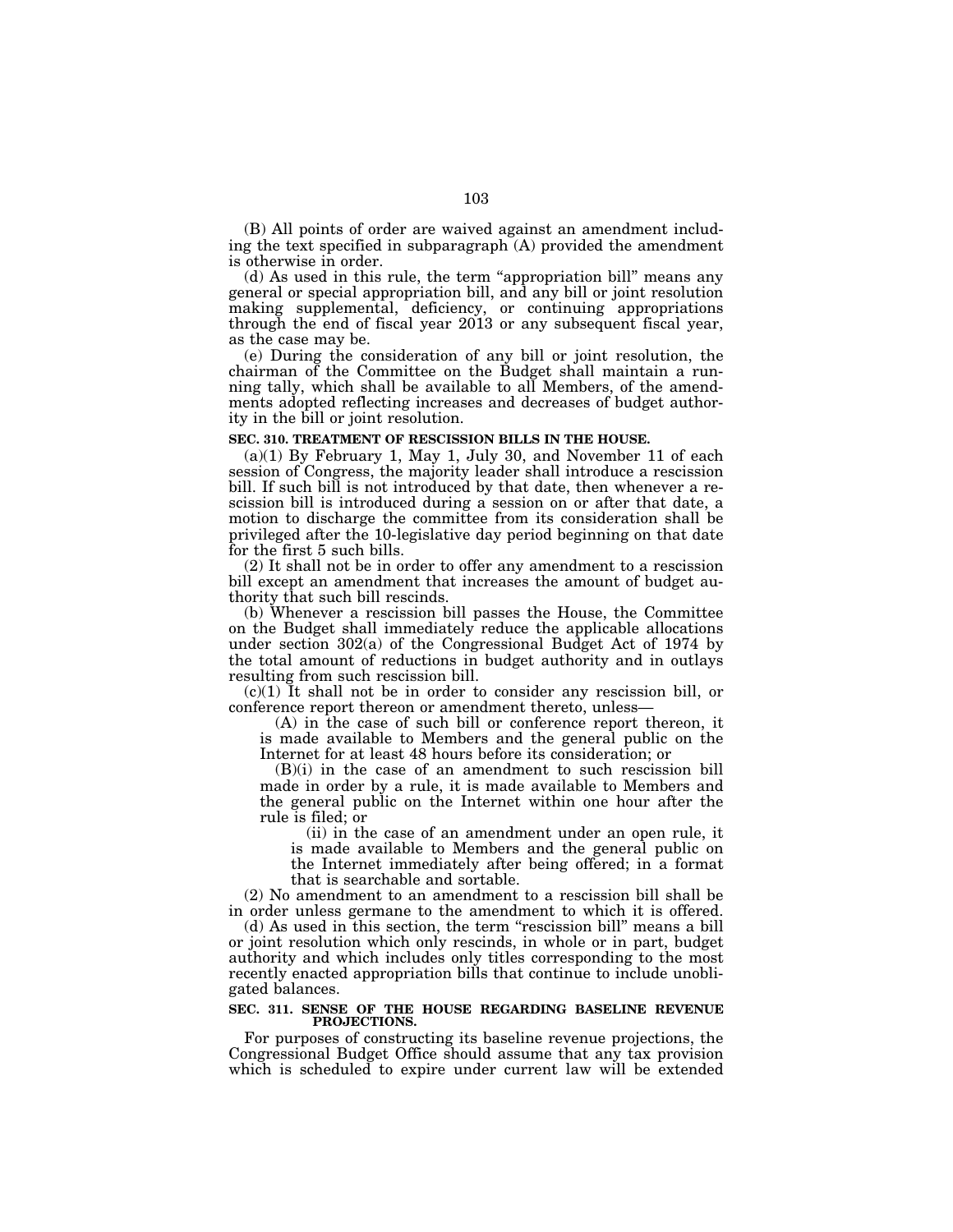through the duration of any budget forecast by Congressional Budget Office so as to ensure that expiring tax provisions and expiring spending programs (other than direct appropriations) are treated in like fashion.

### **SEC. 312. SENSE OF THE HOUSE REGARDING LONG-TERM BUDGET PROJECTIONS.**

For purposes of constructing its ten-year and long-term budget projection reports, the Congressional Budget Office should include an alternative scenario that assumes that mandatory spending programs grow at the same rate as average, projected nominal gross domestic product (GDP).

# **SEC. 313. MAKE IT EASIER TO AMEND APPROPRIATION BILLS.**

The first sentence of clause 2(c) of rule XXI of the Rules of the House of Representatives is amended by inserting '', except to the extent that it is a germane amendment to an authorizing provision or a line item appropriation of the bill under consideration'' after ''changing existing law''.

# **TITLE IV—EARMARK MORATORIUM**

# **SEC. 401. EARMARK MORATORIUM.**

(a) POINT OF ORDER.—It shall not be in order to consider—

(1) a bill or joint resolution reported by any committee, or any amendment thereto or conference report thereon, that includes a congressional earmark, limited tax benefit, or limited tariff benefit; or

(2) a bill or joint resolution not reported by any committee, or any amendment thereto or conference report thereon, that includes a congressional earmark, limited tax benefit, or limited tariff benefit.

(b) DEFINITIONS.—For the purposes of this resolution, the terms ''congressional earmark'', ''limited tax benefit'', and ''limited tariff benefit'' have the meaning given those terms in clause 9 of rule XXI of the Rules of the House of Representatives.

(c) SPECIAL RULE.—The point of order under subsection (a) shall only apply to legislation providing or authorizing discretionary budget authority, credit authority, or other spending authority, providing a Federal tax deduction, credit, or exclusion, or modifying the Harmonized Tariff Schedule in fiscal year 2012 or fiscal year 2013.

(d) INAPPLICABILITY.—This resolution shall not apply to any authorization of appropriations to a Federal entity if such authorization is not specifically targeted to a State, locality, or congressional district.

# **SEC. 402. LIMITATION OF AUTHORITY OF THE HOUSE COMMITTEE ON RULES.**

The House Committee on Rules may not report a rule or order that would waive the point of order set forth in the first section of this resolution.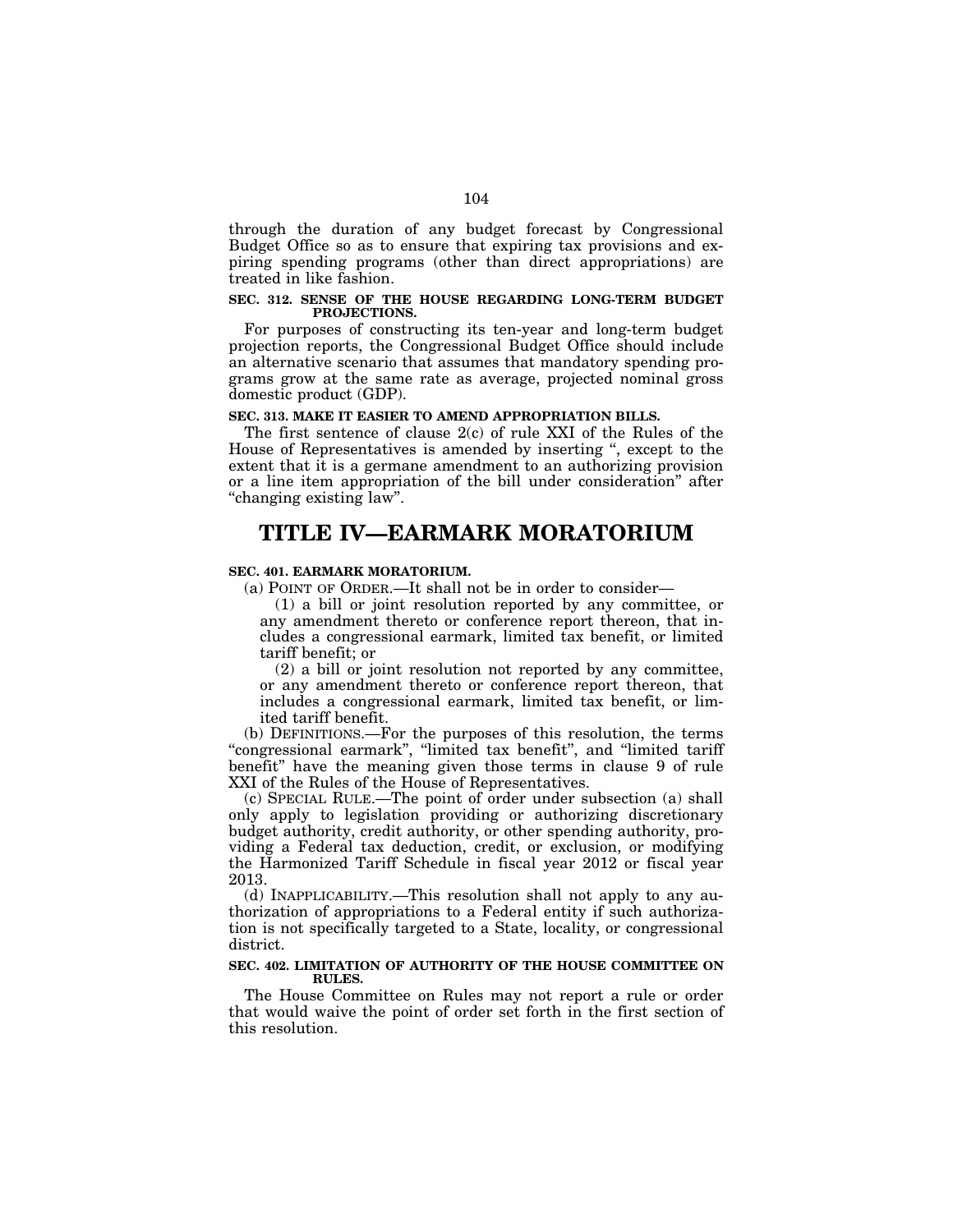# **TITLE V—POLICY**

# **SEC. 501. POLICY STATEMENT ON HEALTH CARE LAW REPEAL.**

It is the policy of this resolution that the Patient Protection and Affordable Care Act (Public Law 111–148), and the Health Care and Education Reconciliation Act of 2010 (Public Law 111–152) should be repealed.

### **SEC. 502. POLICY STATEMENT ON BAILOUTS OF STATE AND LOCAL GOVERNMENTS.**

It is the policy of this resolution that the Federal Government should not bailout State and local governments, including State and local government employee pension plans and other post-employment benefit plans.

# **SEC. 503. POLICY STATEMENT ON MEANS-TESTED WELFARE PRO-GRAMS.**

(a) FINDINGS.—The House finds that:

(1) In 1996, President Bill Clinton and congressional Republicans enacted reforms that have moved families off of Federal programs and enabled them to provide for themselves.

(2) According to the most recent projections, over the next 10 years we will spend approximately \$10 trillion on means-tested welfare programs.

(3) Today, there are approximately 70 Federal programs that provide benefits specifically to poor and low-income Americans.

(4) Taxpayers deserve clear and transparent information on how well these programs are working, and how much the Fed-

eral Government is spending on means-tested welfare. (b) POLICY ON MEANS-TESTED WELFARE PROGRAMS.—It is the

policy of this resolution that the President's budget should disclose, in a clear and transparent manner, the aggregate amount of Federal welfare expenditures, as well as an estimate of State and local spending for this purpose, over the next ten years.

#### **SEC. 504. POLICY STATEMENT ON REFORMING THE FEDERAL BUDGET PROCESS.**

It is the policy of this resolution that the Federal budget process should be reformed so that it is easier to reduce Federal spending than it is to increase it by enacting reforms included in the Spending, Deficit, and Debt Control Act of 2009 (H.R. 3964, 111th Congress).

# **SEC. 505. POLICY STATEMENT ON REFORMING FEDERAL REGULA-TION.**

It is the policy of this resolution that the cost of regulations on job creators should be reduced by enacting title II of the Jobs Through Growth Act (H.R. 3400), as introduced on November 10, 2011.

## **SEC. 506. POLICY STATEMENT ON MEDICARE.**

(a) FINDINGS.—The House finds the following:

(1) More than 50 million Americans depend on Medicare for their health security.

(2) The Medicare Trustees Report has repeatedly recommended that Medicare's long-term financial challenges be addressed soon. Each year without reform, the financial condition of Medicare becomes more precarious and the threat to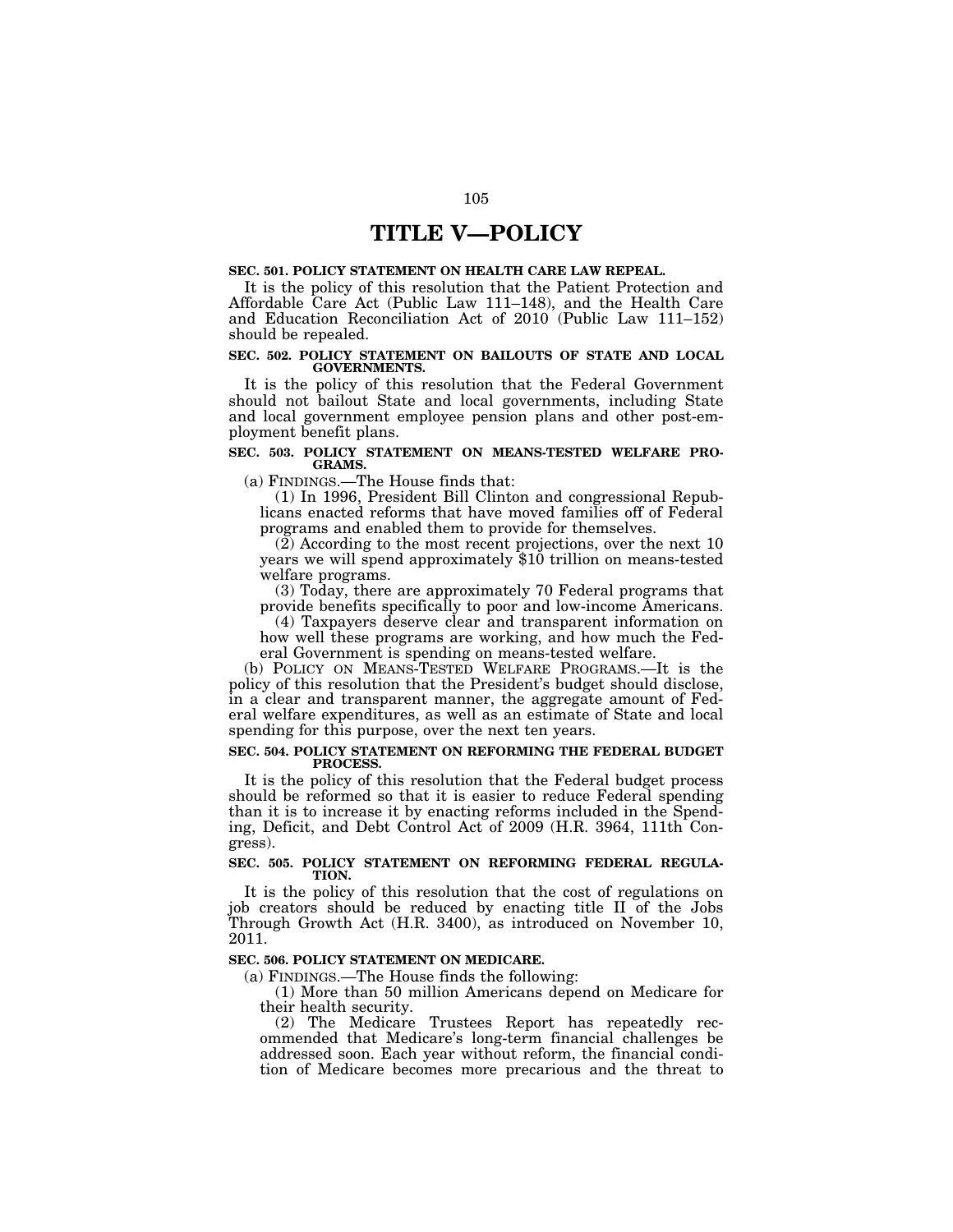those in and near retirement becomes more pronounced. According to the Congressional Budget Office—

(A) the Hospital Insurance Trust Fund will be exhausted in 2022 and unable to pay scheduled benefits; and

(B) Medicare spending is growing faster than the economy and Medicare outlays are currently rising at a rate of 6.3 percent per year, and under the Congressional Budget Office's alternative fiscal scenario, direct spending on Medicare is projected to reach 7 percent of GDP by 2035 and 14 percent of GDP by 2085.

(3) Failing to address this problem will leave millions of American seniors without adequate health security and younger generations burdened with enormous debt to pay for spending levels that cannot be sustained.

(b) POLICY ON MEDICARE REFORM.—It is the policy of this resolution to protect those in and near retirement from any disruptions to their Medicare benefits and offer future beneficiaries the same health care options available to Members of Congress.

(c) ASSUMPTIONS.—This resolution assumes reform of the Medicare program such that:

(1) Current Medicare benefits are preserved for those in and near retirement, without changes.

(2) For future generations, when they reach eligibility, Medicare is reformed to provide a premium support payment and a selection of guaranteed health coverage options from which recipients can choose a plan that best suits their needs.

(3) Medicare will provide additional assistance for lower-income beneficiaries and those with greater health risks.

(4) Medicare spending is put on a sustainable path and the Medicare program becomes solvent over the long-term.

### **SEC. 507. POLICY STATEMENT ON DEFICIT REDUCTION THROUGH THE CANCELLATION OF UNOBLIGATED BALANCES.**

(a) FINDINGS.—The House finds the following:

(1) According to the Office of Management and Budget, Federal agencies will hold \$698 billion in unobligated balances at the close of fiscal year 2013.

(2) These funds represent direct and discretionary spending made available by Congress that remain available for expenditure beyond the fiscal year for which they are provided.

(3) In some cases, agencies are granted funding and it remains available for obligation indefinitely.

(4) The Congressional Budget and Impoundment Control Act of 1974 requires the Office of Management and Budget to make funds available to agencies for obligation and prohibits the Administration from withholding or cancelling unobligated funds unless approved by an act of Congress.

(5) Greater congressional oversight is required to review and identify potential savings from unneeded balances of funds.

(b) POLICY ON DEFICIT REDUCTION THROUGH THE CANCELLATION OF UNOBLIGATED BALANCES.—Congressional committees shall through their oversight activities identify and achieve savings through the cancellation or rescission of unobligated balances that neither abrogate contractual obligations of the Federal Government nor reduce or disrupt Federal commitments under programs such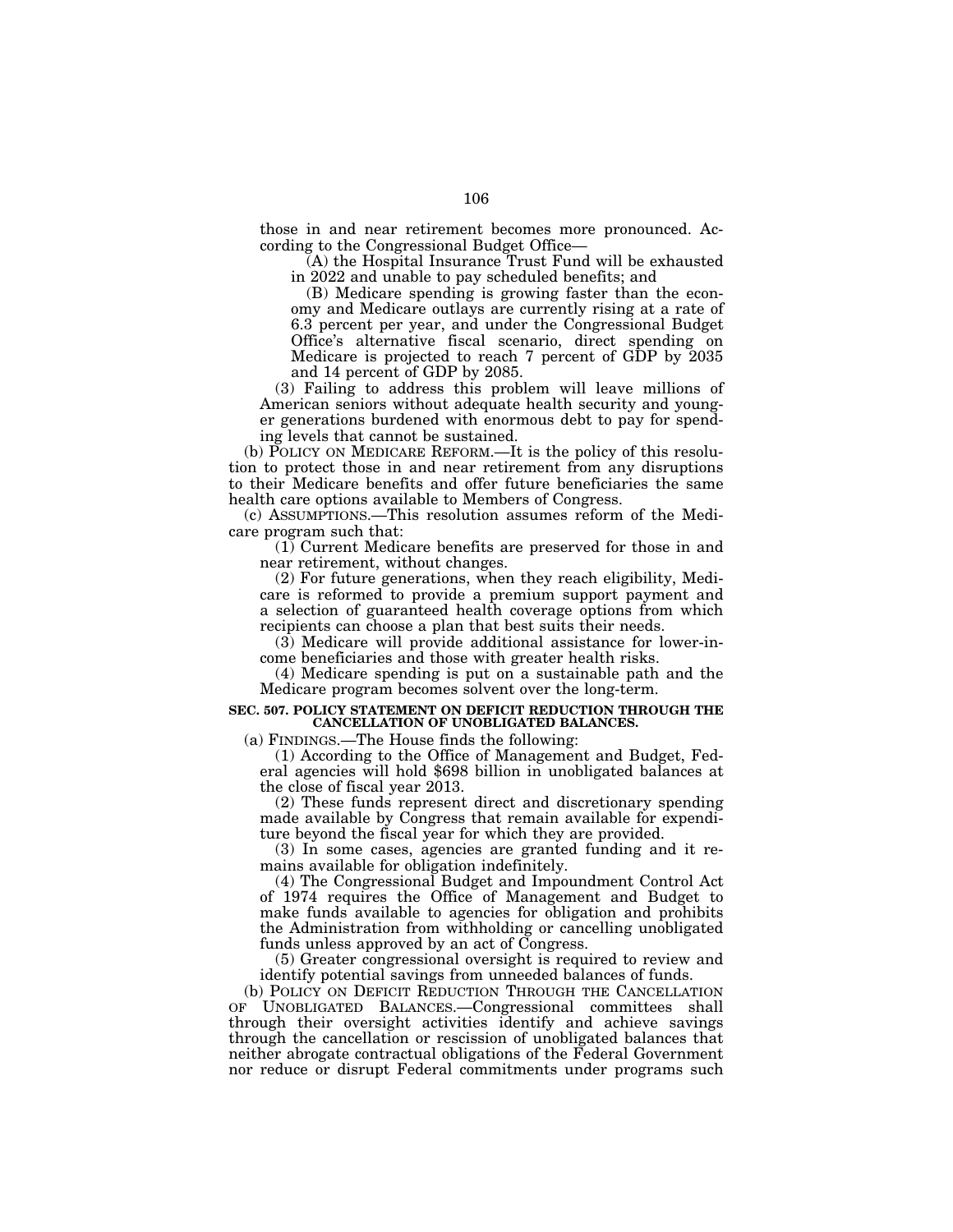as Social Security, veterans' affairs, national security, and Treasury authority to finance the national debt.

(c) DEFICIT REDUCTION.—Congress, with the assistance of the Government Accountability Office, the Inspectors General, and other appropriate agencies should make it a high priority to review unobligated balances and identify savings for deficit reduction.

#### **SEC. 508. POLICY STATEMENT ON BLOCK GRANTING MEDICAID.**

It is the policy of this resolution that Medicaid and the Children's Health Insurance Program (CHIP) should be block granted to the states by enacting the State Health Flexibility Act of 2012 (H.R. 4160) as introduced on March 7, 2012.

Amend the title so as to read: ''Concurrent resolution establishing the budget for the United States Government for fiscal year 2013 and setting forth appropriate budgetary levels for fiscal year 2012 and fiscal years 2014 through 2022.''.

6. AN AMENDMENT TO BE OFFERED BY REPRESENTATIVE VAN HOL- LEN OF MARYLAND OR HIS DESIGNEE, DEBATABLE FOR 30 MIN-UTES

Strike all after the enacting clause and insert the following:

#### **SECTION 1. CONCURRENT RESOLUTION ON THE BUDGET FOR FISCAL YEAR 2013.**

(a) DECLARATION.—Congress declares that this resolution is the concurrent resolution on the budget for fiscal year 2013 and that this resolution sets forth the appropriate budgetary levels for fiscal year 2012 and for fiscal years 2014 through 2022.

# (b) TABLE OF CONTENTS.— Sec. 1. Concurrent resolution on the budget for fiscal year 2013.

#### TITLE I—RECOMMENDED LEVELS AND AMOUNTS

- Sec. 101. Recommended levels and amounts.
- Sec. 102. Major functional categories.

#### TITLE II—RESERVE FUNDS

- Sec. 201. Deficit-neutral reserve fund for job creation through investments and incentives.
- Sec. 202. Deficit-neutral reserve fund for increasing energy independence and market stability.
- Sec. 203. Deficit-neutral reserve fund for America's veterans and servicemembers. Sec. 204. Deficit-neutral reserve fund for Medicare improvement.
- 
- Sec. 205. Deficit-neutral reserve fund for Transitional Medical Assistance.
- Sec. 206. Deficit-neutral reserve fund for initiatives that benefit children.<br>Sec. 208. Deficit-neutral reserve fund for the Affordable Housing Trust Fi
- Deficit-neutral reserve fund for the Affordable Housing Trust Fund.
- Sec. 209. Deficit-neutral reserve fund for college affordability.
- Sec. 210. Deficit-neutral reserve fund for additional tax relief for individuals and families.

#### TITLE III—ENFORCEMENT PROVISIONS

- 
- Sec. 301. Point of order against advance appropriations. Sec. 302. Adjustments to discretionary spending limits.
- Sec. 303. Costs of emergency needs, Overseas Contingency Operations and disaster relief.
- Sec. 304. Budgetary treatment of certain discretionary administrative expenses.
- Sec. 305. Application and effect of changes in allocations and aggregates.
- Sec. 306. Reinstatement of pay-as-you-go.
- Sec. 307. Exercise of rulemaking powers.

#### TITLE IV—POLICY

Sec. 401. Policy of the House on jobs: Make it in America.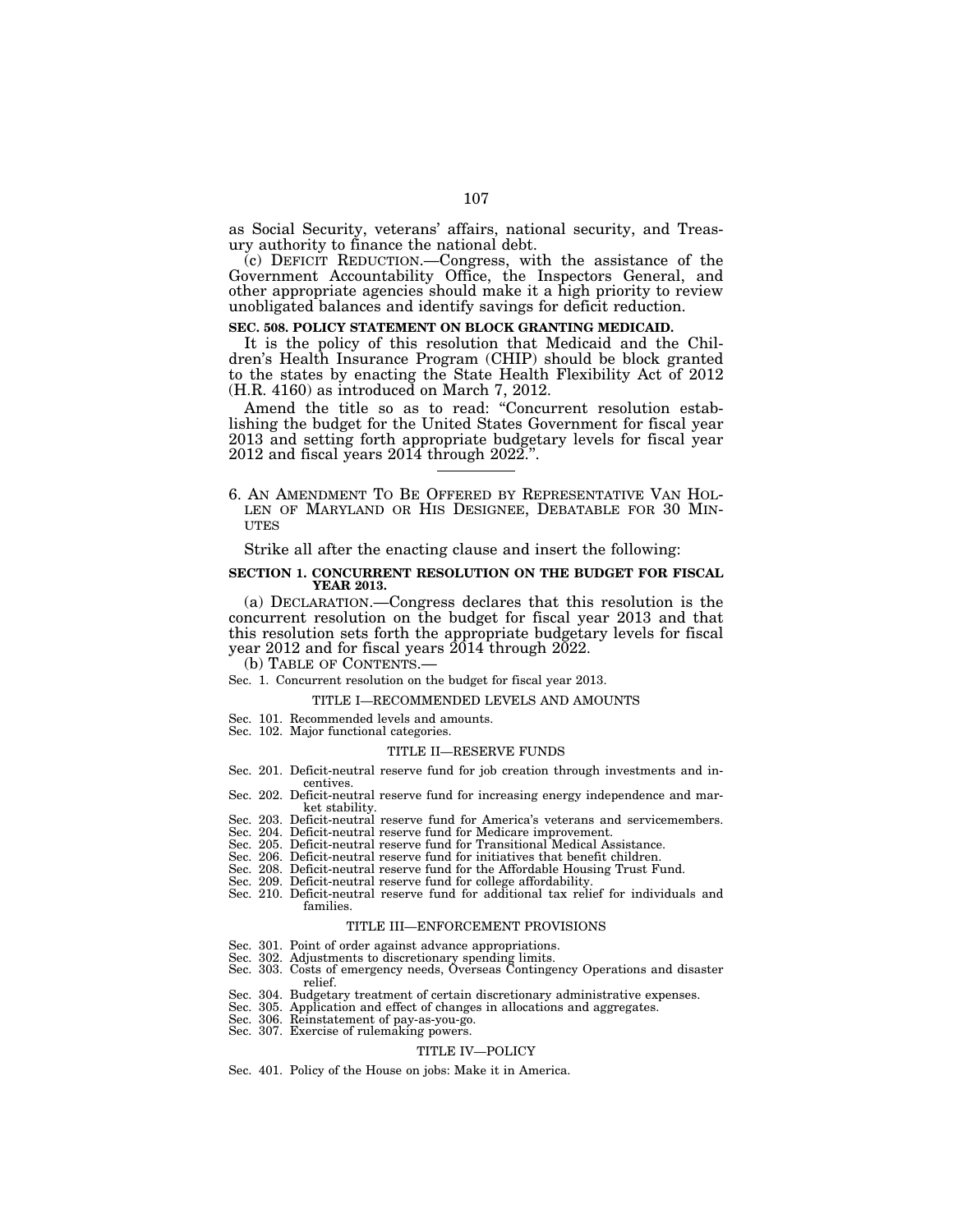- Sec. 402. Policy of the House on sequestration.
- 
- Sec. 403. Policy of the House on taking a balanced approach to deficit reduction. Sec. 404. Policy of the House on Social Security reform that protects workers and retirees.
- Sec. 405. Policy of the House on protecting the Medicare guarantee for seniors.
- Sec. 406. Policy of the House on affordable health care coverage for working families.
- Sec. 407. Policy of the House on Medicaid.
- Sec. 408. Policy of the House on overseas contingency operations.
- 
- Sec. 409. Policy of the House on national security. Sec. 410. Policy of the House on tax reform and deficit reduction.
- Sec. 411. Policy of the House on agriculture spending. Sec. 412. Policy of the House on the use of taxpayer funds.
- 

# **TITLE I—RECOMMENDED LEVELS AND AMOUNTS**

#### **SEC. 101. RECOMMENDED LEVELS AND AMOUNTS.**

The following budgetary levels are appropriate for each of fiscal years 2012 through 2022:

(1) FEDERAL REVENUES.—For purposes of the enforcement of this resolution:

(A) The recommended levels of Federal revenues are as follows:

- Fiscal year 2012: \$1,836,360,000,000.
- Fiscal year 2013: \$2,064,353,000,000.
- Fiscal year 2014: \$2,336,432,000,000.
- Fiscal year 2015: \$2,604,734,000,000.
- Fiscal year 2016: \$2,800,259,000,000.
- Fiscal year 2017: \$2,962,336,000,000.
- Fiscal year 2018: \$3,092,826,000,000.
- Fiscal year 2019: \$3,234,194,000,000.
- Fiscal year 2020: \$3,411,255,000,000.
- Fiscal year 2021: \$3,586,187,000,000.
- Fiscal year 2022: \$3,766,705,000,000.

(B) The amounts by which the aggregate levels of Federal revenues should be changed are as follows:

- Fiscal year  $2012: -\$62,857,000,000.$
- Fiscal year 2013:  $-\frac{228,986,000,000}{5000}$ .
- Fiscal year  $2014: -\$214,752,000,000.$
- Fiscal year 2015:  $-\$211,550,000,000$ .
- Fiscal year 2016:  $-\frac{15}{5}847,000,000$ .
- Fiscal year  $2017: -232,003,000,000$ .
- Fiscal year 2018:  $-\frac{259}{463,000,000}$ .
- Fiscal year 2019:  $-\$284,378,000,000$ .
- Fiscal year 2020:  $-\frac{296}{765,000,000}$ .
- Fiscal year  $2021: -\$320,765,000,000.$
- Fiscal year  $2022: -\$348,776,000,000.$

(2) NEW BUDGET AUTHORITY.—For purposes of the enforcement of this resolution, the appropriate levels of total new budget authority are as follows:

Fiscal year 2012: \$3,239,647,000,000.

- Fiscal year 2013: \$2,966,382,000,000.
- Fiscal year 2014: \$2,984,444,000,000.
- Fiscal year 2015: \$3,098,951,000,000.
- Fiscal year 2016: \$3,308,049,000,000.
- Fiscal year 2017: \$3,470,252,000,000.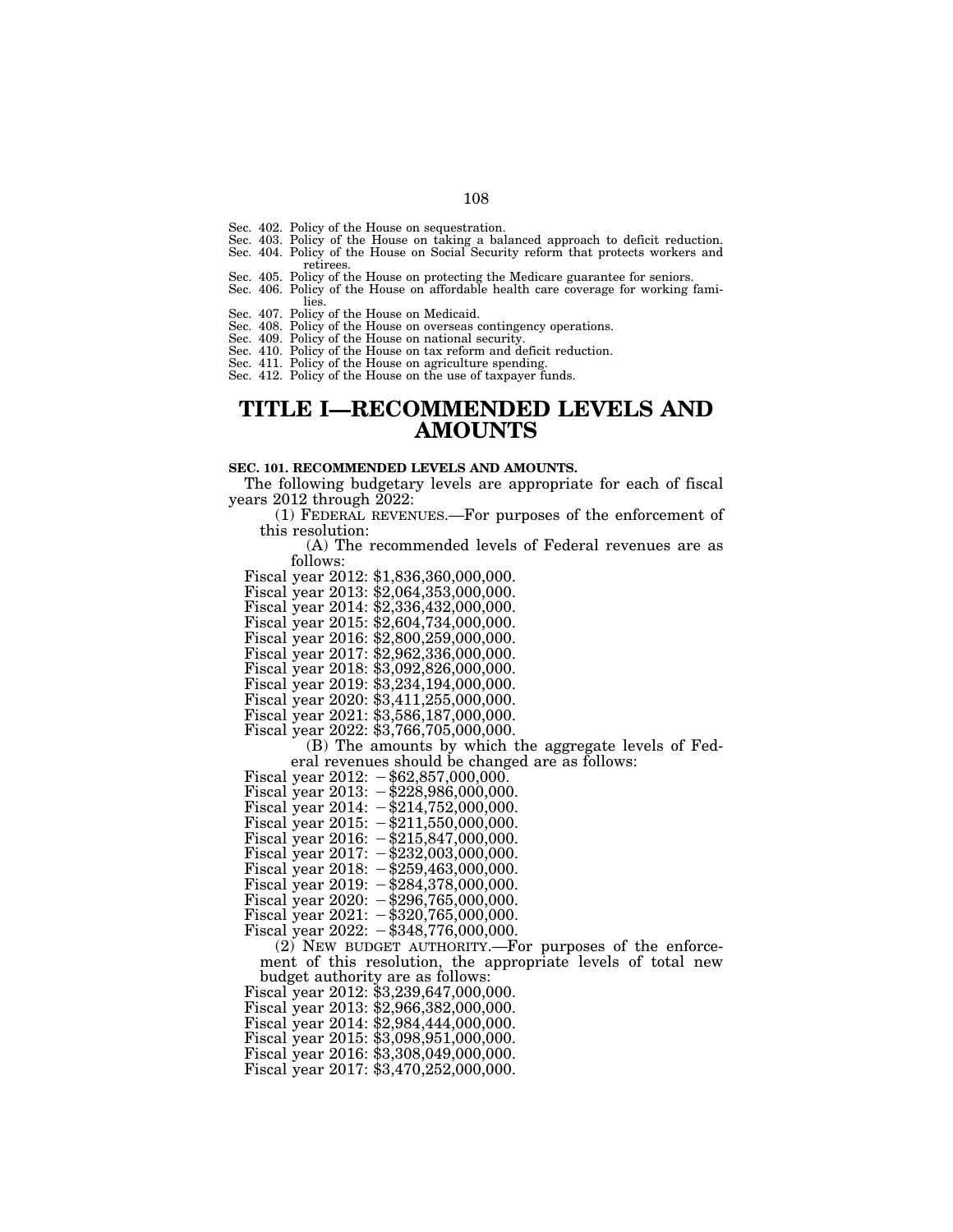Fiscal year 2018: \$3,637,710,000,000.

Fiscal year 2019: \$3,824,454,000,000.

Fiscal year 2020: \$4,037,028,000,000.

Fiscal year 2021: \$4,220,190,000,000.

Fiscal year 2022: \$4,431,285,000,000.

(3) BUDGET OUTLAYS.—For purposes of the enforcement of this resolution, the appropriate levels of total budget outlays are as follows:

Fiscal year 2012: \$3,138,093,000,000.

Fiscal year 2013: \$3,064,546,000,000.

Fiscal year 2014: \$3,048,076,000,000.

Fiscal year 2015: \$3,130,366,000,000.

Fiscal year 2016: \$3,308,452,000,000.

Fiscal year 2017: \$3,435,565,000,000.

Fiscal year 2018: \$3,580,995,000,000.

Fiscal year 2019: \$3,799,150,000,000.

Fiscal year 2020: \$3,993,967,000,000.

Fiscal year 2021: \$4,187,928,000,000.

Fiscal year 2022: \$4,401,684,000,000.

(4) DEFICITS (ON-BUDGET).—For purposes of the enforcement of this resolution, the amounts of the deficits (on-budget) are as follows:

Fiscal year 2012:  $-\$1,301,733,000,000$ .

Fiscal year  $2013: -\$1,000,193,000,000.$ 

Fiscal year  $2014: -\$711,644,000,000.$ 

Fiscal year  $2015: -\$525,632,000,000.$ Fiscal year 2016:  $-\$508,193,000,000$ .

Fiscal year 2017:  $-\frac{473}{229,000,000}$ .

Fiscal year  $2018: -1488,169,000,000.$ 

Fiscal year 2019:  $-\$564,956,000,000$ .

Fiscal year 2020:  $-\frac{1}{5}582,712,000,000$ .

Fiscal year  $2021: -\$601,741,000,000.$ 

Fiscal year  $2022: -\$634,979,000,000.$ 

(5) DEBT SUBJECT TO LIMIT.—Pursuant to section  $301(a)(5)$  of the Congressional Budget Act of 1974, the appropriate levels of the public debt are as follows:

Fiscal year 2012: \$16,140,000,000,000.

Fiscal year 2013: \$17,309,000,000,000. Fiscal year 2014: \$18,199,000,000,000.

Fiscal year 2015: \$18,911,000,000,000.

Fiscal year 2016: \$19,632,000,000,000.

Fiscal year 2017: \$20,366,000,000,000.

Fiscal year 2018: \$21,129,000,000,000.

Fiscal year 2019: \$21,961,000,000,000.

Fiscal year 2020: \$22,812,000,000,000.

Fiscal year 2021: \$23,682,000,000,000.

Fiscal year 2022: \$24,575,000,000,000.

(6) DEBT HELD BY THE PUBLIC.—The appropriate levels of

debt held by the public are as follows: Fiscal year 2012: \$11,424,000,000,000.

Fiscal year 2013: \$12,498,000,000,000.

Fiscal year 2014: \$13,290,000,000,000.

Fiscal year 2015: \$13,894,000,000,000.

Fiscal year 2016: \$14,477,000,000,000.

Fiscal year 2017: \$15,023,000,000,000.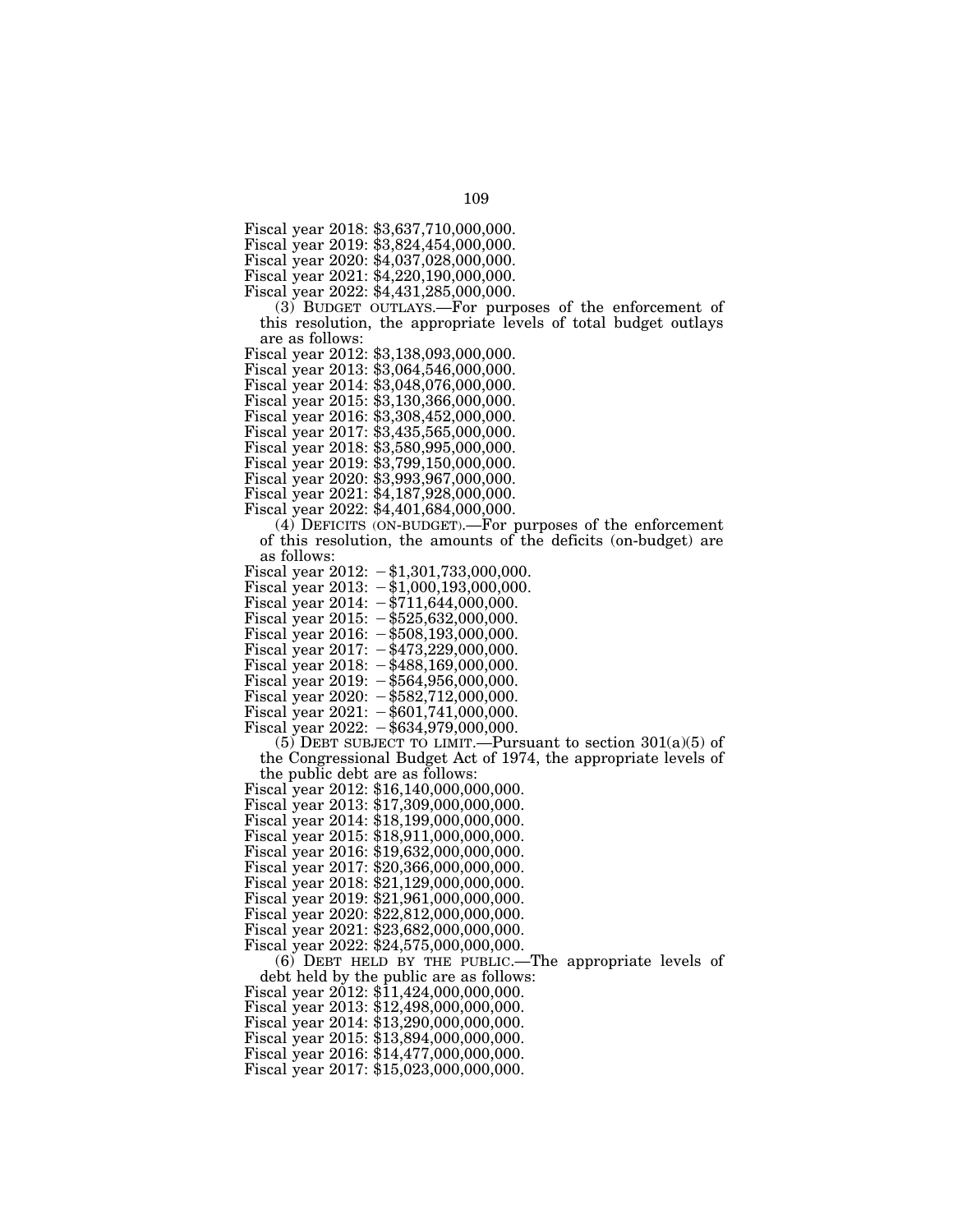Fiscal year 2018: \$15,578,000,000,000.

Fiscal year 2019: \$16,210,000,000,000.

Fiscal year 2022: \$18,311,000,000,000.

#### **SEC. 102. MAJOR FUNCTIONAL CATEGORIES.**

The Congress determines and declares that the appropriate levels of new budget authority and outlays for fiscal years 2012 through 2022 for each major functional category are:

 $(1)$  National Defense (050):<br>Fiscal year 2012:

 $F(A)$  New budget authority, \$560,847,000,000.

(B) Outlays, \$620,526,000,000.<br>Fiscal year 2013:

 $\Delta$ ) New budget authority, \$553,925,000,000.

(B) Outlays, \$582,924,000,000.

(A) New budget authority,  $$564,074,000,000$ .

(B) Outlays, \$568,196,000,000.<br>Fiscal year 2015:

 $F(A)$  New budget authority, \$574,336,000,000.

(B) Outlays, \$565,518,000,000.

 $F(A)$  New budget authority, \$585,581,000,000.

(B) Outlays, \$578,055,000,000.<br>Fiscal year 2017:

 $F(A)$  New budget authority, \$598,841,000,000.

(B) Outlays, \$585,091,000,000.

Fiscal year 2018: (A) New budget authority, \$612,097,000,000.

(B) Outlays, \$592,763,000,000.

Fiscal year 2019: (A) New budget authority, \$625,362,000,000.

(B) Outlays, \$610,522,000,000.<br>Fiscal year 2020:

 $F(A)$  New budget authority, \$639,661,000,000.

(B) Outlays, \$625,015,000,000.

(A) New budget authority,  $$653,962,000,000$ .

(B) Outlays, \$638,965,000,000.

Fiscal year 2022:

(A) New budget authority, \$671,019,000,000.

(B) Outlays, \$659,506,000,000.

(2) International Affairs (150):

Fiscal year 2012:

(A) New budget authority, \$47,798,000,000.

(B) Outlays, \$47,509,000,000.

Fiscal year 2013:

(A) New budget authority, \$50,338,000,000.

(B) Outlays, \$48,965,000,000.

Fiscal year 2014:

(A) New budget authority, \$49,241,000,000.

(B) Outlays, \$49,664,000,000.

Fiscal year 2015:

(A) New budget authority, \$47,643,000,000.

110

Fiscal year 2020: \$16,871,000,000,000.

Fiscal year 2021; \$17,565,000,000,000.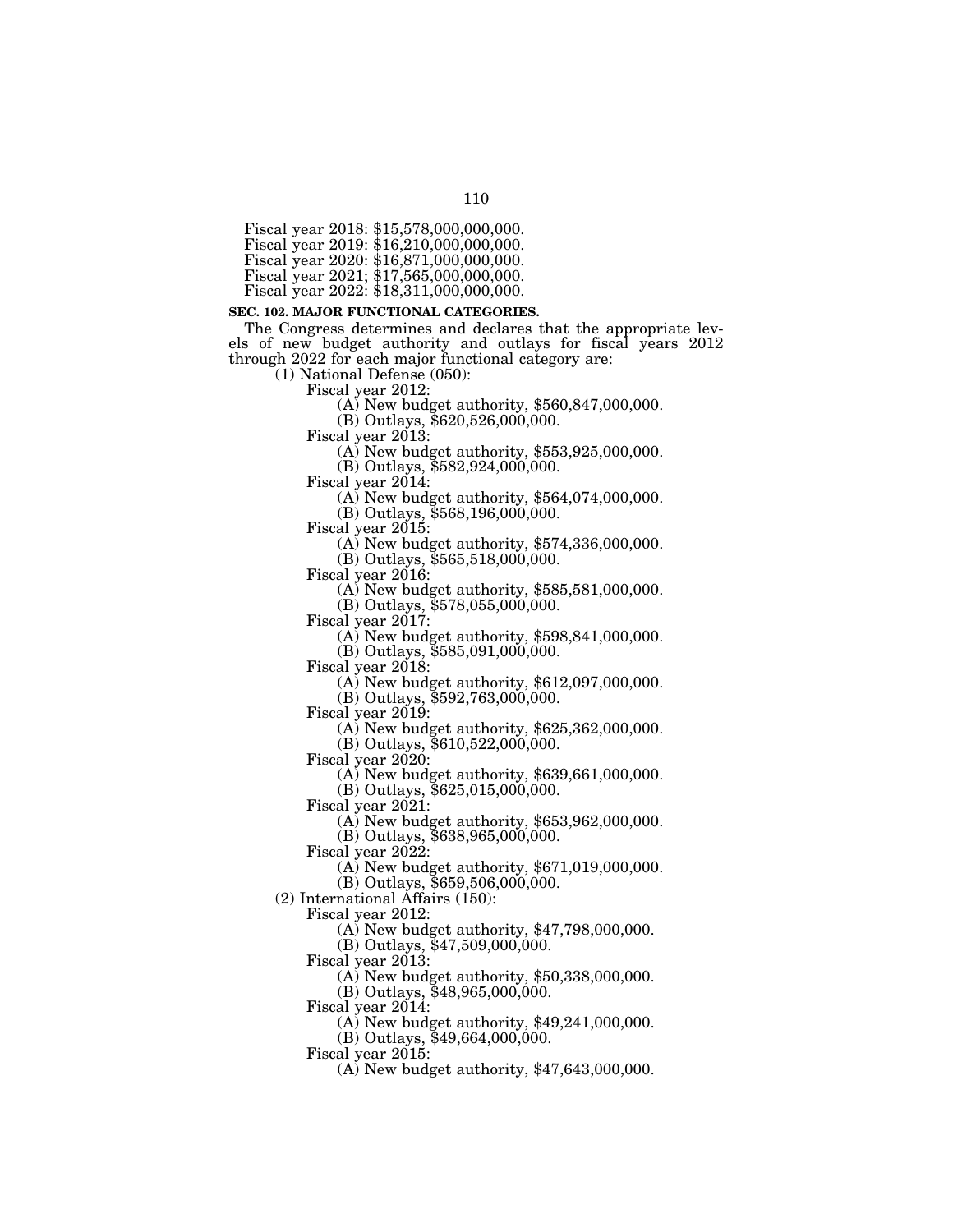(B) Outlays, \$49,988,000,000.

 $F(A)$  New budget authority, \$47,666,000,000.

(B) Outlays, \$51,118,000,000.<br>Fiscal year 2017:

 $F(A)$  New budget authority, \$50,315,000,000.

(B) Outlays, \$51,947,000,000.

Fiscal year 2018: (A) New budget authority, \$52,464,000,000.

(B) Outlays, \$52,377,000,000.<br>Fiscal year 2019:

 $F(A)$  New budget authority, \$53,679,000,000.

(B) Outlays, \$51,503,000,000.<br>Fiscal year 2020:

 $F(A)$  New budget authority, \$54,906,000,000. (B) Outlays, \$51,673,000,000.

Fiscal year 2021: (A) New budget authority, \$56,141,000,000.

(B) Outlays, \$52,777,000,000.

Fiscal year 2022: (A) New budget authority, \$57,909,000,000.

(B) Outlays, \$54,154,000,000.

(3) General Science, Space, and Technology (250):

 $(A)$  New budget authority, \$29,139,000,000.

(B) Outlays, \$30,319,000,000.<br>Fiscal year 2013:

 $(A)$  New budget authority, \$29,556,000,000.

 $(B)$  Outlays,  $$29,840,000,000$ .

Fiscal year 2014: (A) New budget authority, \$30,091,000,000.

(B) Outlays, \$29,964,000,000.<br>Fiscal year 2015:

 $\Phi$  New budget authority, \$30,654,000,000.

(B) Outlays, \$30,335,000,000.

Fiscal year 2016:

(A) New budget authority, \$31,244,000,000.

(B) Outlays, \$30,890,000,000.

Fiscal year 2017:

(A) New budget authority, \$31,920,000,000.

(B) Outlays, \$31,523,000,000.

Fiscal year 2018:

(A) New budget authority, \$32,623,000,000.

(B) Outlays, \$32,200,000,000.

Fiscal year 2019:

(A) New budget authority, \$33,357,000,000.

(B) Outlays, \$32,859,000,000.

Fiscal year 2020:

(A) New budget authority, \$34,089,000,000.

(B) Outlays, \$33,576,000,000.

Fiscal year 2021:

(A) New budget authority, \$34,824,000,000.

(B) Outlays, \$34,212,000,000.

Fiscal year 2022:

(A) New budget authority, \$35,667,000,000.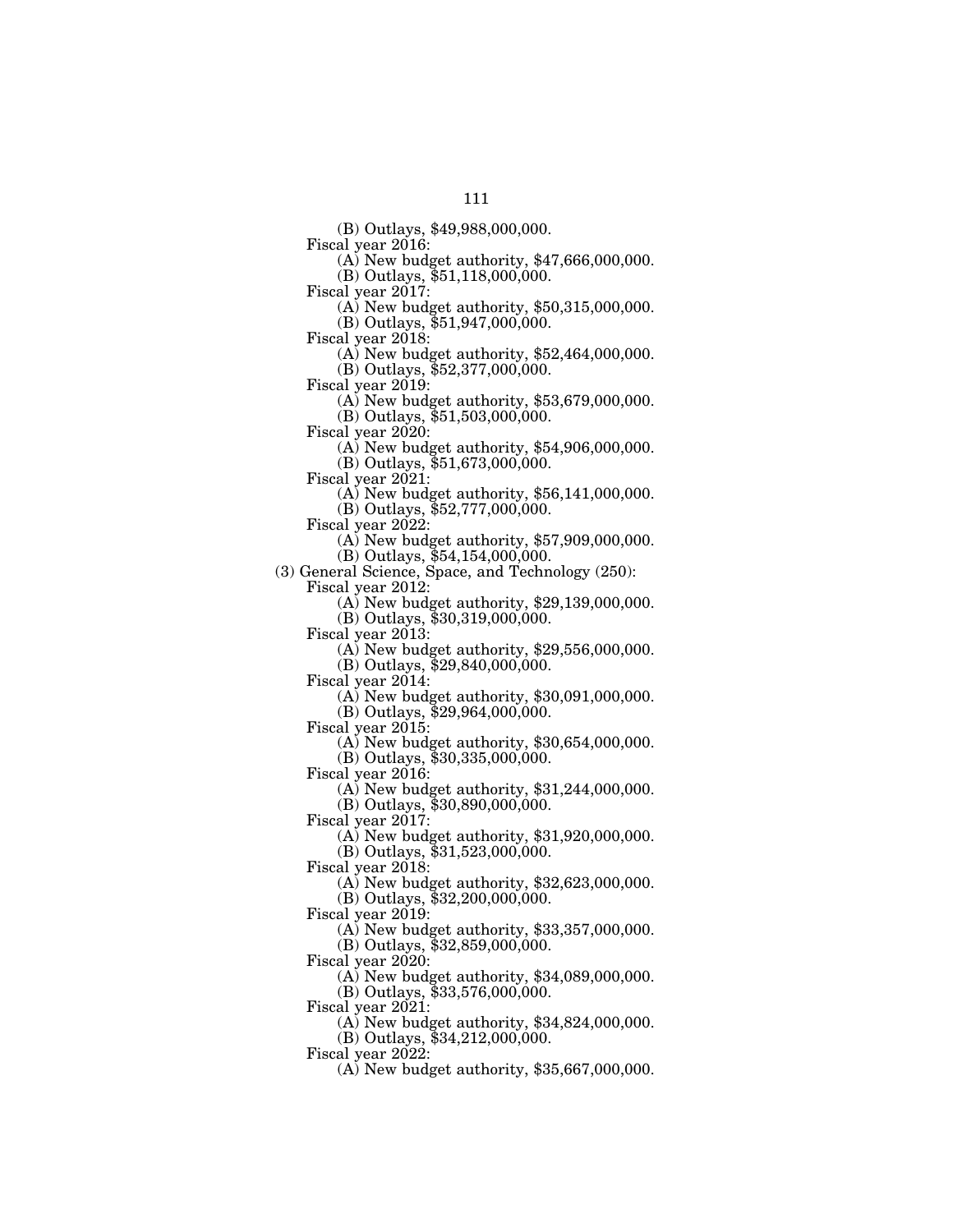(B) Outlays, \$34,996,000,000.

(4) Energy (270):

 $\overline{(\text{A})}$  New budget authority, \$7,097,000,000.

(B) Outlays, \$16,616,000,000.<br>Fiscal year 2013:

 $(A)$  New budget authority, \$13,658,000,000.

(B) Outlays, \$10,728,000,000.<br>Fiscal year 2014:

 $(A)$  New budget authority, \$5,445,000,000. (B) Outlays, \$8,060,000,000.

Fiscal year 2015: (A) New budget authority, \$4,989,000,000.

(B) Outlays, \$7,289,000,000.<br>Fiscal year 2016:

 $\Phi$ ) New budget authority, \$4,929,000,000.

(B) Outlays,  $$6,228,000,000$ .<br>Fiscal year 2017:

(A) New budget authority,  $$4,653,000,000$ .

(B) Outlays, \$5,254,000,000.

Fiscal year 2018: (A) New budget authority, \$4,594,000,000.

(B) Outlays,  $$4,217,000,000$ .<br>Fiscal year 2019:

 $(A)$  New budget authority, \$4,534,000,000.

(B) Outlays, \$4,348,000,000.<br>Fiscal year 2020:

 $(A)$  New budget authority, \$4,545,000,000.

 $(B)$  Outlays,  $$4,207,000,000$ .

Fiscal year 2021: (A) New budget authority, \$4,507,000,000.

(B) Outlays, \$4,133,000,000.<br>Fiscal year 2022:

 $\Phi$ ) New budget authority, \$4,618,000,000.

(B) Outlays, \$4,174,000,000.

(5) Natural Resources and Environment (300):

Fiscal year 2012:

(A) New budget authority, \$36,792,000,000. (B) Outlays, \$41,730,000,000.

Fiscal year 2013:

(A) New budget authority, \$35,690,000,000.

(B) Outlays, \$40,575,000,000.

Fiscal year 2014:

(A) New budget authority, \$36,632,000,000.

(B) Outlays, \$38,740,000,000. Fiscal year 2015:

(A) New budget authority, \$37,054,000,000.

(B) Outlays, \$38,453,000,000.

Fiscal year 2016:

(A) New budget authority, \$37,825,000,000.

(B) Outlays, \$38,286,000,000.

Fiscal year  $2017$ :

(A) New budget authority, \$38,918,000,000.

(B) Outlays, \$39,074,000,000.

Fiscal year 2018: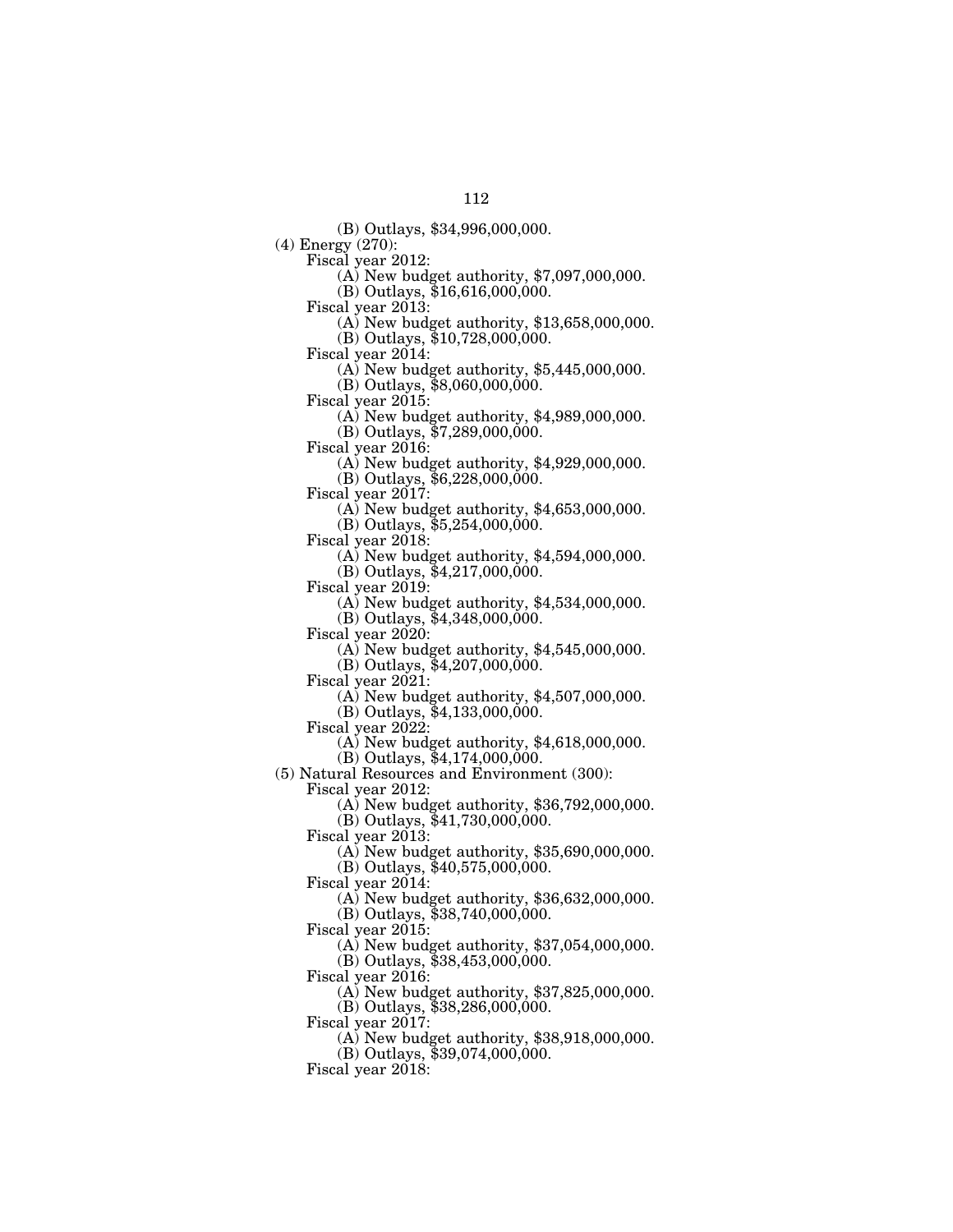(A) New budget authority, \$40,357,000,000.

(B) Outlays, \$39,241,000,000.

Fiscal year 2019: (A) New budget authority, \$41,249,000,000.

(B) Outlays, \$40, 211, 000, 000.<br>Fiscal year 2020:

 $(A)$  New budget authority, \$42,539,000,000.

(B) Outlays, \$41,381,000,000.<br>Fiscal year 2021:

- (A) New budget authority,  $$42,800,000,000$ .
- (B) Outlays,  $$41,958,000,000$ .<br>Fiscal year 2022:
	- (A) New budget authority,  $$43,654,000,000$ .
	- (B) Outlays, \$42,598,000,000.

(6) Agriculture (350):

Fiscal year 2012: (A) New budget authority, \$21,995,000,000.

(B) Outlays, \$18,642,000,000.

(A) New budget authority,  $$21,798,000,000$ . (B) Outlays, \$24,687,000,000.

 $\Delta$ ) New budget authority, \$22,239,000,000. (B) Outlays, \$22,073,000,000.

Fiscal year 2015: (A) New budget authority, \$22,203,000,000.

(B) Outlays, \$21,695,000,000.

 $F(A)$  New budget authority, \$22,259,000,000.

(B) Outlays, \$21,818,000,000.<br>Fiscal year 2017:

 $F(A)$  New budget authority, \$22,332,000,000. (B) Outlays, \$21,876,000,000.

Fiscal year 2018:

(A) New budget authority, \$22,669,000,000. (B) Outlays, \$22,153,000,000.

Fiscal year 2019:

(A) New budget authority, \$22,924,000,000. (B) Outlays, \$22,455,000,000.

Fiscal year 2020:

(A) New budget authority, \$23,278,000,000.

(B) Outlays, \$22,842,000,000.

Fiscal year 2021:

(A) New budget authority, \$23,636,000,000.

(B) Outlays, \$23,187,000,000.

Fiscal year 2022:

(A) New budget authority, \$23,792,000,000.

(B) Outlays, \$23,355,000,000.

(7) Commerce and Housing Credit (370):

Fiscal year 2012:

(A) New budget authority, \$45,477,000,000.

(B) Outlays, \$53,218,000,000.

Fiscal year 2013:

(A) New budget authority, \$3,826,000,000.

 $(B)$  Outlays, \$6,627,000,000.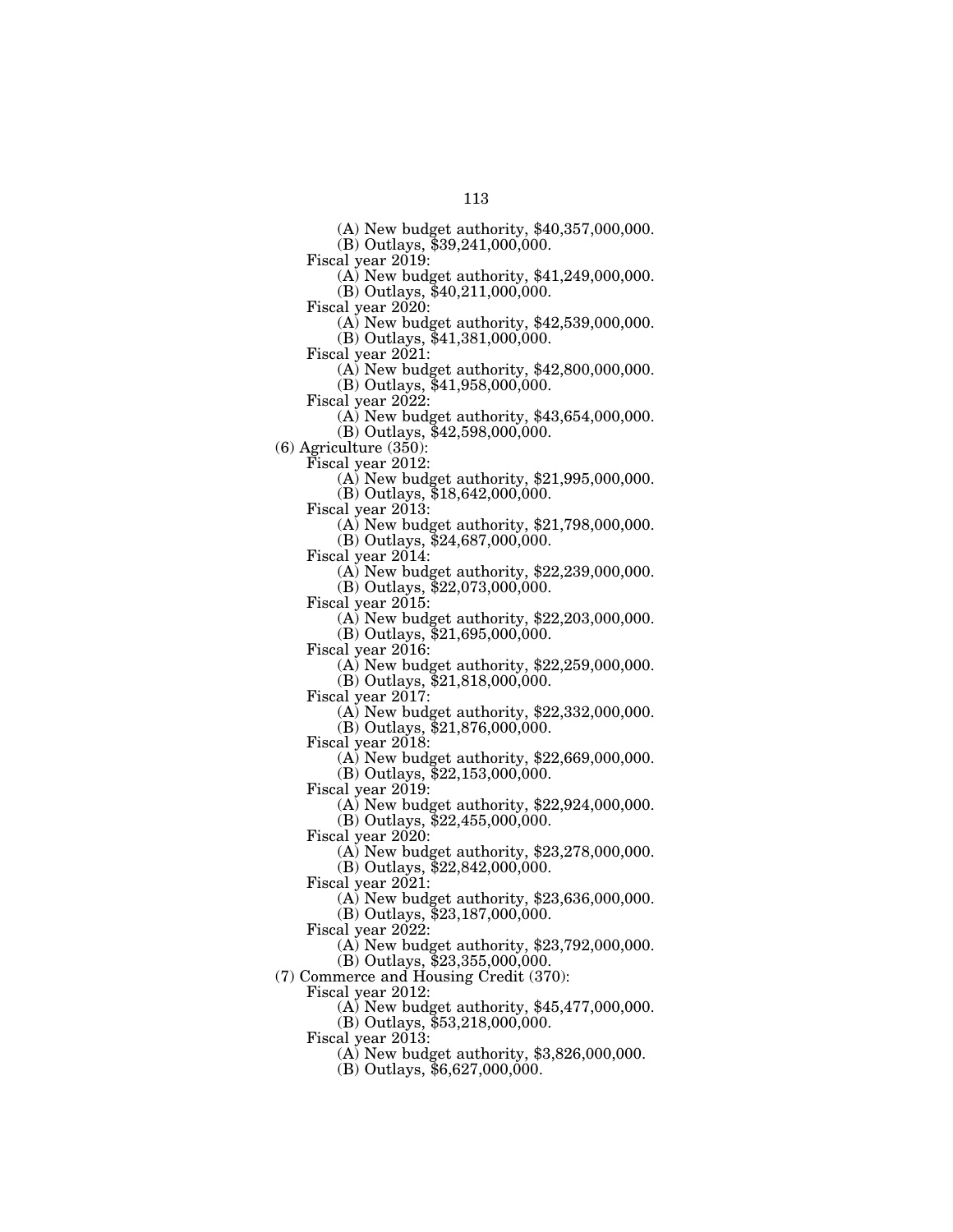- Fiscal year 2014: (A) New budget authority, \$9,362,000,000.
- (B) Outlays,  $$1,288,000,000$ .<br>Fiscal year 2015:
- - $(A)$  New budget authority, \$9,413,000,000.
- (B) Outlays,  $-$ \$2,736,000,000.
- 
- Fiscal year 2016: (A) New budget authority, \$10,253,000,000.
- (B) Outlays,  $-$ \$4,429,000,000.<br>Fiscal year 2017:
- - $F(A)$  New budget authority, \$12,026,000,000.
- (B) Outlays,  $-$ \$4,265,000,000.<br>Fiscal year 2018:
- - $(A)$  New budget authority, \$14,421,000,000. (B) Outlays,  $-\$2,777,000,000$ .
- 
- Fiscal year 2019: (A) New budget authority, \$16,841,000,000.
	- (B) Outlays,  $-$ \$6,280,000,000.
- 
- Fiscal year 2020: (A) New budget authority, \$24,581,000,000.
- (B) Outlays,  $-$ \$272,000,000.<br>Fiscal year 2021:
- - (A) New budget authority,  $$17,431,000,000$ .
	- (B) Outlays, \$2,342,000,000.
- 
- Fiscal year 2022: (A) New budget authority, \$21,869,000,000.
	- (B) Outlays, \$4,043,000,000.
- (8) Transportation (400):
	- - $F(A)$  New budget authority, \$138,613,000,000.
	- (B) Outlays,  $$93,157,000,000$ .<br>Fiscal year 2013:
	- - $(A)$  New budget authority,  $$88,544,000,000$ .
		- (B) Outlays, \$102,542,000,000.
	- Fiscal year 2014:
		- (A) New budget authority, \$102,347,000,000.
	- (B) Outlays, \$106,633,000,000.
	- Fiscal year 2015:
		- (A) New budget authority, \$109,043,000,000.
		- (B) Outlays, \$106,164,000,000.
	- Fiscal year 2016:
		- (A) New budget authority, \$116,124,000,000.
		- (B) Outlays, \$109,419,000,000.
	- Fiscal year 2017:
	- (A) New budget authority, \$122,750,000,000. (B) Outlays, \$113,940,000,000.
	- Fiscal year 2018:
		- (A) New budget authority, \$129,482,000,000. (B) Outlays, \$118,002,000,000.
	- Fiscal year 2019:
		- (A) New budget authority, \$94,622,000,000.
		- (B) Outlays, \$115,692,000,000.
	- Fiscal year 2020:
		- (A) New budget authority, \$96,439,000,000.
		- (B) Outlays, \$109,896,000,000.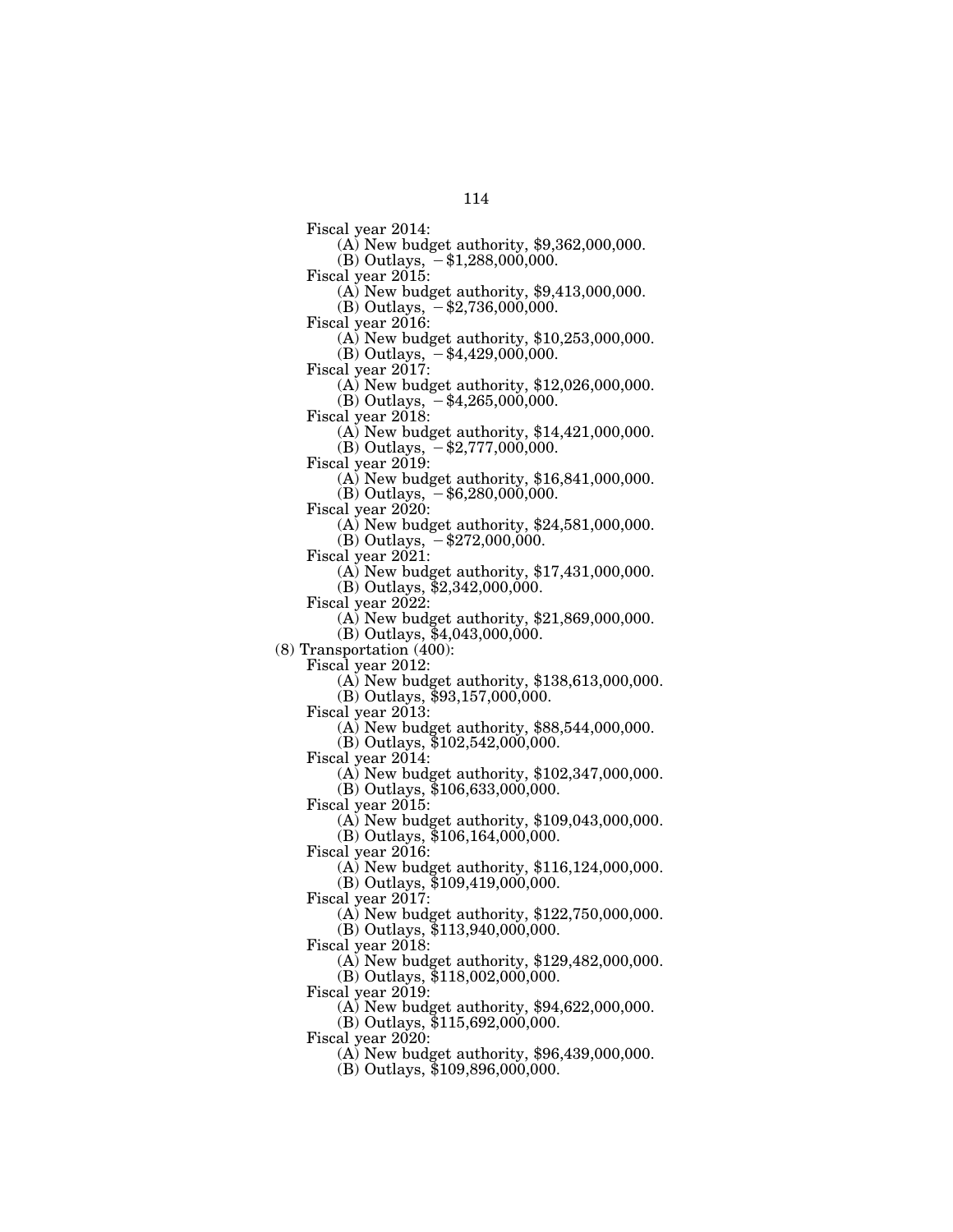Fiscal year 2021: (A) New budget authority, \$98,300,000,000.

(B) Outlays, \$107,676,000,000.

- Fiscal year 2022: (A) New budget authority, \$100,295,000,000.
- (B) Outlays, \$106,984,000,000.

(9) Community and Regional Development (450): Fiscal year 2012: (A) New budget authority, \$46,875,000,000.

 $(B)$  Outlays, \$26,976,000,000.<br>Fiscal year 2013:

- $F(A)$  New budget authority, \$17,309,000,000.
- (B) Outlays, \$24,510,000,000.<br>Fiscal year 2014:

 $F(A)$  New budget authority, \$11,925,000,000. (B) Outlays, \$26,152,000,000.

Fiscal year 2015: (A) New budget authority, \$12,139,000,000.

(B) Outlays, \$25,757,000,000.<br>Fiscal year 2016:

Fiscal year 2016: (A) New budget authority, \$12,373,000,000.

(B) Outlays, \$19,690,000,000.

Fiscal year 2017: (A) New budget authority, \$12,643,000,000.

(B) Outlays, \$16,323,000,000.

Fiscal year 2018: (A) New budget authority, \$12,921,000,000.

(B) Outlays,  $$14,101,000,000$ .<br>Fiscal year 2019:

 $(A)$  New budget authority, \$13,210,000,000.

(B) Outlays, \$13,648,000,000.<br>Fiscal year 2020:

 $F(A)$  New budget authority, \$13,505,000,000.

(B) Outlays, \$13,846,000,000.

Fiscal year 2021:

(A) New budget authority, \$13,799,000,000.

(B) Outlays, \$14,383,000,000.

Fiscal year  $2022$ :

(A) New budget authority, \$14,143,000,000.

 $(B)$  Outlays, \$14,758,000,000.

(10) Education, Training, Employment, and Social Services (500):

Fiscal year 2012:

(A) New budget authority, \$160,479,000,000.

(B) Outlays, \$105,462,000,000.

Fiscal year 2013:

(A) New budget authority, \$84,966,000,000.

(B) Outlays, \$125,288,000,000.

Fiscal year 2014:

(A) New budget authority, \$77,217,000,000.

(B) Outlays,  $$101,724,000,000$ .

Fiscal year 2015:

(A) New budget authority, \$81,107,000,000.

(B) Outlays, \$92,753,000,000.

Fiscal year 2016: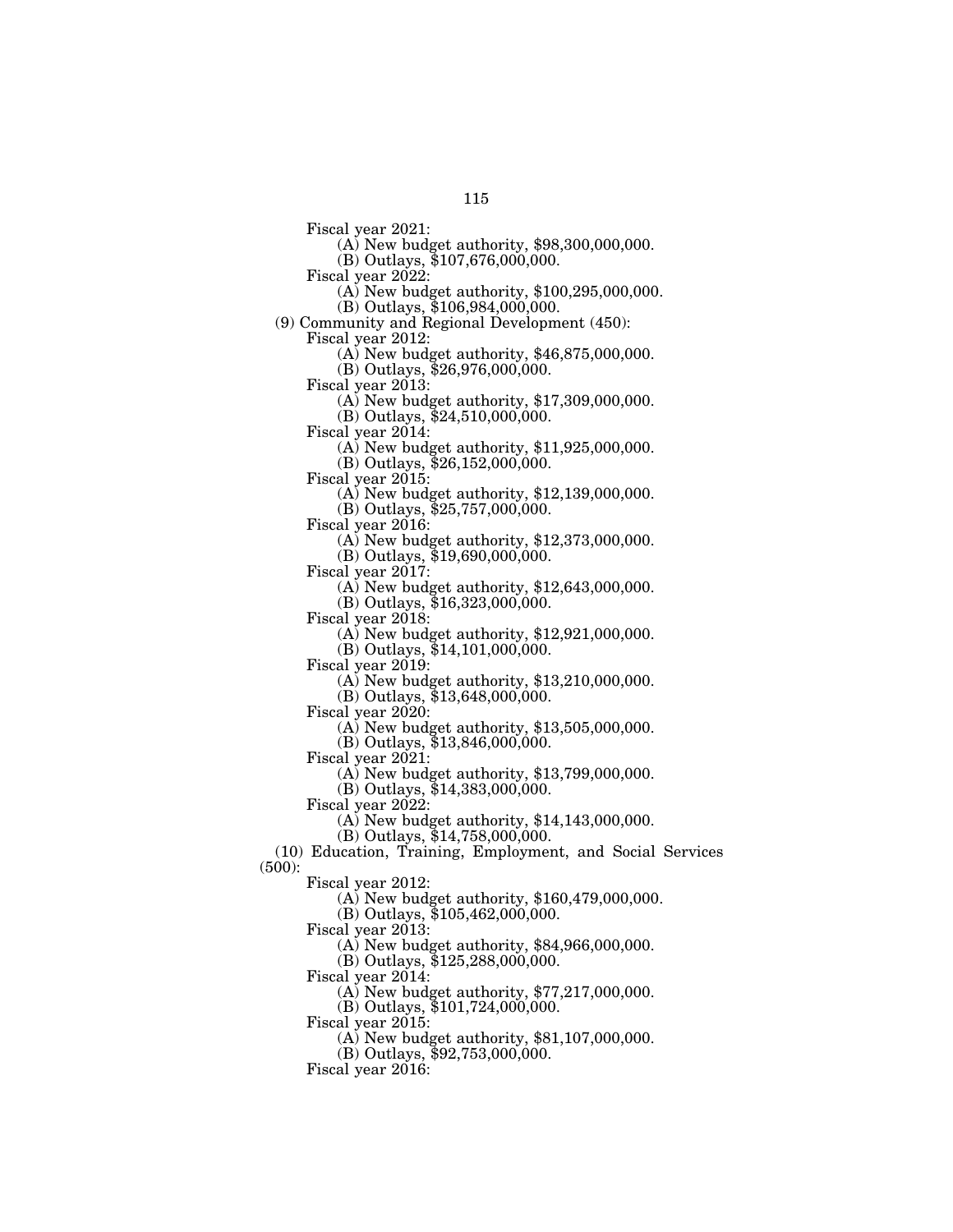(A) New budget authority, \$89,167,000,000.

(B) Outlays, \$90,867,000,000.

Fiscal year 2017: (A) New budget authority, \$99,263,000,000.

 $(B)$  Outlays, \$96,242,000,000.<br>Fiscal year 2018:

(A) New budget authority,  $$103,842,000,000$ .

(B) Outlays, \$102,623,000,000.

(A) New budget authority,  $$107,681,000,000$ . (B) Outlays, \$106,333,000,000.

 $(A)$  New budget authority, \$108,531,000,000.

(B) Outlays, \$108,438,000,000.

 $\Phi$  New budget authority, \$109,586,000,000.

(B) Outlays, \$109,494,000,000.

 $\Phi$  New budget authority, \$111,236,000,000.

(B) Outlays, \$110,714,000,000.

(11) Health (550):<br>Fiscal year 2012:

(A) New budget authority,  $$355,177,000,000$ .

(B) Outlays, \$356,534,000,000.

Fiscal year 2013: (A) New budget authority, \$370,690,000,000.

(B) Outlays, \$373,346,000,000.

Fiscal year 2014: (A) New budget authority, \$470,873,000,000.

(B) Outlays, \$460,817,000,000.

Fiscal year 2015: (A) New budget authority, \$543,019,000,000. (B) Outlays, \$538,690,000,000.

Fiscal year 2016:

(A) New budget authority, \$592,964,000,000. (B) Outlays, \$596,718,000,000.

Fiscal year  $2017$ :

(A) New budget authority, \$638,189,000,000. (B) Outlays, \$640,646,000,000.

Fiscal year 2018:

(A) New budget authority, \$676,003,000,000.

(B) Outlays, \$674,869,000,000.

Fiscal year 2019:

(A) New budget authority, \$719,240,000,000.

(B) Outlays, \$718,169,000,000.

Fiscal year 2020:

(A) New budget authority, \$773,137,000,000.

(B) Outlays, \$761,714,000,000.

Fiscal year 2021:

(A) New budget authority, \$813,307,000,000.

(B) Outlays, \$812,132,000,000.

Fiscal year 2022:

(A) New budget authority, \$869,217,000,000.

(B) Outlays, \$867,542,000,000.

(12) Medicare (570):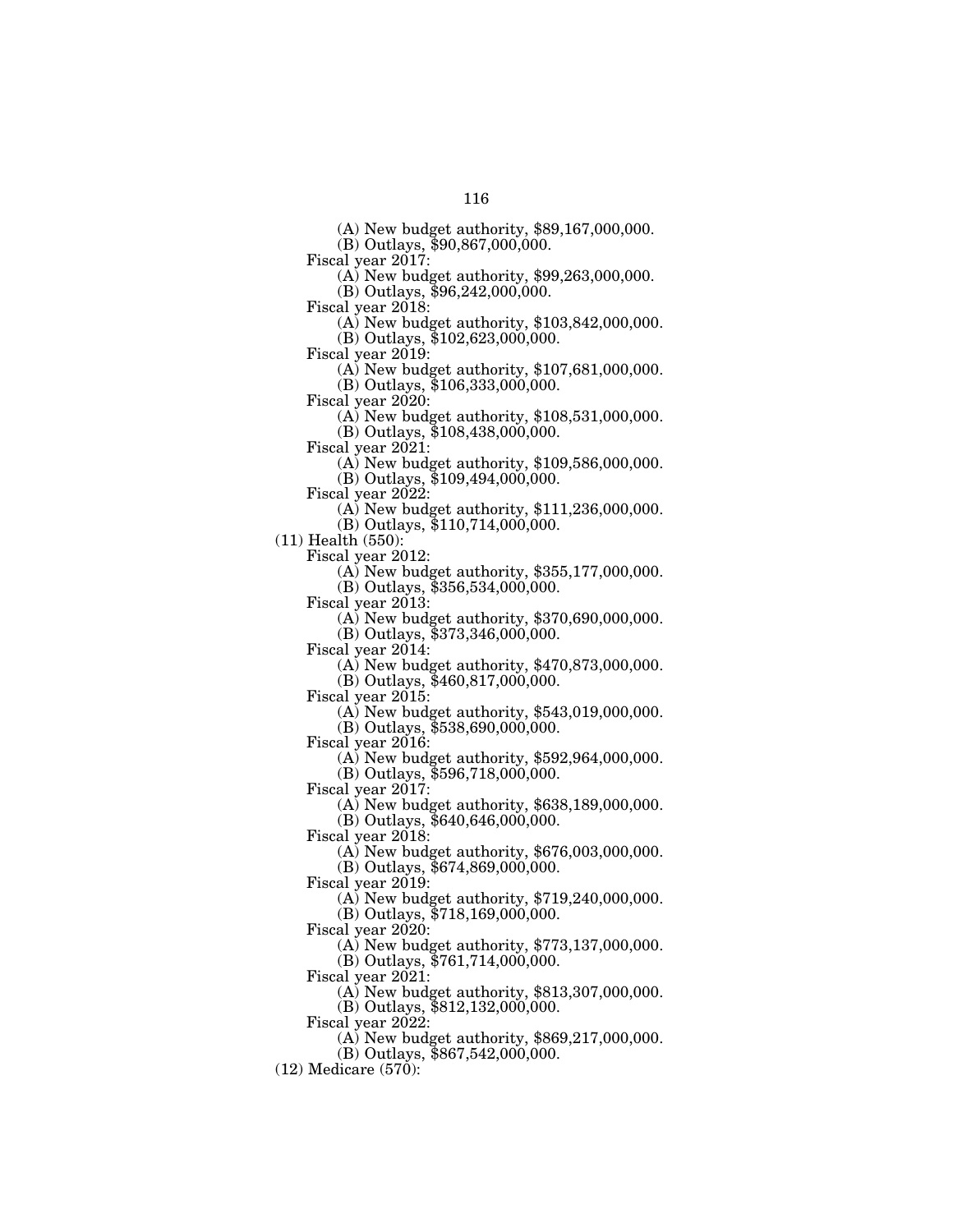Fiscal year 2012: (A) New budget authority, \$492,317,000,000.  $(B)$  Outlays, \$491,887,000,000.<br>Fiscal year 2013:

 $F(A)$  New budget authority, \$515,143,000,000. (B) Outlays, \$514,956,000,000.

Fiscal year 2014: (A) New budget authority, \$543,057,000,000.  $(B)$  Outlays,  $$542,336,000,000$ .

Fiscal year 2015: (A) New budget authority, \$567,752,000,000.

(B) Outlays, \$567,344,000,000.<br>Fiscal year 2016:

 $F(A)$  New budget authority, \$616,689,000,000. (B) Outlays, \$616,491,000,000.

Fiscal year 2017: (A) New budget authority, \$633,918,000,000.

(B) Outlays, \$633,238,000,000.

(A) New budget authority,  $$655,457,000,000$ .

(B) Outlays, \$655,050,000,000.

(A) New budget authority,  $$716,751,000,000$ . (B) Outlays, \$716,548,000,000.

Fiscal year 2020: (A) New budget authority, \$768,019,000,000.

(B) Outlays, \$767,319,000,000.

 $F(A)$  New budget authority, \$819,327,000,000.

(B) Outlays, \$818,893,000,000.<br>Fiscal year 2022:

 $F(A)$  New budget authority, \$898,877,000,000.

(B) Outlays, \$898,790,000,000.

(13) Income Security (600):

Fiscal year 2012:

(A) New budget authority, \$556,445,000,000.

(B) Outlays, \$555,592,000,000.

Fiscal year 2013:

(A) New budget authority, \$537,968,000,000.

(B) Outlays, \$536,052,000,000.

Fiscal year 2014:

(A) New budget authority, \$502,630,000,000.

(B) Outlays, \$499,737,000,000.

Fiscal year 2015:

(A) New budget authority, \$500,971,000,000. (B) Outlays, \$498,015,000,000.

Fiscal year 2016:

(A) New budget authority, \$507,526,000,000. (B) Outlays, \$509,143,000,000.

Fiscal year 2017:

(A) New budget authority, \$505,192,000,000.

(B) Outlays, \$502,503,000,000.

Fiscal year 2018:

(A) New budget authority, \$507,370,000,000.

(B) Outlays, \$500,732,000,000.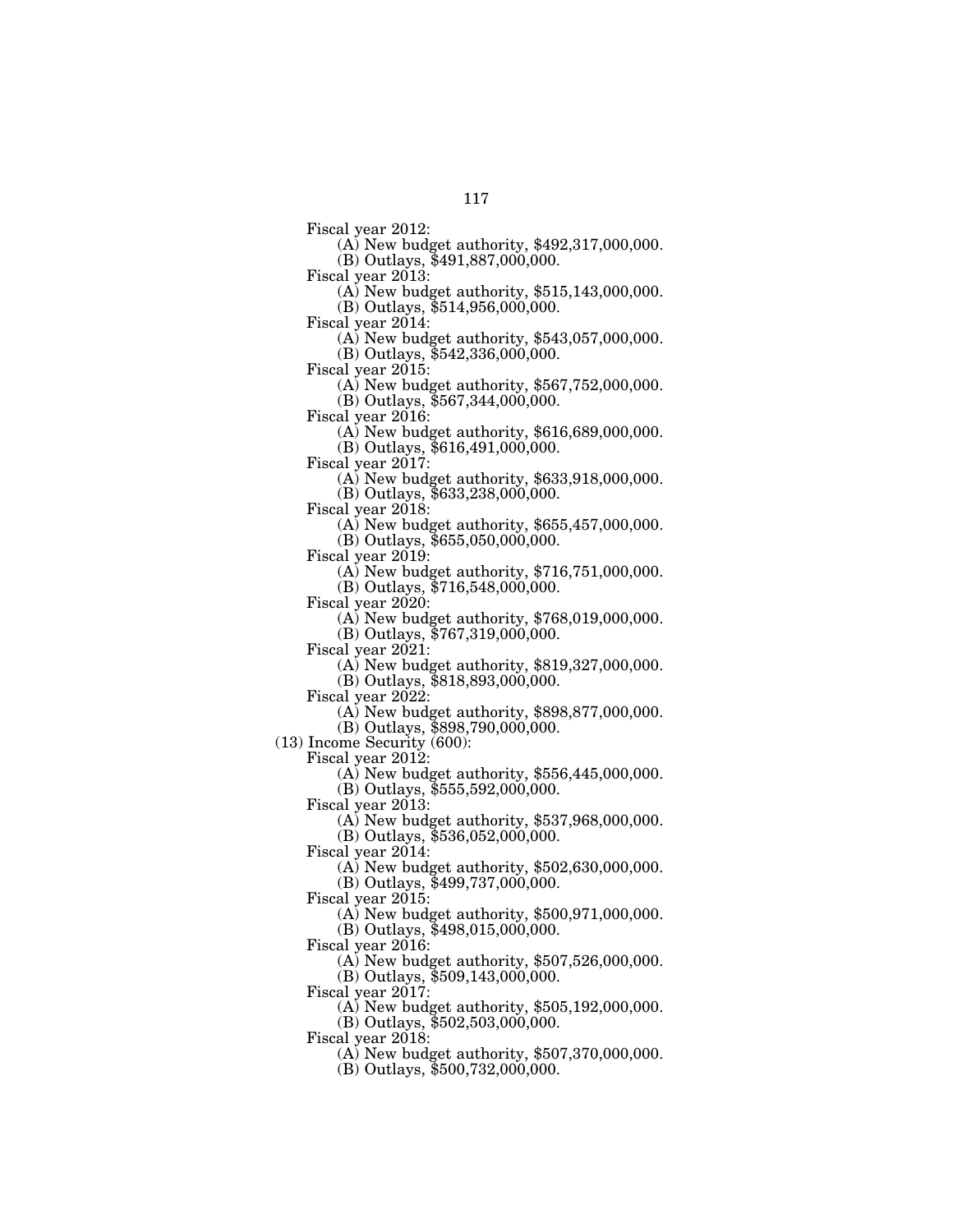- Fiscal year 2019: (A) New budget authority, \$522,471,000,000.
- $(B)$  Outlays, \$520,539,000,000.<br>Fiscal year 2020:
- - $F(A)$  New budget authority, \$534,115,000,000. (B) Outlays, \$532,567,000,000.
- 
- Fiscal year 2021: (A) New budget authority, \$547,159,000,000.
- (B) Outlays, \$545,756,000,000.<br>Fiscal year 2022:
- - $F(A)$  New budget authority, \$564,766,000,000.
- (B) Outlays, \$568,249,000,000.
- (14) Social Security (650):
	-
	- Fiscal year 2012: (A) New budget authority, \$145,379,000,000. (B) Outlays, \$145,267,000,000.
	-
	- Fiscal year 2013: (A) New budget authority, \$53,216,000,000.
		- (B) Outlays, \$53,276,000,000.
	-
	- Fiscal year 2014: (A) New budget authority, \$31,892,000,000.
	- (B) Outlays, \$32,029,000,000.<br>Fiscal year 2015:
	- - $F(A)$  New budget authority, \$35,135,000,000.
		- (B) Outlays, \$35,210,000,000.
	-
	- Fiscal year 2016: (A) New budget authority, \$38,953,000,000.
	- (B) Outlays, \$38,991,000,000.<br>Fiscal year 2017:
	- - $(A)$  New budget authority, \$43,140,000,000.
	- (B) Outlays,  $$43,140,000,000$ .<br>Fiscal year 2018:
	- - $(A)$  New budget authority, \$47,590,000,000. (B) Outlays, \$47,590,000,000.
	- Fiscal year 2019:
	- - (A) New budget authority, \$52,429,000,000.  $(B)$  Outlays,  $$52,429,000,000$ .
	- Fiscal year  $2020$ :
		- (A) New budget authority, \$57,425,000,000.
			- (B) Outlays, \$57,425,000,000.
	- Fiscal year 2021:
		- (A) New budget authority, \$62,604,000,000.
		- (B) Outlays, \$62,604,000,000.
	- Fiscal year 2022:
		- (A) New budget authority, \$68,079,000,000. (B) Outlays, \$68,079,000,000.
- (15) Veterans Benefits and Services (700):
	- Fiscal year 2012:
		- (A) New budget authority, \$128,245,000,000.
		- (B) Outlays, \$128,499,000,000.
	- Fiscal year 2013:
		- (A) New budget authority, \$135,635,000,000.
		- (B) Outlays, \$135,322,000,000.
	- Fiscal year 2014:
		- (A) New budget authority, \$137,004,000,000.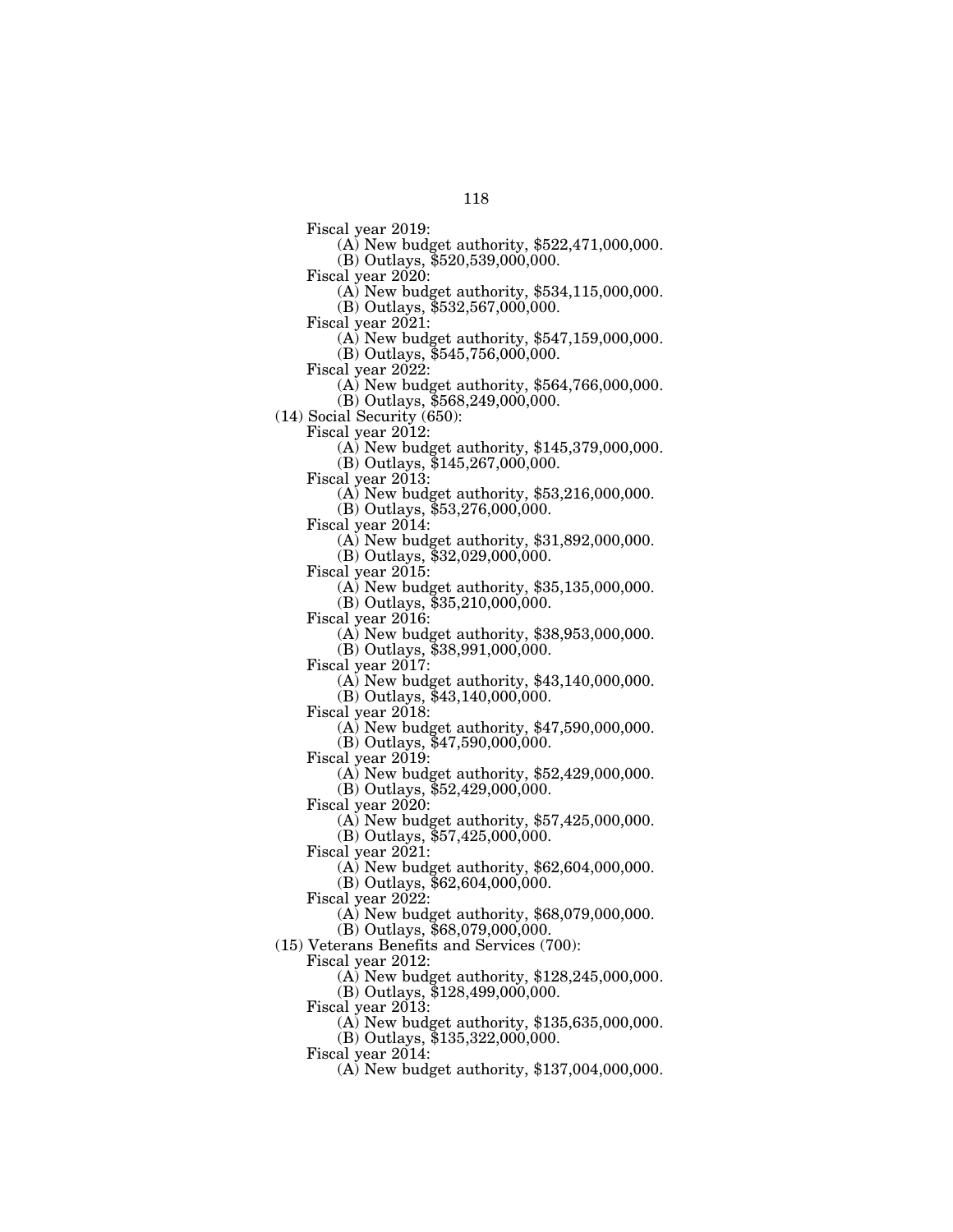(B) Outlays, \$137,455,000,000.

 $F(A)$  New budget authority, \$139,862,000,000.

 $(B)$  Outlays, \$139,999,000,000.<br>Fiscal year 2016:

 $F(A)$  New budget authority, \$148,556,000,000.

(B) Outlays, \$148,269,000,000.

Fiscal year 2017: (A) New budget authority, \$147,499,000,000.

(B) Outlays, \$147,071,000,000.

 $F(A)$  New budget authority, \$146,341,000,000.

(B) Outlays, \$145,634,000,000.

 $\Phi(A)$  New budget authority, \$156,034,000,000. (B) Outlays, \$155,291,000,000.

Fiscal year 2020: (A) New budget authority, \$160,511,000,000.

(B) Outlays, \$159,760,000,000.

Fiscal year 2021: (A) New budget authority, \$165,065,000,000.

(B) Outlays, \$164,272,000,000.<br>Fiscal year 2022:

 $F(A)$  New budget authority, \$175,431,000,000.

(B) Outlays, \$174,607,000,000.

(16) Administration of Justice (750):

 $(A)$  New budget authority, \$58,849,000,000.

(B) Outlays, \$56,706,000,000.

Fiscal year 2013: (A) New budget authority, \$53,522,000,000.

(B) Outlays, \$58,776,000,000.<br>Fiscal year 2014:

 $\Phi$  New budget authority, \$55,029,000,000.

(B) Outlays, \$57,329,000,000.

Fiscal year 2015:

(A) New budget authority, \$55,792,000,000.

(B) Outlays, \$56,321,000,000.

Fiscal year 2016:

(A) New budget authority, \$58,542,000,000.

(B) Outlays, \$58,176,000,000.

Fiscal year 2017:

(A) New budget authority, \$57,889,000,000.

(B) Outlays, \$57,506,000,000.

Fiscal year 2018:

(A) New budget authority, \$58,992,000,000.

(B) Outlays, \$60,408,000,000.

Fiscal year 2019:

(A) New budget authority, \$60,204,000,000.

(B) Outlays, \$60,504,000,000.

Fiscal year 2020:

(A) New budget authority, \$61,406,000,000.

(B) Outlays, \$61,011,000,000.

Fiscal year 2021:

(A) New budget authority, \$62,772,000,000.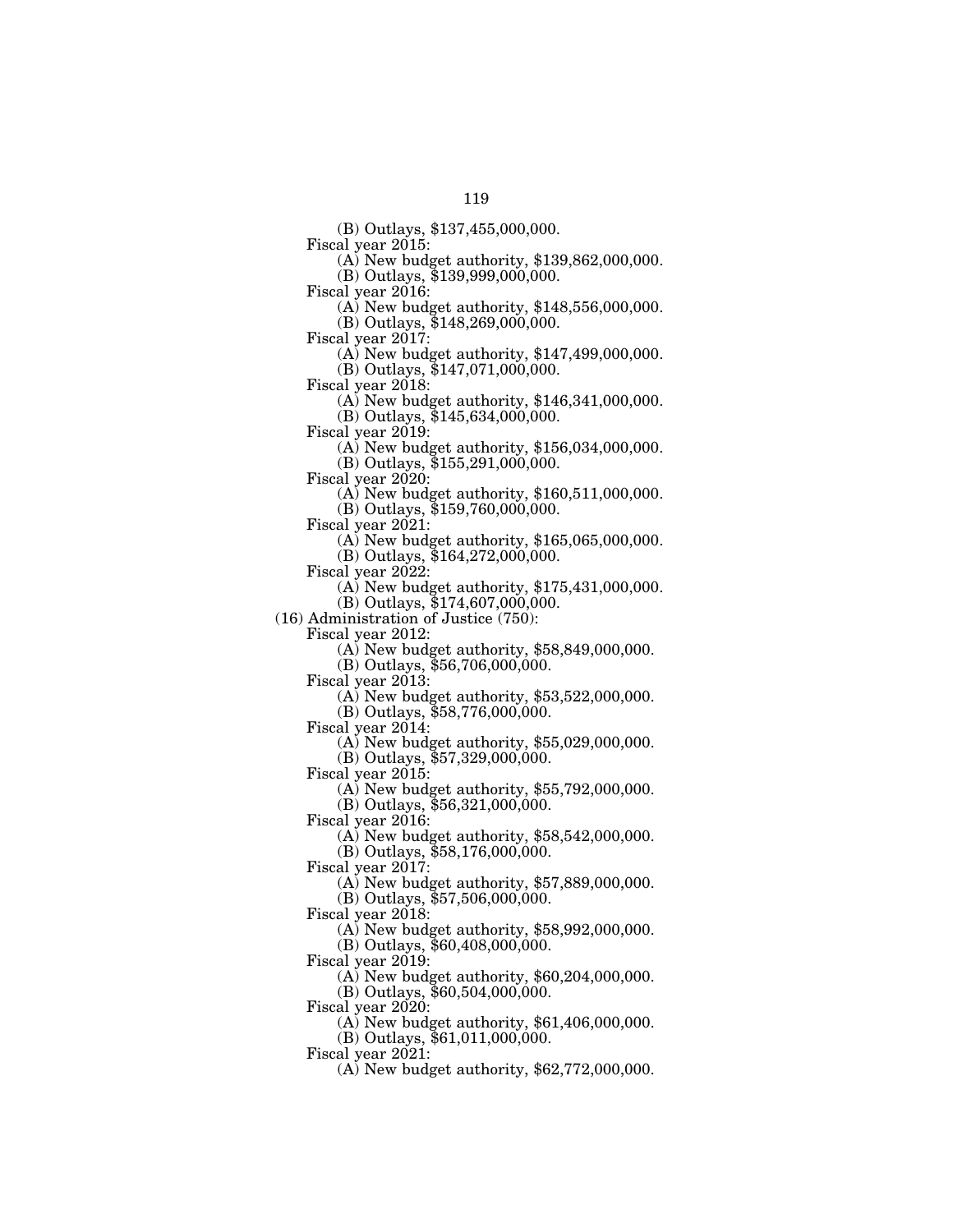(B) Outlays, \$62,348,000,000.

 $F(A)$  New budget authority, \$67,988,000,000.

 $(B)$  Outlays, \$67,496,000,000.

(17) General Government (800):

 $\Phi(A)$  New budget authority, \$23,973,000,000.

(B) Outlays,  $$29,646,000,000$ .<br>Fiscal year 2013:

 $\Phi$ ) New budget authority, \$25,294,000,000. (B) Outlays, \$26,783,000,000.

Fiscal year 2014: (A) New budget authority, \$27,248,000,000.

(B) Outlays, \$27,648,000,000.<br>Fiscal year 2015:

(A) New budget authority,  $$29,213,000,000$ .

(B) Outlays, \$29,438,000,000.<br>Fiscal year 2016:

 $(A)$  New budget authority, \$31,348,000,000.

(B) Outlays, \$31,564,000,000.

Fiscal year 2017: (A) New budget authority, \$33,532,000,000.

(B) Outlays, \$33,409,000,000.<br>Fiscal year 2018:

 $(A)$  New budget authority, \$35,771,000,000. (B) Outlays, \$35,538,000,000.

 $F(A)$  New budget authority, \$38,141,000,000.

 $(B)$  Outlays, \$37,666,000,000.

Fiscal year 2020: (A) New budget authority, \$40,450,000,000.

(B) Outlays, \$40,043,000,000.<br>Fiscal year 2021:

(A) New budget authority,  $$42,876,000,000$ .

(B) Outlays, \$42,359,000,000.

Fiscal year 2022:

(A) New budget authority, \$45,339,000,000.

(B) Outlays, \$44,794,000,000.

(18) Net Interest (900):

Fiscal year 2012:

(A) New budget authority, \$337,693,000,000.

(B) Outlays, \$337,693,000,000.

Fiscal year 2013:

(A) New budget authority, \$345,961,000,000.

(B) Outlays, \$345,961,000,000.

Fiscal year 2014:

(A) New budget authority, \$360,091,000,000.

(B) Outlays, \$360,091,000,000.

Fiscal year 2015:

(A) New budget authority, \$399,457,000,000.

(B) Outlays, \$399,457,000,000.

Fiscal year 2016:

(A) New budget authority, \$464,949,000,000.

(B) Outlays, \$464,949,000,000.

Fiscal year 2017: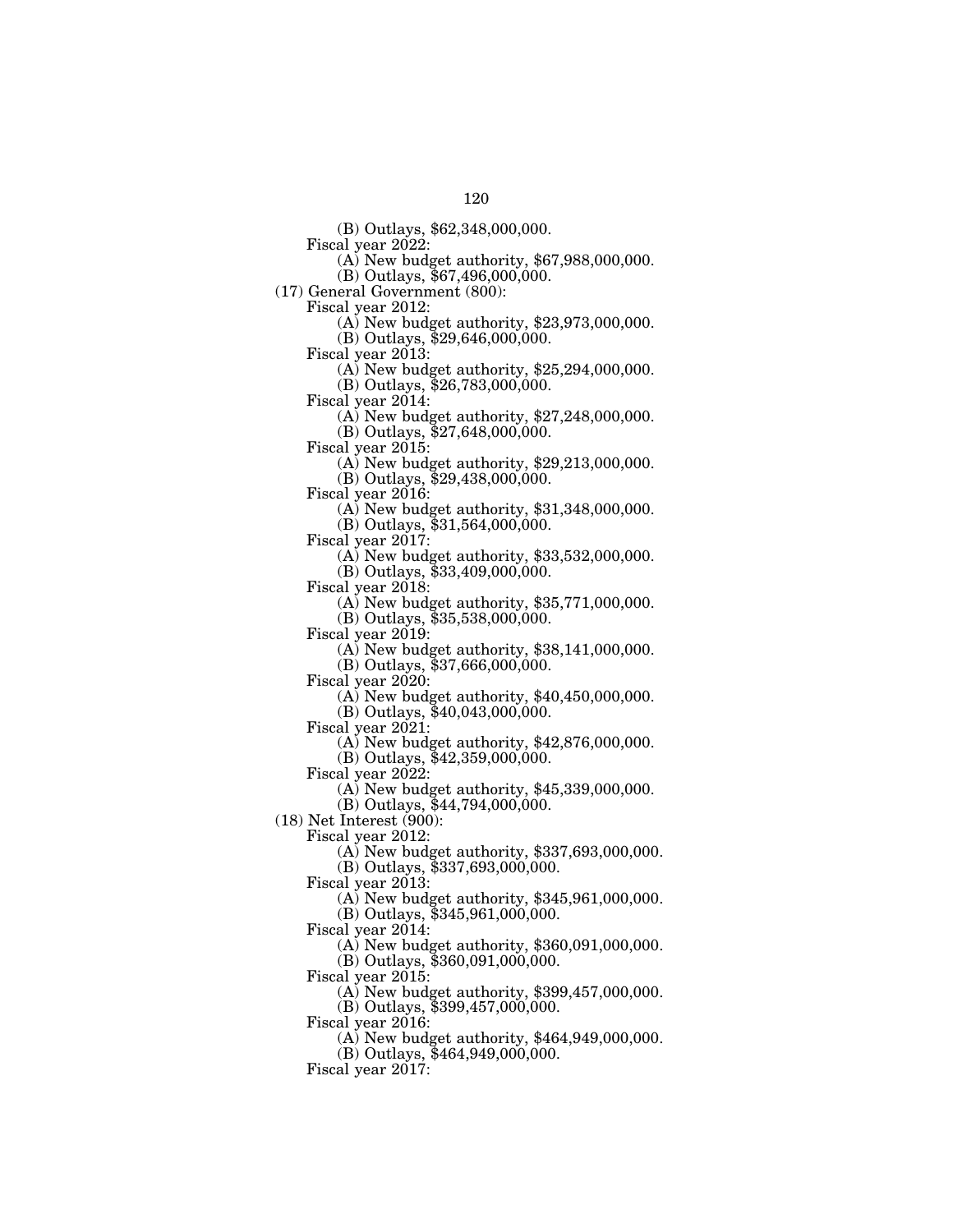(A) New budget authority, \$535,939,000,000.

(B) Outlays, \$535,939,000,000.<br>Fiscal year 2018:

 $\Phi$  New budget authority, \$608,498,000,000.

(B) Outlays, \$608,498,000,000.<br>Fiscal year 2019:

 $\Phi$  New budget authority, \$678,230,000,000.

(B) Outlays, \$678,230,000,000.<br>Fiscal year 2020:

(A) New budget authority,  $$740,230,000,000$ . (B) Outlays,  $$740,230,000,000$ .

Fiscal year 2021: (A) New budget authority, \$790,661,000,000.

(B) Outlays, \$790,661,000,000.

 $\Phi$ ) New budget authority, \$841,746,000,000.

(B) Outlays, \$841,746,000,000.

 $(19)$  Allowances  $(920)$ :

Fiscal year 2012:

(A) New budget authority,  $-$ \$3,400,000,000.

(B) Outlays,  $-$ \$3,400,000,000.<br>Fiscal year 2013:

 $(A)$  New budget authority, \$8,354,000,000.

(B) Outlays, \$6,894,000,000.

Fiscal year 2014:

(A) New budget authority,  $-\$18,415,000,000$ .

(B) Outlays,  $-\$10,353,000,000$ .

Fiscal year 2015:

(A) New budget authority,  $-\$17,300,000,000$ .

(B) Outlays,  $-$ \$14,638,000,000.

Fiscal year 2016:

(A) New budget authority,  $-\$23,673,000,000$ . (B) Outlays,  $-$ \$21,738,000,000.

Fiscal year 2017:

(A) New budget authority,  $-\$25,200,000,000$ . (B) Outlays,  $-$ \$24,035,000,000.

Fiscal year 2018:

(A) New budget authority,  $-\$26,716,000,000$ . (B) Outlays,  $-\$25,864,000,000$ .

Fiscal year 2019:

(A) New budget authority,  $-\$28,660,000,000$ .

(B) Outlays,  $-$ \$27,864,000,000.

Fiscal year 2020:

(A) New budget authority,  $-\$37,461,000,000$ .

(B) Outlays,  $-$ \$33,878,000,000. Fiscal year 2021:

(A) New budget authority,  $-$ \$31,399,000,000.  $(B)$  Outlays,  $-$ \$33,094,000,000.

Fiscal year 2022:

(A) New budget authority,  $-\$74,705,000,000$ . (B) Outlays,  $-$  \$75,270,000,000.

(20) Undistributed Offsetting Receipts (950):

Fiscal year 2012:

(A) New budget authority,  $-\frac{1}{3}76,687,000,000$ .

 $(B)$  Outlays,  $-$  \$76,687,000,000.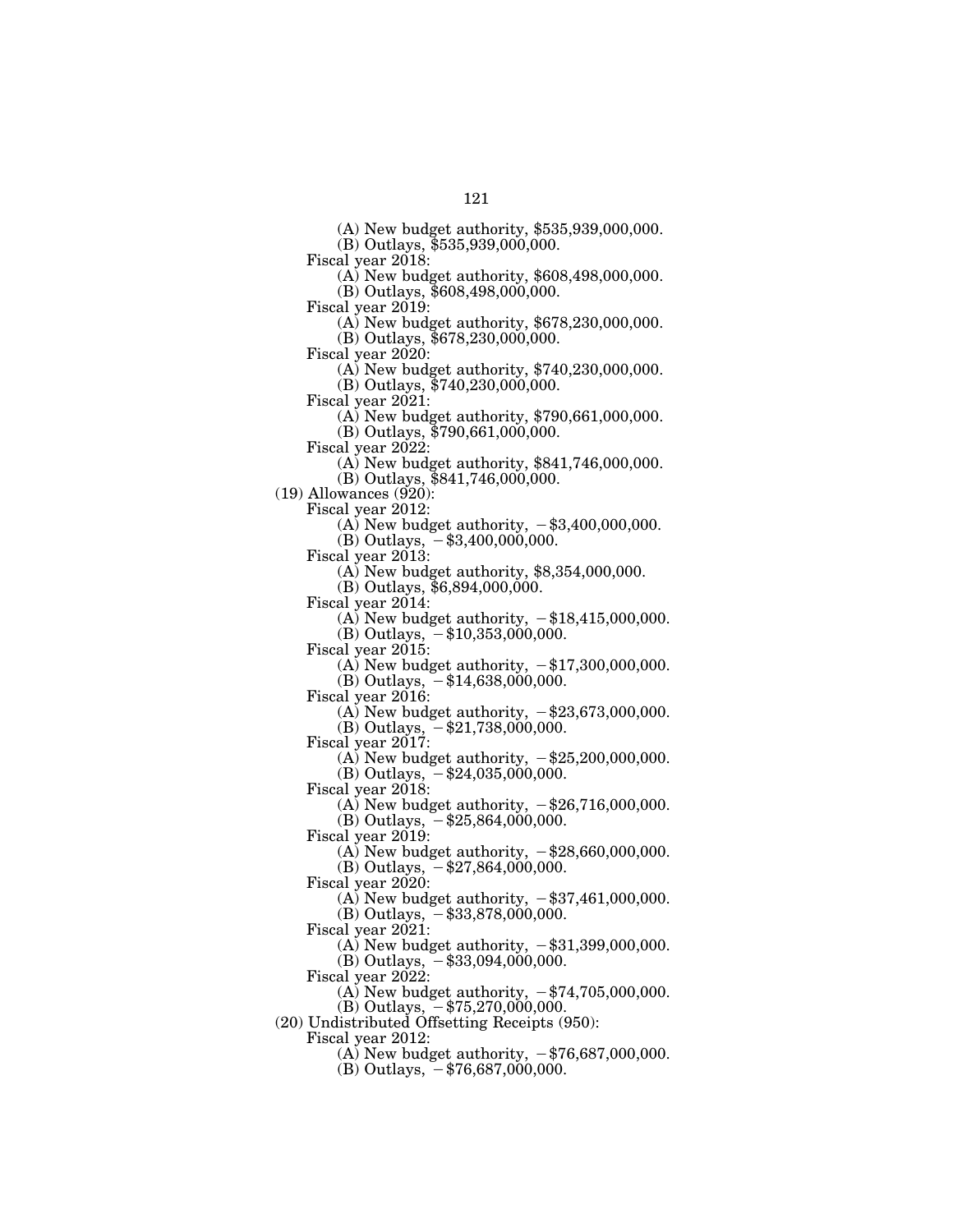Fiscal year 2013:

(A) New budget authority,  $-\$75,736,000,000$ .  $(B)$  Outlays,  $-$  \$75,736,000,000.

Fiscal year 2014:

(A) New budget authority,  $-\frac{1}{3}77,697,000,000$ . (B) Outlays,  $-\frac{1}{3}77,697,000,000$ .

Fiscal year 2015:

(A) New budget authority,  $-\$83,531,000,000$ .

(B) Outlays,  $-$ \$83,531,000,000.

Fiscal year 2016:

(A) New budget authority,  $-\$85,226,000,000$ .  $(B)$  Outlays,  $-$ \$85,226,000,000.

Fiscal year 2017:

(A) New budget authority,  $-\$93,507,000,000$ . (B) Outlays,  $-$ \$93,507,000,000.

Fiscal year 2018:

(A) New budget authority,  $-$ \$97,066,000,000.

(B) Outlays,  $-$ \$97,066,000,000.

Fiscal year 2019:

(A) New budget authority,  $-\$103,845,000,000$ .

 $(B)$  Outlays,  $-\$103,845,000,000$ .

Fiscal year 2020:

(A) New budget authority,  $-\$102,878,000,000$ . (B) Outlays,  $-$ \$102,878,000,000.

Fiscal year 2021:

(A) New budget authority,  $-\$107,168,000,000$ .

(B) Outlays,  $-$ \$107,168,000,000.

Fiscal year 2022:

(A) New budget authority,  $-\$109,655,000,000$ .

 $(B)$  Outlays,  $-$ \$109,655,000,000.

(21) Overseas Contingency Operations (970):

Fiscal year 2012: (A) New budget authority, \$126,544,000,000.

(B) Outlays, \$62,201,000,000.

Fiscal year 2013:

(A) New budget authority, \$96,725,000,000.

 $(B)$  Outlays,  $$92,230,000,000$ .

Fiscal year 2014:

(A) New budget authority, \$44,159,000,000.

(B) Outlays, \$68,766,000,000.

Fiscal year 2015:

(A) New budget authority, \$0.

(B) Outlays, \$28,845,000,000.

Fiscal year 2016:

(A) New budget authority, \$0.

 $(B)$  Outlays,  $$9,173,000,000$ .

Fiscal year 2017:

(A) New budget authority, \$0.

 $(B)$  Outlays, \$2,650,000,000.

Fiscal year 2018:

(A) New budget authority, \$0.

(B) Outlays, \$706,000,000.

Fiscal year 2019:

(A) New budget authority, \$0.

(B) Outlays, \$192,000,000.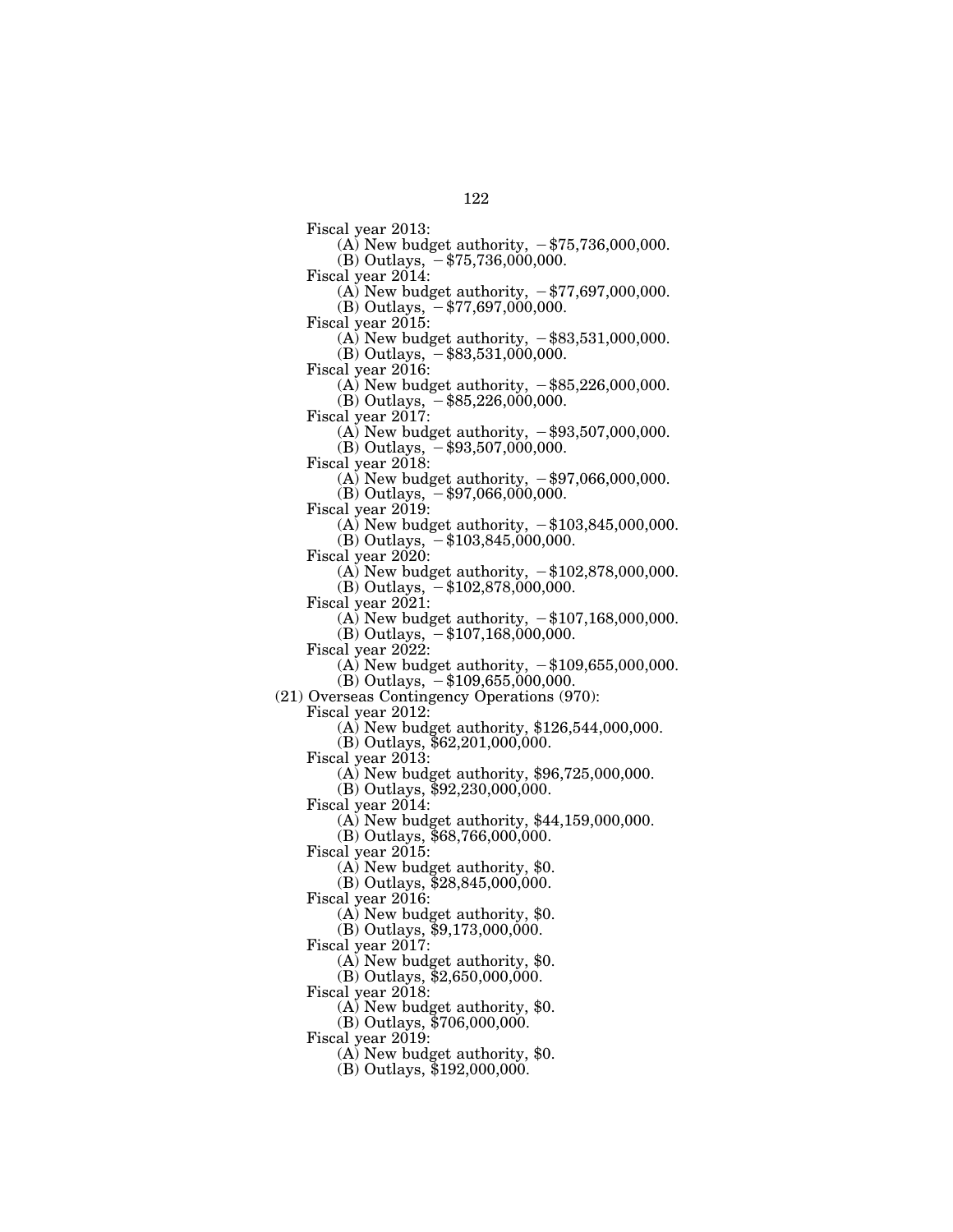Fiscal year 2020:

(A) New budget authority, \$0.

(B) Outlays, \$52,000,000.

Fiscal year 2021:

(A) New budget authority, \$0.

(B) Outlays, \$38,000,000.

Fiscal year 2022:

(A) New budget authority, \$0.

(B) Outlays, \$24,000,000.

### **TITLE II—RESERVE FUNDS**

#### **SEC. 201. DEFICIT-NEUTRAL RESERVE FUND FOR JOB CREATION THROUGH INVESTMENTS AND INCENTIVES.**

In the House, the chairman of the Committee on the Budget may revise the allocations, aggregates, and other appropriate levels in this resolution for any bill, joint resolution, amendment, or conference report that provides for robust Federal investments in America's infrastructure, incentives for businesses, and support for communities or other measures that create jobs for Americans and boost the economy. The revisions may be made for measures that—

(1) provide for additional investments in rail, aviation, harbors (including harbor maintenance dredging), seaports, inland waterway systems, public housing, broadband, energy, water, and other infrastructure;

(2) provide for additional investments in other areas that would help businesses and other employers create new jobs; and

(3) provide additional incentives, including tax incentives, to help small businesses, nonprofits, States, and communities expand investment, train, hire, and retain private-sector workers and public service employees;

by the amounts provided in such measure if such measure does not increase the deficit for either of the following time periods: fiscal year 2012 to fiscal year 2017 or fiscal year 2012 to fiscal year 2022.

#### **SEC. 202. DEFICIT-NEUTRAL RESERVE FUND FOR INCREASING EN-ERGY INDEPENDENCE AND MARKET STABILITY.**

The chairman of the House Committee on the Budget may revise the allocations, aggregates, and other appropriate levels in this resolution for any bill, joint resolution, amendment, or conference report that—

(1) provides tax incentives for or otherwise encourages the production of renewable energy or increased energy efficiency;

(2) encourages investment in emerging clean energy or vehicle technologies or carbon capture and sequestration;

(3) provides additional resources for oversight and expanded enforcement activities to crack down on speculation in and manipulation of oil and gas markets, including derivatives markets;

(4) limits and provides for reductions in greenhouse gas emissions;

(5) assists businesses, industries, States, communities, the environment, workers, or households as the United States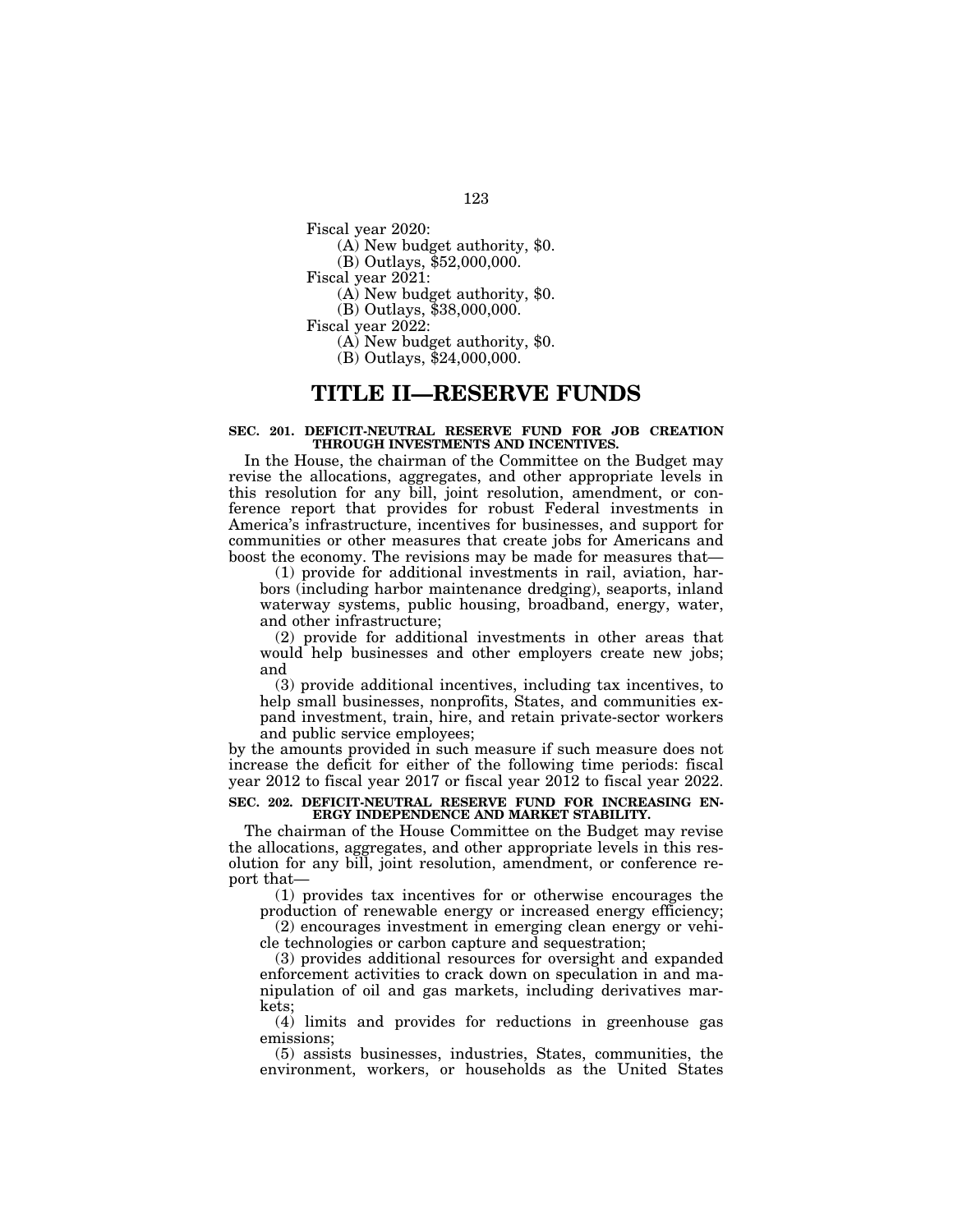moves toward reducing and offsetting the impacts of greenhouse gas emissions; or

(6) facilitates the training of workers for these industries (''clean energy jobs'');

by the amounts provided in such measure if such measure would not increase the deficit for either of the following time periods: fiscal year 2012 to fiscal year 2017 or fiscal year 2012 to fiscal year 2022.

#### **SEC. 203. DEFICIT-NEUTRAL RESERVE FUND FOR AMERICA'S VET-ERANS AND SERVICEMEMBERS.**

The chairman of the House Committee on the Budget may revise the allocations, aggregates, and other appropriate levels in this resolution for any bill, joint resolution, amendment, or conference report that—

(1) improves disability benefits or evaluations for wounded or disabled military personnel or veterans, including measures to expedite the claims process;

 $(2)$  expands eligibility to permit additional disabled military retirees to receive both disability compensation and retired pay (concurrent receipt); or

(3) eliminates the offset between Survivor Benefit Plan annuities and veterans' dependency and indemnity compensation; by the amounts provided in such measure if such measure would not increase the deficit for either of the following time periods: fiscal year 2012 to fiscal year 2017, or fiscal year 2012 to fiscal year 2022.

#### **SEC. 204. DEFICIT-NEUTRAL RESERVE FUND FOR MEDICARE IM-PROVEMENT.**

The chairman of the House Committee on the Budget may revise the allocations, aggregates, and other appropriate levels in this resolution for any bill, joint resolution, amendment, or conference report that makes improvements to Medicare, including making reforms to the Medicare payment system for physicians that build on delivery reforms underway, such as advancement of new care models, and—

(1) changes incentives to encourage efficiency and higher quality care in a manner consistent with the goals of fiscal sustainability;

(2) improves payment accuracy to encourage efficient use of resources and ensure that patient-centered primary care receives appropriate compensation;

(3) supports innovative programs to improve coordination of care among all providers serving a patient in all appropriate settings;

(4) holds providers accountable for their utilization patterns and quality of care; and

(5) makes no changes that reduce benefits available to seniors and individuals with disabilities in Medicare;

by the amounts provided, together with any savings from ending Overseas Contingency Operations, in such measure if such measure would not increase the deficit for either of the following time periods: fiscal year 2012 to fiscal year 2017 or fiscal year 2012 to fiscal year 2022.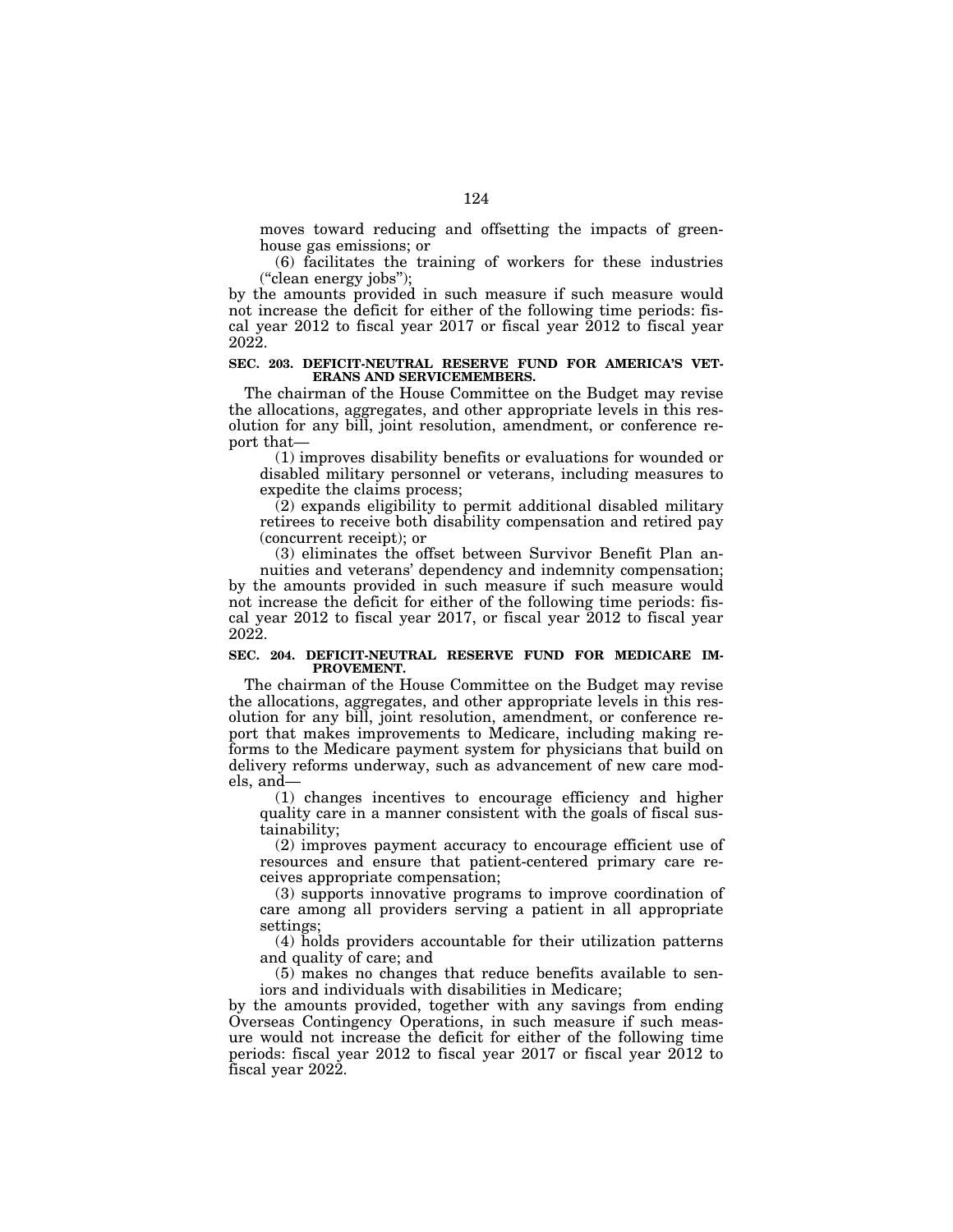# **SEC. 205. DEFICIT-NEUTRAL RESERVE FUND FOR TRANSITIONAL MED-ICAL ASSISTANCE.**

The chairman of the House Committee on the Budget may revise the allocations, aggregates, and other appropriate levels in this resolution for any bill, joint resolution, amendment, or conference report that extends the Transitional Medical Assistance program in title XIX of the Social Security Act through fiscal year 2014, by the amounts provided in such measure if such measure would not increase the deficit for either of the following time periods: fiscal year 2012 to fiscal year 2017 or fiscal year 2012 to fiscal year 2022.

#### **SEC. 206. DEFICIT-NEUTRAL RESERVE FUND FOR INITIATIVES THAT BENEFIT CHILDREN.**

The chairman of the House Committee on the Budget may revise the allocations, aggregates, and other appropriate levels in this resolution for any bill, joint resolution, amendment, or conference report that improves the lives of children by the amounts provided in such measure if such measure would not increase the deficit for either of the following time periods: fiscal year 2012 to fiscal year 2017 or fiscal year 2012 to fiscal year 2022. Improvements may include:

(1) Extension and expansion of child care assistance.

(2) Changes to foster care to prevent child abuse and neglect and keep more children safely in their homes.

(3) Changes to child support enforcement to encourage increased parental support for children, particularly from noncustodial parents, including legislation that results in a greater share of collected child support reaching the child or encourages States to provide access and visitation services to improve fathers' relationships with their children. Such changes could reflect efforts to ensure that States have the necessary resources to collect all child support that is owed to families and to allow them to pass 100 percent of support on to families without financial penalty. When 100 percent of child support payments are passed to the child, rather than administrative expenses, program integrity is improved and child support participation increases.

#### **SEC. 208. DEFICIT-NEUTRAL RESERVE FUND FOR THE AFFORDABLE HOUSING TRUST FUND.**

The chairman of the House Committee on the Budget may revise the allocations, aggregates, and other appropriate levels in this resolution for any bill, joint resolution, amendment, or conference report that capitalizes the existing Affordable Housing Trust Fund by the amounts provided in such measure if such measure would not increase the deficit for either of the following time periods: fiscal year 2012 to fiscal year 2017 or fiscal year 2012 to fiscal year 2022. **SEC. 209. DEFICIT-NEUTRAL RESERVE FUND FOR COLLEGE AFFORD-**

## **ABILITY.**

The chairman of the House Committee on the Budget may revise the allocations, aggregates, and other appropriate levels in this resolution for any bill, joint resolution, amendment, or conference report that makes college more affordable, including efforts to keep the interest rate on subsidized student loans from doubling in July 2013 at the end of the one-year extension of the current 3.4 percent interest rate assumed in the resolution, or efforts to ensure continued full Pell grant funding, by the amounts provided in such meas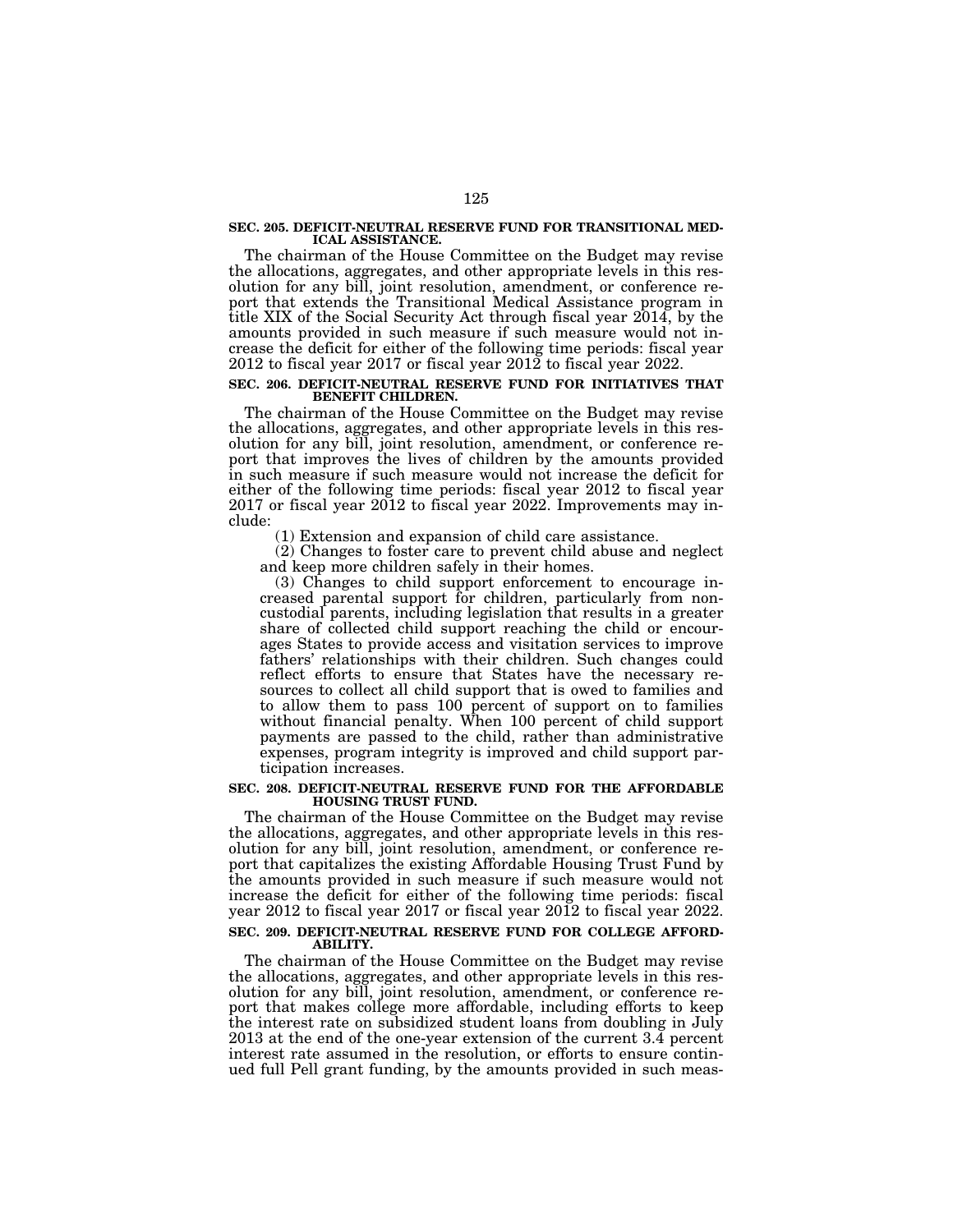ure if such measure would not increase the deficit for either of the following time periods: fiscal year 2012 to fiscal year 2017 or fiscal year 2012 to fiscal year 2022.

# **SEC. 210. DEFICIT-NEUTRAL RESERVE FUND FOR ADDITIONAL TAX RELIEF FOR INDIVIDUALS AND FAMILIES.**

The chairman of the House Committee on the Budget may revise the allocations, aggregates, and other appropriate levels in this resolution for any bill, joint resolution, amendment, or conference report that provides additional tax relief to individuals and families, such as expanding tax relief provided by the refundable child credit, by the amounts provided in such measure if such measure would not increase the deficit for either of the following time periods, fiscal year 2012 to fiscal year 2017 or fiscal year 2012 to fiscal year 2022.

### **TITLE III—ENFORCEMENT PROVISIONS**

### **SEC. 301. POINT OF ORDER AGAINST ADVANCE APPROPRIATIONS.**

(a) IN GENERAL.—In the House, except as provided in subsection (b), any bill, joint resolution, amendment, or conference report making a general appropriation or continuing appropriation may not provide for advance appropriations.

(b) EXCEPTIONS.—Advance appropriations may be provided—

(1) for fiscal year 2014 for programs, projects, activities, or accounts identified in the joint explanatory statement of managers to accompany this resolution under the heading "Accounts Identified for Advance Appropriations'' in an aggregate amount not to exceed \$28,852,000,000 in new budget authority, and for 2015, accounts separately identified under the same heading; and

(2) for the Department of Veterans Affairs for the Medical Services, Medical Support and Compliance, and Medical Facilities accounts of the Veterans Health Administration.

(c) DEFINITION.—In this section, the term ''advance appropriation'' means any new discretionary budget authority provided in a bill or joint resolution making general appropriations or any new discretionary budget authority provided in a bill or joint resolution making continuing appropriations for fiscal year 2013 that first becomes available for any fiscal year after 2013.

#### **SEC. 302. ADJUSTMENTS TO DISCRETIONARY SPENDING LIMITS.**

(a) PROGRAM INTEGRITY INITIATIVES UNDER THE BUDGET CON-TROL ACT.—

(1) SOCIAL SECURITY ADMINISTRATION PROGRAM INTEGRITY INITIATIVES.—In the House, prior to consideration of any bill, joint resolution, amendment, or conference report making appropriations for fiscal year 2013 that appropriates amounts as provided under section 251(b)(2)(B) of the Balanced Budget and Emergency Deficit Control Act of 1985, the allocation to the House Committee on Appropriations shall be increased by the amount of additional budget authority and outlays resulting from that budget authority for fiscal year 2013.

(2) HEALTH CARE FRAUD AND ABUSE CONTROL PROGRAM.—In the House, prior to consideration of any bill, joint resolution, amendment, or conference report making appropriations for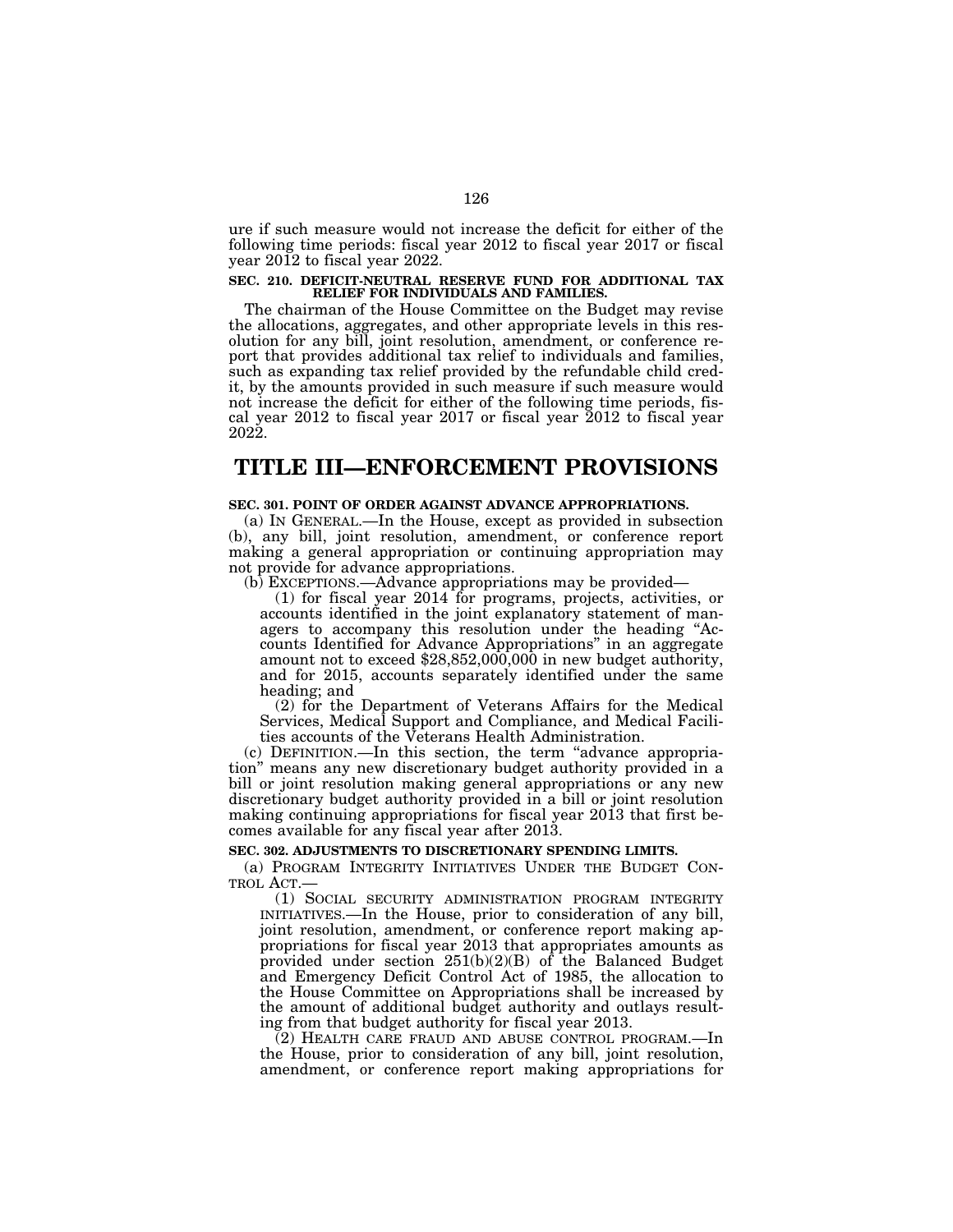fiscal year 2013 that appropriates amounts as provided under section 251(b)(2)(C) of the Balanced Budget and Emergency Deficit Control Act of 1985, the allocation to the House Committee on Appropriations shall be increased by the amount of additional budget authority and outlays resulting from that budget authority for fiscal year 2013.<br>(b) ADDITIONAL PROGRAM INTEGRITY INITIATIVES.—

(b) ADDITIONAL PROGRAM INTEGRITY INITIATIVES.— (1) INTERNAL REVENUE SERVICE TAX COMPLIANCE.—In the House, prior to consideration of any bill, joint resolution, amendment, or conference report making appropriations for fiscal year  $2013$  that appropriates  $$9,487,000,000$  for the Internal Revenue Service for enhanced enforcement to address the Federal tax gap (taxes owed but not paid) and provides an additional appropriation of up to \$691,000,000, to the Internal Revenue Service and the amount is designated for enhanced tax enforcement to address the tax gap, the allocation to the House Committee on Appropriations shall be increased by the amount of additional budget authority and outlays resulting from that budget authority for fiscal year 2013.<br>(2) UNEMPLOYMENT INSURANCE PROGRAM INTEGRITY ACTIVI-

TIES.—In the House, prior to consideration of any bill, joint resolution, amendment, or conference report making appropriations for fiscal year 2013 that appropriates \$60,000,000 for inperson reemployment and eligibility assessments and unemployment insurance improper payment reviews for the Department of Labor and provides an additional appropriation of up to \$15,000,000, and the amount is designated for in-person reemployment and eligibility assessments and unemployment insurance improper payment reviews for the Department of Labor, the allocation to the House Committee on Appropriations shall be increased by the amount of additional budget authority and outlays resulting from that budget authority for fiscal year 2013.

(c) PROCEDURE FOR ADJUSTMENTS.—Prior to consideration of any bill, joint resolution, amendment, or conference report, the chairman of the House Committee on the Budget shall make the adjustments set forth in this subsection for the incremental new budget authority in that measure and the outlays resulting from that budget authority if that measure meets the requirements set forth in this section.

#### **SEC. 303. COSTS OF EMERGENCY NEEDS, OVERSEAS CONTINGENCY OPERATIONS AND DISASTER RELIEF.**

(a) EMERGENCY NEEDS.—If any bill, joint resolution, amendment, or conference report makes appropriations for discretionary amounts and such amounts are designated as necessary to meet emergency needs pursuant to this subsection, then new budget authority and outlays resulting from that budget authority shall not count for the purposes of the Congressional Budget Act of 1974, or this resolution.

(b) OVERSEAS CONTINGENCY OPERATIONS.—In the House, if any bill, joint resolution, amendment, or conference report makes appropriations for fiscal year 2012 or fiscal year 2013 for overseas contingency operations and such amounts are so designated pursuant to this paragraph, then the allocation to the House Committee on Appropriations may be adjusted by the amounts provided in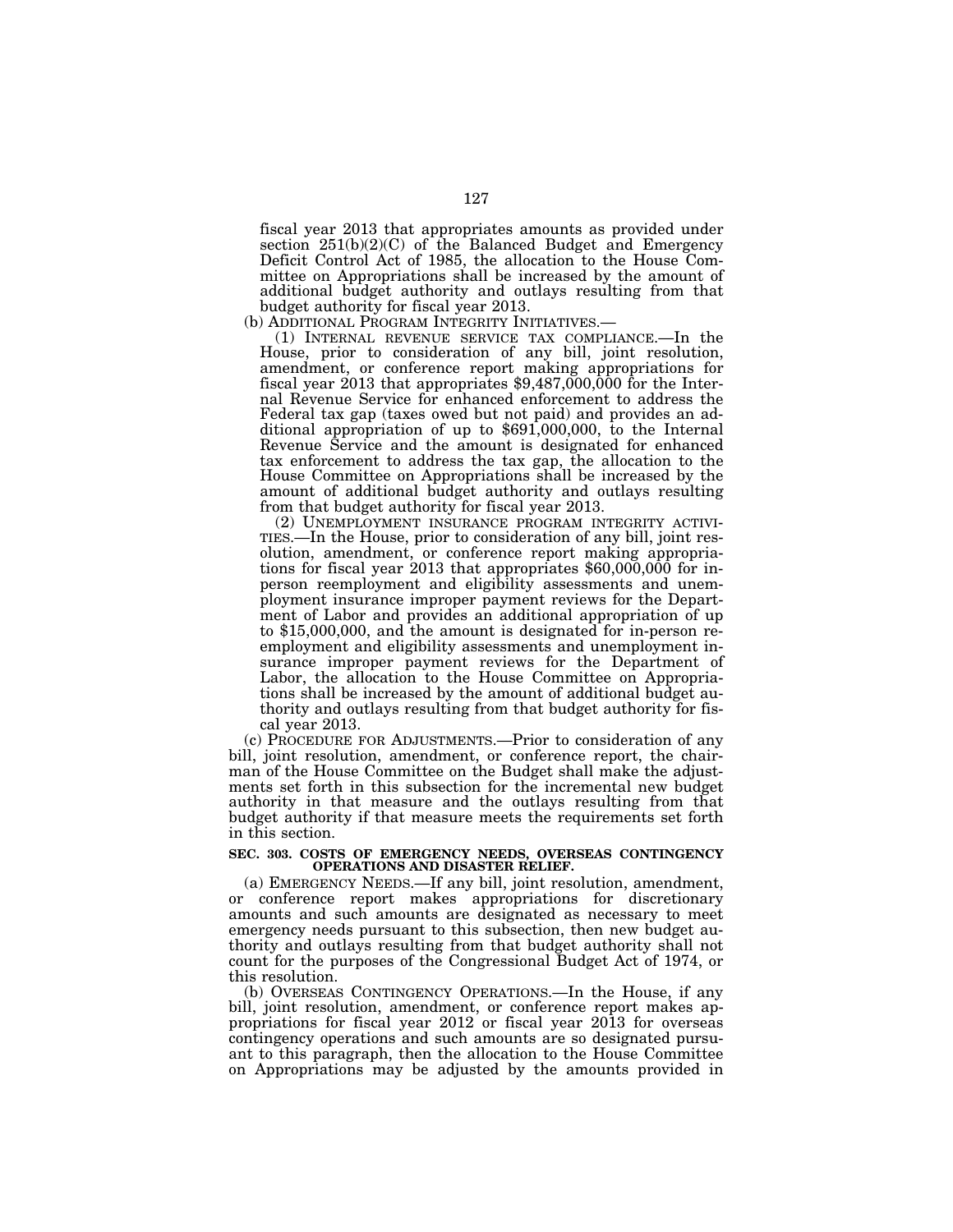such legislation for that purpose up to the amounts of budget authority specified in section  $102(21)$  for fiscal year 2012 or fiscal year 2013 and the new outlays resulting from that budget authority.

(c) DISASTER RELIEF.—In the House, if any bill, joint resolution, amendment, or conference report makes appropriations for discretionary amounts and such amounts are designated for disaster relief pursuant to this subsection, then the allocation to the Committee on Appropriations, and as necessary, the aggregates in this resolution, shall be adjusted by the amount of new budget authority and outlays up to the amounts provided under section 251(b)(2)(D) of the Balanced Budget and Emergency Deficit Control Act of 1985.

(d) PROCEDURE FOR ADJUSTMENTS.—Prior to consideration of any bill, joint resolution, amendment, or conference report, the chairman of the House Committee on the Budget shall make the adjustments set forth in subsections (b) and (c) for the incremental new budget authority in that measure and the outlays resulting from that budget authority if that measure meets the requirements set forth in this section.

#### **SEC. 304. BUDGETARY TREATMENT OF CERTAIN DISCRETIONARY AD-MINISTRATIVE EXPENSES.**

(a) IN GENERAL.—In the House, notwithstanding section 302(a)(1) of the Congressional Budget Act of 1974, section 13301 of the Budget Enforcement Act of 1990, and section 4001 of the Omnibus Budget Reconciliation Act of 1989, the joint explanatory statement accompanying the conference report on any concurrent resolution on the budget shall include in its allocation under section 302(a) of the Congressional Budget Act of 1974 to the House Committee on Appropriations amounts for the discretionary administrative expenses of the Social Security Administration and of the Postal Service.

(b) SPECIAL RULE.—For purposes of applying section 302(f) of the Congressional Budget Act of 1974, estimates of the level of total new budget authority and total outlays provided by a measure shall include any off-budget discretionary amounts.

#### **SEC. 305. APPLICATION AND EFFECT OF CHANGES IN ALLOCATIONS AND AGGREGATES.**

(a) APPLICATION.—In the House, any adjustments of allocations and aggregates made pursuant to this resolution shall—

(1) apply while that measure is under consideration;

(2) take effect upon the enactment of that measure; and

(3) be published in the Congressional Record as soon as practicable.

(b) EFFECT OF CHANGED ALLOCATIONS AND AGGREGATES.—Revised allocations and aggregates resulting from these adjustments shall be considered for the purposes of the Congressional Budget Act of 1974 as allocations and aggregates included in this resolution.

(c) ADJUSTMENTS.—The chairman of the House Committee on the Budget may adjust the aggregates, allocations, and other levels in this resolution for legislation which has received final congressional approval in the same form by the House of Representatives and the Senate, but has yet to be presented to or signed by the President at the time of final consideration of this resolution.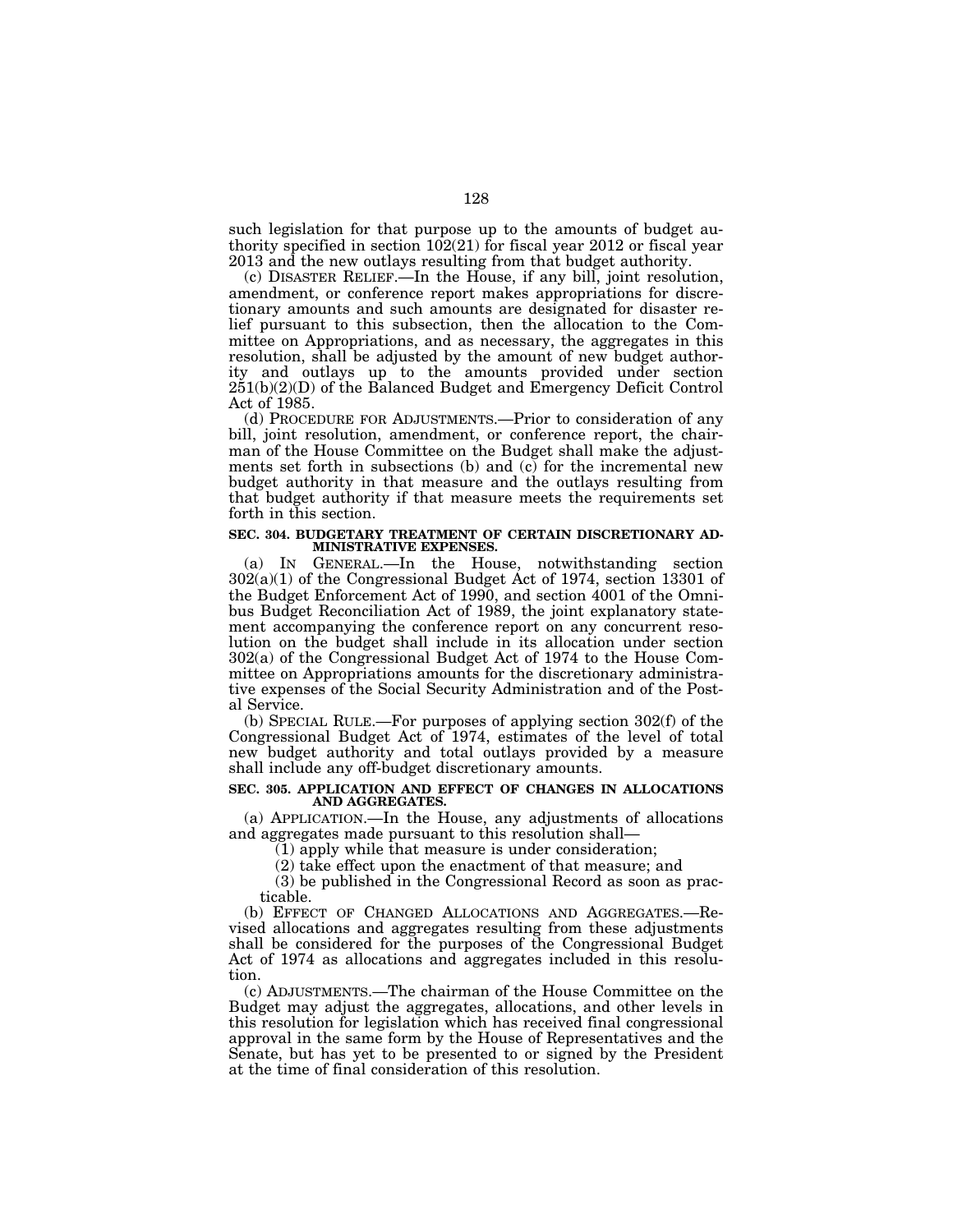#### **SEC. 306. REINSTATEMENT OF PAY-AS-YOU-GO.**

In the House, and pursuant to section 301(b)(8) of the Congressional Budget Act of 1974, for the remainder of the 112th Congress, the following shall apply in lieu of "CUTGO" rules and principles:

 $(1)$  (A) Except as provided in paragraphs  $(2)$  and  $(3)$ , it shall not be in order to consider any bill, joint resolution, amendment, or conference report if the provisions of such measure affecting direct spending and revenues have the net effect of increasing the on-budget deficit or reducing the on-budget surplus for the period comprising either—

(i) the current year, the budget year, and the four years following that budget year; or

(ii) the current year, the budget year, and the nine years following that budget year.

(B) The effect of such measure on the deficit or surplus shall be determined on the basis of estimates made by the Committee on the Budget.

(C) For the purpose of this section, the terms ''budget year'', "current year", and "direct spending" have the meanings specified in section 250 of the Balanced Budget and Emergency Deficit Control Act of 1985, except that the term ''direct spending'' shall also include provisions in appropriation Acts that make outyear modifications to substantive law as described in section 3(4) (C) of the Statutory Pay-As-You-Go Act of 2010.

(2) If a bill, joint resolution, or amendment is considered pursuant to a special order of the House directing the Clerk to add as new matter at the end of such measure the provisions of a separate measure as passed by the House, the provisions of such separate measure as passed by the House shall be included in the evaluation under paragraph (1) of the bill, joint resolution, or amendment.

 $(3)(A)$  Except as provided in subparagraph  $(B)$ , the evaluation under paragraph (1) shall exclude a provision expressly designated as an emergency for purposes of pay-as-you-go principles in the case of a point of order under this clause against consideration of—

(i) a bill or joint resolution;

(ii) an amendment made in order as original text by a special order of business;

(iii) a conference report; or

(iv) an amendment between the Houses.

(B) In the case of an amendment (other than one specified in subparagraph (A)) to a bill or joint resolution, the evaluation under paragraph (1) shall give no cognizance to any designation of emergency.

(C) If a bill, a joint resolution, an amendment made in order as original text by a special order of business, a conference report, or an amendment between the Houses includes a provision expressly designated as an emergency for purposes of payas-you-go principles, the Chair shall put the question of consideration with respect thereto.

#### **SEC. 307. EXERCISE OF RULEMAKING POWERS.**

The House adopts the provisions of this title—

(1) as an exercise of the rulemaking power of the House of Representatives and as such they shall be considered as part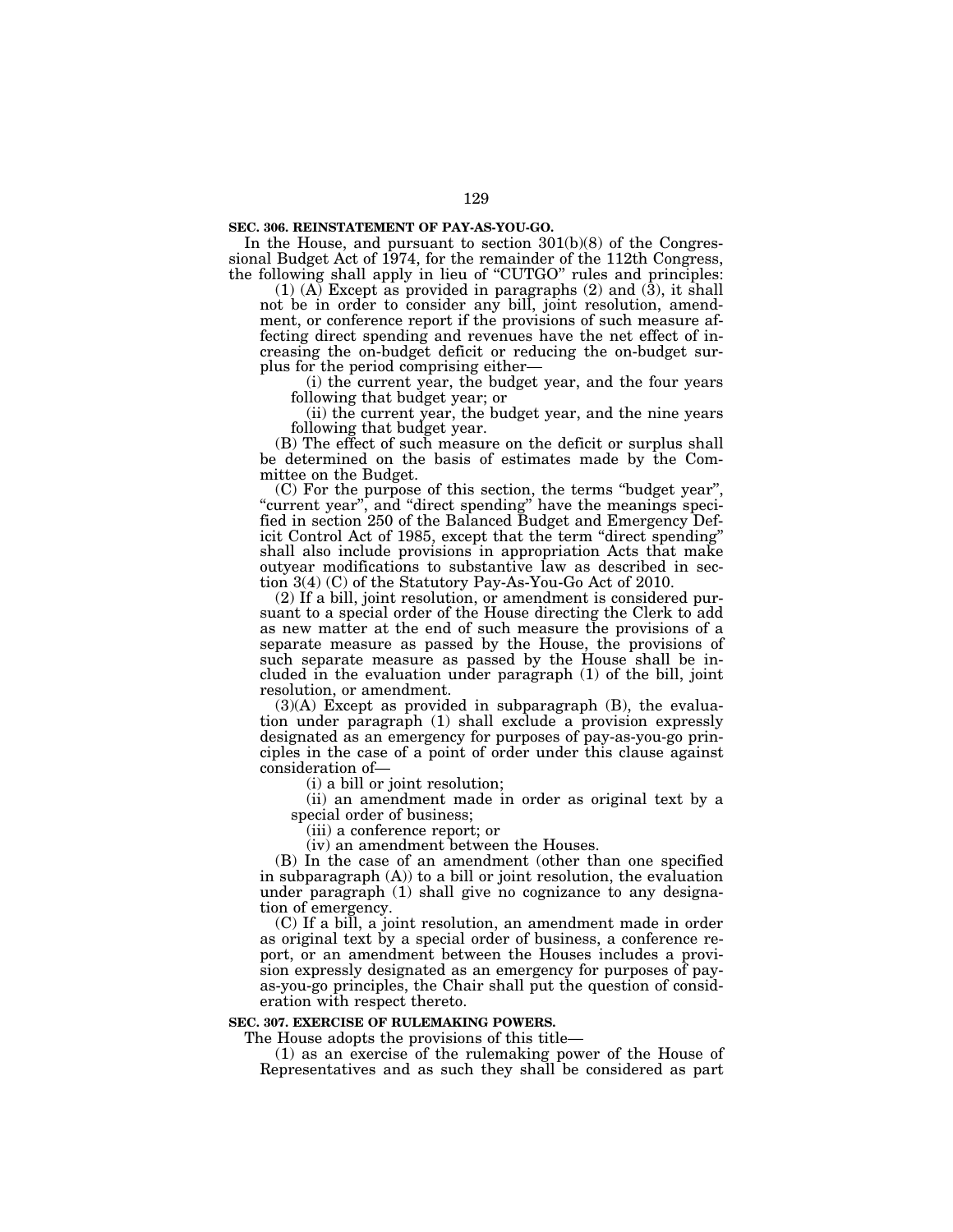of the rules of the House, and these rules shall supersede other rules only to the extent that they are inconsistent with other such rules; and

(2) with full recognition of the constitutional right of the House of Representatives to change those rules at any time, in the same manner, and to the same extent as in the case of any other rule of the House of Representatives.

### **TITLE IV—POLICY**

#### **SEC. 401. POLICY OF THE HOUSE ON JOBS: MAKE IT IN AMERICA.**

(a) FINDINGS.—The House finds that—

(1) the economy entered a deep recession in December 2007;

(2) a financial crisis in 2008 worsened the situation and by January 2009, the private sector was shedding 840,000 jobs per month;

(3) actions by the President, Congress, and the Federal Reserve helped stem the crisis, and job creation resumed in 2010;

(4) the economy has created 3.9 million private jobs over the past 24 consecutive months;

(5) as part of a ''Make it in America'' agenda, U.S. manufacturing has been leading the Nation's economic recovery as domestic manufacturers regain their economic and competitive edge and a wave of insourcing jobs from abroad begins;

(6) despite the job gains already made, job growth needs to accelerate and continue for an extended period of time in order for the economy to fully recover from the recession; and

(7) job creation is vital to nation-building at home and to deficit reduction – CBO has noted that if the country were at full employment, the deficit would be about one-third lower than it is today.

(b) POLICY.—

(1) IN GENERAL.—It is the policy of this resolution that Congress should pursue a ''Make it in America'' agenda with a priority to consider and enact legislation to help create jobs, remove incentives to out-source jobs overseas, and instead support incentives that bring jobs back to the U.S.

(2) JOBS.—This resolution—

(A) assumes enactment of—

(i) the President's \$50 billion immediate transportation jobs package;

(ii) other measures proposed in the American Jobs Act and reflected in the President's budget; and

(iii) the President's proposed surface transportation legislation;

(B) assumes \$1 billion for the President's proposal to establish a Veterans Job Corps;

(C) assumes \$80 billion in education jobs funding for the President's initiatives to promote jobs now while also creating an infrastructure that will help students learn and create a better future workforce, including \$30 billion for rebuilding at least 35,000 public schools, \$25 billion to prevent hundreds of thousands of educator layoffs, and \$8 billion to help community colleges train 2 million workers in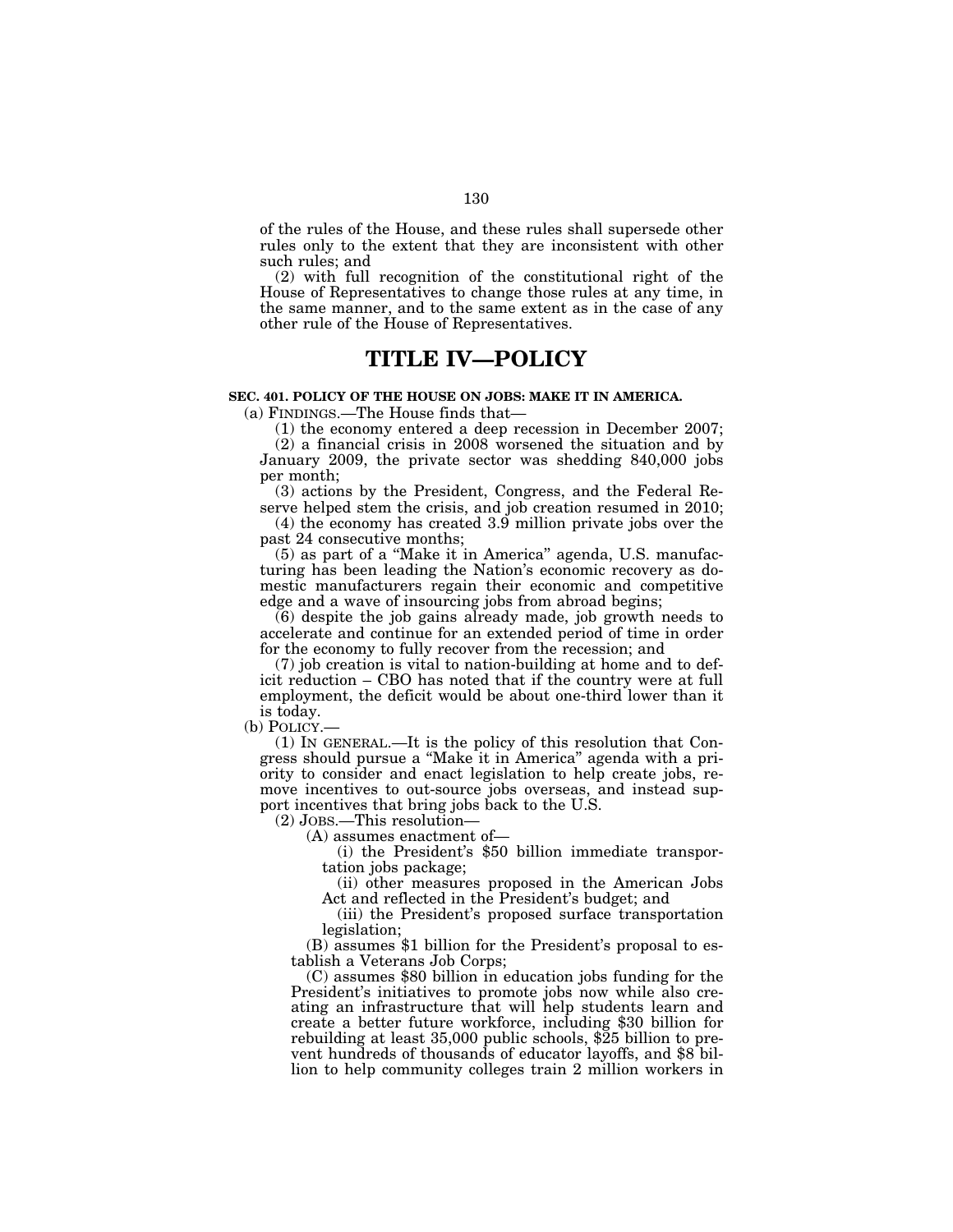high-growth industries with skills that will lead directly to jobs; and

(D) establishes a reserve fund that would allow for passage of additional job creation measures, including further infrastructure improvements or other spending or revenue proposals.

#### **SEC. 402. POLICY OF THE HOUSE ON SEQUESTRATION.**

(a) FINDINGS.—The House finds that—

(1) the Budget Control Act of 2011 called upon the Joint Select Committee on Deficit Reduction and the Congress to enact legislation to achieve \$1.2 trillion in savings;

(2) the Joint Select Committee could not reach agreement and did not report savings legislation to the Congress;

(3) failure to enact the required savings triggered sequestration procedures as required under the Budget Control Act; and

(4) this resolution assumes the enactment of savings in excess of \$1.2 trillion, negating the need for sequestration to achieve the savings.

(b) POLICY.—It is the policy of the House that paragraphs (3) through  $(11)$  of section  $251A$  of the Balanced Budget and Emergency Deficit Control Act, as amended by the Budget Control Act of 2011, shall be repealed.

#### **SEC. 403. POLICY OF THE HOUSE ON TAKING A BALANCED APPROACH TO DEFICIT REDUCTION.**

(a) FINDINGS.—The House finds that—

(1) the President's budget request and every bipartisan analysis of the Nation's future fiscal path have recommended deficit reduction through a balanced approach that includes both spending and revenue; and

(2) The President's choices represent the right general balance of changes to spending and revenue.

(b) POLICY.—It is the policy of this resolution to reduce the deficit through a similar balance of spending and revenue changes. The resolution does not endorse any specific spending cuts or revenue proposals unless they are expressly stated in this resolution.

#### **SEC. 404. POLICY OF THE HOUSE ON SOCIAL SECURITY REFORM THAT PROTECTS WORKERS AND RETIREES.**

(a) FINDINGS.—The House finds that—

(1) Social Security is America's most important retirement resource, especially for seniors, because it provides an income floor to keep them, their spouses and their survivors out of poverty during retirement – benefits earned based on their past payroll contributions;

(2) in 2011, 55 million people relied on Social Security;

(3) Social Security benefits are modest, with an average annual benefit for retirees of less than \$15,000, while the average total retirement income is less than \$26,000 per year;

(4) diverting workers' payroll contributions toward private accounts undermines retirement security and the social safety net by subjecting the workers' retirement decisions and income to the whims of the stock market;

(5) diverting trust fund payroll contributions toward private accounts jeopardizes Social Security because the program will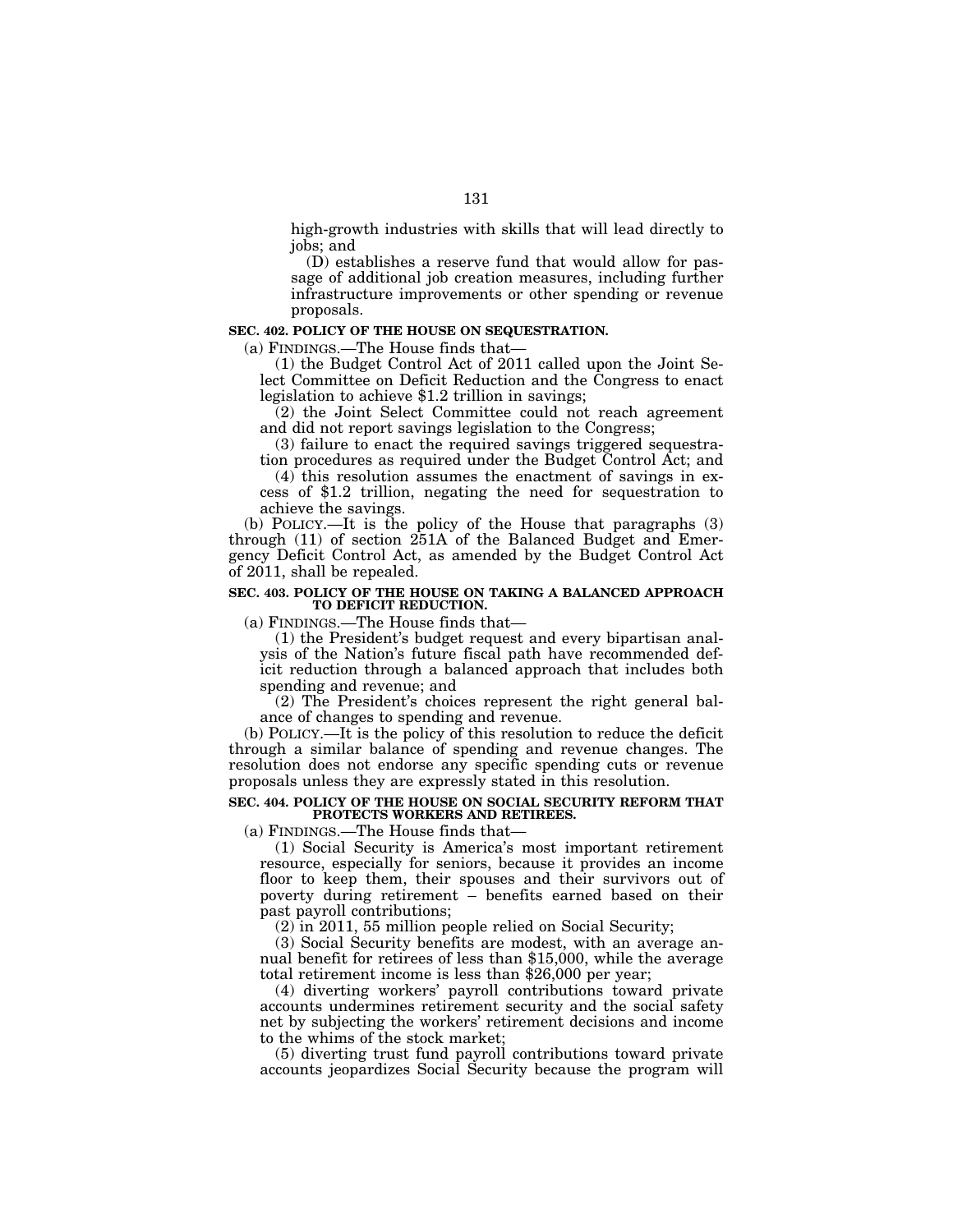not have the resources to pay full benefits to current retirees; and

(6) privatization increases Federal debt because the Treasury will have to borrow additional funds from the public to pay full benefits to current retirees.

(b) POLICY.—It is the policy of this resolution that Social Security should be strengthened for its own sake and not to achieve deficit reduction. Because privatization proposals are fiscally irresponsible and would put the retirement security of seniors at risk, any Social Security reform legislation shall reject partial or complete privatization of the program.

# **SEC. 405. POLICY OF THE HOUSE ON PROTECTING THE MEDICARE GUARANTEE FOR SENIORS.**

(a) FINDINGS.—The House finds that—

(1) senior citizens and persons with disabilities highly value the Medicare program and rely on Medicare to guarantee their health and financial security;

(2) in 2011, nearly 50 million people relied on Medicare for coverage of hospital stays, physician visits, prescription drugs, and other necessary medical goods and services;

(3) the Medicare program has lower administrative and program costs than private insurance for a given level of benefits;

(4) excess health care cost growth is not unique to Medicare or other Federal health programs, it is endemic to the entire health care system;

(5) destroying the Medicare program and replacing it with a voucher or premium support for the purchase of private insurance that fails to keep pace with growth in health costs will expose seniors and persons with disabilities on fixed incomes to unacceptable financial risks;

(6) shifting excess health care cost growth onto Medicare beneficiaries would not reduce overall health care costs, instead it would mean beneficiaries would face higher premiums, eroding coverage, or both; and

(7) versions of voucher or premium-support policies that do not immediately end the traditional Medicare program will merely cause traditional Medicare to weaken and wither away.

(b) POLICY.—It is the policy of the House that the Medicare guarantee for seniors and persons with disabilities should be preserved and strengthened, and that any legislation to end the Medicare guarantee and shift rising health care costs onto seniors by replacing Medicare with vouchers or premium support for the purchase of private insurance should be rejected.

#### **SEC. 406. POLICY OF THE HOUSE ON AFFORDABLE HEALTH CARE COVERAGE FOR WORKING FAMILIES.**

(a) FINDINGS.—The House finds that—

(1) making health care coverage affordable and accessible for all American families will improve families' health and economic security, which will make the economy stronger;

(2) the Affordable Care Act signed into law in 2010 will expand coverage to more than 30,000,000 Americans and bring costs down for families and small businesses;

(3) consumers are already benefitting from the Affordable Care Act's provisions to hold insurance companies accountable for their actions and to end long-standing practices such as de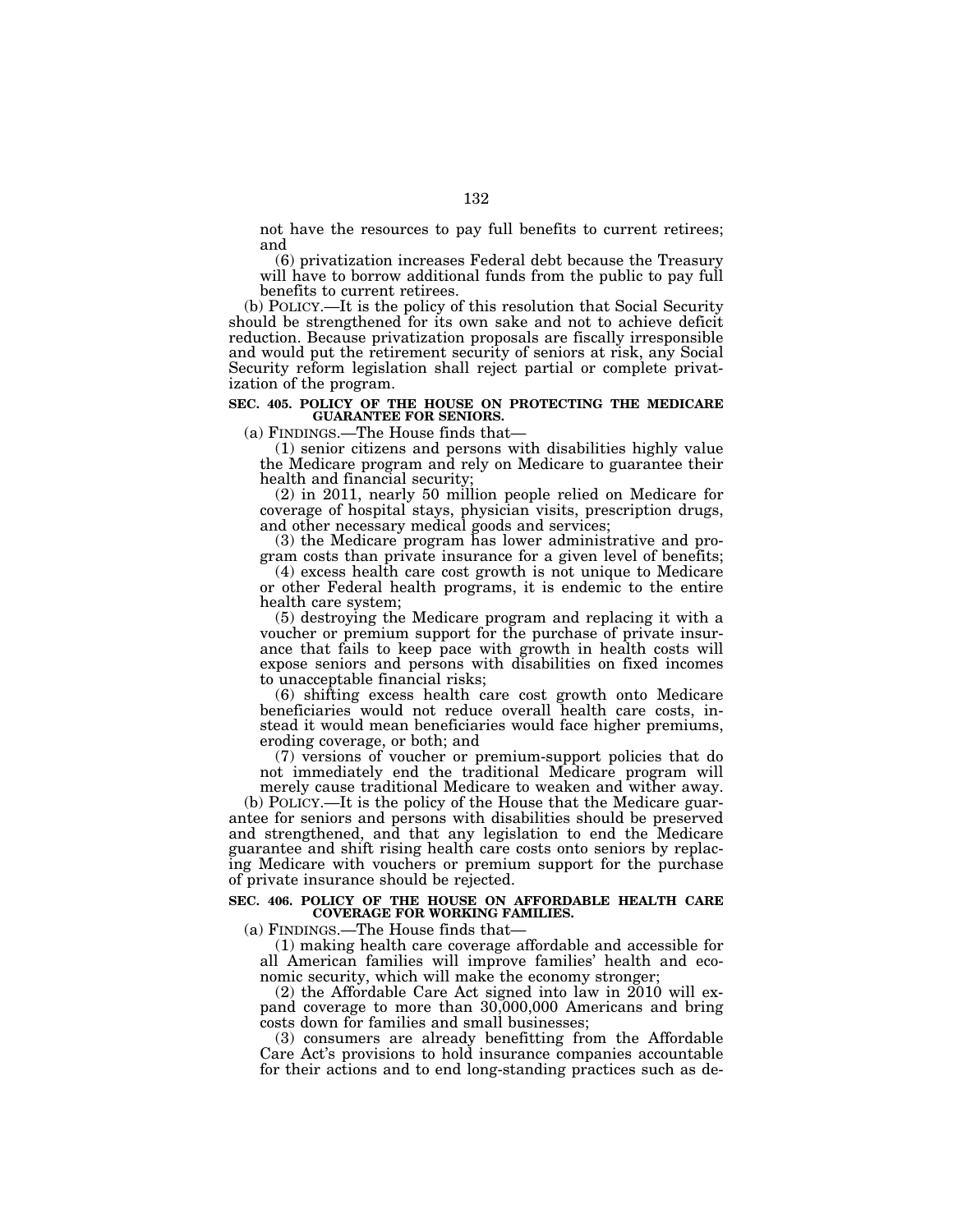nying coverage to children based on pre-existing conditions, imposing lifetime limits on coverage that put families at risk of bankruptcy in the event of serious illness, and dropping an enrollee's coverage once the enrollee becomes ill based on a simple mistake in the enrollee's application;

(4) the Affordable Care Act reforms Federal health entitlements by using nearly every health cost-containment provision experts recommend, including new incentives to reward quality and coordination of care rather than simply quantity of services provided, new tools to crack down on fraud, and the elimination of excessive taxpayer subsidies to private insurance plans, and as a result will slow the projected annual growth rate of national health expenditures by 0.3 percentage points after 2016, the essence of ''bending the cost curve''; and

(5) the Affordable Care Act will reduce the Federal deficit by more than \$1,000,000,000,000 over the next 20 years.

(b) POLICY.—It is the policy of the House that the law of the land should support making affordable health care coverage available to every American family, and therefore the Affordable Care Act should not be repealed.

### **SEC. 407. POLICY OF THE HOUSE ON MEDICAID.**

(a) FINDINGS.—The House finds that—

(1) Medicaid is a central component of the Nation's health care safety net, providing health coverage to 28 million low-income children, 5 million senior citizens, 10 million people with disabilities, and 14 million other low-income people who would otherwise be unable to obtain health insurance;

(2) senior citizens and people with disabilities account for two-thirds of Medicaid program spending and consequently would be at particular risk of losing access to important health care assistance under any policy to sever the link between Medicaid funding and the actual costs of providing services to the currently eligible Medicaid population;

(3) Medicaid pays for 43 percent of long-term care services in the United States, providing a critical health care safety net for senior citizens and people with disabilities facing significant costs for long-term care; and

(4) at least 70 percent of people over age 65 will likely need long-term care services at some point in their lives.

(b) POLICY.—It is the policy of the House that the important health care safety net for children, senior citizens, people with disabilities, and other vulnerable Americans provided by Medicaid should be preserved and should not be dismantled by converting Medicaid into a block grant that is incapable of responding to increased need that may result from trends in health care costs or economic conditions.

#### **SEC. 408. POLICY OF THE HOUSE ON OVERSEAS CONTINGENCY OPER-ATIONS.**

(a) FINDINGS.—The House finds that it is the stated position of the Administration that Afghan troops will take the full lead for security operations in Afghanistan by the end of 2014.

(b) POLICY.—It is the policy of this resolution that consistent with the Administration's stated position, no funding shall be pro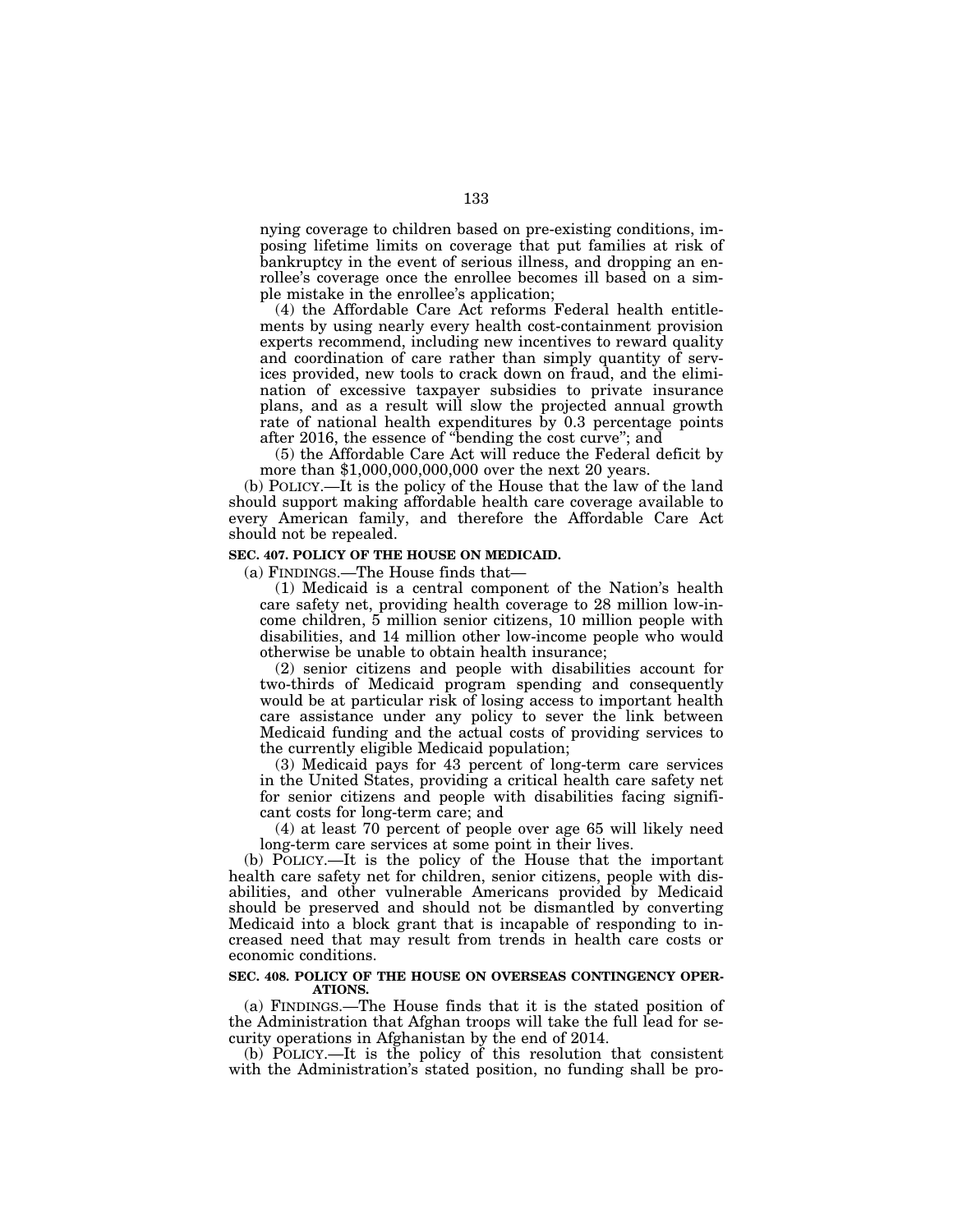vided for operations in Afghanistan through the Overseas Contingency Operations budget beyond 2014.

### **SEC. 409. POLICY OF THE HOUSE ON NATIONAL SECURITY.**

(a) FINDINGS.—The House finds that—

(1) we must continue to support a strong military that is second to none and the size and the structure of our military and defense budgets have to be driven by a strategy;

(2) a growing economy is the foundation of our security and enables the country to provide the resources for a strong military, sound homeland security agencies, and effective diplomacy and international development;

(3) because it puts our economy at risk, the Nation's debt is an immense security threat to our country, just as former Chairman of the Joint Chiefs of Staff Admiral Mullen has stated, and we must have a deficit reduction plan that is serious and realistic;

(4) the bipartisan National Commission on Fiscal Responsibility and Reform and the bipartisan Rivlin-Domenici Debt Reduction Task Force concluded that a serious and balanced deficit reduction plan must put national security programs on the table;

(5) from 2001 to 2010, the ''base'' Pentagon budget nearly doubled and, in 2010, the U.S. spent more on defense than the next 17 countries combined (and more than half of the amount spent by those 17 countries was from seven NATO countries and four other close allies);

(6) last year, Admiral Mullen argued that the permissive budget environment had allowed the Pentagon to avoid prioritizing;

(7) more can be done to rein in wasteful spending at the Nation's security agencies, including the Department of Defense the last department still unable to pass an audit  $-$  such as the elimination of duplicative programs that were identified in a report issued last year by the Government Accountability Office;

(8) effective implementation of weapons acquisition reforms at the Department of Defense can help control excessive cost growth in the development of new weapons systems and help ensure that weapons systems are delivered on time and in adequate quantities to equip our servicemen and servicewomen;

(9) the Department of Defense should continue to review defense plans to ensure that weapons developed to counter Cold War-era threats are not redundant and are applicable to 21st century threats, which should include, with the participation of the National Nuclear Security Administration, examination of requirements for the nuclear weapons stockpile, nuclear weapons delivery systems, and nuclear weapons and infrastructure modernization;

(10) more than 94 percent of the increase in the Federal civilian workforce since 2001 is due to increases at security-related agencies—Department of Defense (31 percent), Department of Homeland Security (32 percent), Department of Veterans Affairs (26 percent), and Department of Justice (6 percent)—and the increase, in part, represents a transition to ensure civil servants, as opposed to private contractors, are per-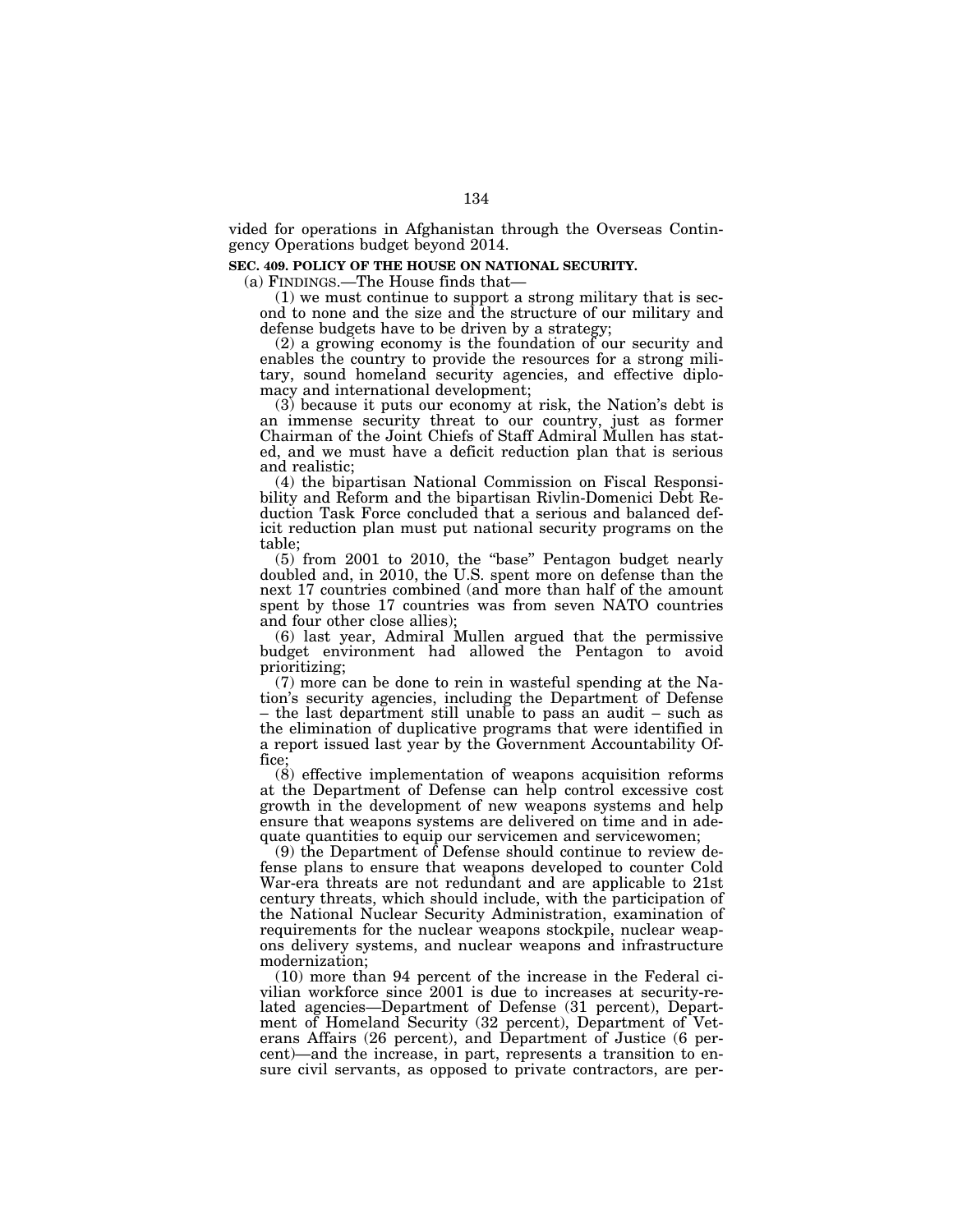forming inherently governmental work and an increase to a long-depleted acquisition and auditing workforce at the Pentagon to ensure effective management of weapons systems programs, to eliminate the use of contractors to oversee other contractors, and to prevent waste, fraud, and abuse;

(11) proposals to implement an indiscriminate 10 percent across-the-board cut to the Federal civilian workforce would adversely affect security agencies, leaving them unable to manage their total workforce, which includes contractors, and their operations in a cost-effective manner;

(12) ballistic missile defense technologies that are not proven to work through adequate testing and that are not operationally viable should not be deployed, and that no funding should be provided for the research or development of space-based interceptors;

(13) cooperative threat reduction and other nonproliferation programs (securing ''loose nukes'' and other materials used in weapons of mass destruction), which were highlighted as high priorities by the 9/11 Commission, need to be funded at a level that is commensurate with the evolving threat; and

(14) the Department of Defense should make every effort to investigate the national security benefits of energy independence, including those that may be associated with alternative energy sources and energy efficiency conversions.

(b) POLICY.—It is the policy of this resolution that—

(1) the sequester required by the Budget Control Act of 2011 should be rescinded and replaced by a deficit reduction plan that is balanced, that makes smart spending cuts, that requires everyone to pay their fair share, and that takes into account a comprehensive national security strategy that includes careful consideration of international, defense, homeland security, and law enforcement programs; and

 $(2)$  the Administration shall provide an additional bonus to members of the Armed Forces who serve in harm's way. This bonus shall be provided from savings that are achieved by increasing efficiencies, eliminating duplicative programs, and reining in waste, fraud, and abuse at the Nation's security agencies.

#### **SEC. 410. POLICY OF THE HOUSE ON TAX REFORM AND DEFICIT RE-DUCTION.**

(a) FINDINGS.—The House finds that—

(1) the House must pursue deficit reduction through reform of the tax code, which contains numerous tax breaks for special interests;

(2) these special tax breaks can greatly complicate the effort to administer the code and the taxpayer's ability to fully comply with its terms, while also undermining our basic sense of fairness;

(3) the corporate income tax does include a number of incentives that help spur economic growth and innovation, such as extending the research and development credit and clean energy incentives;

(4) but tax breaks for special interests can also distort economic incentives for businesses and consumers and encourage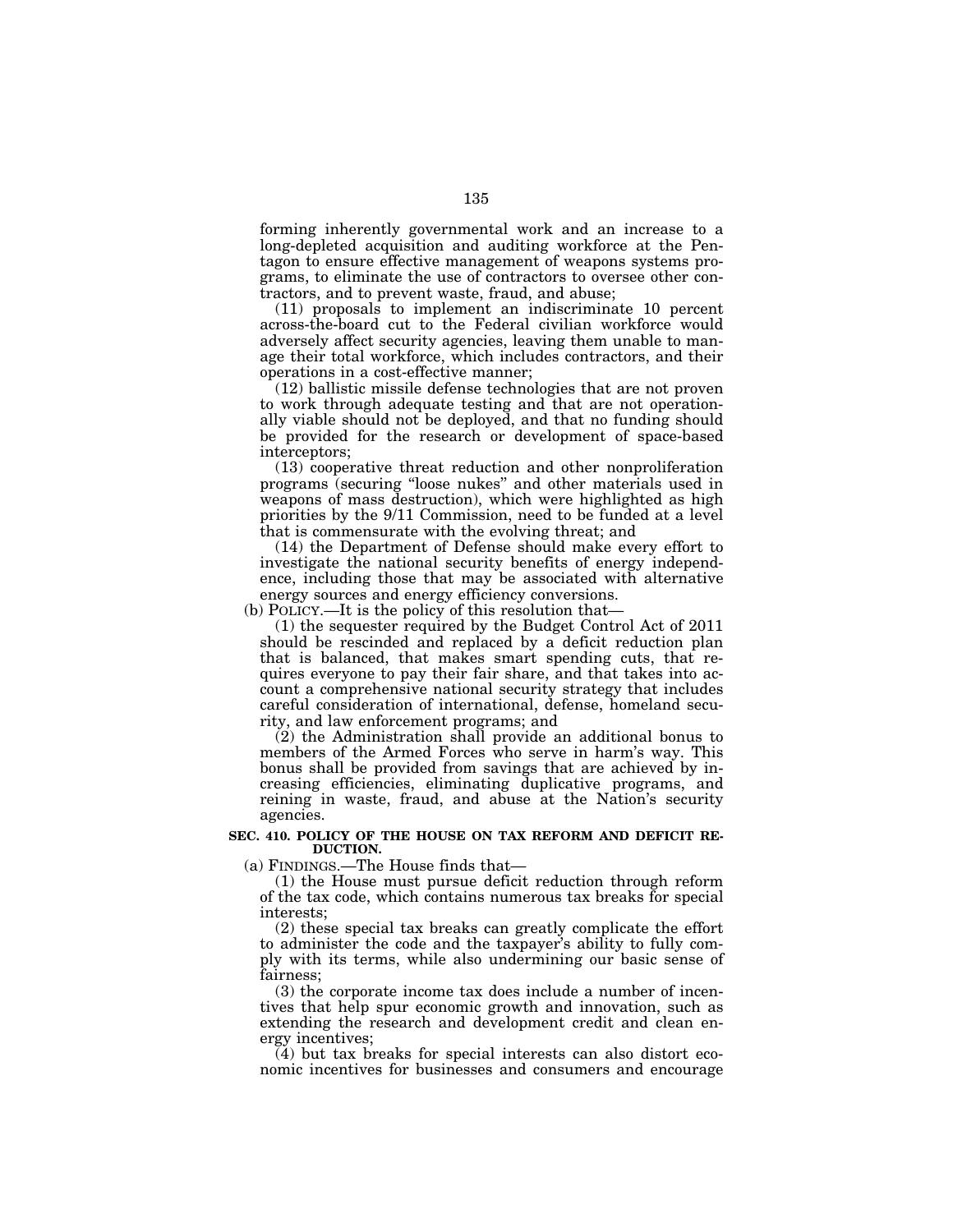businesses to ship American jobs and capital overseas for tax purposes; and

(5) the President's National Commission on Fiscal Responsibility and Reform observed that the corporate income tax is riddled with special interest tax breaks and subsidies, is badly in need of reform, and it proposed to streamline the code, capturing some of the savings in the process, to achieve deficit reduction in a more balanced way.

(b) POLICY.— (1) POLICY ON INDIVIDUAL INCOME TAXES.— (A) The President and this resolution extend the middle class tax cuts, provide long-term relief from the Alternative Minimum Tax for tens of millions of middle class American families, and discontinue the additional estate tax relief resulting from the increased estate tax exemption and reduced maximum tax rate enacted in 2010.

(B) The President and this resolution assume the revenue from returning to the top two tax rates that were in effect when President Clinton left office. The National Commission on Fiscal Responsibility and Reform plan also assumes the revenue from returning to those top two tax rates for top earners.

(C) The President and this resolution extend policies that re-invest in domestic manufacturing; build up the renewable energy production capacity of the United States in order to limit our reliance on foreign oil; expand access to higher education; and support saving and capital formation.

(D) This resolution encourages the House Committee on Ways and Means to consider the various proposals made by the National Commission on Fiscal Responsibility and Reform to limit tax expenditures and raise revenue for deficit reduction; and expressly rejects the approach in the Republican resolution that provides millionaires with even larger tax cuts at the expense of middle-income taxpayers. This resolution protects middle-income taxpayers with adjusted gross incomes below \$200,000 (\$250,000 for married couples) and encourages the House Committee on Ways and Means to raise the revenue necessary in this resolution through tax expenditure reform proposals that would apply to households with over \$1 million in adjusted gross income, consistent with the National Commission on Fiscal Responsibility and Reform's proposals to limit tax expenditures.

(E) In particular, this resolution encourages the House Committee on Ways and Means to consider various proposals for implementing a ''Buffett Rule'' – reflecting billionaire investor Warren Buffett's realization that he faces a lower effective tax rate than his secretary – to ensure that middle class families do not face higher effective tax rates than the wealthiest members of society.

(2) POLICY ON CORPORATE INCOME TAXES.— (A) The President and this resolution propose elimination of subsidies for the major integrated oil and gas companies, and pernicious tax breaks that reward U.S.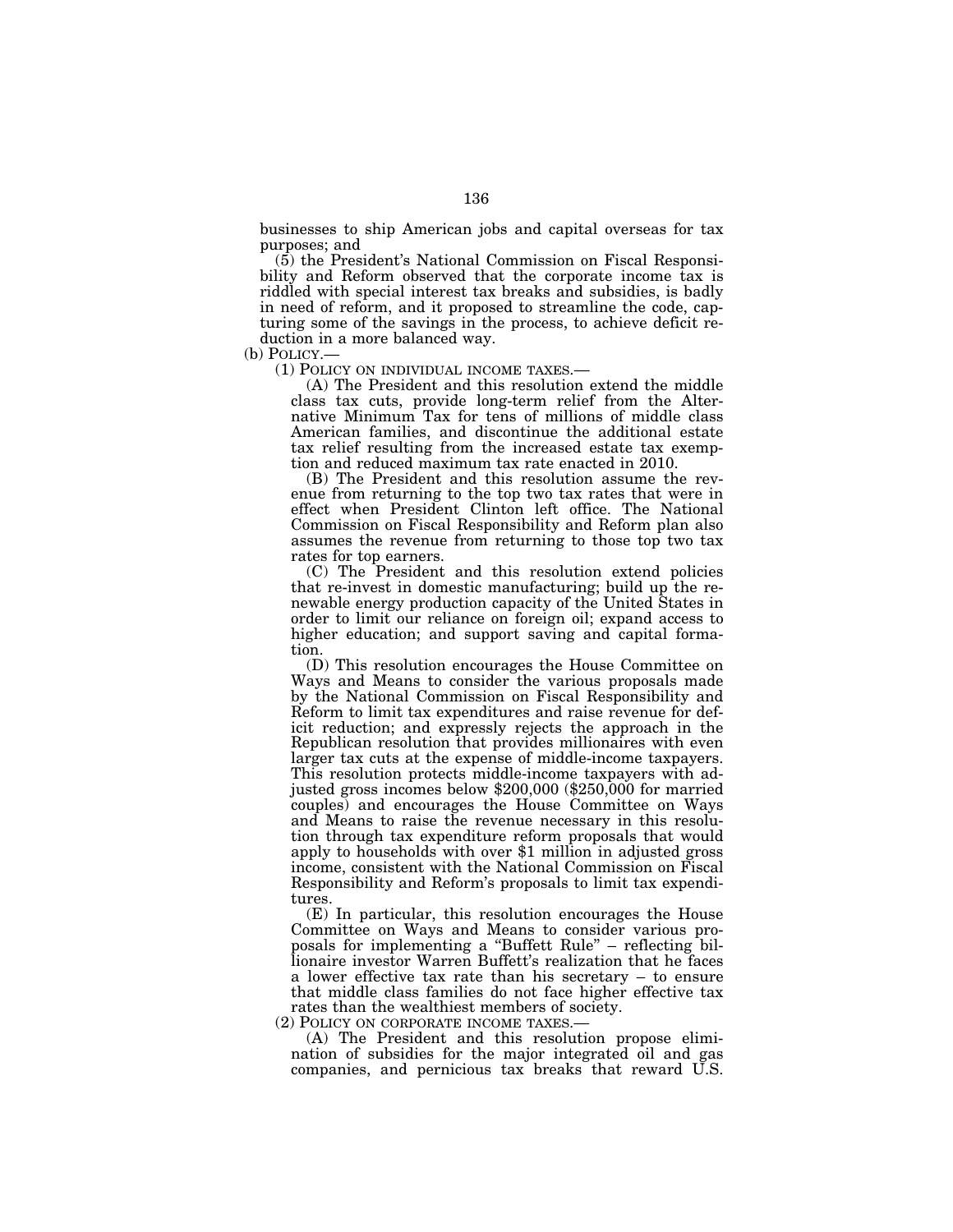corporations that ship American jobs – rather than products – overseas for tax purposes.

(B) This resolution adopts those and other pro-growth corporate tax incentives in the President's proposals, such as: enhancing incentives for domestic manufacturing to support a ''Make it in America'' agenda, including providing a tax credit for companies that return operations and jobs to the U.S. while eliminating tax breaks for companies that move operations and jobs overseas; closing loopholes that allow businesses to avoid taxes, by subjecting more of their foreign earnings sheltered in tax havens to U.S. taxation; extending the research and development credit; and extending and enhancing clean energy incentives.

(C) This resolution therefore urges the House Committee on Ways and Means to consider the President's framework for business tax reform in determining how to best overhaul our corporate tax code so that it promotes economic growth and domestic job creation without increasing the deficit and the debt.

#### **SEC. 411. POLICY OF THE HOUSE ON AGRICULTURE SPENDING.**

It is the policy of this resolution that the House Committee on Agriculture should reduce spending in farm programs that provide direct payments to producers even in robust markets and in times of bumper yields. The committee should also find ways to focus assistance away from wealthy agribusinesses and toward struggling family farmers in a manner that protects jobs and economic growth while preserving the farm and nutrition safety net. Finally, it is the policy of this resolution that no Member of Congress should personally receive agriculture commodity payments, in any calendar year, the total of which exceeds 15 percent of the annual rate of basic pay for level II of the Executive Schedule under section 5313 of title 5, United States Code, as of January 1 of such calendar year.

#### **SEC. 412. POLICY OF THE HOUSE ON THE USE OF TAXPAYER FUNDS.**

It is the policy of this resolution that the House of Representatives should lead by example and identify any savings that can be achieved through greater productivity and efficiency gains in the operation and maintenance of House services and resources like printing, conferences, utilities, telecommunications, furniture, grounds maintenance, postage, and rent. This should include a review of policies and procedures for acquisition of goods and services to eliminate any unnecessary spending. The Committee on House Administration shall review the policies pertaining to the services provided to Members of Congress and House Committees, and shall identify ways to reduce any subsidies paid for the operation of the House gym, Barber shop, Salon, and the House dining room. Further, it is the policy of this resolution that no taxpayer funds may be used to purchase first class airfare or to lease corporate jets for Members of Congress.

Amend the title so as to read: ''Concurrent resolution setting forth the congressional budget for the United States Government